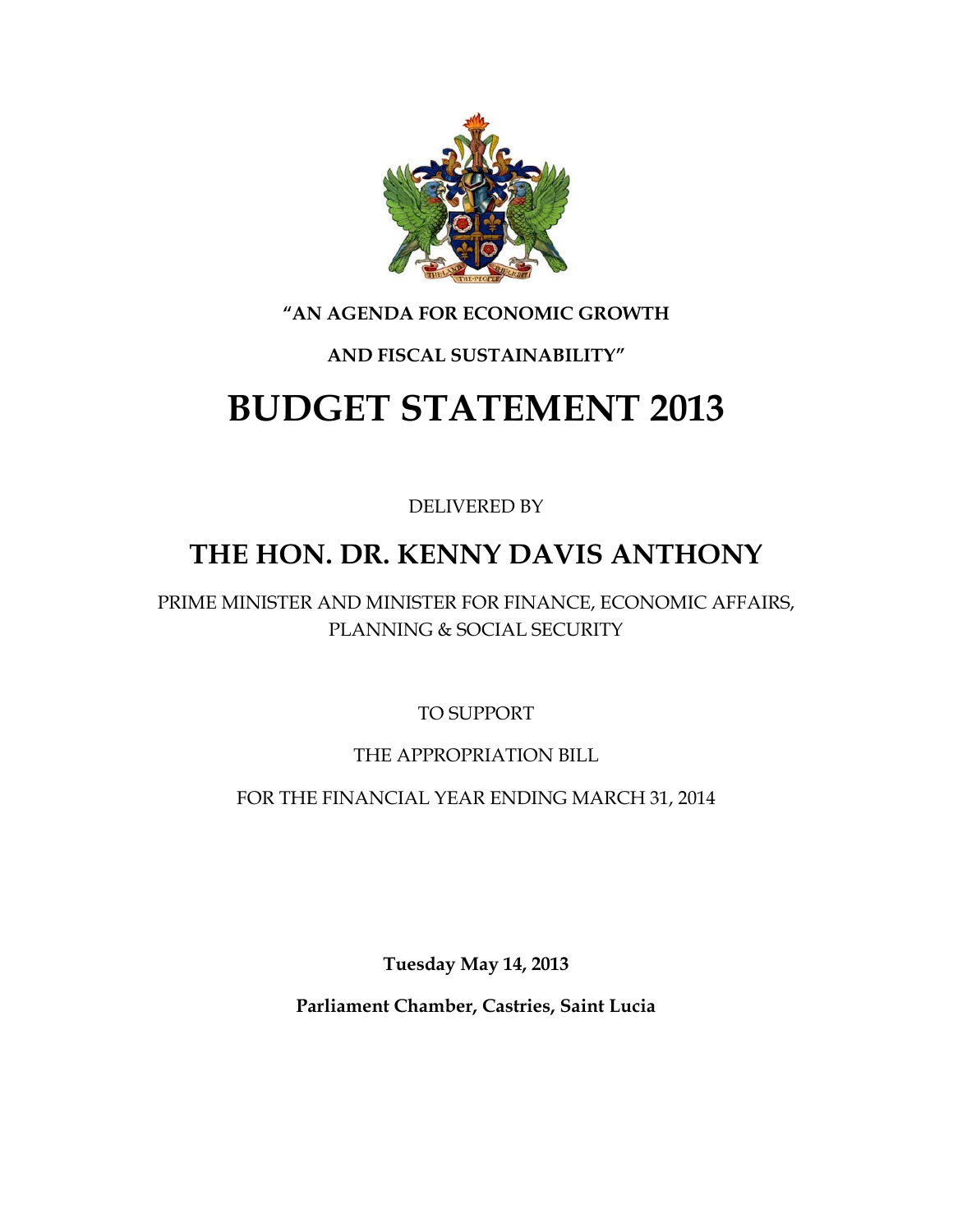#### **CONTENTS**

| $\mathbf{1}$ . |       |  |  |
|----------------|-------|--|--|
| 1.1            |       |  |  |
| 1.2            |       |  |  |
| 1.3            |       |  |  |
| 2.             |       |  |  |
| 2.1            |       |  |  |
| 2.2            |       |  |  |
| 2.3            |       |  |  |
|                | 2.3.1 |  |  |
|                | 2.3.2 |  |  |
|                | 2.3.3 |  |  |
|                | 2.3.4 |  |  |
|                | 2.3.5 |  |  |
|                | 2.3.6 |  |  |
| 2.4            |       |  |  |
| 2.5            |       |  |  |
| 2.6            |       |  |  |
|                | 2.6.1 |  |  |
|                | 2.6.2 |  |  |
|                | 2.6.3 |  |  |
|                | 2.6.4 |  |  |
| 3              |       |  |  |
| 3.1            |       |  |  |
| 3.2            |       |  |  |
| 3.3            |       |  |  |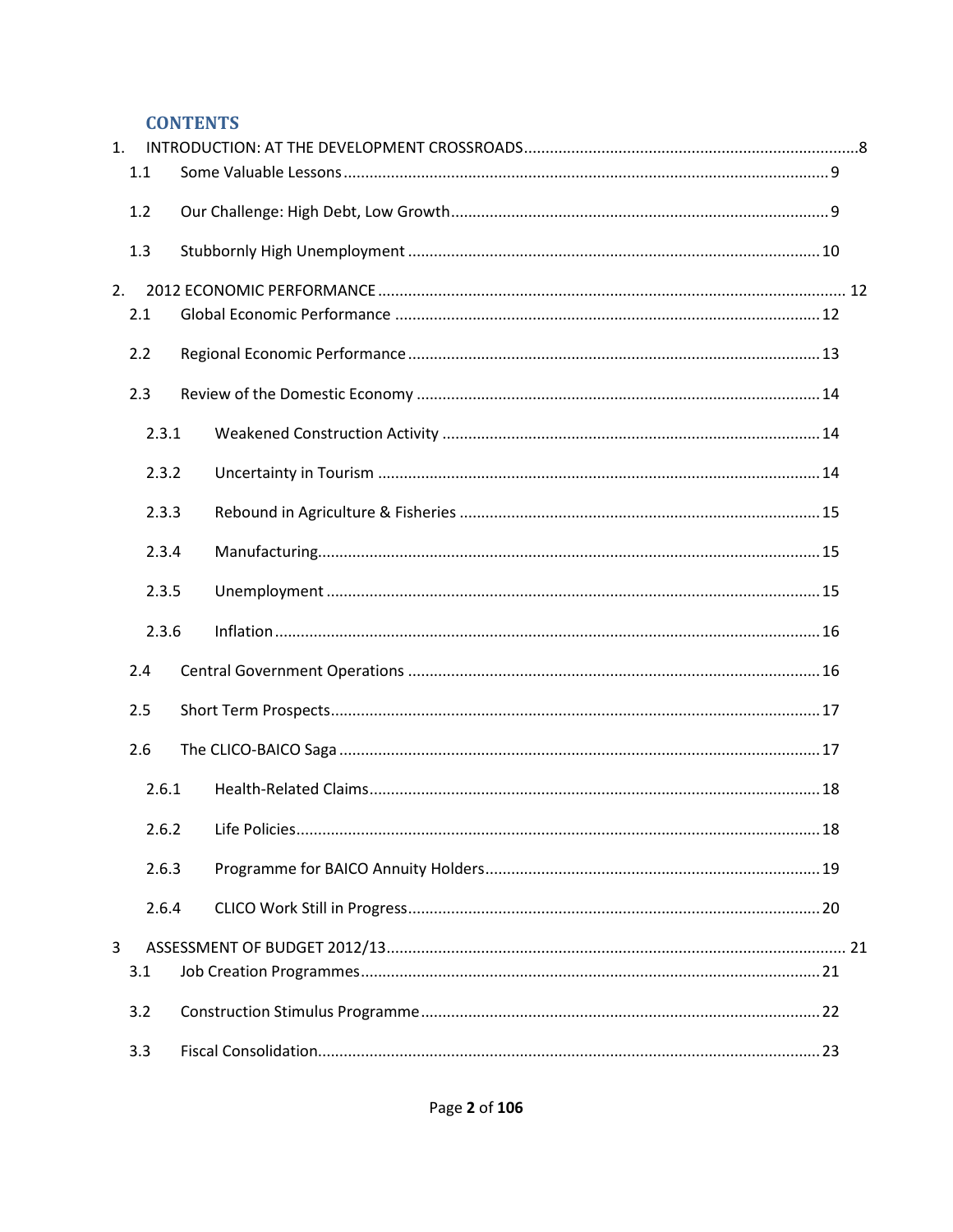|                | 3.4   |                                                                         |    |  |
|----------------|-------|-------------------------------------------------------------------------|----|--|
|                | 3.5   |                                                                         |    |  |
|                | 3.6   |                                                                         |    |  |
|                | 3.7   |                                                                         |    |  |
| $\overline{4}$ |       |                                                                         |    |  |
|                | 4.1   |                                                                         |    |  |
|                | 4.2   |                                                                         |    |  |
| 5              |       |                                                                         |    |  |
|                | 5.1   |                                                                         |    |  |
|                | 5.1.1 |                                                                         |    |  |
|                | 5.2   |                                                                         |    |  |
|                | 5.2.1 |                                                                         |    |  |
|                | 5.2.2 |                                                                         |    |  |
|                | 5.3   |                                                                         |    |  |
|                | 5.3.1 |                                                                         |    |  |
|                | 5.3.2 |                                                                         |    |  |
|                | 5.3.3 |                                                                         |    |  |
|                | 5.3.4 |                                                                         |    |  |
|                |       |                                                                         | 38 |  |
|                | 5.4.1 |                                                                         |    |  |
|                | 5.4.2 |                                                                         |    |  |
| 6              |       |                                                                         |    |  |
|                | 6.1   |                                                                         |    |  |
|                | 6.2   |                                                                         |    |  |
|                | 6.2.1 | National Transport Studies To Develop The Road Network of the Future 44 |    |  |
|                | 6.3   |                                                                         |    |  |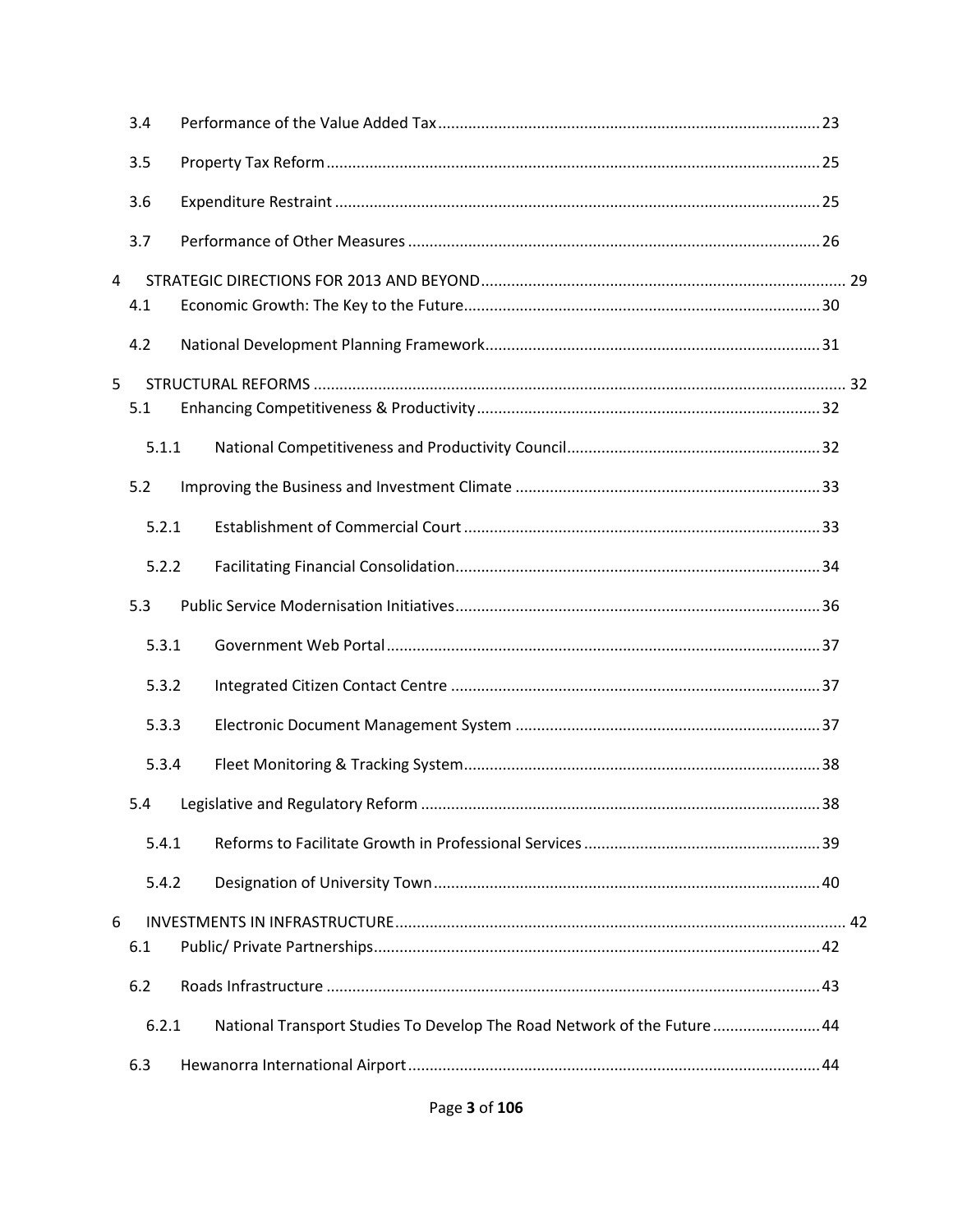| 6.4            |        |  |
|----------------|--------|--|
| 6.5            |        |  |
|                | 6.5.1  |  |
|                | 6.5.2  |  |
|                | 6.5.3  |  |
|                | 6.5.4  |  |
|                | 6.5.5  |  |
|                | 6.5.6  |  |
|                | 6.5.7  |  |
|                | 6.5.8  |  |
|                | 6.5.9  |  |
|                | 6.5.10 |  |
| 6.6            |        |  |
|                | 6.6.1  |  |
| $\overline{7}$ |        |  |
| 7.1            |        |  |
| 7.2            |        |  |
| 7.3            |        |  |
|                | 7.3.1  |  |
|                | 7.3.2  |  |
|                | 7.3.3  |  |
|                | 7.3.4  |  |
|                | 7.3.5  |  |
|                | 7.3.6  |  |
|                | 7.3.7  |  |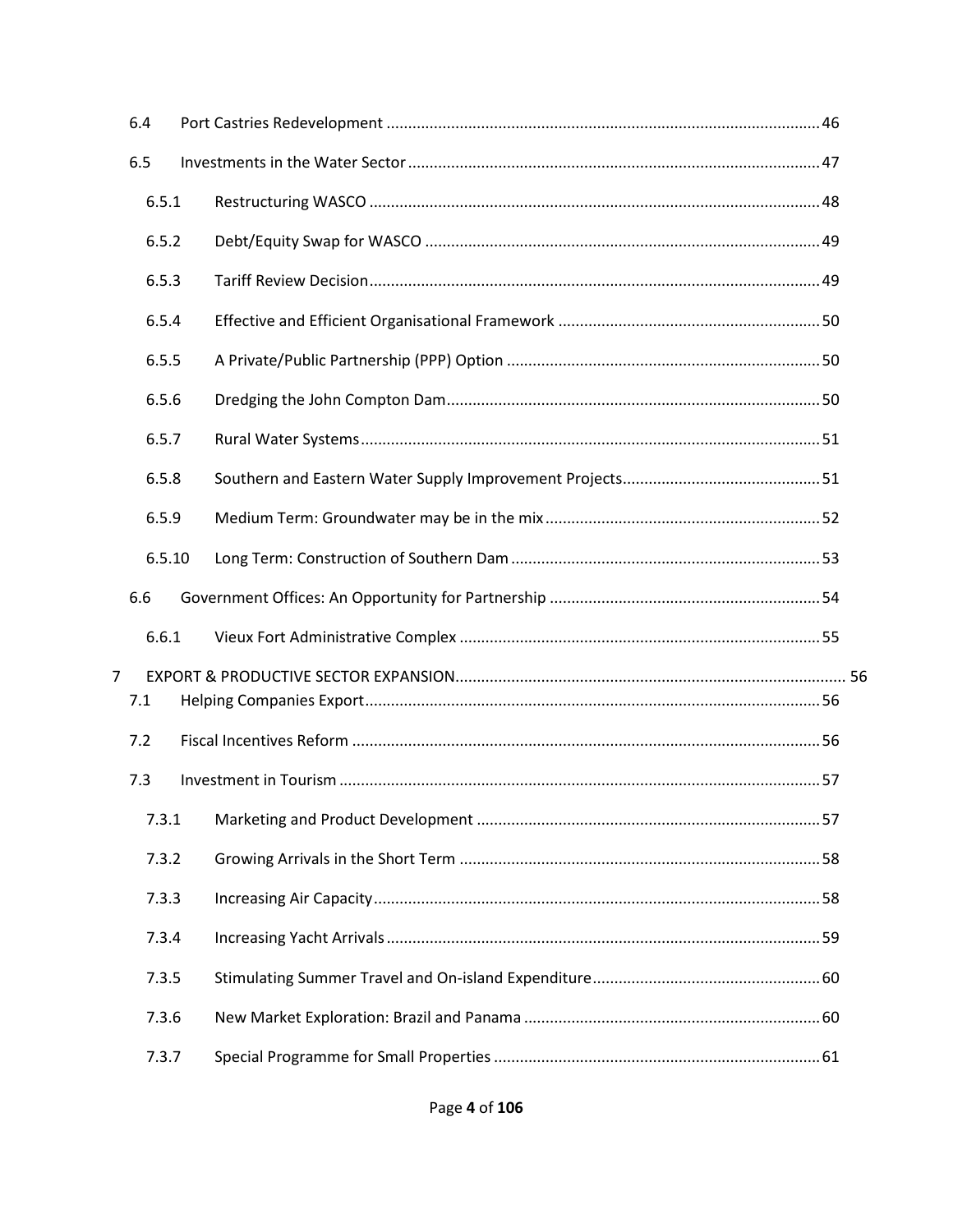| 7.4      |  |
|----------|--|
| 7.4.1    |  |
| 7.4.2    |  |
| 7.4.3    |  |
| 7.4.4    |  |
| 7.4.5    |  |
| 7.5      |  |
| 7.5.1    |  |
| 7.5.2    |  |
| 7.5.3    |  |
| 7.5.4    |  |
| 8<br>8.1 |  |
| 8.2      |  |
| 8.2.1    |  |
| 8.2.2    |  |
| 8.2.3    |  |
| 8.2.4    |  |
| 8.3      |  |
| 9<br>9.1 |  |
| 9.1.1    |  |
| 9.1.2    |  |
| 9.1.3    |  |
| 9.1.4    |  |
| 9.2      |  |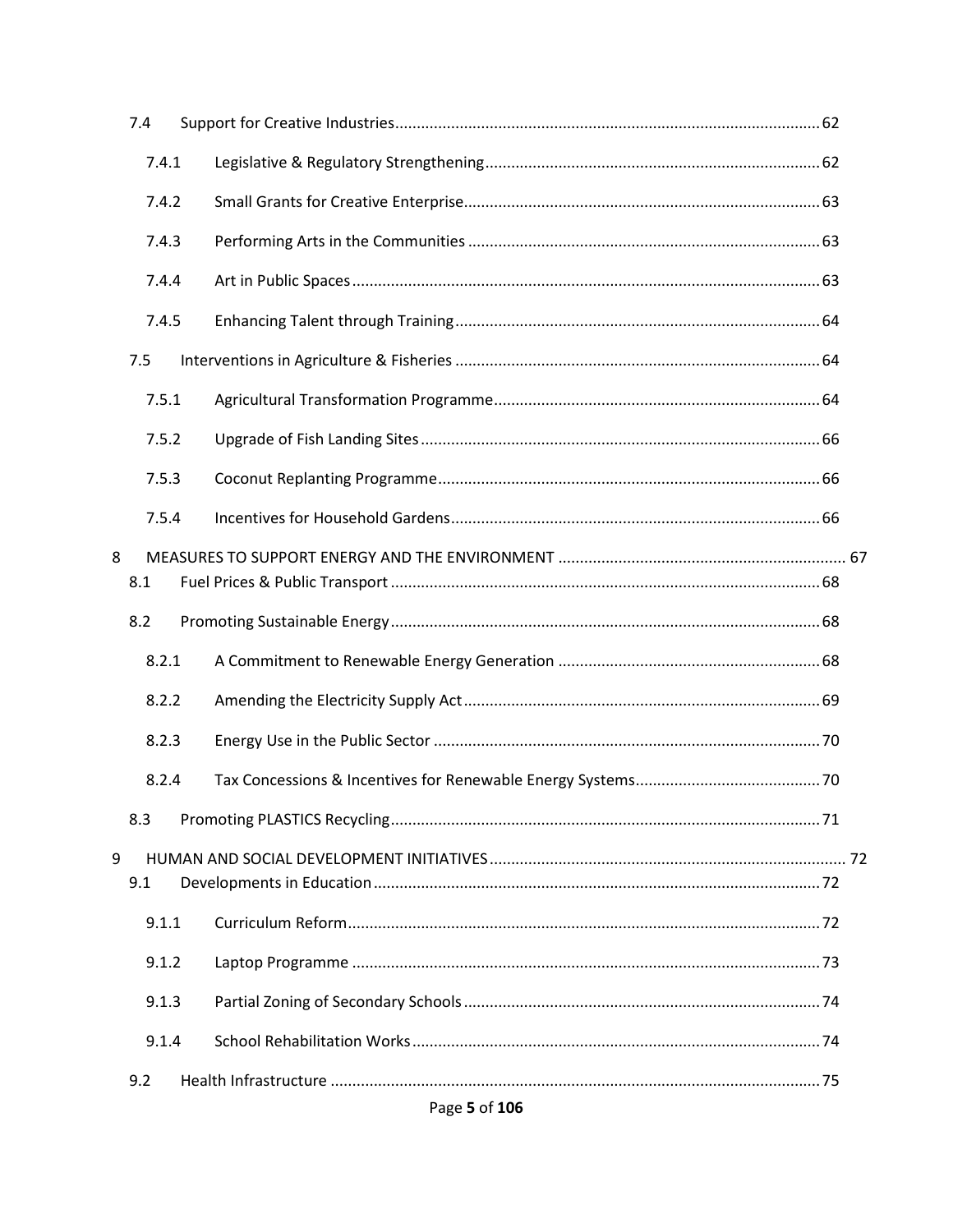|    | 9.2.1 |        |  |  |
|----|-------|--------|--|--|
|    | 9.2.2 |        |  |  |
|    | 9.3   |        |  |  |
|    | 9.3.1 |        |  |  |
|    | 9.3.2 |        |  |  |
|    | 9.3.3 |        |  |  |
|    | 9.3.4 |        |  |  |
|    | 9.3.5 |        |  |  |
|    | 9.4   |        |  |  |
|    | 9.5   |        |  |  |
|    | 9.5.1 |        |  |  |
|    | 9.5.2 |        |  |  |
|    | 9.5.3 |        |  |  |
|    | 9.6   |        |  |  |
|    | 9.7   |        |  |  |
|    | 9.8   |        |  |  |
|    | 9.8.1 |        |  |  |
|    | 9.9   |        |  |  |
|    | 9.9.1 |        |  |  |
|    | 9.9.2 |        |  |  |
| 10 | 10.1  |        |  |  |
|    |       | 10.1.1 |  |  |
|    |       | 10.1.2 |  |  |
|    |       | 10.1.3 |  |  |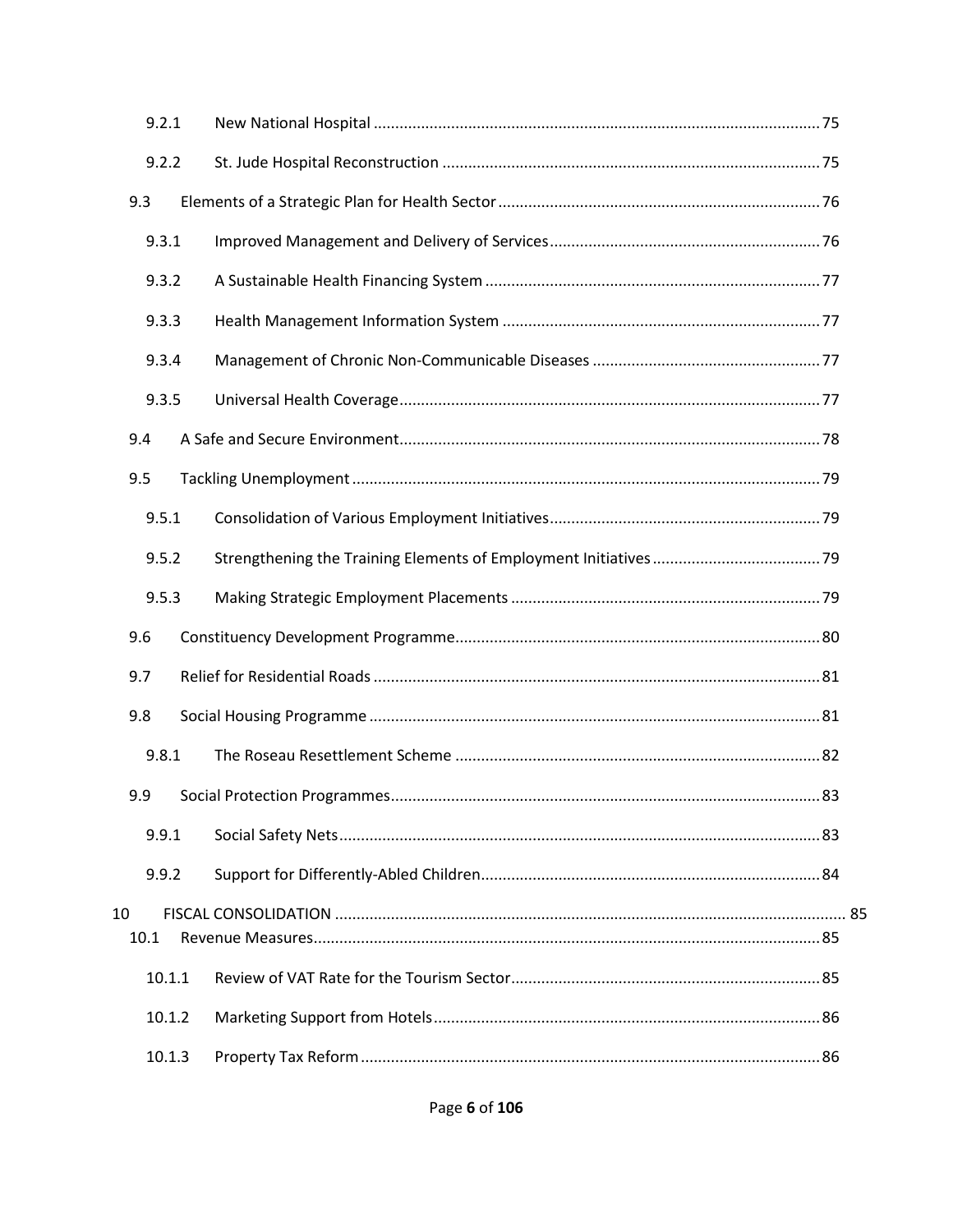| 10.1.4     |  |
|------------|--|
| 10.2       |  |
| 10.2.1     |  |
| 10.2.2     |  |
| 10.2.3     |  |
| 10.2.4     |  |
| 10.2.5     |  |
| 10.2.6     |  |
| 10.2.7     |  |
| 10.2.8     |  |
| 10.3       |  |
| 11<br>11.1 |  |
| 12         |  |
| 13         |  |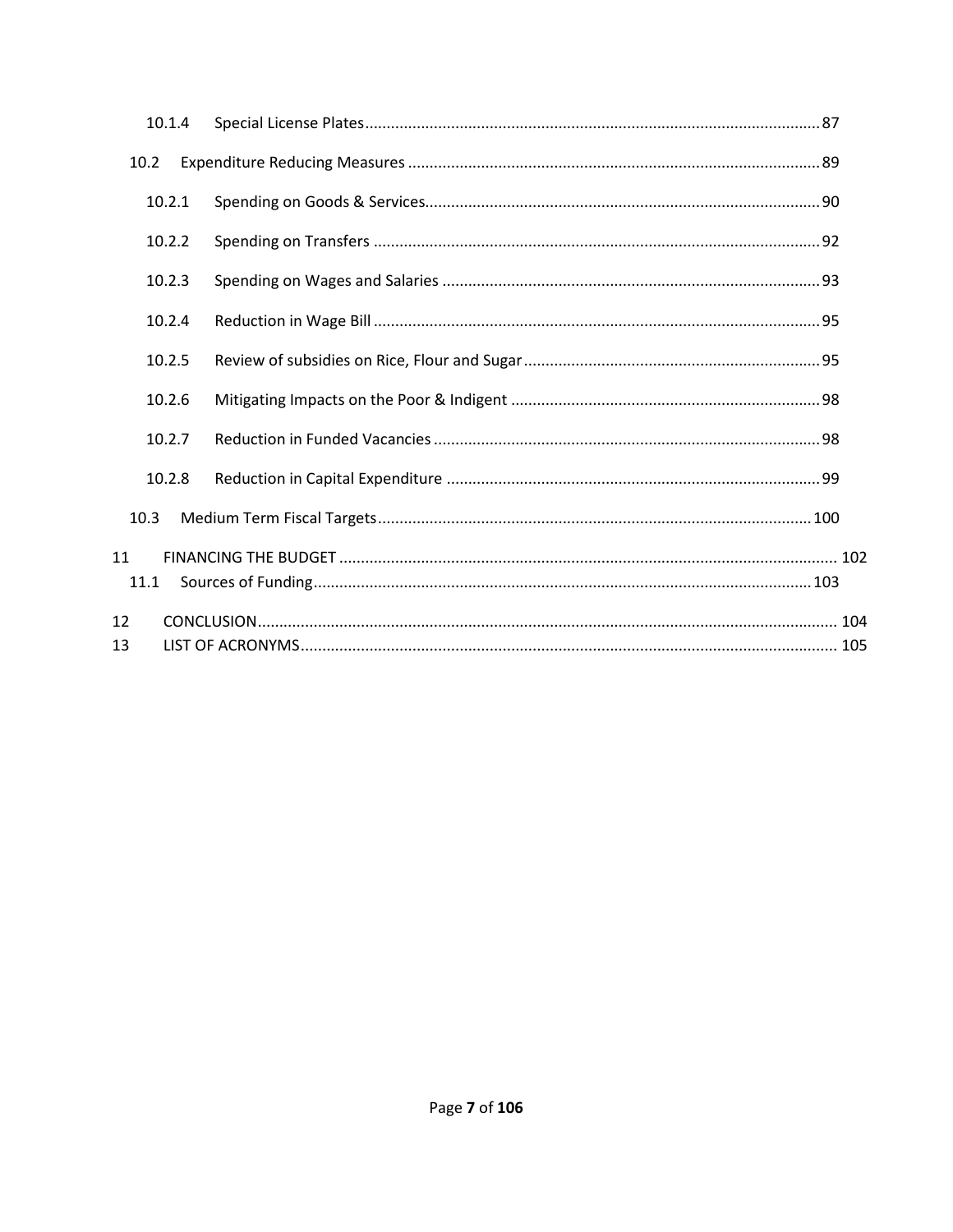# <span id="page-7-0"></span>**1. INTRODUCTION: AT THE DEVELOPMENT CROSSROADS**

Mr. Speaker, we have entered an unprecedented era in our history as a country, as a region and as part of the global economy. The economic environment has become inundated with new and emerging threats. While still grappling with the challenges of globalisation and the growing incidence of natural disasters, our vulnerabilities became further exposed in the wake of the financial crisis and the ensuing global recession.

We are not alone in this predicament. The Eurozone is coming apart at the seams, as news of another bailout hits the airwaves. The Eastern Caribbean Currency Union, the ECCU, is currently combating high and widening fiscal deficits, elevated debt and anaemic rates of economic growth.

In 2010, the International Monetary Fund (IMF) approved a US \$1.27 billion dollar loan to Jamaica, to support their reform efforts which, to a large extent, were derailed. Jamaica had then to turn to the IMF once more, and this time, the measures required by the IMF are harsher, more painful, more exacting, more excruciating.

Closer to home, in the ECCU, St. Kitts & Nevis and Antigua & Barbuda have followed in the earlier foot steps of Dominica and have turned to the IMF for assistance to undertake adjustment programmes. These programmes called for debt restructuring and the implementation of expenditure cuts, including wage freezes, outsourcing of government services, corporatization of state owned organizations, decreased spending on goods and services and pension reform.

Grenada is also showing signs of financial distress, evidenced by the recent default on the March interest payments of its sovereign bonds. This has serious implications not only for Grenada but for all the other countries in the ECCU. This increases the risk to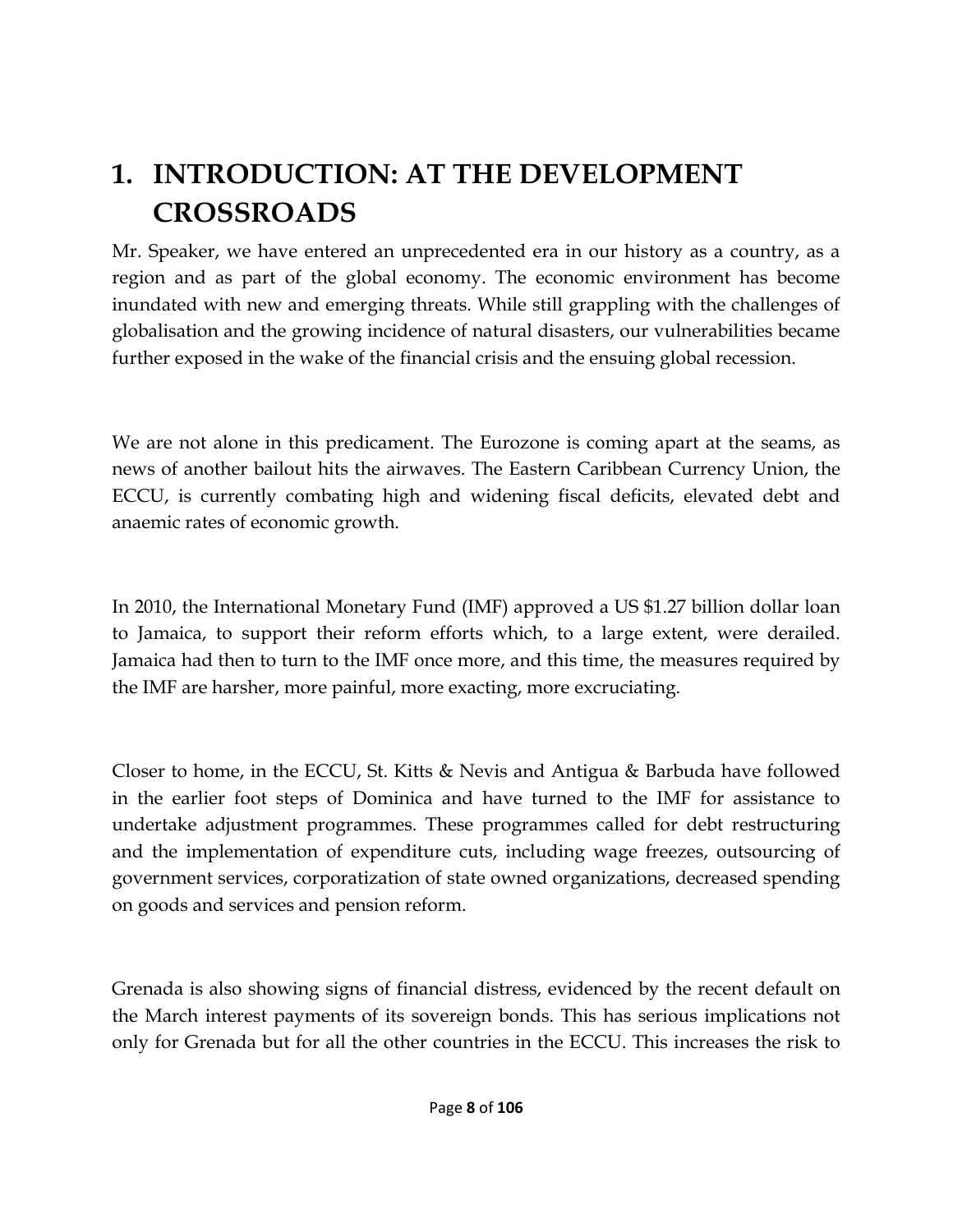the region and could result in higher financing costs for bonds and Treasury Bills on the Regional Government Securities Market (RGSM).

## <span id="page-8-0"></span>**1.1 SOME VALUABLE LESSONS**

The experiences of our sister islands present valuable lessons that we can no longer afford to ignore. Dominica undertook an IMF programme in 2002, with an overall fiscal deficit position of 9 percent of GDP and a debt to GDP ratio of 104 percent. Antigua & Barbuda's programme started in 2010 at an overall deficit of 10.6 percent of GDP and debts levels of 117 percent of GDP.

St. Kitts & Nevis followed suit in 2011 with an overall deficit at 7.4 percent of GDP while debt levels soared to 156 percent of GDP. A review of the individual cases reveals similarities in the indicators prior to the crisis.

## <span id="page-8-1"></span>**1.2 OUR CHALLENGE: HIGH DEBT, LOW GROWTH**

Mr. Speaker, coming then to Saint Lucia's reality, at the end of 2012, our overall deficit stood at 9 percent of GDP. More specifically, it was at the same level as that of Dominica, and higher than that of St. Kitts & Nevis when these countries started their engagement with the IMF. However, all these countries had debt-to-GDP ratios in excess of 100 percent when they entered into IMF arrangements. Our current debt level is about 71 percent of GDP up from 65 percent in 2011.

If we continue on our current path, without making the necessary fiscal adjustments, then, by 2015 the debt-to-GDP ratio will soar to 90 percent. Under this scenario, we would be diverging from, rather than converging towards our prudential target of a debt-to-GDP ratio of 60 percent and moving closer to the 100 percent debt-to-GDP threshold. This path is clearly not sustainable. With such limited fiscal space, another external shock or natural disaster would then present significant challenges to the country.

Therefore, it is necessary to implement measures which would at a minimum stabilise the fiscal position in the short term, with the medium term objective of significant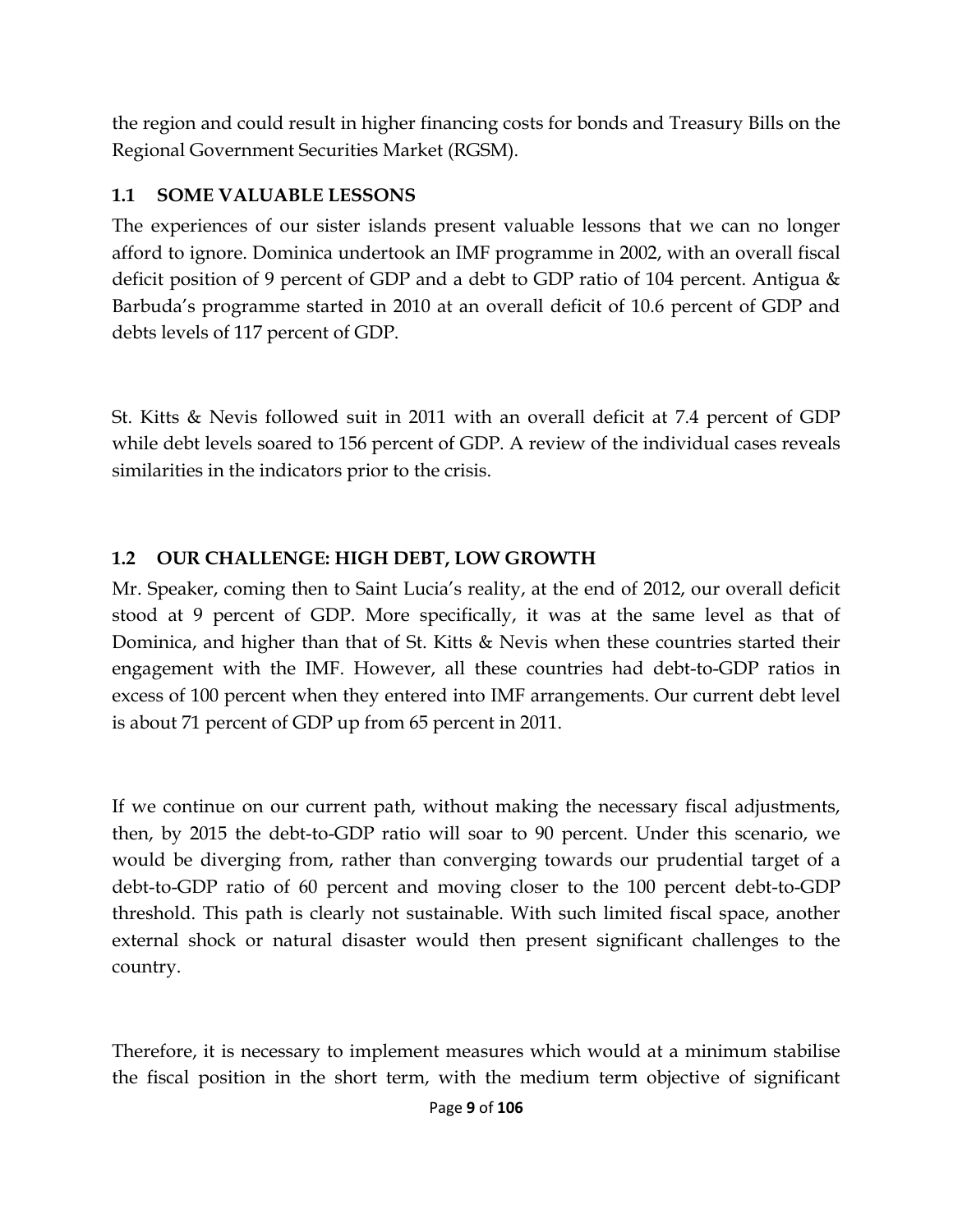improvements. We must summon the courage to take these measures now, rather than delay them, only to suffer catastrophic consequences.

Quite apart from the fiscal challenges, growth has been another major challenge for the ECCU. Over the last ten years, Saint Lucia has been growing at an average rate of 2.1 percent, with the highest growth rate of 7.4 percent, in 2006. Following the recession, the growth rates declined to an average of 0.14 percent (2009-2012). This can partly be explained by the corresponding fall in Foreign Direct Investment (FDI) during the same period. However, while global economic cycles account for part of the poor growth performance, there are many structural impediments that need to be addressed. Of great concern is the erosion of competitiveness due to the steady decline in productivity. This is a direct consequence of rapidly growing real wage rates, resulting in high unit costs of production as output has increased no where near as fast. And so, our exports become less competitive and the profitability of firms wanes as a result.

## <span id="page-9-0"></span>**1.3 STUBBORNLY HIGH UNEMPLOYMENT**

Low growth along with declining productivity is even more troubling in the context of stubbornly high unemployment. This increases the urgency of the task at hand. Given the limited fiscal space, proactive measures are needed to strengthen private investment in the country to absorb the pool of unemployed workers.

The unemployment data suggest that a large number of people have remained unemployed for extended periods. In addition, a large number of individuals are unable to find jobs which match their skills. The results of Saint Lucia's Labour Market Needs Assessment undertaken in the final quarter of 2012 revealed that 60 percent of the labour market has not attained secondary school education and therefore do not have the requisite skills required for gainful employment.

Also underscored was the mismatch of the skills set for the available jobs in the labour market. Currently, only 3 percent of the population are employed as technicians and associate professionals. However, there is a far greater demand for such individuals to partake in the reorganisation and expansion of businesses. Similarly, craft and related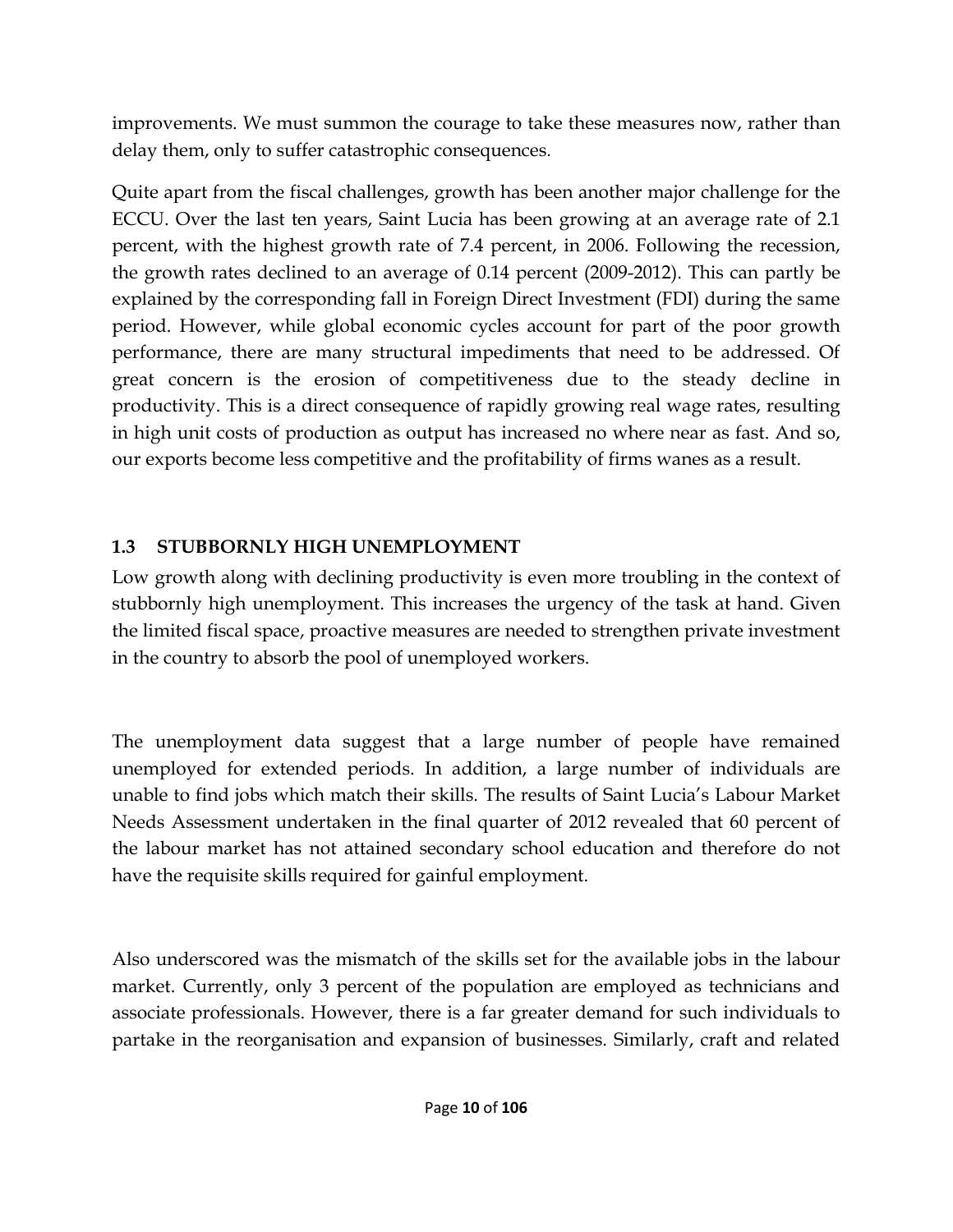work account for only 2 percent of the employed population while significant demand exists for such workers.

Central to dealing with the issue of unemployment is the need to train workers to meet these demands. Increasing the pool of talent in these deficient areas will increase competition and could lead to increased quality and productivity. This, in essence, is the route towards igniting our hidden growth potential and taking Saint Lucia up the development ladder.

The task ahead is certainly challenging but if we as a country commit ourselves to deal with the persistent problems in a strategic and structured way, there is no doubt that we can emerge from the current situation a stronger and better country. Periods of economic hardship must be used to tackle and correct our weaknesses, structural and otherwise.

To improve our performance and to steer us back on a path towards desired objectives, there is need for a consistent and sustained effort to develop solutions to deal with these challenges and deal with them, we must!

The goal of this Government is to seek cooperative strategies to address the pressing issues of anaemic growth, high unemployment and high debt, while maintaining social stability and cohesion.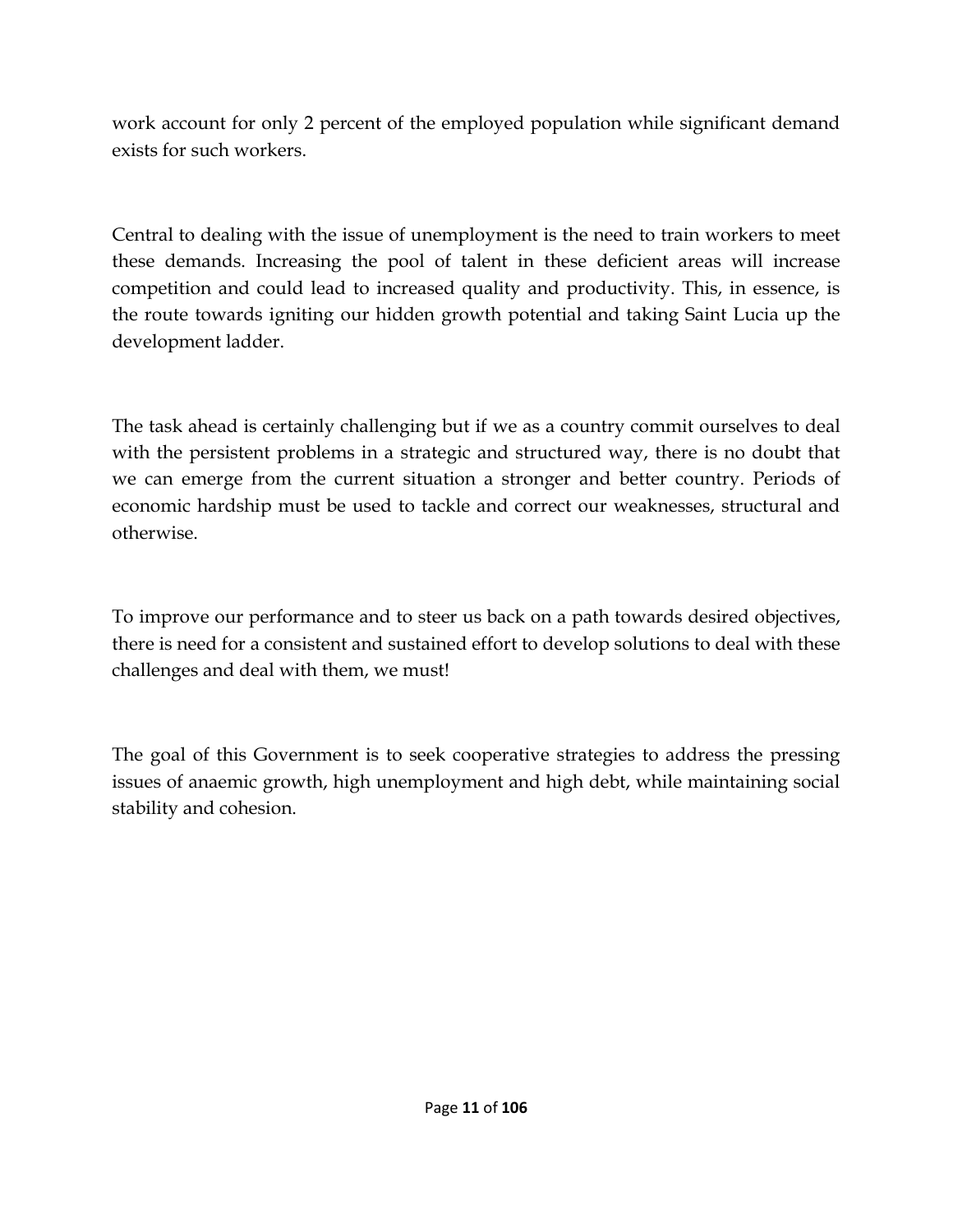## <span id="page-11-0"></span>**2. 2012 ECONOMIC PERFORMANCE**

Mr. Speaker, in order to place this Budget in context, I will now review, briefly, the performance of the global economy followed by the regional economy.

I will then move onto domestic economic performance and within that context, I will take the opportunity to update the House on an issue that continues to impact many of our citizens as a result of the global financial crisis: I speak of CLICO-BAICO.

## <span id="page-11-1"></span>**2.1 GLOBAL ECONOMIC PERFORMANCE**

Mr. Speaker, the global economy is showing signs of recovery albeit at a slow pace. The IMF, in its latest outlook, estimates that the world economy will expand by 3.4 percent in 2013, a broadly similar pace to what was achieved in 2012. The United States economy, the world's biggest economy for the time being, appears to be entering a period of greater stability as evidenced by the employment figures released so far for this year. However, policy differences within the US Government will most probably result in a significant decline in government expenditure along with tax increases totalling about US \$85 billion, the coupled effects of which would be the likely reduction in the US economy's growth rate in 2013.

Continued difficulties in the Eurozone economies, highlighted by the recent Cyprus bailout, will continue to dampen the growth outlook in Europe. Instructively, the UK economy continues to be mired in high debt, a high fiscal deficit, rising unemployment and anaemic growth. The latest forecast indicates that the Eurozone economy will grow by a mere 0.2 percent in 2013.

The financial systems of many advanced economies, particularly in Europe are still vulnerable. Policy makers have attempted to support the banking system by injecting significant amounts of liquidity. However, because of low consumer and investor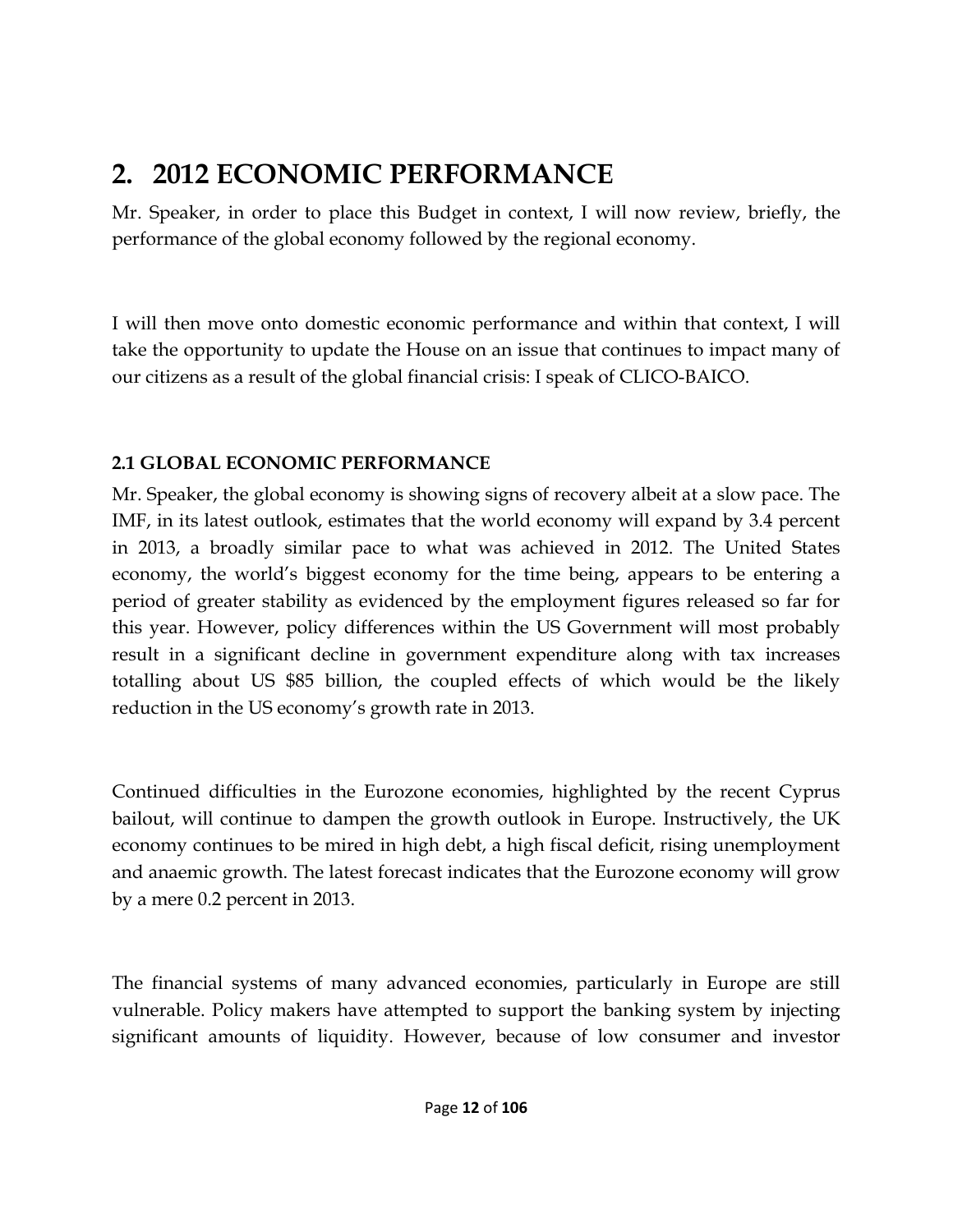confidence, the impact of these policies has yet to have the desired or anticipated impact.

The BRIC countries as well as emerging economies in Africa and Latin America, continue to provide hope and optimism to the global economy. However, their rates of economic activity slowed somewhat due to the implementation of tighter measures to contain and counteract inflationary pressures.

## <span id="page-12-0"></span>**2.2 REGIONAL ECONOMIC PERFORMANCE**

Here in our region, the global economic crisis has exposed the underlying weaknesses and vulnerabilities of our economies. The small and open nature of our economies, make them extremely vulnerable to external developments. The mainly tourism dependent countries in the Caribbean are challenged by low growth, high debt and weaknesses in the financial system.

Growth in Barbados remained flat reflecting contractions in tourism, construction, manufacturing and agriculture. Despite growth in tourism, Jamaica's economy recorded a marginal decline in output, similarly driven by weak performances in mining, construction and agriculture. The ECCU contracted by 0.2 percent to record a fourth consecutive year of negative growth. Although manufacturing and agriculture recorded increased production, the weak performance of tourism and construction tempered the growth rate of total output.

While the fiscal position of St. Kitts & Nevis and Antigua & Barbuda improved under their IMF sponsored adjustment programmes, that of some of the other islands have weakened.

In contrast, the commodity exporting countries, such as Guyana and Belize recorded appreciable rates of growth in 2012 of 4.8 percent and 5.0 percent respectively. The exception being the Trinidad and Tobago economy which remained flat in 2012 on account of a decline in energy production.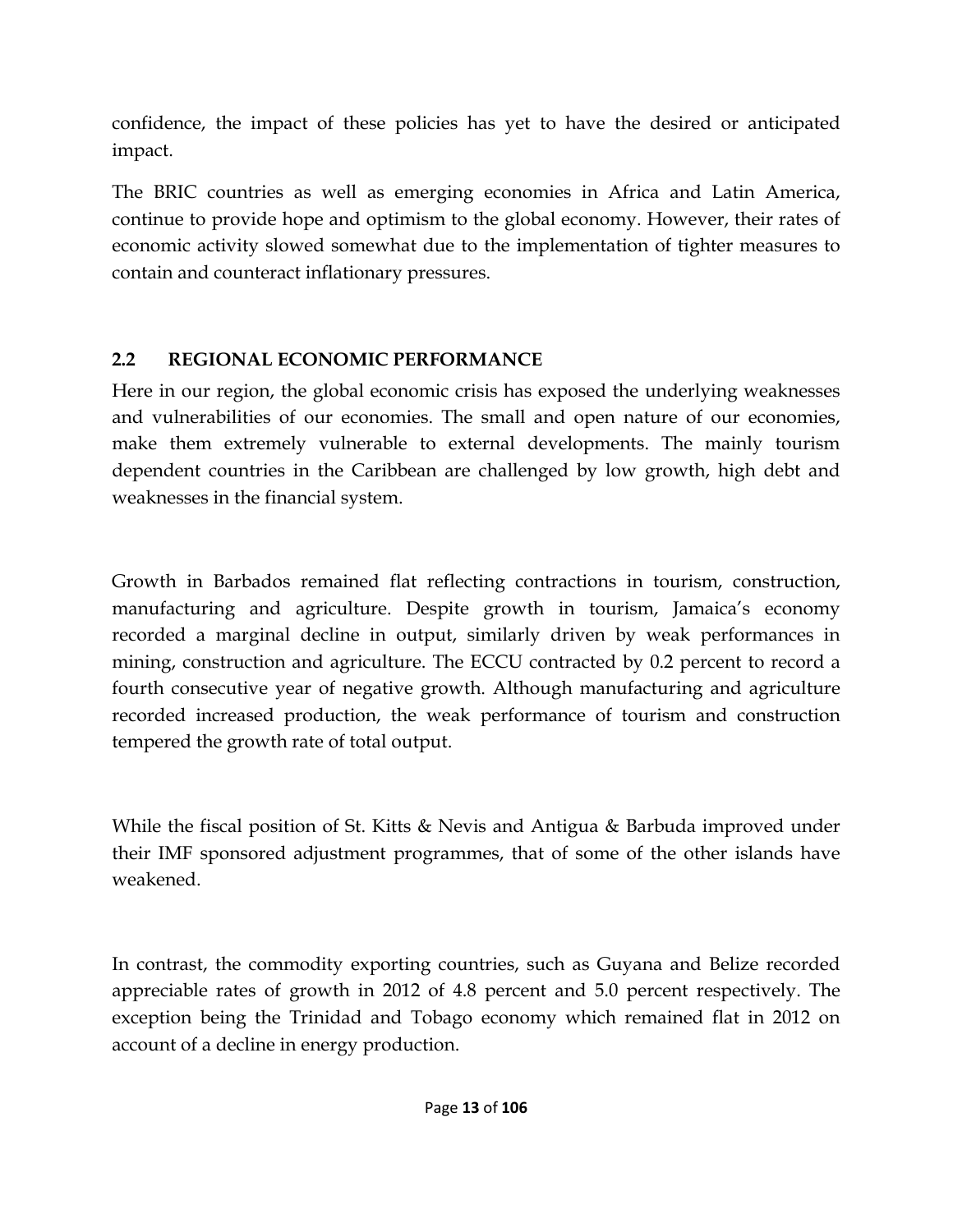## <span id="page-13-0"></span>**2.3 REVIEW OF THE DOMESTIC ECONOMY**

Mr. Speaker, coming home, preliminary estimates suggest that Saint Lucia's economy, as measured as a percentage of GDP at constant prices, contracted by 0.8 per cent in 2012, following a revised growth rate of 1.5 per cent in 2011. The decline in economic activity was due to reduced activity in the construction, distributive trade, transport and communications sectors.

## <span id="page-13-1"></span>**2.3.1 WEAKENED CONSTRUCTION ACTIVITY**

Private sector construction activity remained weak reflecting the winding down of works on some major projects such as the ECFH Building and the Johnson Superstore in Gros Islet. There were delays in the commencement of other sizeable investments such as the Sandals Expansion and the Freedom Bay Hotel Development Project. However, work continues at the Financial Complex, Sugar Beach Viceroy Hotels and Resort, the S&S Plaza and the LUCELEC Substation in Cul de Sac.

Expenditure on public sector construction activity declined by 31.6 percent in 2012 reflecting the winding down of construction of the New National Hospital, Hurricane Tomas related infrastructure and the completion of phase one of the Kuwaiti-funded Community and Agricultural Feeder Roads Project.

## <span id="page-13-2"></span>**2.3.2 UNCERTAINTY IN TOURISM**

Ongoing uncertainty in the global economy continued to constrain external demand and pose challenges to the tourism sector.

Stay-over visitors fell by 1.8 percent to 306,801 in 2012. The fall in visitor arrivals was influenced partly by global economic weakness, associated with the lingering effects of household budget restructuring in the US and other major source markets linked possibly to a decline in airlift from the US market, and relatively high airfares. Despite the fall in arrivals, preliminary estimates suggest that visitor expenditure increased by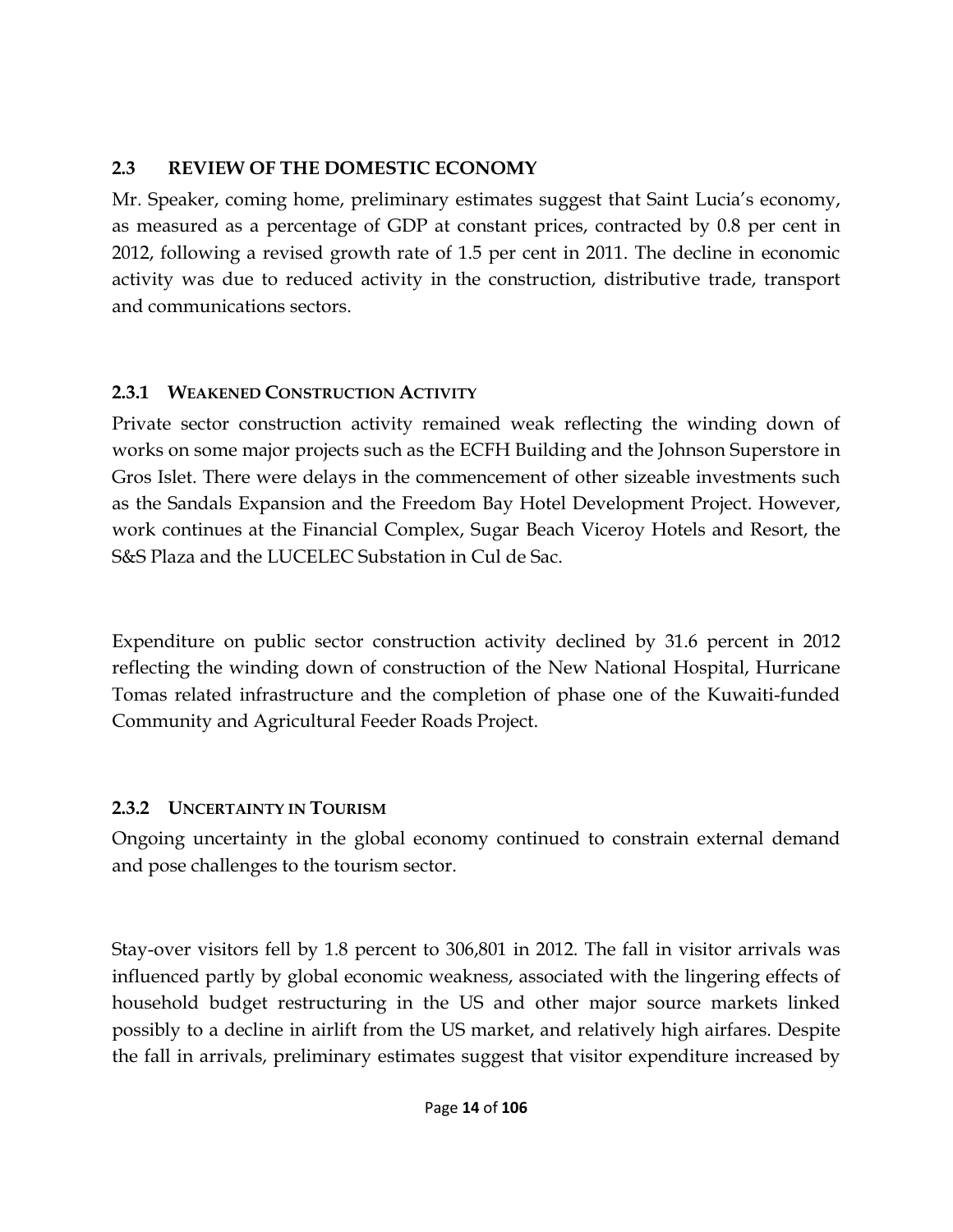about 2 percent to an estimated \$1.55 billion, reflecting a probable shift towards higher end properties, and an increase in the length of stay of visitors.

#### <span id="page-14-0"></span>**2.3.3 REBOUND IN AGRICULTURE & FISHERIES**

Agriculture continued the strong rebound in 2012. Notwithstanding the problems associated with the Black Sigatoka disease and the rising costs of inputs, banana production increased by 25.2 percent to 14,984 tonnes, reflecting the full year's effect of the industry's recovery from Hurricane Tomas. Export earnings also increased by 40.1 percent to \$28.2 million driven by a sharp increase in exports to the UK market.

Preliminary data suggest a moderate increase in supermarket purchases of other fruits and vegetables as the effects of the diversification efforts in the agricultural sector seem to have taken effect. Chicken production is estimated to have increased by 2 percent to 1,449 tonnes, while egg production declined by 7.0 percent to 1.17 million dozens.

The fisheries sector also experienced slight increases in both volumes landed and in value of fish caught.

#### <span id="page-14-1"></span>**2.3.4 MANUFACTURING**

Mr. Speaker, manufacturing output for 2012 remained largely flat at an estimated \$328 million dollars, buoyed by some gains in food and chemical production. While there was a 23% expansion of non-alcoholic beverage output due to increased sales of water and soft drinks, there was a net lowering of production in the beverages sector. Generally, performance in the sector was constrained by high energy and labour costs and the rising imported prices of input.

#### <span id="page-14-2"></span>**2.3.5 UNEMPLOYMENT**

Page **15** of **106** Moving onto employment figures, the rate of unemployment edged downwards influenced by the impact of the various job creation programmes, which was implemented over the past 12 months. The official rate of unemployment fell to 20.2 percent in the fourth quarter of 2012 compared with 22.3 percent in same quarter of 2011. This is despite the slow down in the economy. Notwithstanding the decline in the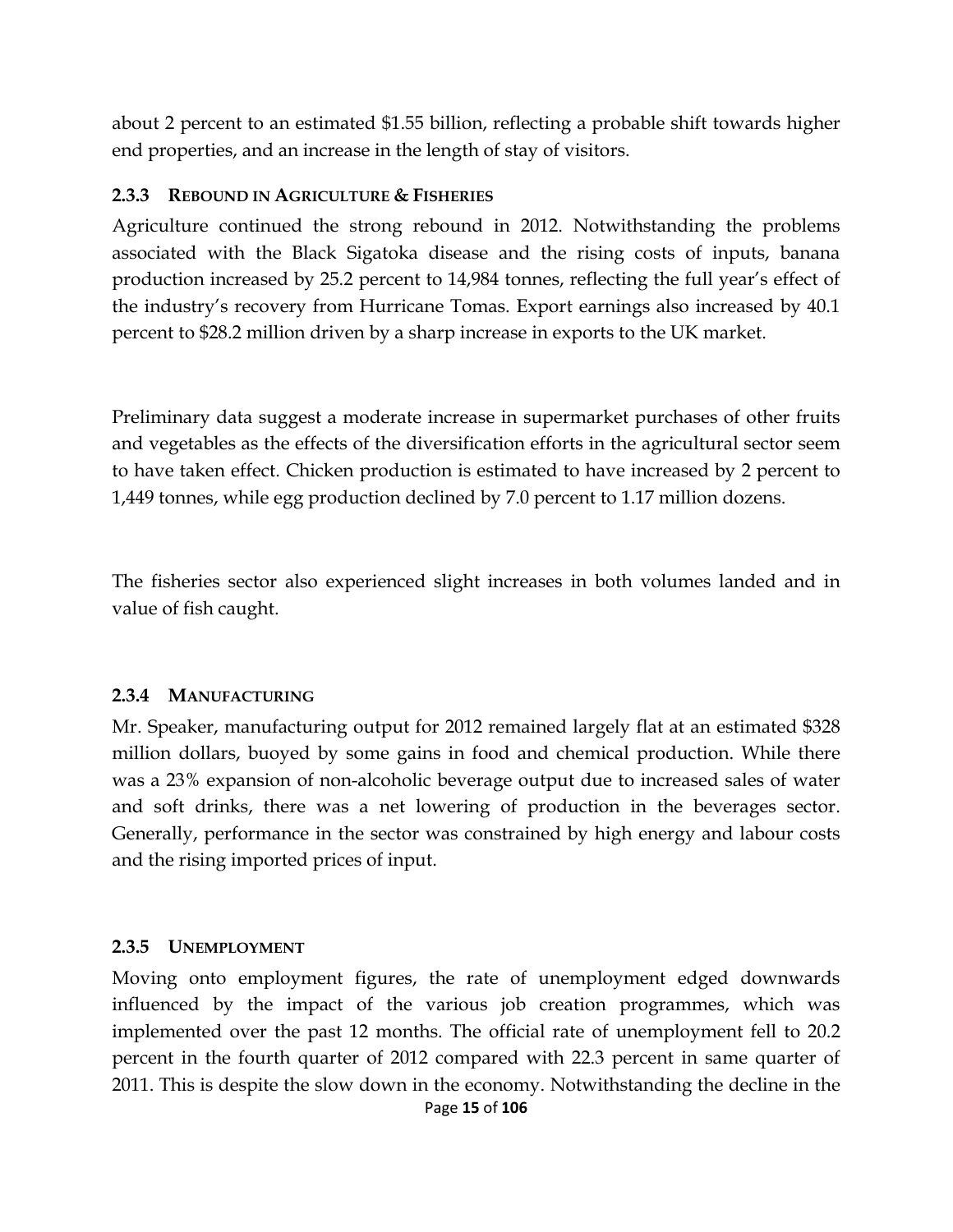unemployment rate, the estimated number of unemployed persons stood at over 19,000 at end of 2012.

## <span id="page-15-0"></span>**2.3.6 INFLATION**

The rate of inflation increased to 4.2 percent in 2012 compared to 2.8 percent in 2011 driven in part by the impact of the introduction of VAT in October, 2012. The categories of the consumer basket which accounted for the increase included clothing and footwear, recreation and culture, and food and beverages.

## <span id="page-15-1"></span>**2.4 CENTRAL GOVERNMENT OPERATIONS**

Lower than anticipated revenue and grants resulted in a widening of the deficit position. The overall fiscal deficit increased to \$325.9 million representing about 9.0 percent of GDP, up from the revised \$231.5 million or 6.6 percent of GDP in 2011/12.

Total expenditure amounted to \$1.17 billion while revenue and grants totalled \$845.5 million. The current account balance fell from a surplus of \$59.2 million in 2011/12 to a deficit of \$45.56 million in 2012/13, owing to some increase in current expenditure while current revenue declined. The increase in current expenditure was driven in part by higher spending on goods and services, interest payments and current transfers, including subsidies and transfers to local and external entities.

Increased expenditure on goods and services reflected payment of outstanding arrears from prior years, payment of VAT on goods and services, increased expenditure on utilities and communications and additional rental expenses for new government offices.

Transfers were also higher due to supplementary subventions to WASCO, the Castries Constituencies Council and St. Jude Hospital. Additionally, subsidies on bulk food items sold by the Government's Supply Department continued to climb owing to rising import prices and unchanged selling prices. Those subsidies currently amount to \$18.2 million dollars.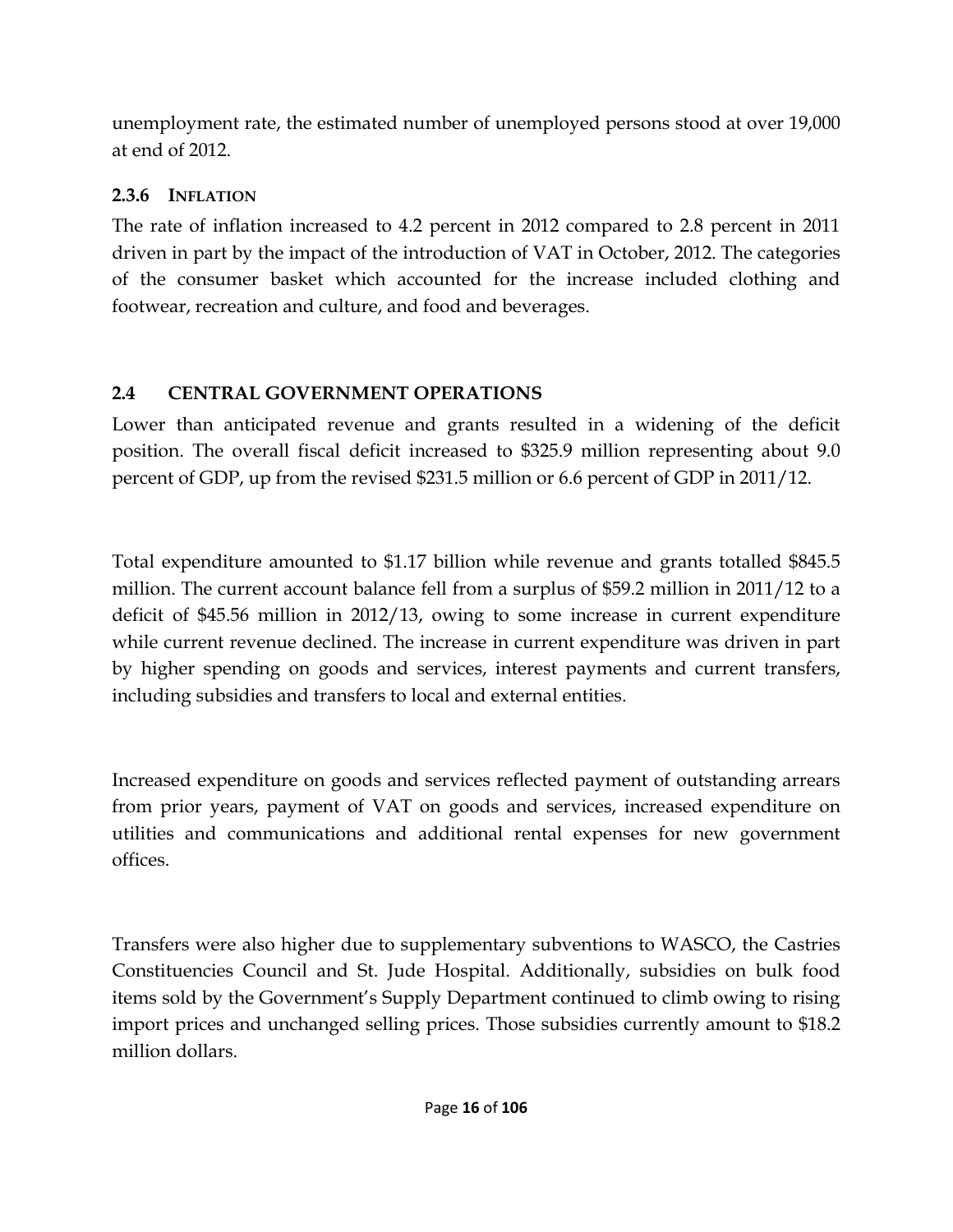The increase in the fiscal deficit resulted in a higher debt burden which stood at \$2.53 billion, about 71 percent of GDP at the end of 2012 compared with a revised 65.0 percent of GDP in 2011. Much of the increase in the Central Government debt represents funding of ongoing capital projects. Spending on ongoing projects represented 85 percent of last year's budget.

## <span id="page-16-0"></span>**2.5 SHORT TERM PROSPECTS**

The global economy is expected to continue to recover at a gradual but tepid pace. Global growth in the medium term is expected to be relatively broad based as advanced, emerging and developing economies are expected to move towards the precrisis growth levels. However, the pace of recovery may be dampened by continued uncertainty in Europe and fiscal consolidation efforts in the US.

Here at home, we expect some recovery in the domestic economy driven by improvements in tourism, agriculture, construction and manufacturing, premised on the economic recovery of our trading partners and increased momentum of gains from strategic policy decisions.

## <span id="page-16-1"></span>**2.6 THE CLICO-BAICO SAGA**

Mr. Speaker, as a Government, we would also like to realise a brighter outlook for the many persons who have suffered due to the collapse of the Caribbean-wide conglomerate, Colonial Life Insurance Company, CLICO, and its subsidiary BAICO, victims of the global financial crisis in the Caribbean. Lives were shattered; retirement investments were lost; many families continue to hurt because of this financial disaster.

Mr. Speaker, since July 2009 when British American Insurance Company (BAICO) was placed under judicial management, policyholders in Saint Lucia have eagerly awaited resolution to this crisis.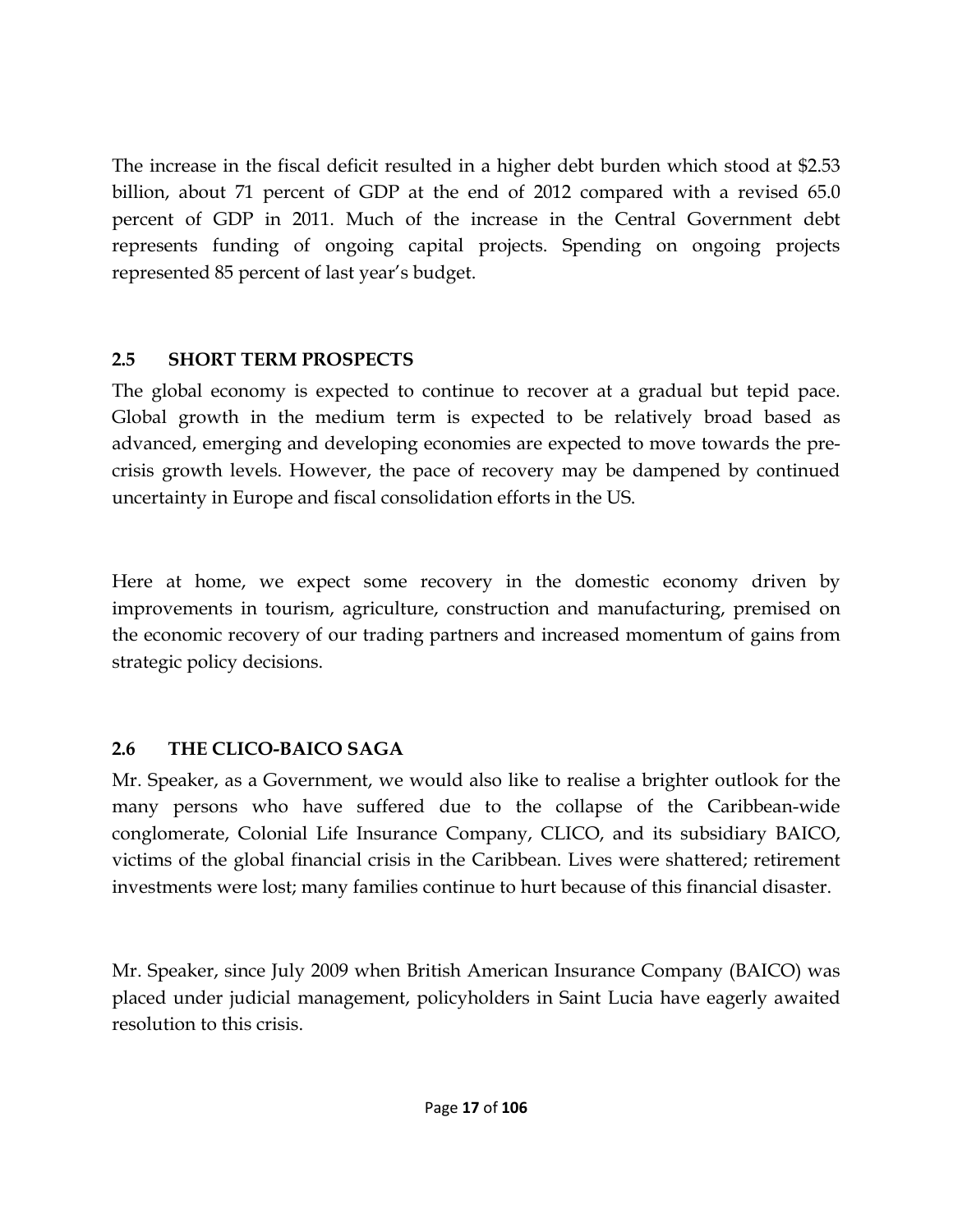At that time, OECS Governments formulated a strategy for resolution based on the following principles:

- i. To keep BAICO as a going concern;
- ii. To craft a regional (OECS) solution to the crisis;
- iii. To protect as far as practicable the interests of depositors and investors; and
- iv. To ensure that BAICO did not become a systemic risk to the ECCU financial system.

It has indeed been an extremely difficult and agonising period. The Governments have persevered and can now report a reasonably successful outcome to the effort. Over the period, the restructuring of the Eastern Caribbean branches of the BAICO was pursued in three stages.

#### <span id="page-17-0"></span>**2.6.1 HEALTH-RELATED CLAIMS**

First, the creation of a \$5-million Trust Fund for the settlement of the claims of BAICO's healthcare policyholders resident in the Eastern Caribbean, including Saint Lucia, was completed. Substantially, all health related claims have now been settled. Claims made in lieu of Saint Lucian held health policies totalled EC\$ 533,287.61; approved and paid claims amounted to EC\$ 228,727.03.

#### <span id="page-17-1"></span>**2.6.2 LIFE POLICIES**

Secondly, the re-capitalisation of BAICO's traditional life portfolio was undertaken along with the sale of this business to SAGICOR, a CARICOM-based company, was finalised on March 15, 2013. ECCU Governments have provided funding amounting to US\$ 38 million to assist in restoring value to the policies to be transferred.

The Government of Saint Lucia is not being required to inject any portion of this funding as the assets of the insurance fund which had been appropriately pledged to the order of the Registrar are being used proportionately for that purpose.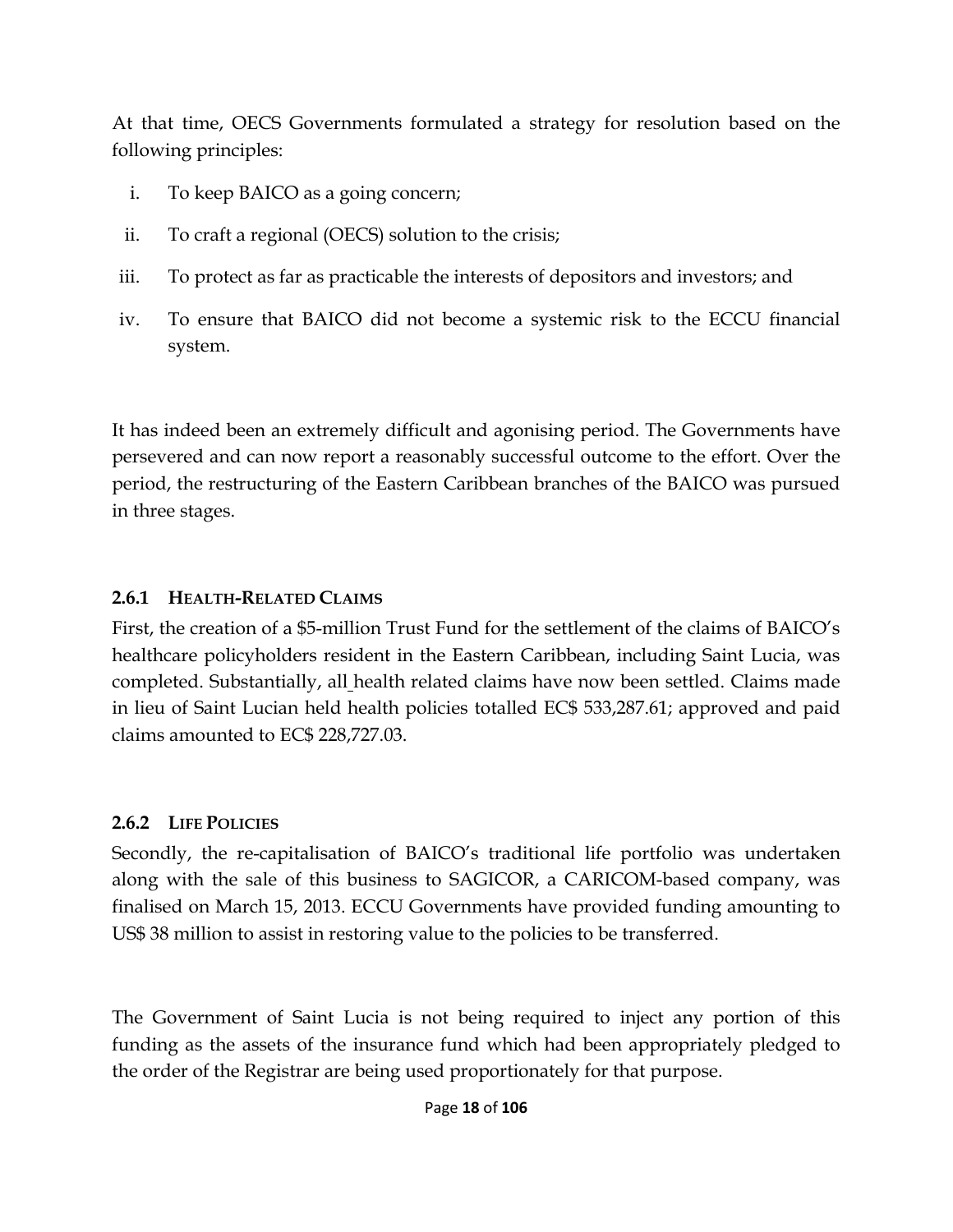Policyholders will therefore be comforted in knowing that:

- 1. All in-force policies that is home services; ordinary life, inclusive of term life, whole life and endowment policies; and universal life and group pension plans are included in the sale;
- 2. There will be no change to terms and conditions of the policy (that is policy rates, coverage and benefits);
- 3. SAGICOR will settle amounts with respect to claims, surrenders, maturities and bonuses within three months of the transfer; and
- 4. ECCU Governments and SAGICOR are considering whether a solution can be implemented for those traditional life policies which lapsed between the commencement of BAICO's judicial management and the announcement of the sale of the portfolio to SAGICOR.

The scheme of transfer has been approved and the physical amalgamation with SAGICOR Life is scheduled for August 1, 2013.

#### <span id="page-18-0"></span>**2.6.3 PROGRAMME FOR BAICO ANNUITY HOLDERS**

The final stage, Mr. Speaker, is the programme established by ECCU Governments for providing financial assistance for individuals holding Flexible Premium Annuities (FPA); Executive Flexible Premium Annuities, special edition, and EFPA and FPA II issued by BAICO in the ECCU. It is envisaged the programme will span five phases.

Under Phase I, implemented December last, FPA policies of \$30,000 or less were paid out. Cheques written for Saint Lucian policyholders totalled approximately \$2.1 million. As at May 7, 2013, all but about \$373,000 had been paid out by the Judicial Manager.

Under Phase II, now underway, financial assistance is being made available to policyholders or assignees satisfying both of the following conditions:

i. The policy owner was issued an EFPA (special edition) or an FPA II; and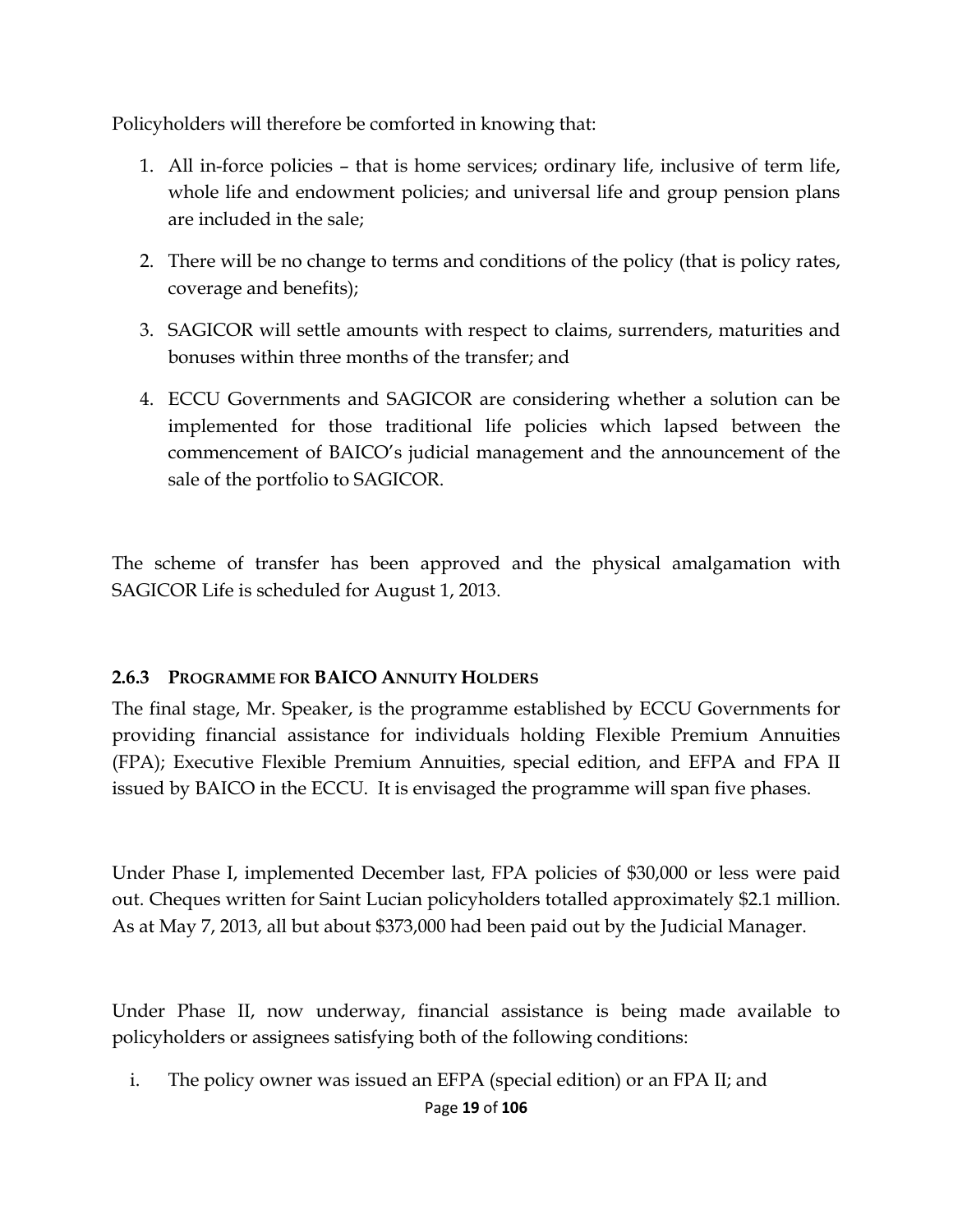ii. Their principal balance is EC\$ 30,000 or less. The principal balance referred to is the amount of contributions made to the policy, less the amount of any withdrawal or partial payment.

The payout to Saint Lucian policyholders under this phase will amount to nearly \$808,000 and covers 53 policies.

Mr. Speaker, we are mindful that some depositors or investors have yet to be assisted. We continue to work assiduously with OECS partners to secure the necessary funding to accomplish this and will commence the remaining phases as soon as is possible.

## <span id="page-19-0"></span>**2.6.4 CLICO WORK STILL IN PROGRESS**

Regrettably, Mr. Speaker, progress on a resolution for CLICO International Life is not as advanced as I would have liked. Resolution to the CLICO International Life insolvency continues to pose significant challenges. Notwithstanding the appointment of an independent and separate Judicial Manager for the Saint Lucia Branch operations, we continue to work tirelessly with the ECCU Core Technical Committee, and the Barbados and other OECS Judicial Managers, in our quest to find a solution which is in the best interest of Saint Lucia policy holders. No solution can be found without the active cooperation and involvement of the Government of Barbados.

Various restructuring options have been considered but were deemed unfeasible due to the inadequacy of funding. In the meantime, I wish to assure policy holders that pledged and available assets in respect of the Saint Lucia Branch have been secured for equitable distribution among policy holders and/or the restoring of the value of policies as may be necessary.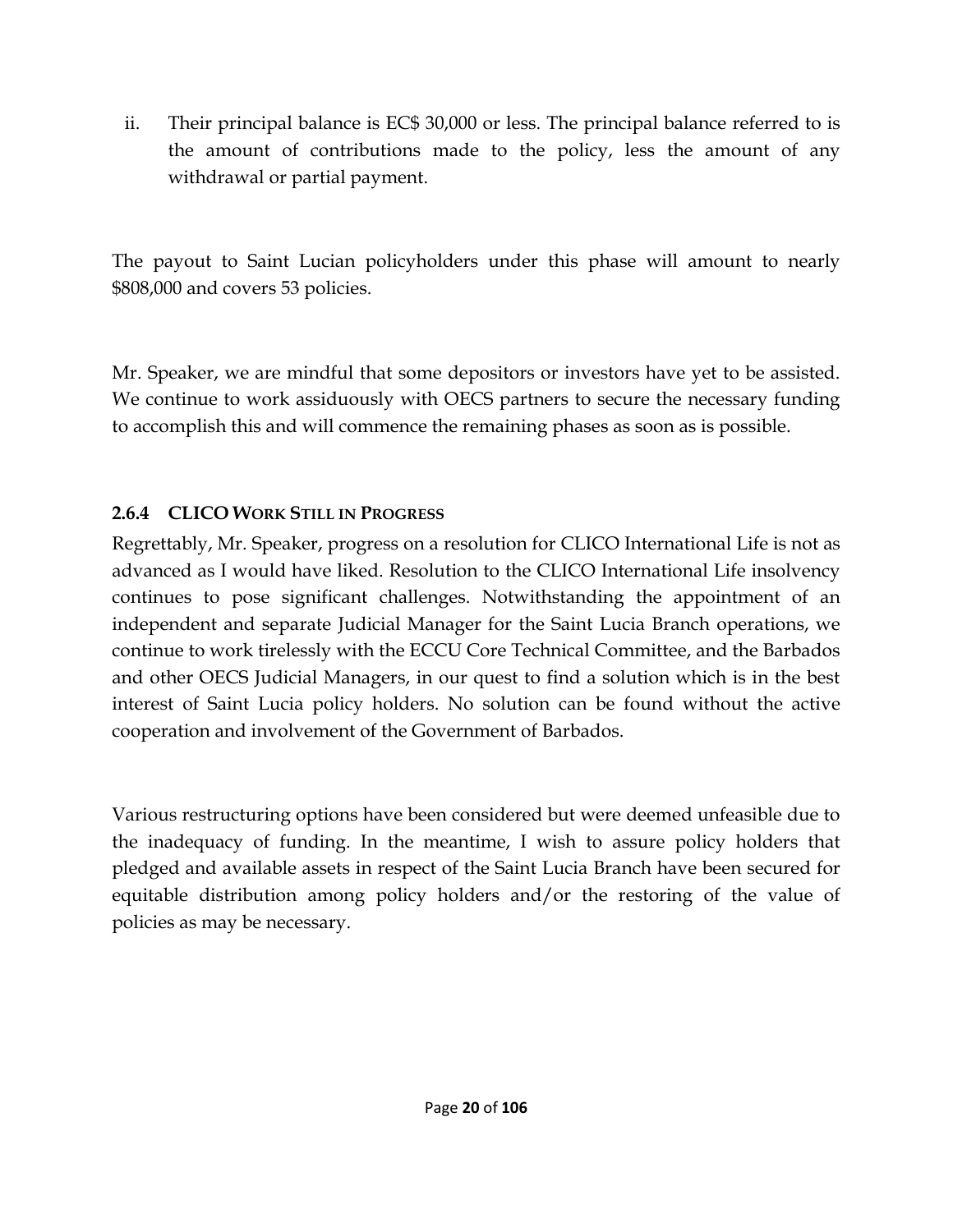## <span id="page-20-0"></span>**3 ASSESSMENT OF BUDGET 2012/13**

Mr. Speaker, I have decided to add a new feature to the Budget Statement; that is, to report to the House and the people of our country on the performance of implementing the measures announced in the previous year, in the Budget Statement of 2012/13. This approach should dispel cynicism and attest that we must be transparent and accountable to our electorate.

Mr. Speaker, in last year's Budget Statement, the Government announced a number of policies to stimulate economic growth, create social stability, while preserving fiscal sustainability.

Mr. Speaker, you would recall that job creation was the first in a three point plan for recovery that was announced in the 2012/13 Budget Statement. I wish to give a brief assessment of the performance of each of the programme one year after announcement.

## <span id="page-20-1"></span>**3.1 JOB CREATION PROGRAMMES**

Mr. Speaker, I announced that we aimed to create 2,200 jobs under the National Initiative to Create Employment (NICE). I am proud to announce that the programme has been enormously successful in generating more than 2,500 jobs to date.

This programme was always intended to be based on a three-year project, with various components, some of which are short-term, to provide immediate relief to the chronic unemployment situation facing our people, especially our youth. While it was never intended to guarantee long-term employment for programme beneficiaries, it is the hope that many of those employed through NICE would gain the requisite skills to become more marketable and capable of accessing sustainable employment in the private sector.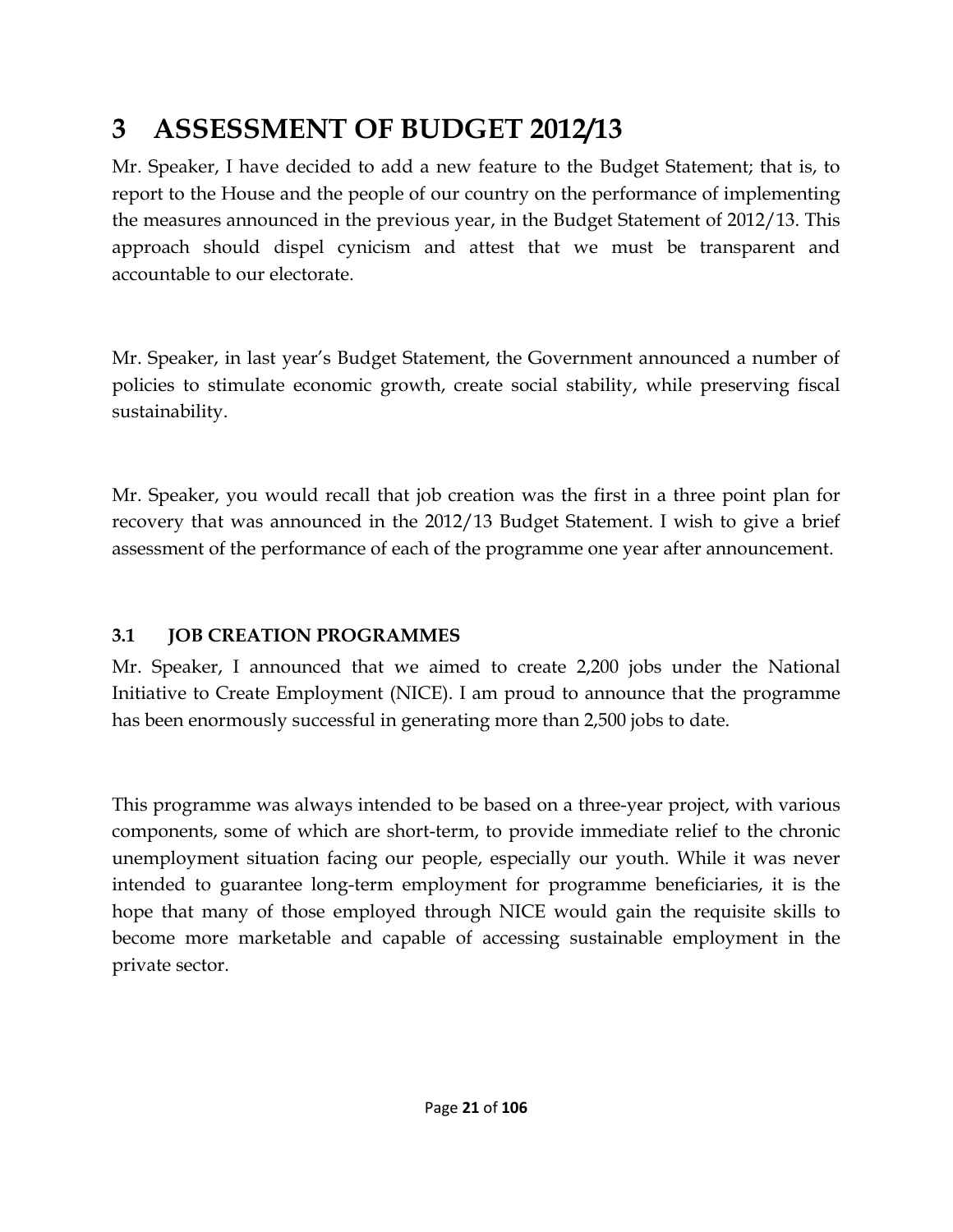In the current context, the most critical component of the NICE programme is the National Apprenticeship and Placement Programme (NAPP). This programme has also exceeded our expectation in terms of the number of job placements. To date, a total of 1,740 persons have been placed in various jobs in both the public and private sectors with contract periods varying from six to twelve months.

Under the Short Term Employment Programme, STEP-UP, 8,704 persons gained short term employment for the period July 2012 to March 2013. During the 2012/13 fiscal year, a total of \$5.6 million was spent on the programme.

## <span id="page-21-0"></span>**3.2 CONSTRUCTION STIMULUS PROGRAMME**

Mr. Speaker, I believe it is premature to pronounce on the success or failure of the Construction Stimulus Programme (CSP) that has only reached mid- way in its 18 month life cycle. In fact, Government believes the full benefits are likely to be realised during this fiscal year.

The programme has been successful to date in enabling persons who were on the verge of building, expanding or upgrading their houses to take advantage of the reduced costs to realise their goals. However, the process of getting full approval to start construction can take up to six months, and it is expected that the full effects of the stimulus will really occur during this financial year.

The data received on the prices of building materials suggests that there are marked variations in the prices of these items on the market. While it is anticipated that the discerning consumer would make the best choice of purchase in a free market, I want to emphasise that the success of the programme depends on the pass through of tax concessions to home buyers; and in this regard, there is a need for a collective approach to realise successes.

Under the Memorandum of Understanding between the Government and East Caribbean Financial Holding Company Limited (ECFH), as at April 9, 2013, a total of 94 loans have been approved under the Construction Stimulus Programme valued at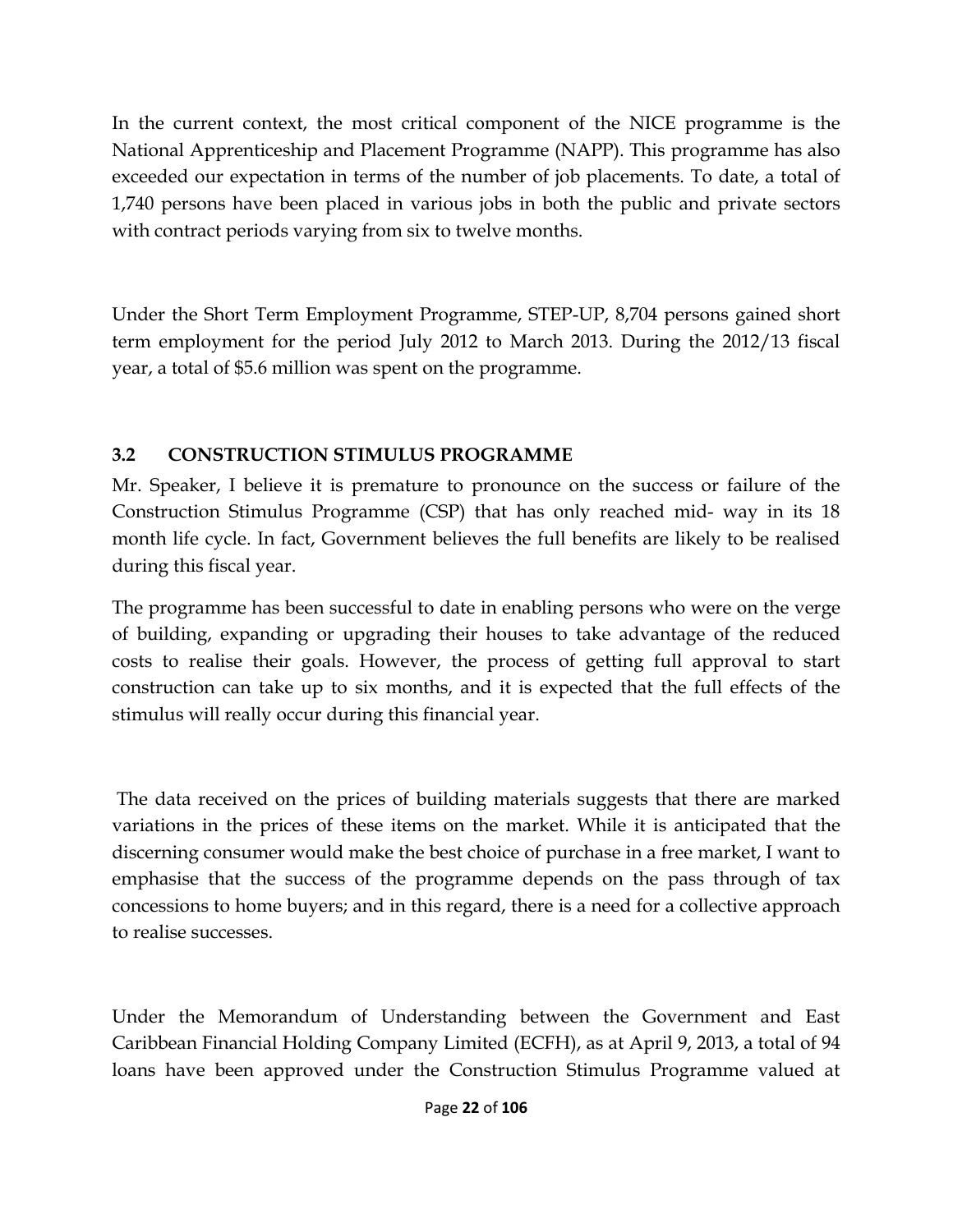\$20.75 million dollars. The loans were approved for 91 residential homes and 3 commercial properties. To date, \$19.2 million has been disbursed. First Caribbean International Bank is also on board with providing concessionary loans.

The Government has foregone an estimated \$16 million in revenue on duties and taxes on imports of construction materials under the programme. In addition, revenue from stamp duty and interest earnings on bank deposits is being foregone as part of the package of concessions.

Notwithstanding the costs to Government, the programme is viewed as critical in providing some impetus for growth in a severely dampened construction sector.

## <span id="page-22-0"></span>**3.3 FISCAL CONSOLIDATION**

Mr. Speaker, in the last budget presentation, the Government indicated an intention to commence a process of fiscal consolidation to return the financial position of the country to a more sustainable path. This required a change on two fronts.

First, there was the need to implement VAT in order to bring Saint Lucia's tax system in line with regional and international standards as part of continued efforts at moving towards an indirect tax system. In addition, the introduction of VAT would broaden the tax base and increase the effectiveness of tax collections. Furthermore, Government introduced reforms to the property tax framework in an attempt to increase the returns from this source.

The second element was the streamlining of expenditures to contain the growth in the borrowing requirement.

## <span id="page-22-1"></span>**3.4 PERFORMANCE OF THE VALUE ADDED TAX**

On October 1, 2012, the Value Added Tax (VAT) was implemented in Saint Lucia, at a standard rate of 15 percent, and a reduced rate of 8 percent on hotel accommodation and food and beverages provided by hotels and restaurants.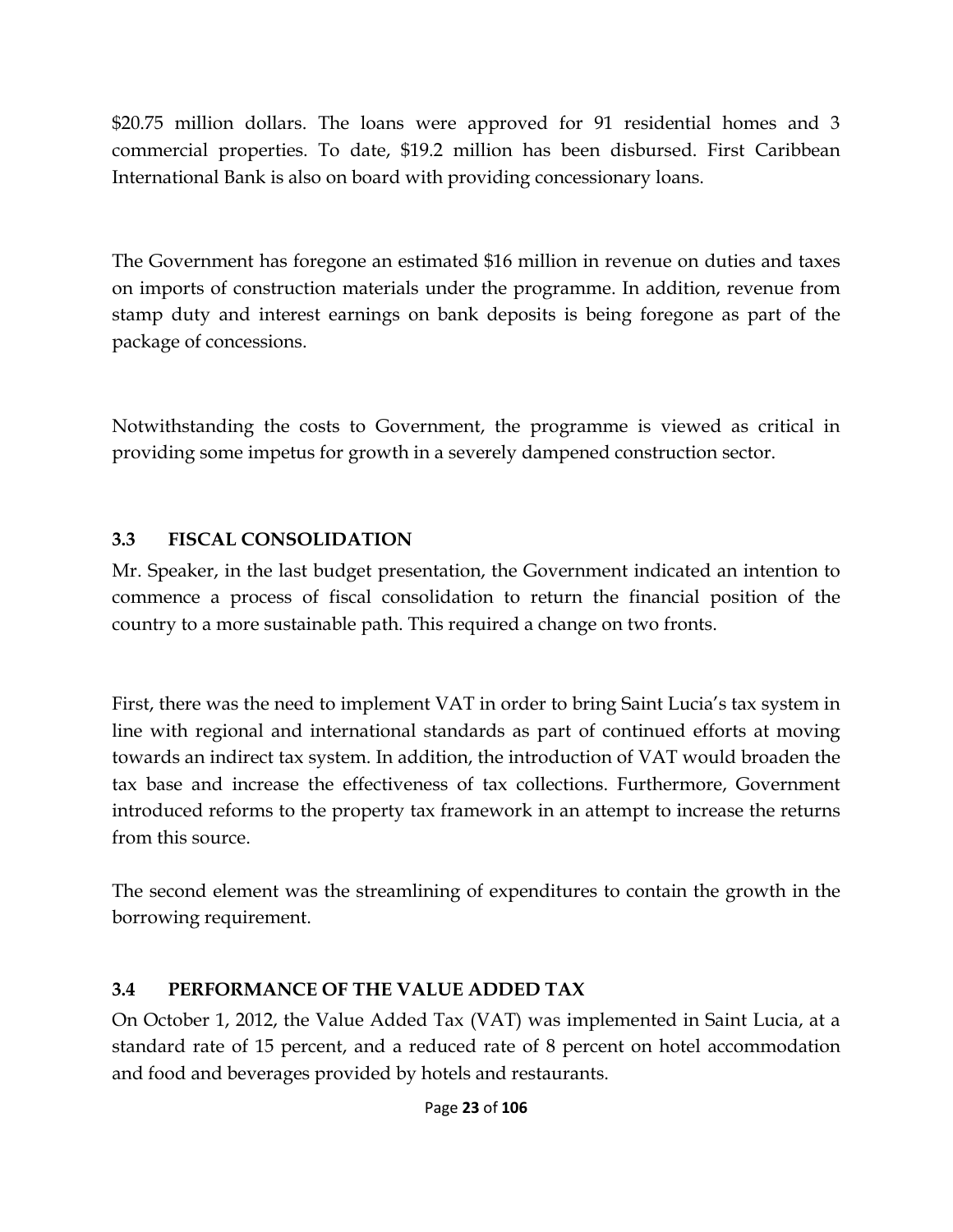With the implementation of VAT, five taxes were repealed, namely Consumption Tax, Hotel Accommodation Tax, Environmental Protection Levy, Motor Vehicle Rental Fee and Mobile Cellular Telephone Tax. The VAT is administered by the VAT Section of the Inland Revenue Department, which employs 39 members of staff.

For the period October 2012 to March 2013, the Inland Revenue Department had a gross collection of \$63.6 million, an average of \$12.7 million for 5 filing periods. During the same time period, the Customs and Excise Department collected \$77.6 million, an average of \$12.9 million for 6 months of importation.

The number of VAT registered businesses to date is 1,366 with 55 new companies registered between January and March this year. The average rate of compliance for filing is 95 percent. The VAT section continues to work diligently to ensure a high level of compliance, and has continued its public education efforts with assurance visits to VAT registered businesses, and advisory visits to newly registered businesses.

The implementation of VAT represented a fundamental change in tax policy and the way we do business. There were and continue to be some teething problems. However, despite this, I must echo the words of Her Excellency during the Throne Speech and applaud the people of Saint Lucia for the overall level of maturity and calm in which this change has taken place.

This is not to suggest that members of the public did not have their concerns, but rather to indicate that despite the anxiety and disquiet, the public has taken the measure in its stride.

Notwithstanding the recognition that some legislative adjustments will be needed in the near future, I commend the level of flexibility and adaptability demonstrated by our citizens.

This will serve the country well as we move towards reorienting the economic landscape and our efforts to grow our economy.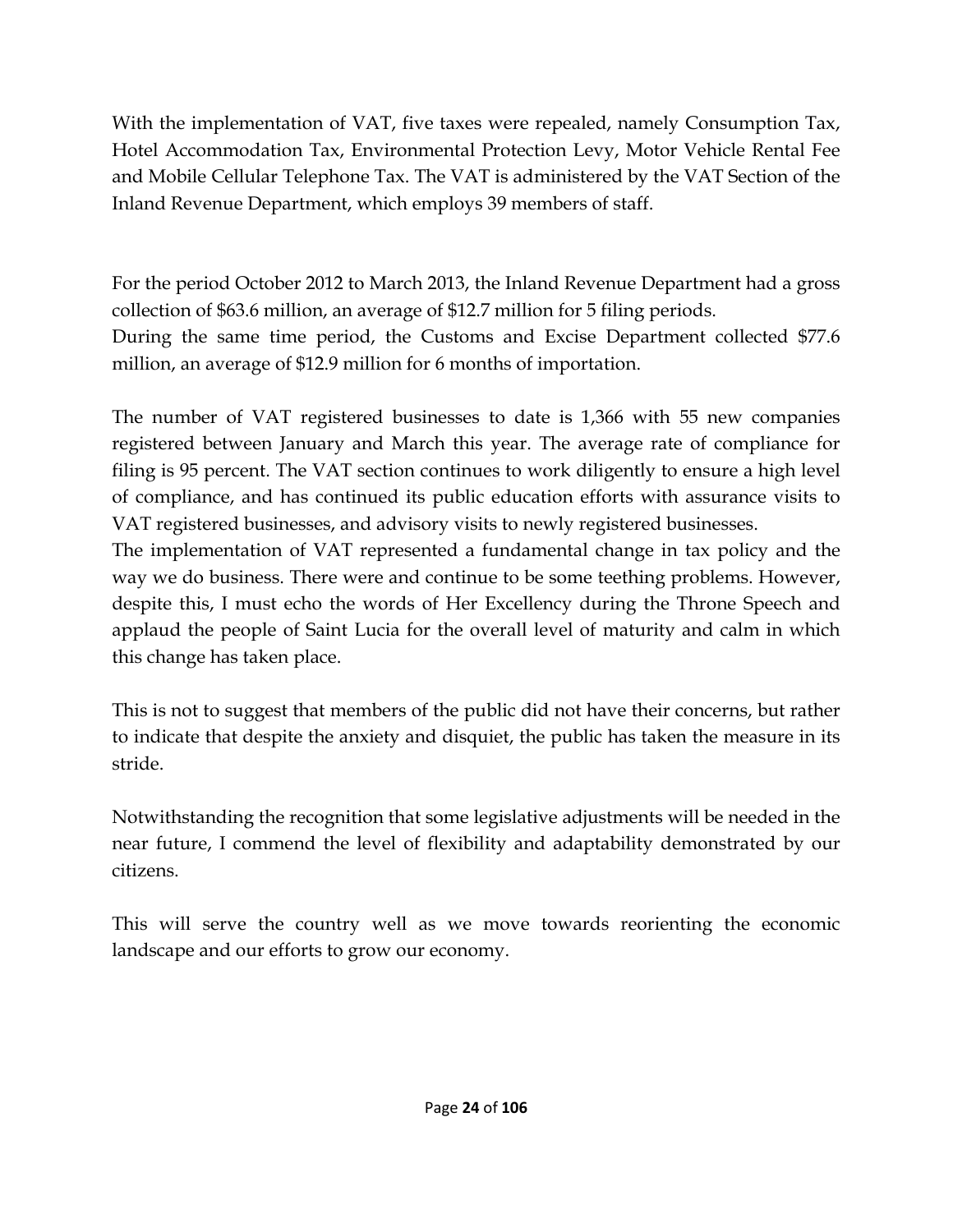#### <span id="page-24-0"></span>**3.5 PROPERTY TAX REFORM**

Mr. Speaker, you will recall in my 2012/13 Budget Statement, a number of reform measures to the property tax regime were announced. These included establishing a threshold of \$100,000 based on the market value of residential properties, and granting a \$100,000 deduction to other property tax payers to ensure fairness and equity. However, the collection rates from this revenue head continue to underperform, mainly due to continued low compliance as well as administrative issues at the Inland Revenue Department.

I will later announce further adjustments to this policy to enhance compliance and the associated administrative costs.

## <span id="page-24-1"></span>**3.6 EXPENDITURE RESTRAINT**

Mr. Speaker, efforts at containing capital expenditure were curtailed because of the already established momentum on programmes established by the previous Administration. In addition, the new programmes which this Government introduced to create jobs pushed capital spending upward.

Regarding current expenditure, there were a number of existing obligations which could not be reversed and the introduction of new initiatives which consequently generated increases in expenditure. Among these were the commitment of existing rental contracts, the staffing and operation of the VAT Unit and additional police and nurses. Further increases were due to additional transfers to the water, fisheries and public transport sectors.

In terms of capital expenditure, the majority of projects were ongoing some from the last administration and others dating from the previous Government which I led, such as the New National Hospital. This significantly restricted the ability of this Government to curtail expenditure on this front. In any event, although improvements in the efficiency of capital expenditure must be examined, such expenditures should be protected as much as possible.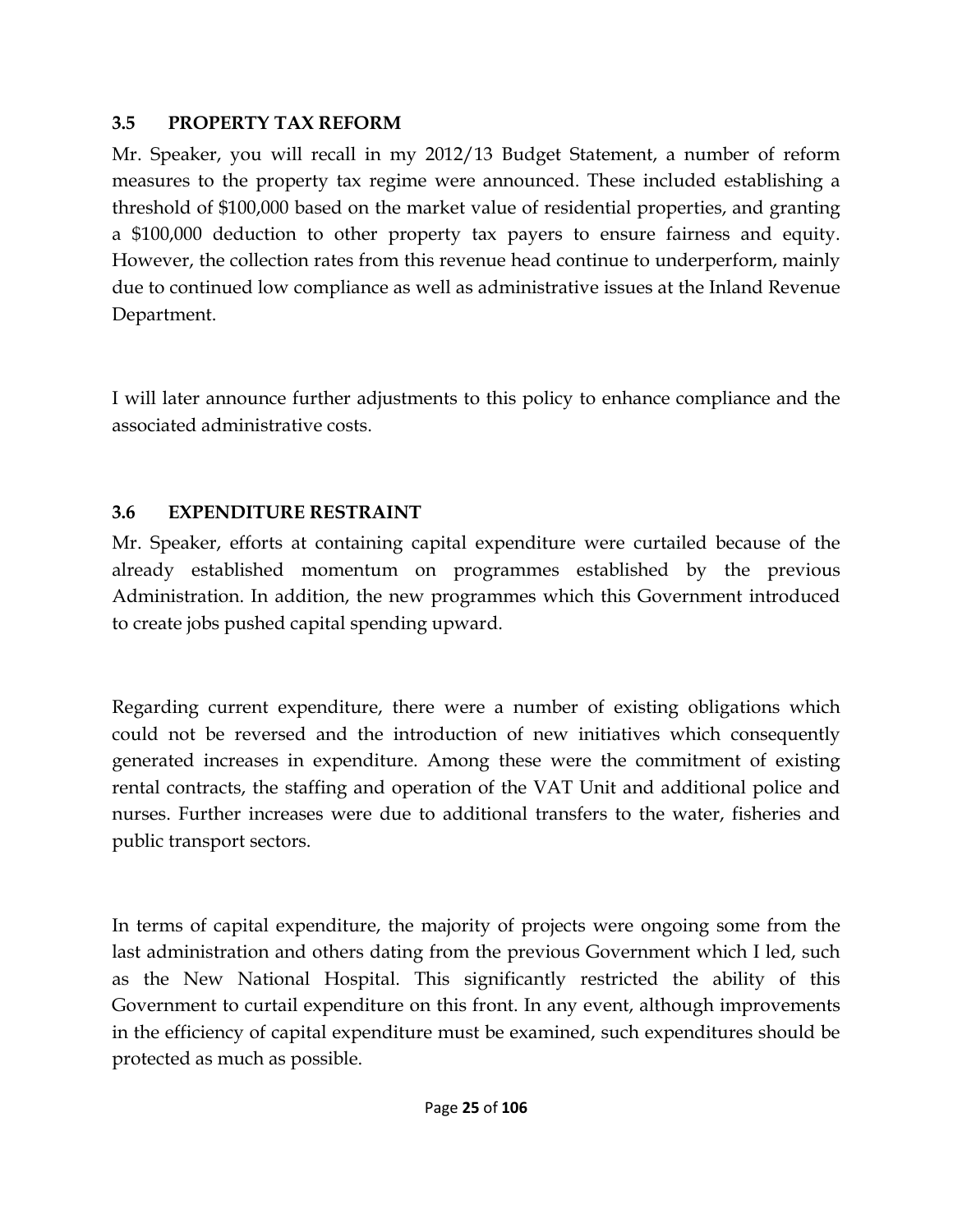However, it should be clearly noted that, of the financing raised for capital expenditure during the last financial year, only about 15 percent was as a result of projects commenced during that fiscal year by this Government.

The broader point, however, is that expenditure based fiscal control should focus on current spending, while targeted capital projects should be protected. In that regard, sustainable reductions in expenditure can only be achieved by curtailing current spending.

However, current spending is largely driven by wages and salaries, which accounts for 43 percent of current expenditure and 53.1 percent when pensions are included.

In addition, some components of transfers largely reflect monies provided to public institutions such as the Sir Arthur Lewis Community College (SALCC) and the Castries Constituencies Council (CCC), which is largely for the payment of wages. Interest payments make up an additional 14 percent. Therefore, as it stands, at least 65 to 70 percent of current expenditure is non-discretionary and would require policy changes to achieve any credible adjustment.

## <span id="page-25-0"></span>**3.7 PERFORMANCE OF OTHER MEASURES**

Apart from the principal measures just reviewed, I announced a range of other policy measures. I will now present a status report on the other measures, albeit in an abbreviated form.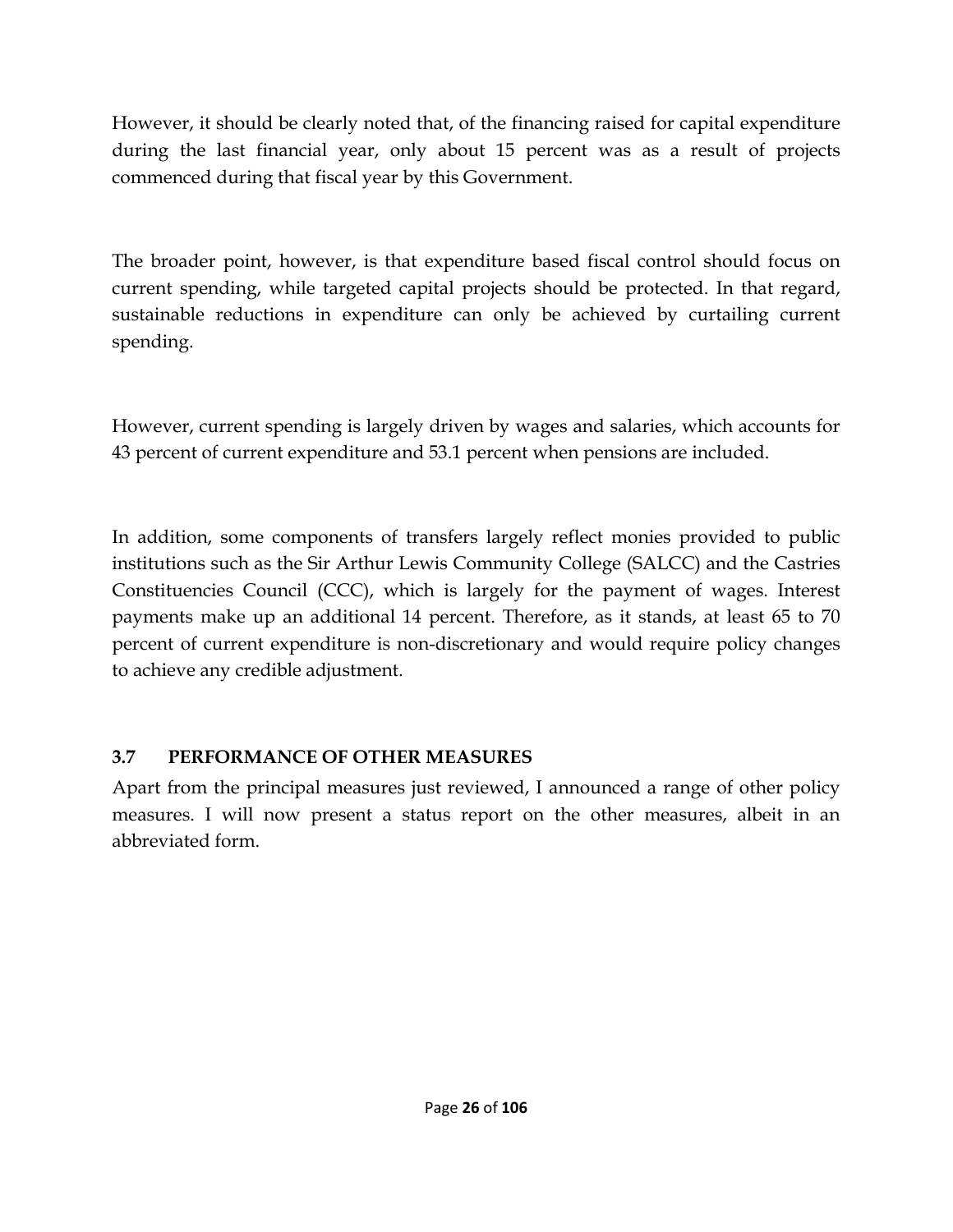Table 1 Status Report on Other 2012-13 Policy Measures

| <b>Policy Measure</b>                                                  | <b>Status</b>                                                                                                                                                                                              |
|------------------------------------------------------------------------|------------------------------------------------------------------------------------------------------------------------------------------------------------------------------------------------------------|
| 1. Increase in Personal Income Tax<br>Threshold by \$1000 to \$18,000. | Implemented, effective January 1, 2013.                                                                                                                                                                    |
| Increased Application fees for<br>2.<br>Alien's Landholding Licenses   | Implemented, effective October 22, 2012.                                                                                                                                                                   |
| Reform of Property Tax Regime<br>3.                                    | Threshold of \$100,000 established and<br>removal of exemptions on residential<br>properties from January 1, 2013.                                                                                         |
| 4. Managing Fuel Costs<br>(3 month Pass-Through Mechanism)             | Implemented, effective August 6, 2012.                                                                                                                                                                     |
| 5. Waivers of interest and penalties on<br>outstanding HAT.            | Hotels received waivers of interest &<br>penalties on HAT paid from June 2012.                                                                                                                             |
| 6. Relief to patients Indebted to<br>Victoria and St Jude Hospitals    | Implemented, but the responses for both<br>hospitals have not been good.                                                                                                                                   |
| 7. Amnesty to Customers of WASCO                                       | Programme started October 2012 and is<br>due to be completed in October 2013. For<br>the 5 months ending February 2013, 990<br>customers responded to the amnesty and<br>601 reconnections were completed. |
| 8. Bois D'Orange Hypermart Property                                    | The property has been offered for sale.                                                                                                                                                                    |
| 9. Revised Incentives for<br>Manufacturing and Tourism                 | Revision to the Tourism Fiscal Incentives<br>Act & Fiscal Incentives Act were approved<br>by Parliament in April, 2013.                                                                                    |
| 10. Business Incubation Programme                                      | 30 business entities have been identified as<br>potential beneficiaries & are at various<br>stages in accessing funding.                                                                                   |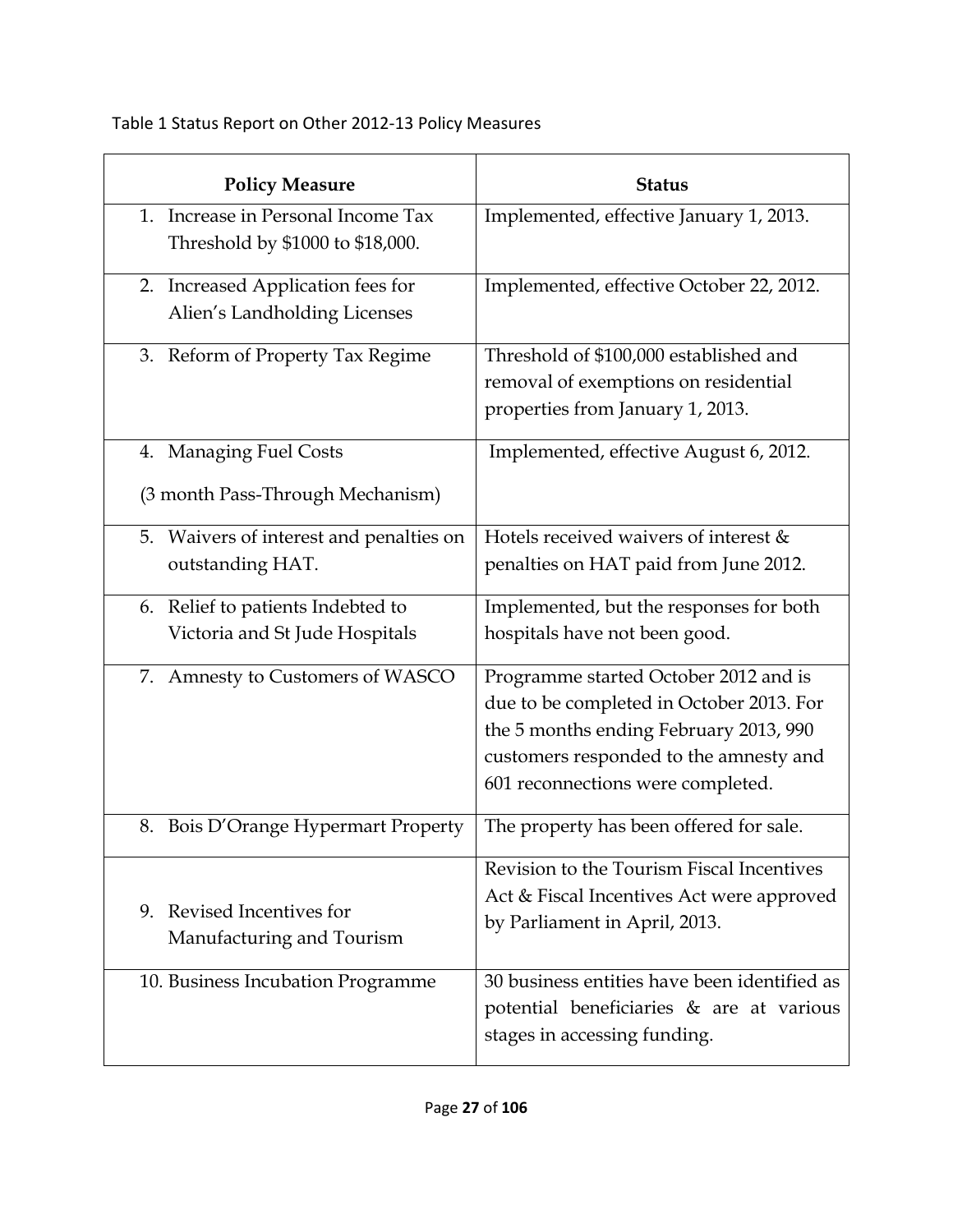| 11. Creation of a Commercial Court                                   | The Rules are under consideration for<br>enactment.                                                                                                                                                                                  |
|----------------------------------------------------------------------|--------------------------------------------------------------------------------------------------------------------------------------------------------------------------------------------------------------------------------------|
| 12. National Trade Export Promotion<br>Agency (TEPA)                 | 21 firms received export related technical<br>assistance and more than 50 firms received<br>direct assistance in promoting their<br>products regionally and internationally.                                                         |
| 13. Single Mothers In-Life Employment<br>& Skills Programme (SMILES) | Technical competency training of 102<br>ladies in various areas such as culinary<br>arts, hospitality and tourism villa services,<br>accounting, early childhood education and<br>IT.                                                |
| 14. Youth Agricultural<br>Entrepreneurship Programme<br>(YAEP)       | Substantial work has been completed in<br>training 78 young persons in farming and<br>other aspects of agri-business. Lands have<br>been identified, some equipment acquired<br>but there were delays in accessing grant<br>funding. |
| 15. Youth Empowerment Programme<br>(YEP)                             | Initially 180 trainees were targeted but<br>currently 192 are undergoing training in<br>various technical and vocational<br>disciplines as well as soft skills.                                                                      |
| 16. Removal of Airport Development<br>Charge (ADC)                   | Effected in March, 2013                                                                                                                                                                                                              |
| 17. Point of Sale (POS) System                                       | Implemented the POS system at all major<br>revenue generating departments of the<br>Government of Saint Lucia effected in<br>March, 2013                                                                                             |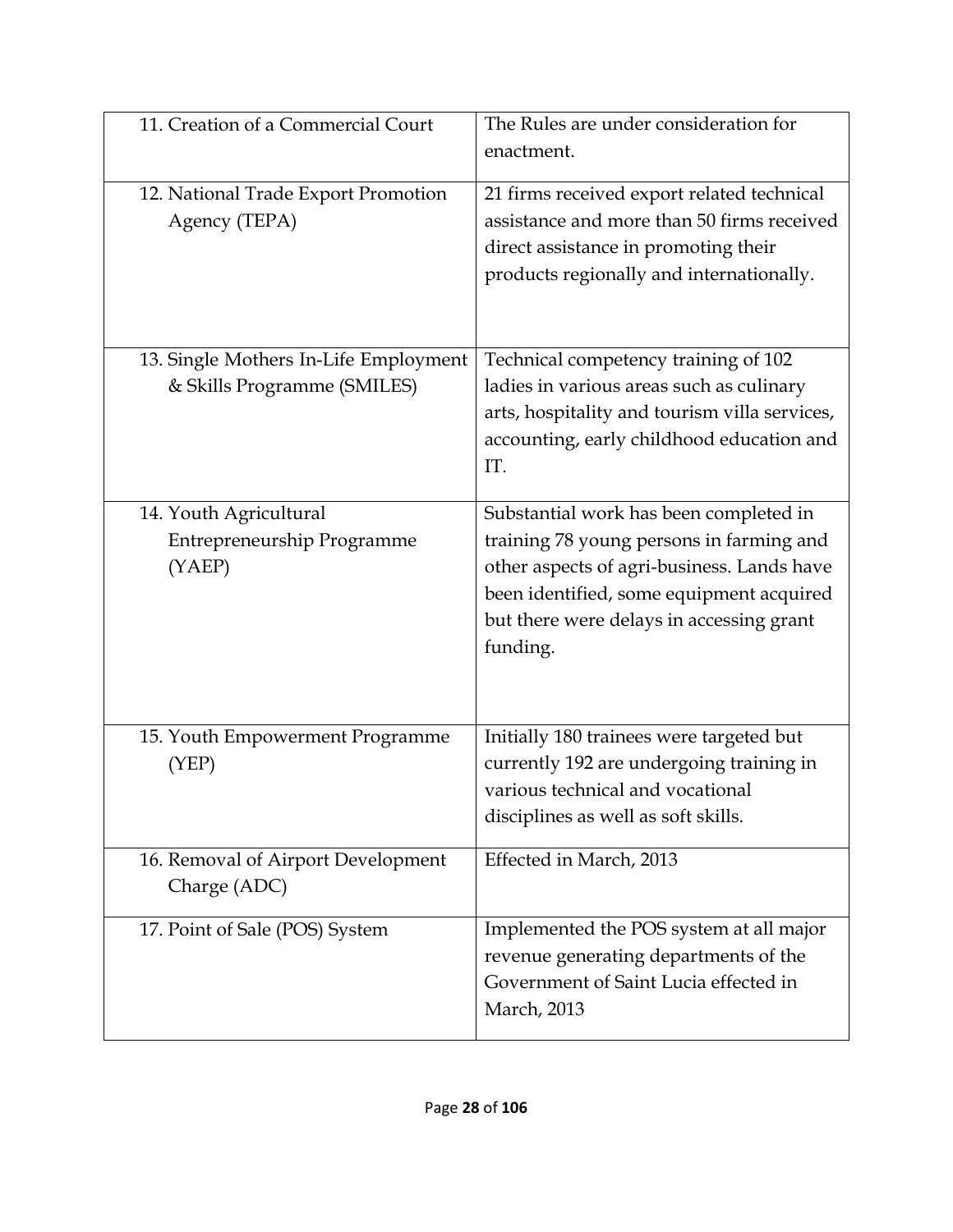Mr. Speaker, I hope you will agree that this is a good, solid record of implementation. But there were failures and disappointments. The most glaring was on the legislative front. We failed, in large measure, to enact our planned legislative programme. We know that this was due to the unavailability of drafting resources and we are now moving, in this budget, to remedy that problem.

## <span id="page-28-0"></span>**4 STRATEGIC DIRECTIONS FOR 2013 AND BEYOND**

Mr. Speaker, while global recovery is forecasted for the near term, it is not automatic for Saint Lucia to benefit unless we position ourselves to take advantage of the opportunities as they present themselves.

To support growth in the short term and to sustain growth over the longer term, we propose to implement a number of structural reform measures aimed at improving the environment for doing business in Saint Lucia, increasing competitiveness, enhancing skills training and increasing support for the private sector.

While the results of these measures will not be realised in the short term, they will set the foundation for increased competitiveness and more sustainable growth of our economy over the medium to long term.

The world economic crisis has exposed a number of underlying weaknesses in the economic structure, some relating to the ability of the private sector to respond in a flexible manner to changes in the global economy. The structural reform agenda is geared at improving the business environment and making the private sector and the economy at large more flexible and resilient to changes in the external environment. The unvarnished truth is that the time has come for us to face reality, unpleasant as it may be.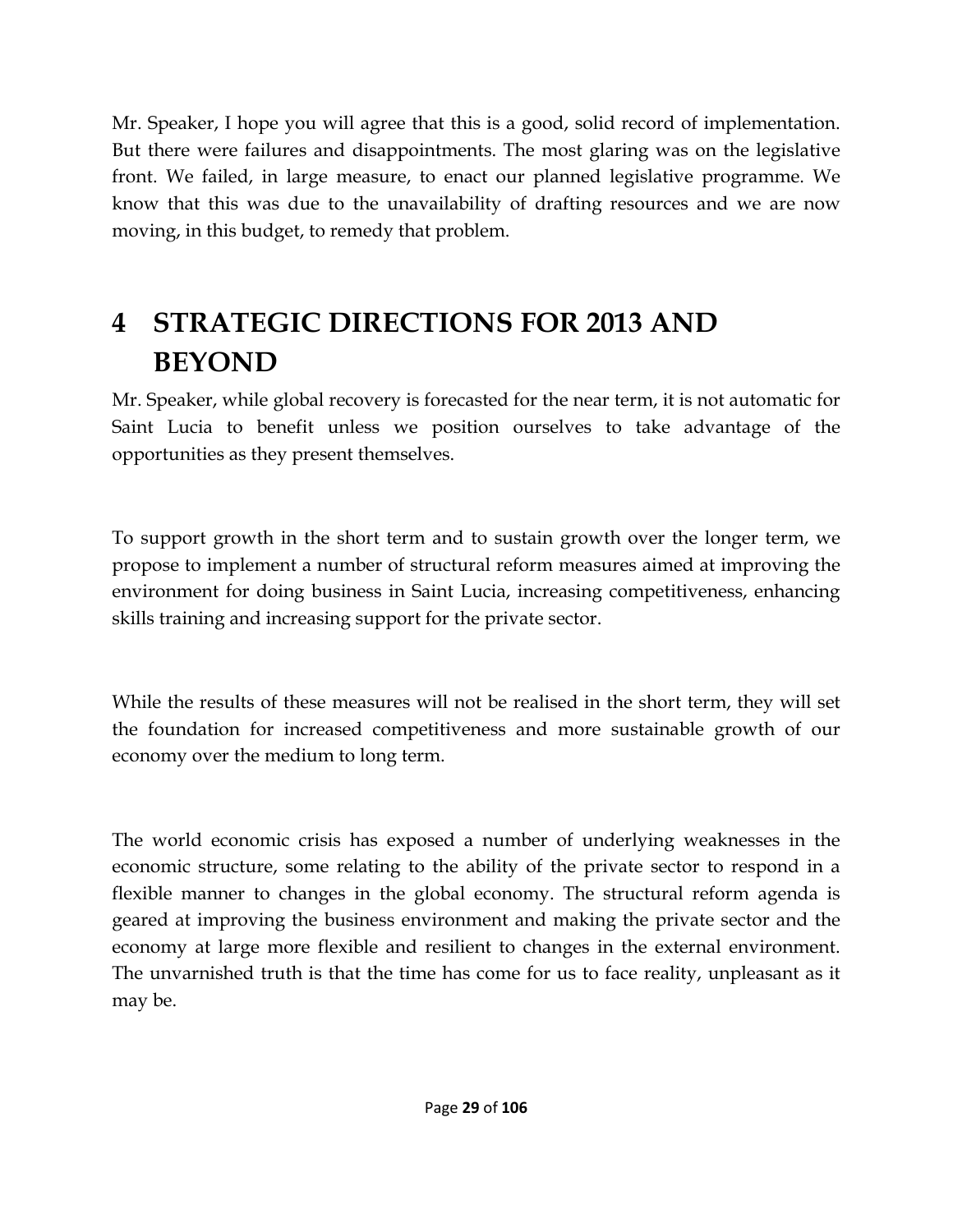Following an extended period of direct assistance in the form of increased spending and subsidies, there is no longer sufficient space or resources to continue the level of support previously provided. In that regard, the Government, while cognisant of the fact that too drastic a withdrawal of support would be detrimental, will, from this fiscal year, start a gradual process of realigning expenditures to strengthen the fiscal performance, the details of which will be discussed later in my address.

#### <span id="page-29-0"></span>**4.1 ECONOMIC GROWTH: THE KEY TO THE FUTURE**

Mr. Speaker, economic growth is the key to resolving many of our developmental and social problems. When the economy grows, job opportunities are created, therefore lowering unemployment, reducing poverty and leading to higher living standards for our people.

To create an environment to facilitate growth, we must remove the structural barriers to growth; enhance the investment climate and business environment while achieving macro-economic stability through fiscal consolidation. Mr. Speaker, in this Budget, our strategic approach will, once again, create an environment to encourage economic growth.

The approach will rest on the following five inter-locking elements, like five gears:

- i. Structural reforms to improve both public and private sector output;
- ii. Investments in infrastructure;
- iii. Expansion of exports and investment inflows through the productive sectors;
- iv. Strengthening fiscal consolidation efforts.; and
- v. Maintaining social stability and peace, which are prerequisites for growth.

Mr. Speaker, for this five geared approach to development to be a success, the country needs a National Development Plan endorsed and supported by Government, Opposition, our Social Partners and most importantly, the people of our island.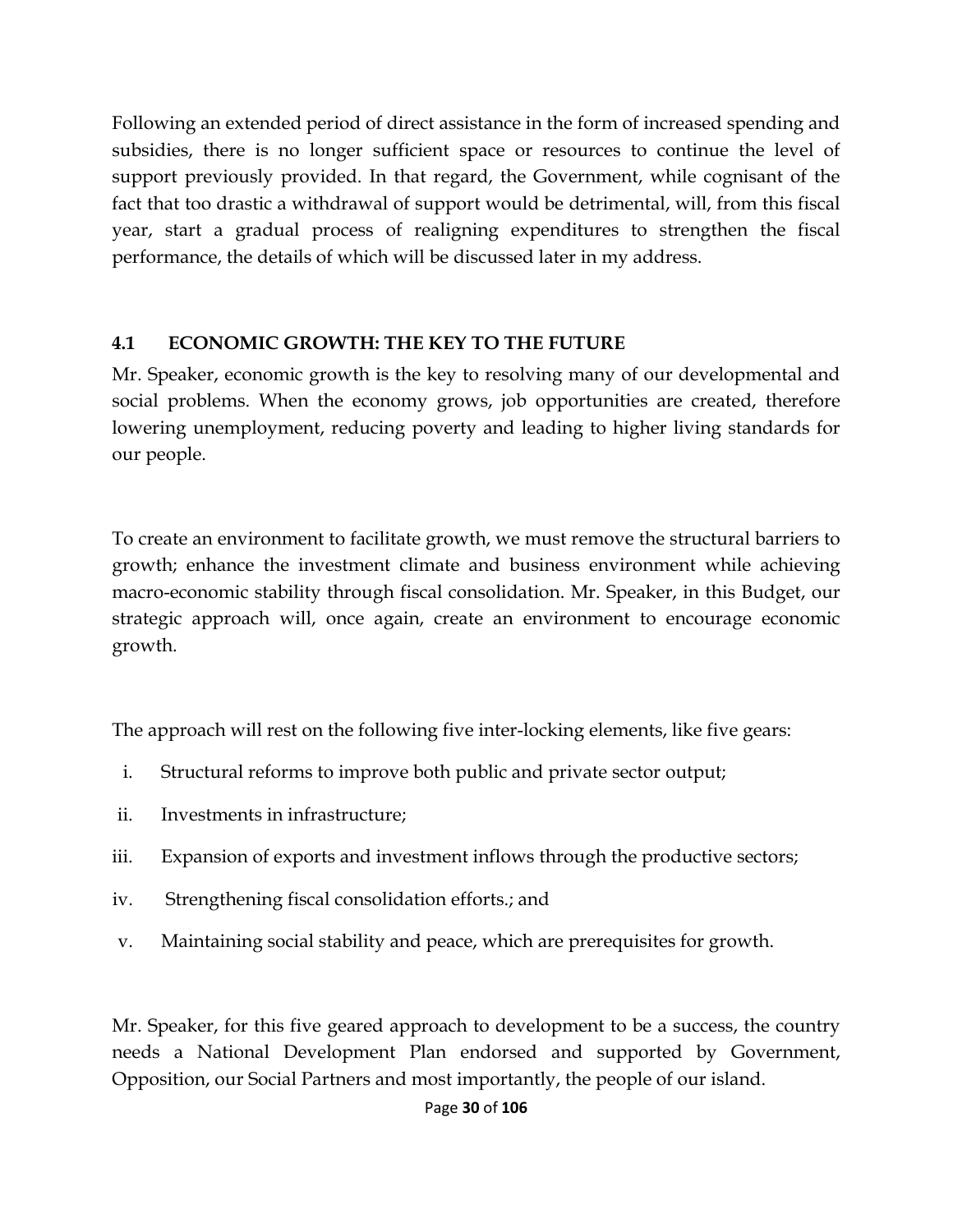This Development Plan will serve as the national blueprint for our strategy to achieve sustainable economic growth.

## <span id="page-30-0"></span>**4.2 NATIONAL DEVELOPMENT PLANNING FRAMEWORK**

Planning is critical to the success of any endeavour and we believe that our medium to long term strategies for growth of this country must form part of a National Development Plan for Saint Lucia. This will ensure the formulation of a more cohesive policy framework, which incorporates the input of all key stakeholders.

There is strong merit in this approach as it has been utilised by many countries with good growth track records such as the Republic of China (Taiwan), Singapore, Malaysia and Mauritius. Closer to home, Jamaica recently formulated a Vision 2030, A National Development Plan for the country.

To this end, the Department of Planning and National Development will, in this financial year, embark on a major National Planning exercise to develop a comprehensive development road map and agenda for the next 30 years. The process will seek to integrate a number of ongoing initiatives that have proceeded in the absence of a nationally accepted development vision, namely the Medium Term Development Strategy, and of course, the *National Vision Plan,* which was essentially a spatial strategy; the World Bank Growth Strategy; and sector plans, among others. The National Development Plan will also provide strategic guidance plans that are to be developed and integrated, for example a Public Sector Investment Plan (PSIP), a National Investment Strategy, a National Physical Plan and local area plans.

The process of developing this plan will be consultative, comprehensive and integrated. It will involve all technical ministries and agencies, economic groups, the private sector; the community sector, that is, organized groups at both the national and local levels, as well as citizens. In this regard, the planning process will involve a high level of community engagement to ensure participation, consensus and ownership.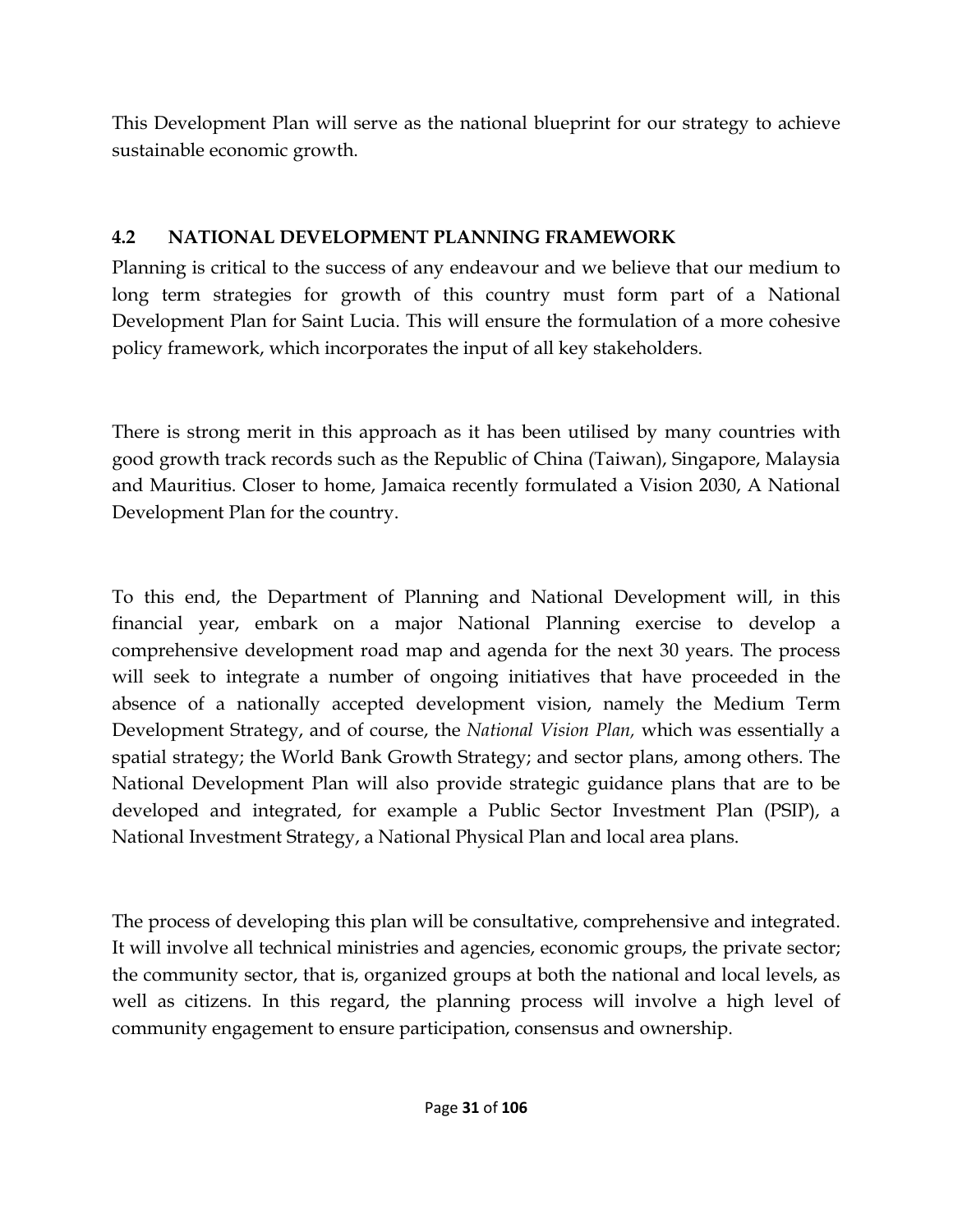The process will be supported by the Department of Planning and National Development, guided by the National Vision Commission to be created as announced in the Throne Speech, and assisted by the Commonwealth Fund for Technical Cooperation.

## <span id="page-31-0"></span>**5 STRUCTURAL REFORMS**

Mr. Speaker, while this planning process is ongoing, it is imperative that we begin to address the structural deficiencies that exist in our economy, particularly given our limited fiscal space. And so, Mr. Speaker, with your indulgence, permit me to outline some of the structural reforms that the Government intends to undertake this fiscal year.

## <span id="page-31-1"></span>**5.1 ENHANCING COMPETITIVENESS & PRODUCTIVITY**

Our international partners such as the IMF and the World Bank have attributed our slow growth to our lack of competitiveness and low productivity when compared to other developing countries around the world. As a Government, we are deeply concerned about our low productivity and levels of competitiveness, not only in the Public Service but for the entire country.

As we move into our 35th year of Independence, we must embrace the reality that reforms which increase productivity will build a stronger economy and improve quality of life. There is no doubt, Mr. Speaker, that sustainable growth of the economy requires a joint effort between the Government and the population. In this regard, Government has embraced a multi-faceted approach in tackling the issues of competitiveness and productivity in this financial year.

## <span id="page-31-2"></span>**5.1.1 NATIONAL COMPETITIVENESS AND PRODUCTIVITY COUNCIL**

The former Government had commenced work on establishing a National Competitiveness and Productivity Council. We will now operationalise those early efforts by establishing a Technical Secretariat and appointing the Council.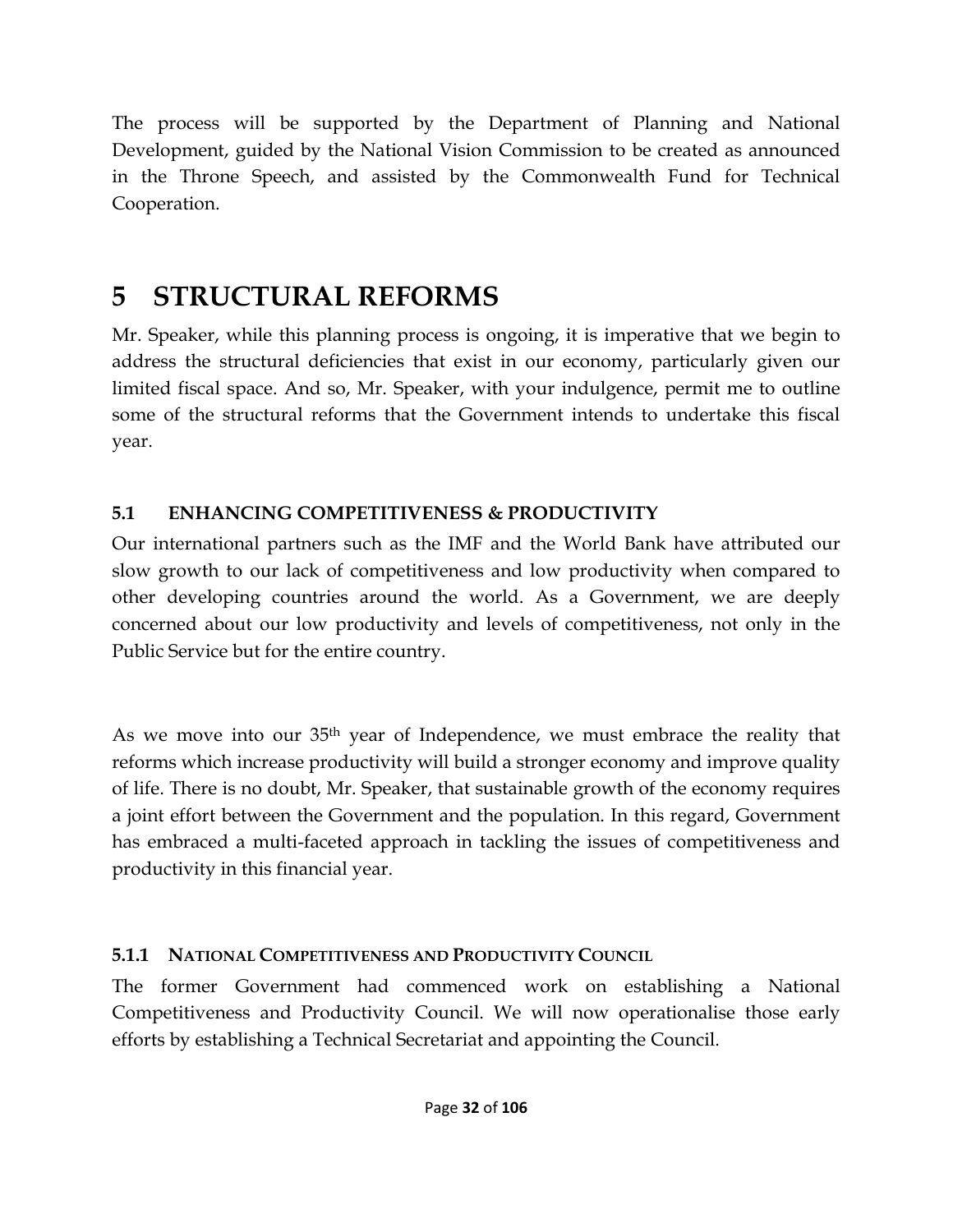I am cognisant that Government has unsuccessfully attempted in the past to establish forums for public-private dialogue.

However, with funding from the Inter-American Development Bank (IADB) through *Compete Caribbean*, the Council will be supported by a robust technical secretariat based in the Ministry of Finance that will develop evidenced based policy recommendations relating to competitiveness and productivity.

For this financial year, Mr. Speaker, the Council along with the Secretariat will undertake the following:

- i. Establishing a vision for competitiveness and productivity;
- ii. Undertaking a national productivity assessment of the various sectors of the economy and begin the process of benchmarking Saint Lucia's competitiveness visà-vis other countries;
- iii. Completing an Action Plan for improving productivity and competitiveness in both the public and private sectors; and
- iv. Undertaking selected pilot projects to boost productivity and competitiveness.

## <span id="page-32-0"></span>**5.2 IMPROVING THE BUSINESS AND INVESTMENT CLIMATE**

Mr. Speaker, Government is anxious to improve the ease of doing business in Saint Lucia. While we boast of being the best place in the Caribbean to do business, there is still much more to be done in order to make it easier to conduct business as well as promoting investment in Saint Lucia. We remain *"No.1"* in the Commonwealth Caribbean but we are slipping while others are catching up. In last year's Budget, we gave our full commitment in ensuring that existing impediments affecting our business environment will be tackled.

## <span id="page-32-1"></span>**5.2.1 ESTABLISHMENT OF COMMERCIAL COURT**

Mr. Speaker, as indicated in the Throne Speech, plans are well underway to establish a Commercial Court to hear and adjudicate on all commercial disputes. Once the rules have been promulgated, Saint Lucia will finance the cost of appointing a resident puisne judge.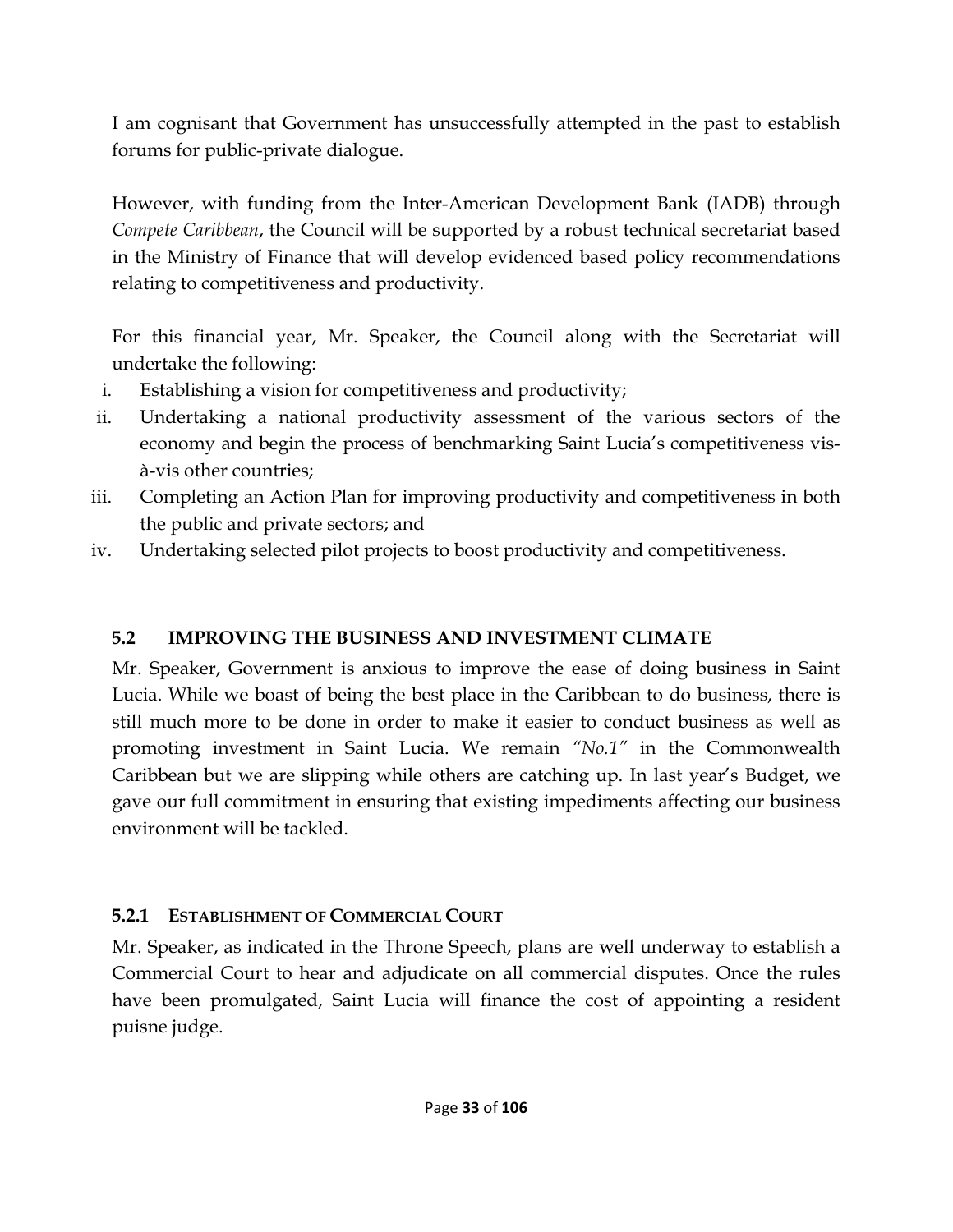We expect this measure to reduce the length of time for commercial cases to pass through the court system and eventually improve on our ranking with regards to the enforcement of contracts.

## <span id="page-33-0"></span>**5.2.2 FACILITATING FINANCIAL CONSOLIDATION**

Mr. Speaker, our economic and financial realities and uncertainties have already taken a toll on most local businesses, resulting in continuing operating losses, lower liquidity and higher financing costs.

Banks have not been able or prepared to finance continuing losses, due to the continued erosion in the value of loan security. Shareholders have not been able or willing to provide additional capital or security to shore up declining capital adequacy ratios.

A number of businesses have therefore offered their operations or assets for sale, or are considering consolidations, amalgamations, mergers or restructuring arrangements that will ensure the continuation of the businesses as going concerns.

If successful, these options could ensure the survival of their core businesses, provide job security for the majority of the local employees, and strengthen the ability of the companies to compete in domestic and foreign markets. One of the major issues affecting consolidations, amalgamations, acquisitions, mergers and restructuring is the high transaction costs involved.

These include, but are not limited to:

- i. Stamp duties on the transfer of property (Vendor's tax and registration), which can be as high as 12% where alien investors are involved, or 7% in the case of domestic owners;
- ii. Legal fees, based on the Bar tariff, to convey property and prepare mortgages and debentures associated with the new arrangements; and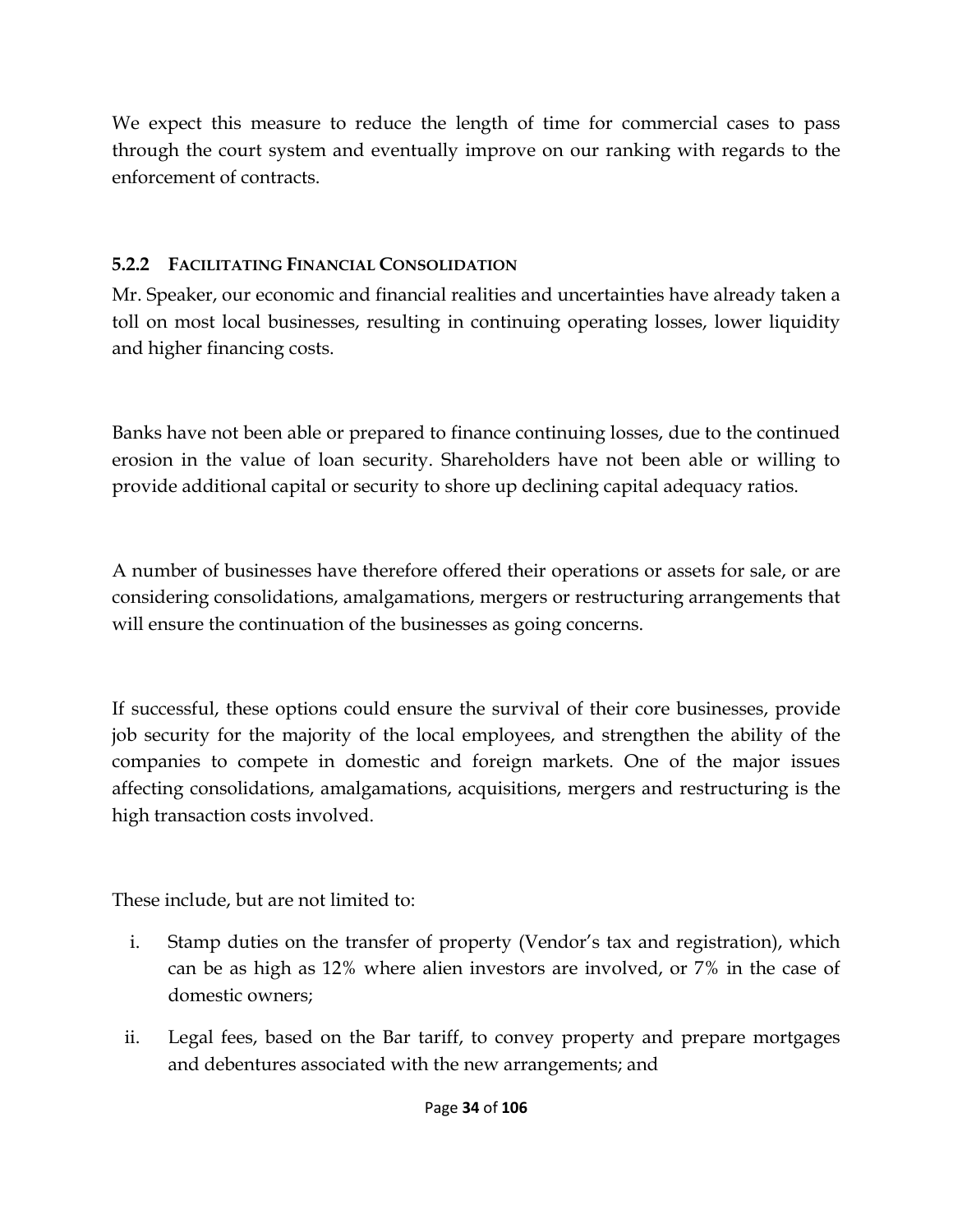iii. Stamp duties to register mortgages, leases and other financial documents.

Mr. Speaker, Section 42 of the Income Tax Act was designed to provide some relief to taxpayers in respect of the application of tax losses within a group of companies. Section 42(k) provides for exemption from Stamp Duties for companies taking part in a group restructuring or reorganisation approved by the Comptroller, as indicated below:

*"42(k) Notwithstanding anything to the contrary in the Stamp Duty Ordinance Cap 219, any instrument relating in any way to the assets or activities of a company taking part in a group restructuring or reorganization approved by the Comptroller, is exempt from the payment of stamp duty."*

However, the application of Section 42 has been limited to local companies only, and only those companies experiencing financial difficulties.

I propose Mr. Speaker, that Section 42 be amended to apply to both local and foreignowned companies doing business in Saint Lucia, and not only to companies in financial distress.

The rationale to widen the application would be to allow for consolidations, amalgamations, mergers, acquisitions and restructuring arrangements that would strengthen the surviving entities, create and maintain employment, and facilitate economic investment in the private sector.

Companies considering these arrangements would have to apply to the Comptroller of Inland Revenue, where the requests would be analyzed and then forwarded to Cabinet for its determination.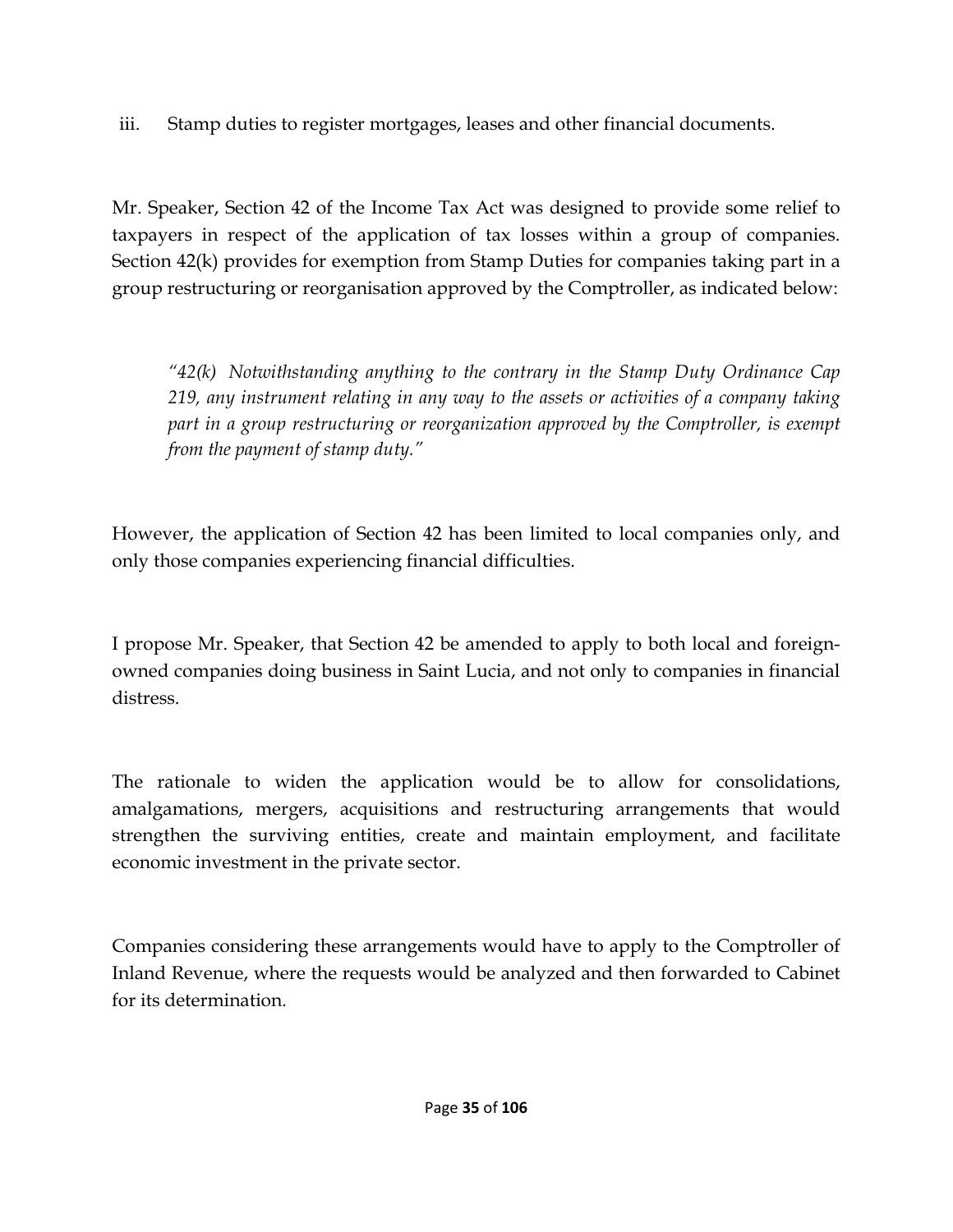The relief and exemptions could then include:

- i. An exemption from the payment of Stamp Duty on the transfer of any property involved in the arrangements;
- ii. An exemption from the payment of Stamp Duty on the transfer or registration of mortgages, debentures, leases and other financial instruments necessary for the arrangements;
- iii. Full transfer and application of any available losses of companies that are party to the arrangements, by the surviving or other group companies involved in the arrangements, for the remaining period for which the losses are available; and
- iv. The extension of the relief and exemptions to entities purchasing the assets of companies that are in receivership or liquidation, to allow for the faster and less costly transfer of assets and operations of companies in receivership.

## <span id="page-35-0"></span>**5.3 PUBLIC SERVICE MODERNISATION INITIATIVES**

In keeping with the focus on productivity and improving the effectiveness of the delivery of services to the public, Government has established a Public Sector Modernisation Unit within the Ministry of the Public Service to coordinate the modernisation agenda.

The objectives of the Unit are to:

- i. Assist with the development and implementation of the policy and the legal and regulatory environment to foster good governance and accountability;
- ii. Provide support to ensure that appropriate systems and processes are in place to optimize the use of the human resource capacity in transforming the operations and improving the levels of the Public Sector service delivery; and
- iii. Design, develop and deploy innovative solutions to improve productivity, enhance efficiency and streamline Public Sector service delivery.

Mr. Speaker, during this financial year, Government through the Unit will be implementing a number of innovative initiatives namely, the development of a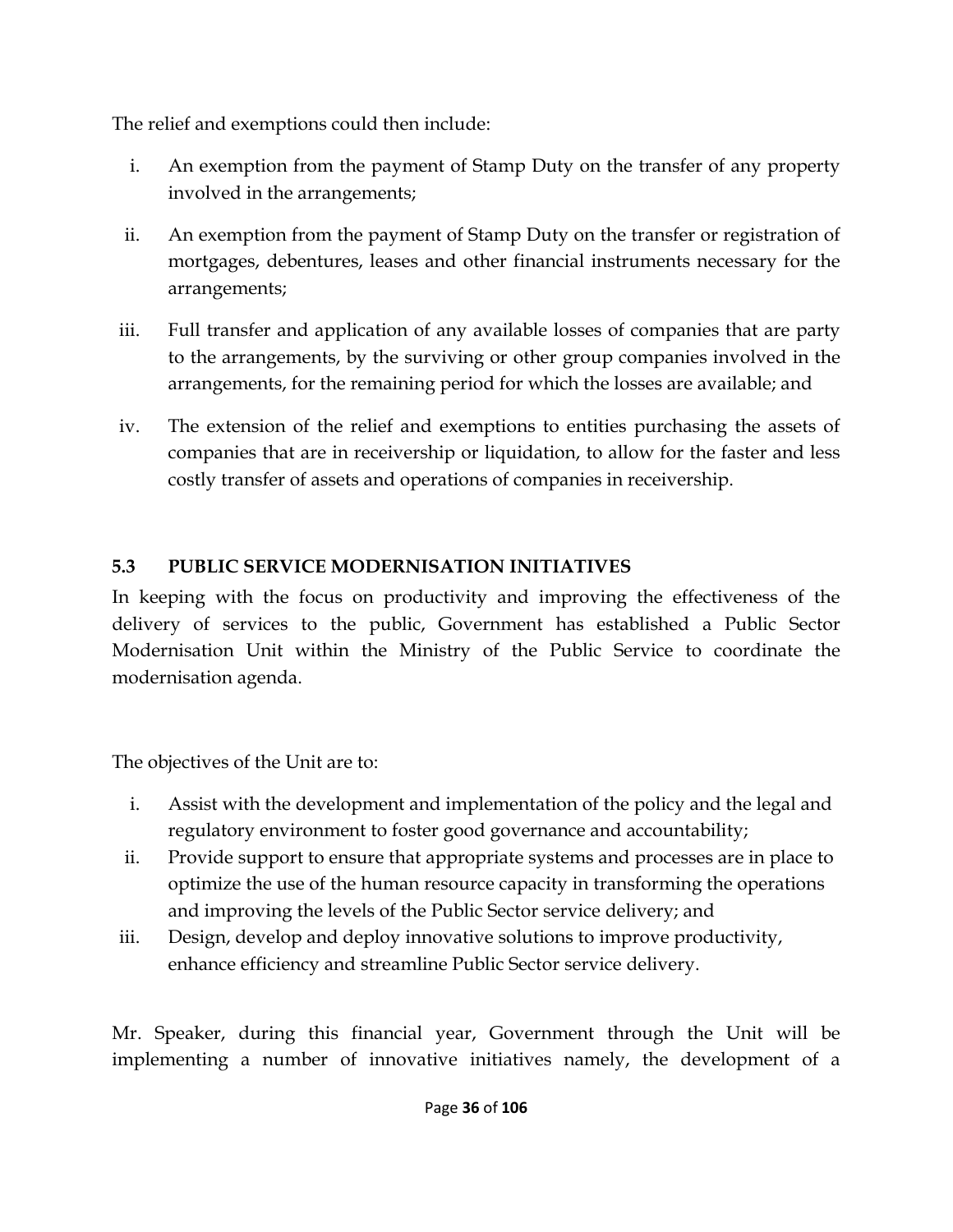Government Web Portal, the development of an Integrated Citizen Contact Centre, an Electronic Document and Management System and a Fleet Monitoring and Tracking System of government vehicles. Permit me, Mr. Speaker, to explain each of these initiatives further.

### **5.3.1 GOVERNMENT WEB PORTAL**

The Government's current web presence may have served the basic information dissemination needs at the time of its initial deployment. However, it is proving to be obsolete and unattractive in a world where citizens and other customers demand better quality and interactive online services. This was underscored by Saint Lucia's falling e-Government score in the United Nations E-Government Survey. In 2003, the island was ranked 59<sup>th</sup> in the world and number one in the Caribbean. By 2012 our world ranking had fallen to 90<sup>th</sup> and our Caribbean ranking to 10<sup>th</sup>.

Therefore, during the financial year Government will develop a Government Web Portal to update its current web presence and offer fully transactional online services, including the implementation of online payments within selected departments. This initiative is complementary to the reforms for enhancing the doing business environment and completely changes the way our people and the Diaspora will access Government services.

## **5.3.2 INTEGRATED CITIZEN CONTACT CENTRE**

This multi-channel centre will become the focal point for access of Government communications services and will be reached through the easily recognisable toll free numbers 311, 911 or 999. This will allow for simpler, swifter and more reliable access to Government operations, including emergency response. More importantly, this new centre will allow many citizens that cannot reach Government through online platforms to call in and access information and services, as the case may be.

## **5.3.3 ELECTRONIC DOCUMENT MANAGEMENT SYSTEM**

We plan also to develop an Electronic Document and Record Management System to replace our current methods of recording and storing correspondence and information,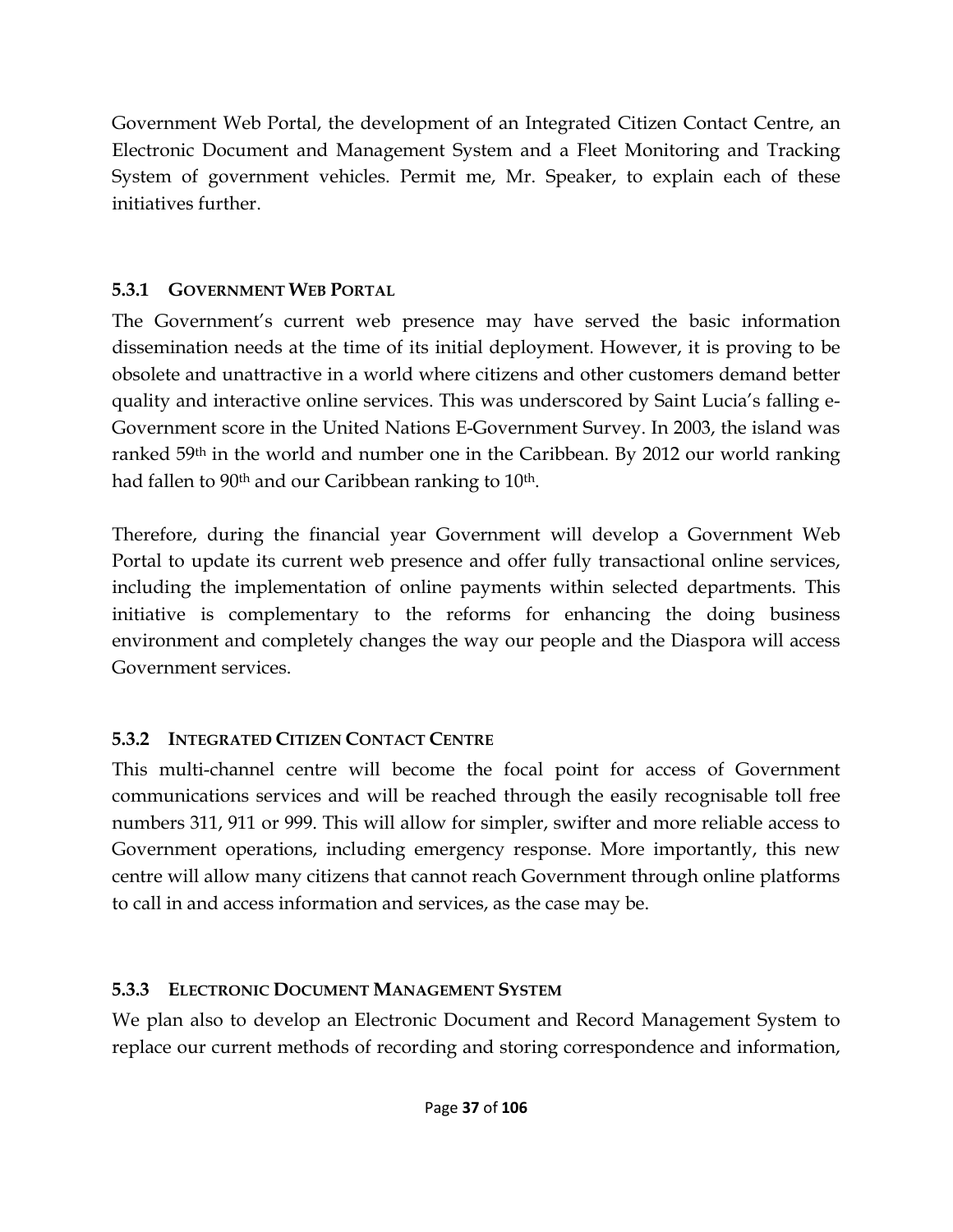which in many instances today, still depend on manual systems. This will significantly improve the efficiency of information sharing, search ability and retention.

#### **5.3.4 FLEET MONITORING & TRACKING SYSTEM**

We shall, in this cycle, also implement a fleet monitoring and tracking system for Government vehicles. During the financial year, Government will develop and implement an electronic system based on prioritisation of vehicles to be monitored across all ministries. This system will allow us to know the location of public service vehicles at any point in time and therefore deal, decisively, with the abuse of Government vehicles. This is also expected to improve service delivery, particularly with respect to law enforcement and emergency response operations.

## **5.4 LEGISLATIVE AND REGULATORY REFORM**

Mr. Speaker, in addition to the competitiveness and productivity enhancing measures previously outlined, it is increasingly clear that our laws and social rules and conventions have to be re-examined so as to support these very measures. Put simply, Mr. Speaker, the slow pace of change to the regulatory framework that governs both social and economic life is a serious development impediment.

However, Mr. Speaker, there are serious constraints in the area of legislative drafting, which must be removed if we are expected to realise the socio-economic progress that we desire. An estimate from the Ministry of Legal Affairs indicates that there are approximately 60 pieces of legislation awaiting drafting.

Mr. Speaker, Government proposes to ameliorate conditions in the Legislative Drafting Section by recruiting a Director of Legislative Drafting, a junior drafter and increasing the funding available to hire drafting consultants to support the work of the unit. Moreover, Government will be working with the Commonwealth Secretariat to provide both short term consultancies for specific pieces of legislation as well as long term drafting consultants to reduce the existing bottlenecks the Unit.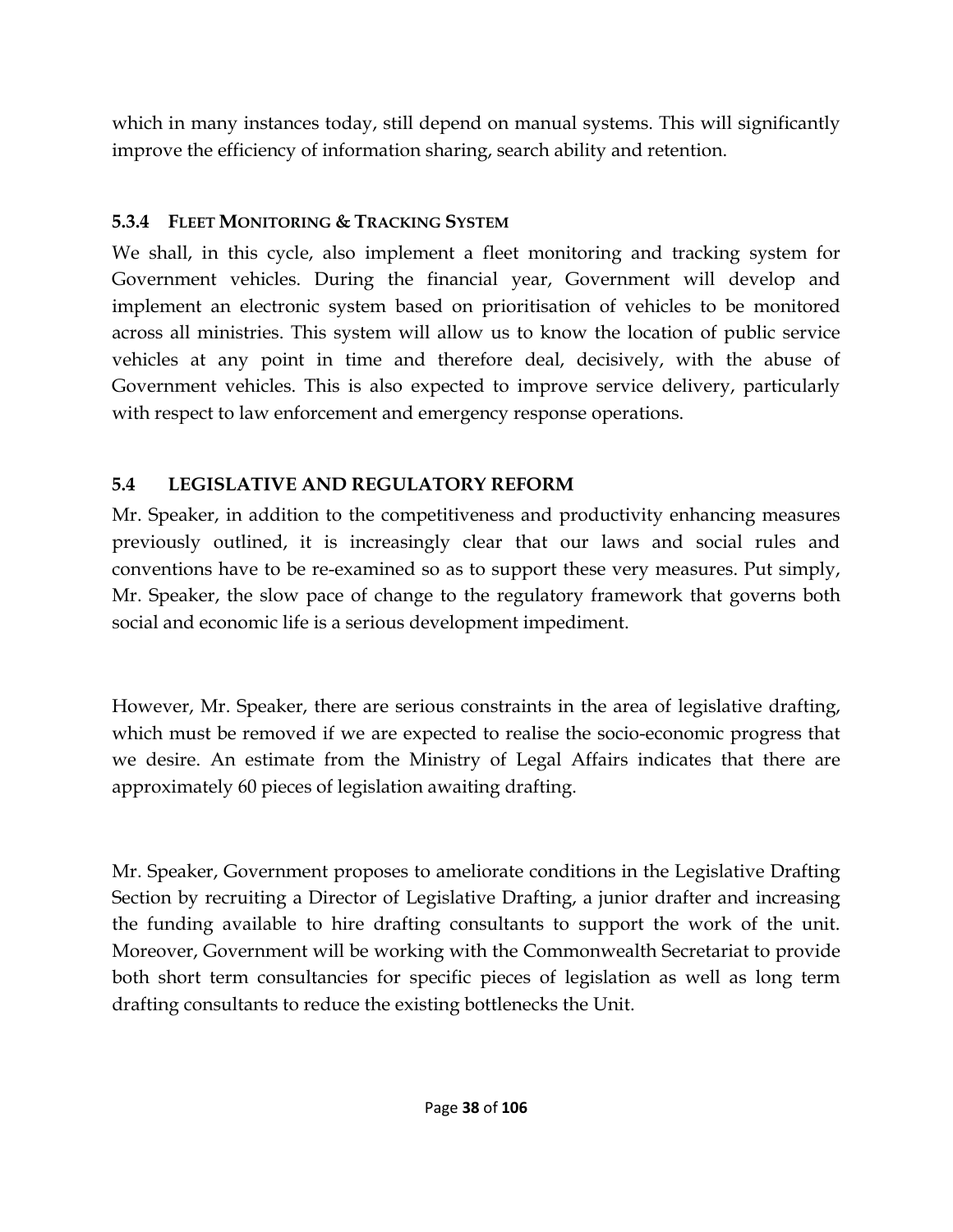Mr. Speaker, the provision of these resources, even in our time of fiscal difficulties, is critical to moving the legislative agenda forward. Many of the proposed economic and social reforms to improve growth, create jobs and enhance productivity hinge on hastening the pace of legal reform. Mr. Speaker, I will now outline some of the legislative reforms to be undertaken in this fiscal year.

## **5.4.1 REFORMS TO FACILITATE GROWTH IN PROFESSIONAL SERVICES**

Mr. Speaker, as Government continues to focus on regulatory reforms, it is necessary to highlight the need to improve the business environment for the services sector. Many trade agreements have been negotiated, such as the EPA with others ongoing such as with Canada and the Caribbean.

These agreements provide the opportunities for professionals to trade their services. However, domestically there exist both regulated and non-regulated markets for professional services; thus resulting in a fragmented, rather than a single, space for professional services.

Mr. Speaker, Government will take the first steps to guide the development of this sector. First, we will introduce incentives to encourage the development of the sector, in much the same way we provide incentives to other sectors.

Secondly, we will create a unit within the Ministry of Commerce dedicated to the development of the services sector. We will also continue to work with the CDB in developing a *Services Policy,* coming out of the review of services sector done by Coalition of Services and the CDB.

Assistance will be given to the sector through the additional resources provided to the Ministry of Legal Affairs review, to develop the legislative framework for various professional services with the initial focus being on the engineering and architecture professions.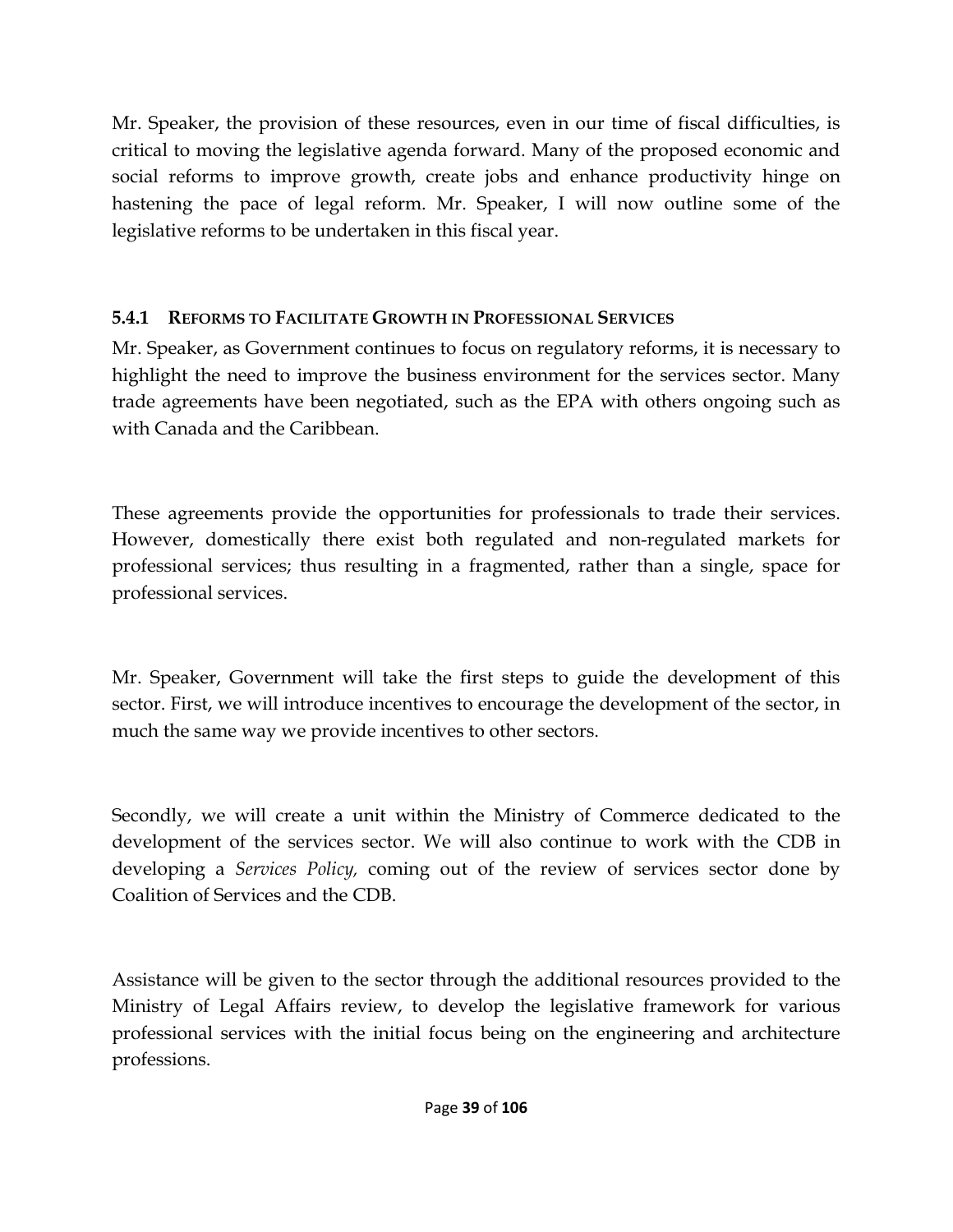#### **5.4.2 DESIGNATION OF UNIVERSITY TOWN**

Mr. Speaker, in an effort to build economic resilience, Government is actively seeking non–traditional economic drivers to serve as catalysts for business development without stretching our limited fiscal space.

Along this line, the Government is seeking to further the edu-business sector. Mr. Speaker, internationalisation has always been a part of higher education, with students flowing from developing countries to university campuses in developed countries.

However, increasingly, there has been a trend of globalisation of higher education. Many countries both regionally and internationally have "exported" education services by facilitating the development of offshore campuses. The economic benefits to edubusiness are clear: they attract students who may not have otherwise attended these institutions at home. The benefits for the host country are also obvious: students spend significant amounts in accommodation, food, entertainment and other services.

Mr. Speaker, Government has decided to spur further investment in this sector by designating our second town, Vieux Fort, as a "University Town." Later this year, following receipt of a report by a Cabinet appointed committee to review offshore medical training, the Government will announce a special package of incentives for investment in offshore education.

The incentives will be available to both foreign investors as well as nationals who invest in accommodation for overseas students.

The initial spark for this development is expected to come from improving the environment for offshore medical schools. It is estimated that increasing demand for medical school places in the United States significantly exceeds availability. Based on data for 2011-2012, only 44% of applicants were accepted into US medical schools, leaving some of those who are not accepted to look to foreign schools.

Graduates of foreign medical schools in the Caribbean and elsewhere constitute more than a quarter of the residents in United States hospitals. Our sister islands, particularly St. Kitts, Dominica and Grenada, have long benefitted from having large offshore medical and veterinary campuses.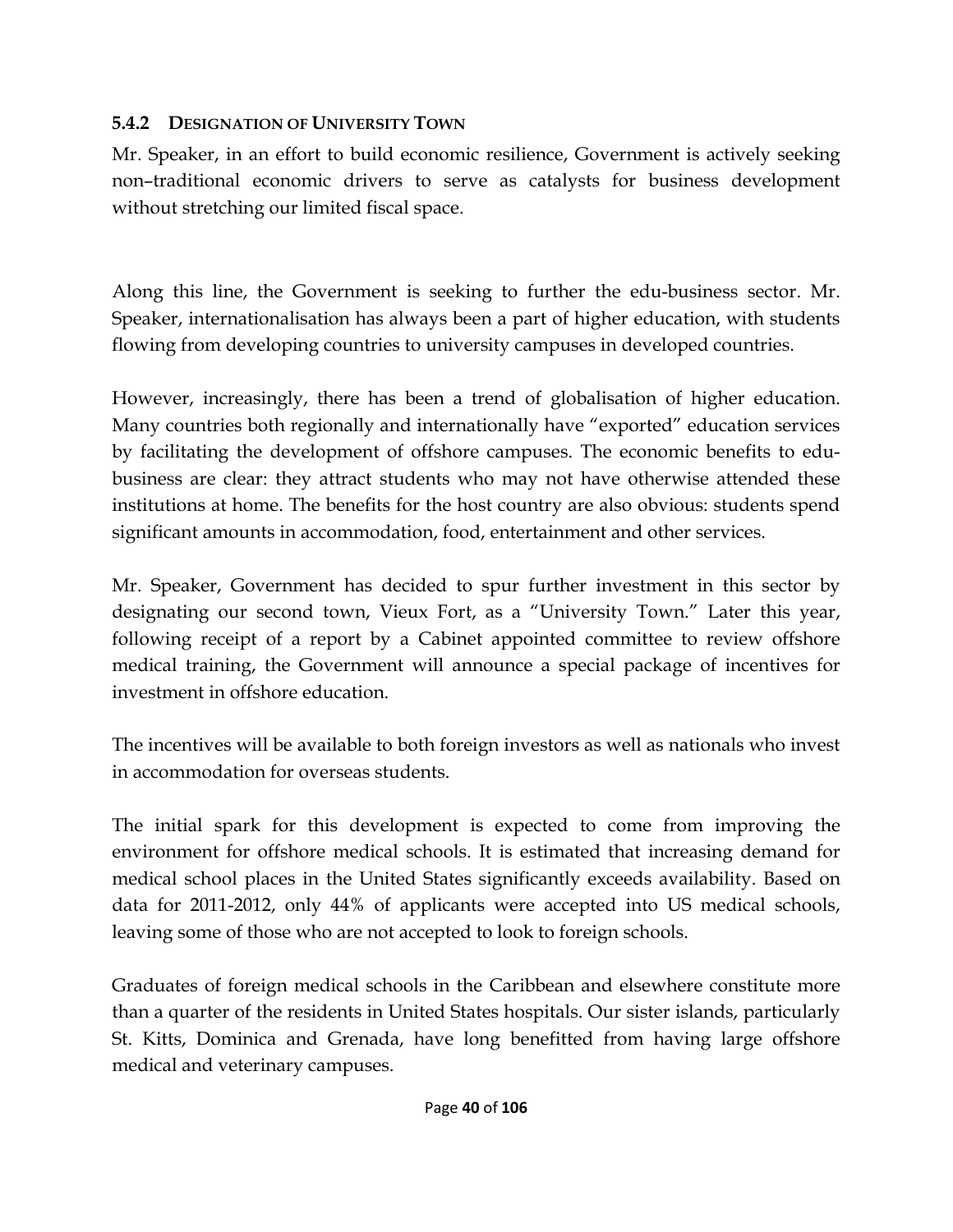Mr. Speaker, cognisant of the benefits of offshore universities and to position Saint Lucia to benefit from these opportunities, Government will first establish an appropriate regulatory framework for the sector. This will include, inter alia, provisions for accreditation.

The proposed legislation will include provisions to establish a National Accreditation Council of Saint Lucia which will be responsible for the evaluation, accreditation and re-accreditation of all external tertiary level institutions and programmes. In order to expedite this process, Government proposes to fund an Executive Director and ancillary staff to begin the work of establishing the Council.

As it pertains to offshore medical schools, this new regulatory regime will be supported through formally becoming a signatory to the Caribbean Accreditation Authority for Education in Medicine and other Health Professions.

The ultimate aim of these reforms is to increase the number of offshore medical students and Government intends to work through Invest Saint Lucia, with existing medical schools to increase the size of the campuses and expand enrolment.

Additionally, Mr. Speaker, Government has invested tremendously in the construction of the New National Hospital and the reconstruction of St Jude Hospital in the south of the island. As is customary in countries with medical schools, Government intends to capitalise on opportunities to partner with schools in utilising the new hospital infrastructure in a manner that will result in financial benefits to the Government and people of Saint Lucia.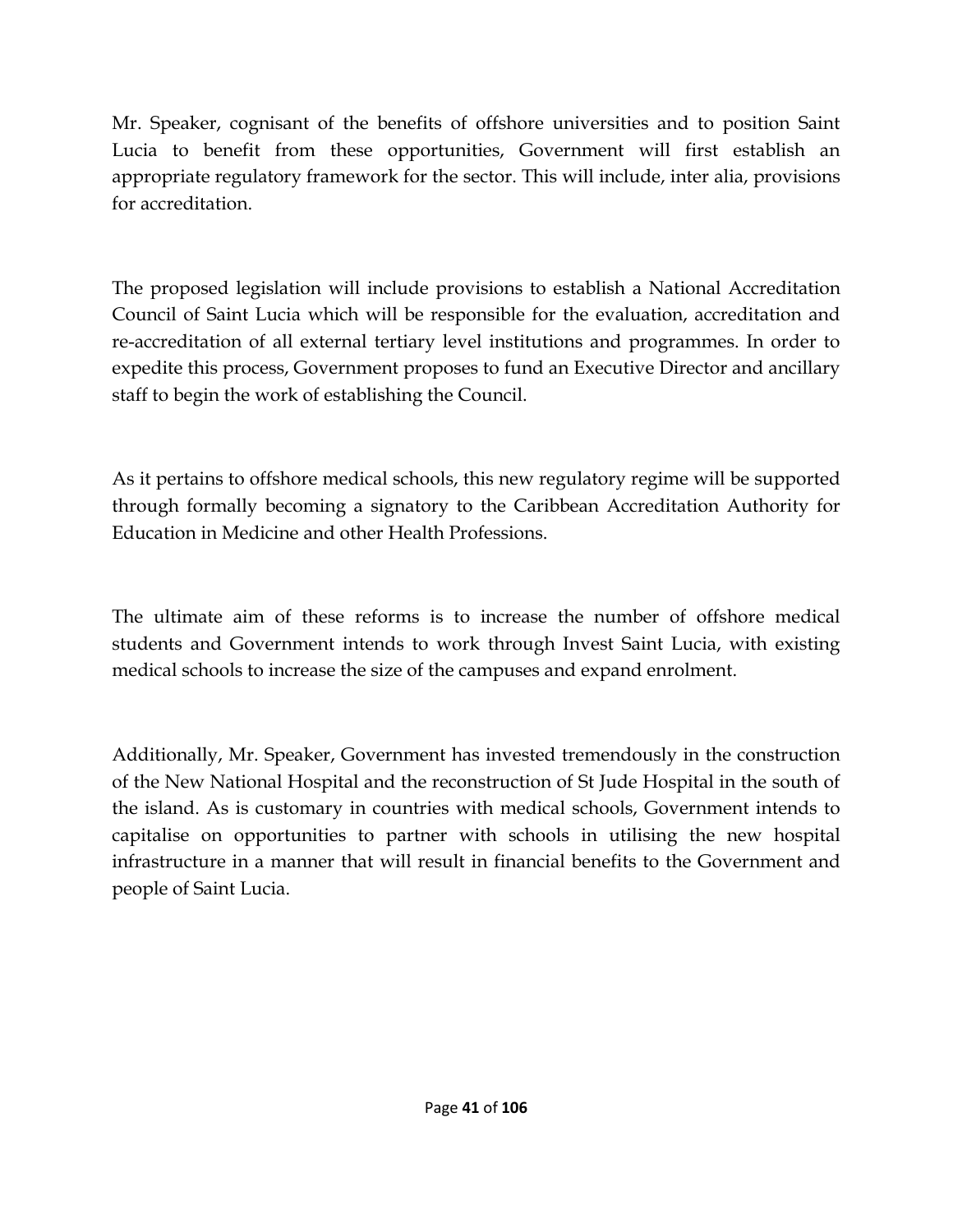# **6 INVESTMENTS IN INFRASTRUCTURE**

As indicated earlier, the aim of this Government is to create a platform for long term economic growth; growth that will ensure that economic benefits are widely distributed in Saint Lucia.

To this end, a national integrated economic development programme, utilising the following key national strategic infrastructural projects as a springboard for growth, will be actively pursued in the new financial year.

The Government of Saint Lucia will focus on projects in the following four areas:

- i. Roads infrastructure, including the north-south highway;
- ii. Water infrastructure, including a new dam for the south;
- iii. International gateway infrastructure, including our international airport at Vieux Fort and the Castries Harbour; and
- iv. New Government Buildings to reduce rental costs and improve services.

## **6.1 PUBLIC/ PRIVATE PARTNERSHIPS**

Mr. Speaker, some of the projects which we value today are the results of partnerships between the public and private sectors. You may recall that the first wave of such significant public investments occurred in the 1970s with the development of the Castries-Gros Islet Highway, the Rodney Bay Development and La Toc Road in the north. The more significant infrastructure investments in recent times have been undertaken by the public sector. These include the Millennium Highway, the Southwest Coast Road, several schools, public buildings, and sporting facilities.

These public investments have catalysed private sector investment and development, the benefits of which are immeasurable.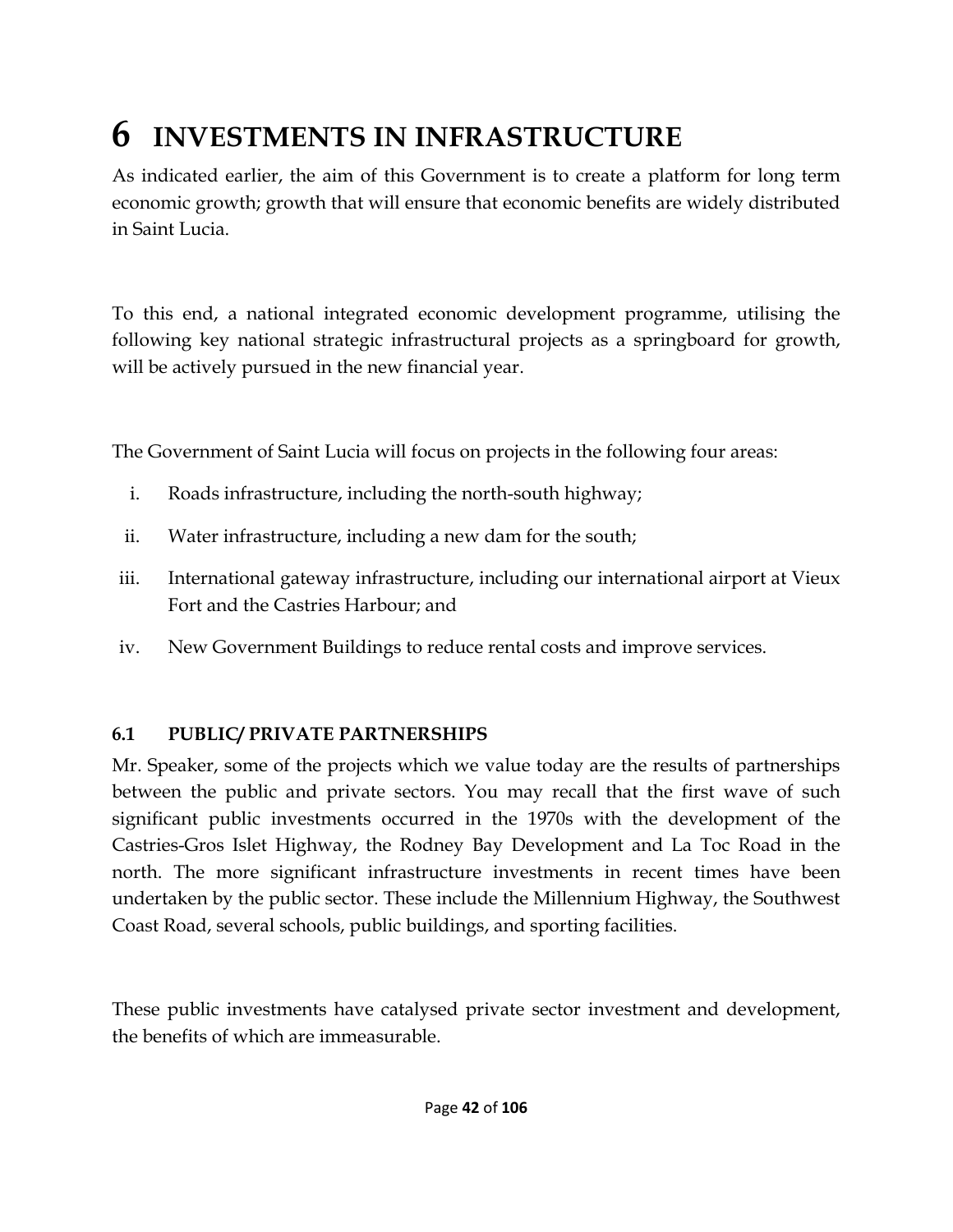In light of current fiscal constraints, the Government is exploring new forms of financing, in particular public/private partnerships, to implement this second wave of strategic investments. Traditional modes of financing will also be pursued.

In particular, we are looking towards the involvement of PPPs in infrastructural developments in the water, transport and Government accommodation sector. This we shall explore in further detail shortly.

Government will establish a special unit in the Ministry of Finance to monitor the rollout of PPPs. Government will also be pursuing the establishment of a suitable regulatory framework to safeguard the State's interest in these undertakings.

## **6.2 ROADS INFRASTRUCTURE**

Mr. Speaker, the Government, through the Ministry of Infrastructure, Port Services and Transport, will continue on its path of stimulating the economy by undertaking several infrastructural projects. During the 2013/2014 period, that ministry will undertake some major projects such as the maintenance of bridges and culverts, watershed management, the de-silting of rivers and drains as well as the rehabilitation and reconstruction of roads island-wide.

Our vulnerability to climate shocks which was so evident during Hurricane Tomas mandates that we undergo island wide slope stabilisation to mitigate the likelihood of future natural disasters. In light of this, an amount of \$4.0 million has been approved in this year's Budget for this important exercise.

Despite commendable strides made in 2012, the effects of Hurricane Tomas continue to remain visible today as we traverse the island. Rehabilitation work will continue on the four remaining slides on the Barre de l'Isle, now that we have satisfied preconditions set by the CDB. The infrastructural demands will be met by the continuation of the Disaster Recovery Programme in the amount of \$9 million and the commencement of the Bois d'Orange Bridge, hopefully by June 2013.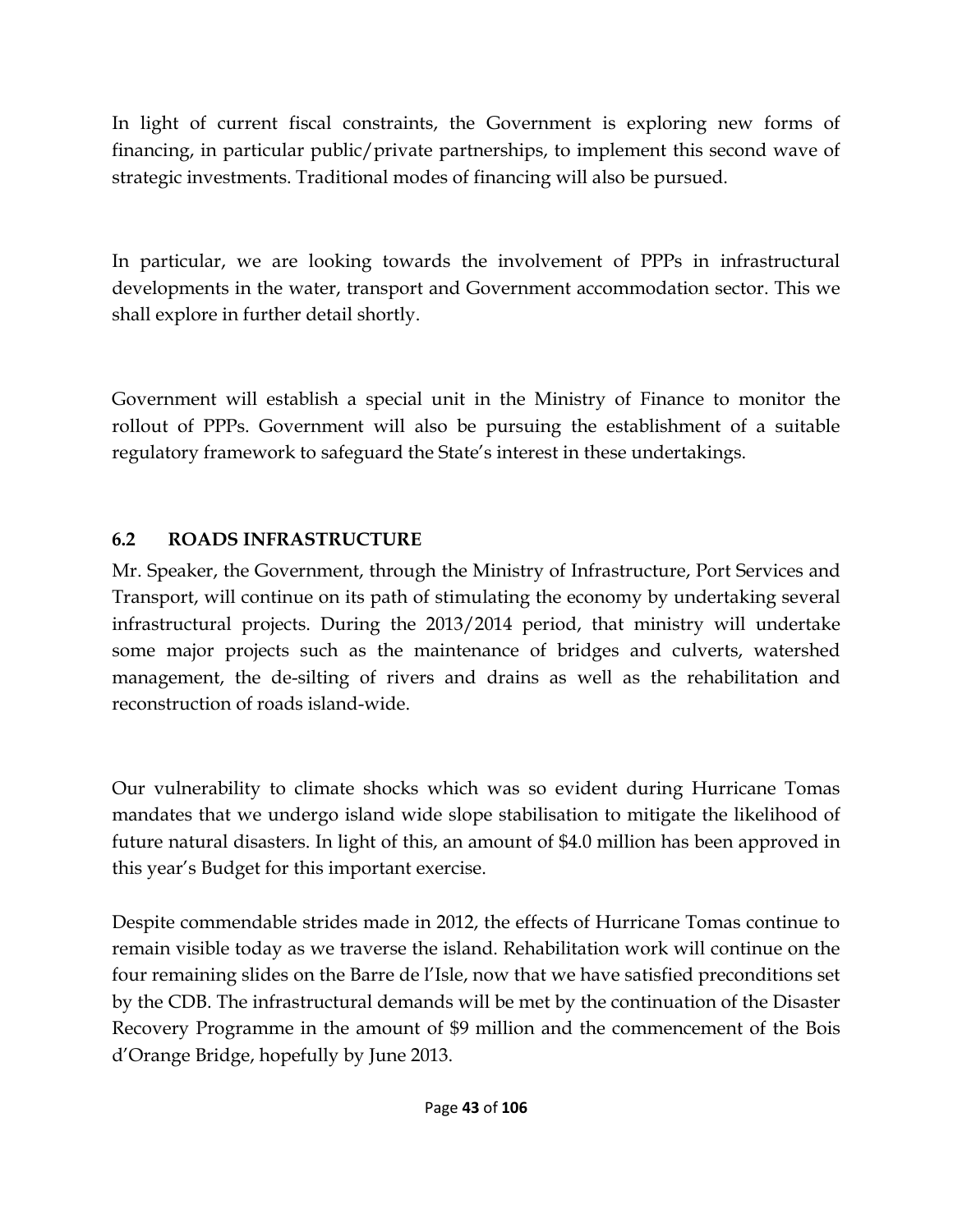Overall, approximately \$25.6 million has been allocated to the Ministry of Infrastructure for the implementation of several projects during this fiscal year.

#### **6.2.1 NATIONAL TRANSPORT STUDIES TO DEVELOP THE ROAD NETWORK OF THE FUTURE**

Mr. Speaker, the Government is cognisant of the need to develop the entire island through an efficient road network. This is in keeping with plans for the redevelopment of key gateways such as Hewanorra International Airport and Port Vieux Fort, and also expanding sustainable tourism and housing opportunities.

Already, the Government of Saint Lucia (GOSL) has received assistance from the Caribbean Development Bank (CDB) to finance the services of consultants to undertake a study to strategise investments in transport, particularly a major arterial link between the north and the south.

We also intend to undertake studies which will look into measures for parking and public transport. These must, of course, address in an integrated manner, the issues of connectivity between our major urban centres. For instance, we are undertaking a study to look at major junctions along the Castries Gros Islet Highway, particularly the Marisule and Reduit Junctions, in a view of redesigning for greater traffic flow. The Ministry of Infrastructure has been given \$500,000 this year to begin this initiative, starting off with Reduit Junction.

#### **6.3 HEWANORRA INTERNATIONAL AIRPORT**

Mr. Speaker, I now move to the redevelopment of the Hewanorra International Airport. As it is well known, the redevelopment of the Hewanorra International Airport did not materialise as planned by the former administration.

The financing institution, Deutsche Bank, declined to finance the project because of its unhappiness with the consortium led by Asphalt and Mining, A&M.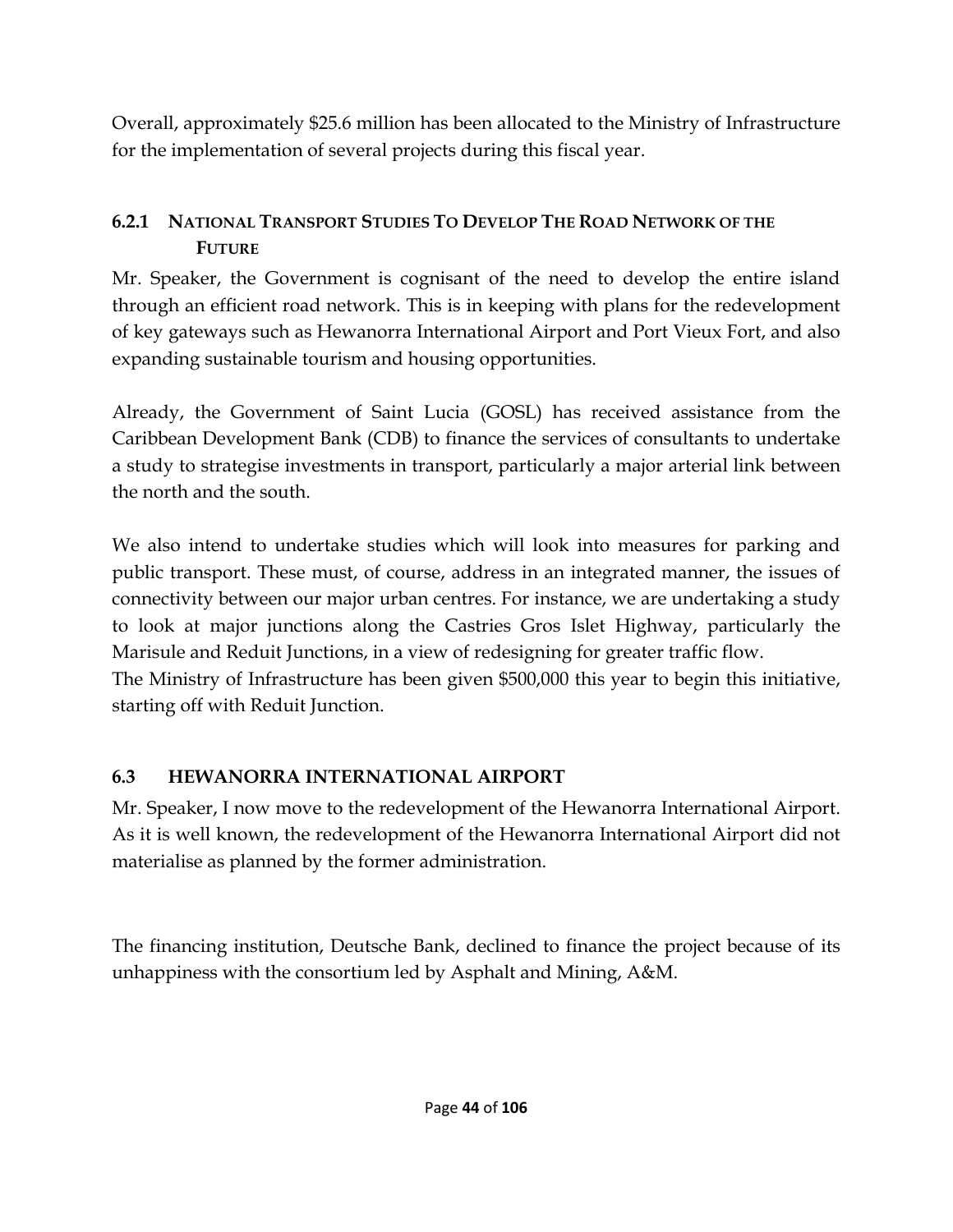Since then, the Government of Saint Lucia has been advised by SLASPA that the airport's runway is deteriorating rapidly and must be rehabilitated. Since that is the case, priority has had to be given to the runway.

Consequently, there will be a shift in focus on the development of the airport from an immediate emphasis on upgrading of the terminal, towards a more holistic approach which now includes the runway, the terminal and ancillary facilities. The redevelopment of the airport will therefore proceed with three critical components.

First, immediate attention will be given to the rehabilitation of the runway. It is estimated that this will cost upwards of \$54.0 million dollars. The engineering design for this has already been commissioned, with work expected to commence within the next eight to twelve months.

Secondly, the Government will proceed with the project to construct a new terminal but at a significantly reduced cost. SLASPA has been given approval to review conceptual designs that would incorporate improved functionality of the facility.

Thirdly, work is to proceed with immediate effect to construct ancillary airport facilities to accommodate a Fixed Base Operator, FBO, to serve private jets and high end passengers and visitors to our shores. I am advised, Mr. Speaker, that over five hundred small jets land at Hewanorra annually and the number continues to grow at a steady pace.

Obviously, these developments raise once again the issue of financing the redevelopment of the airport. In this regard, the Government recognised the issues associated with the contingent liability of borrowing by SLASPA and various options will be considered in arranging the financing for the project. As a result, the Ministry of Finance is expected to give further study to the implications of the financing arrangement to be undertaken and the impact on the overall liabilities of the country.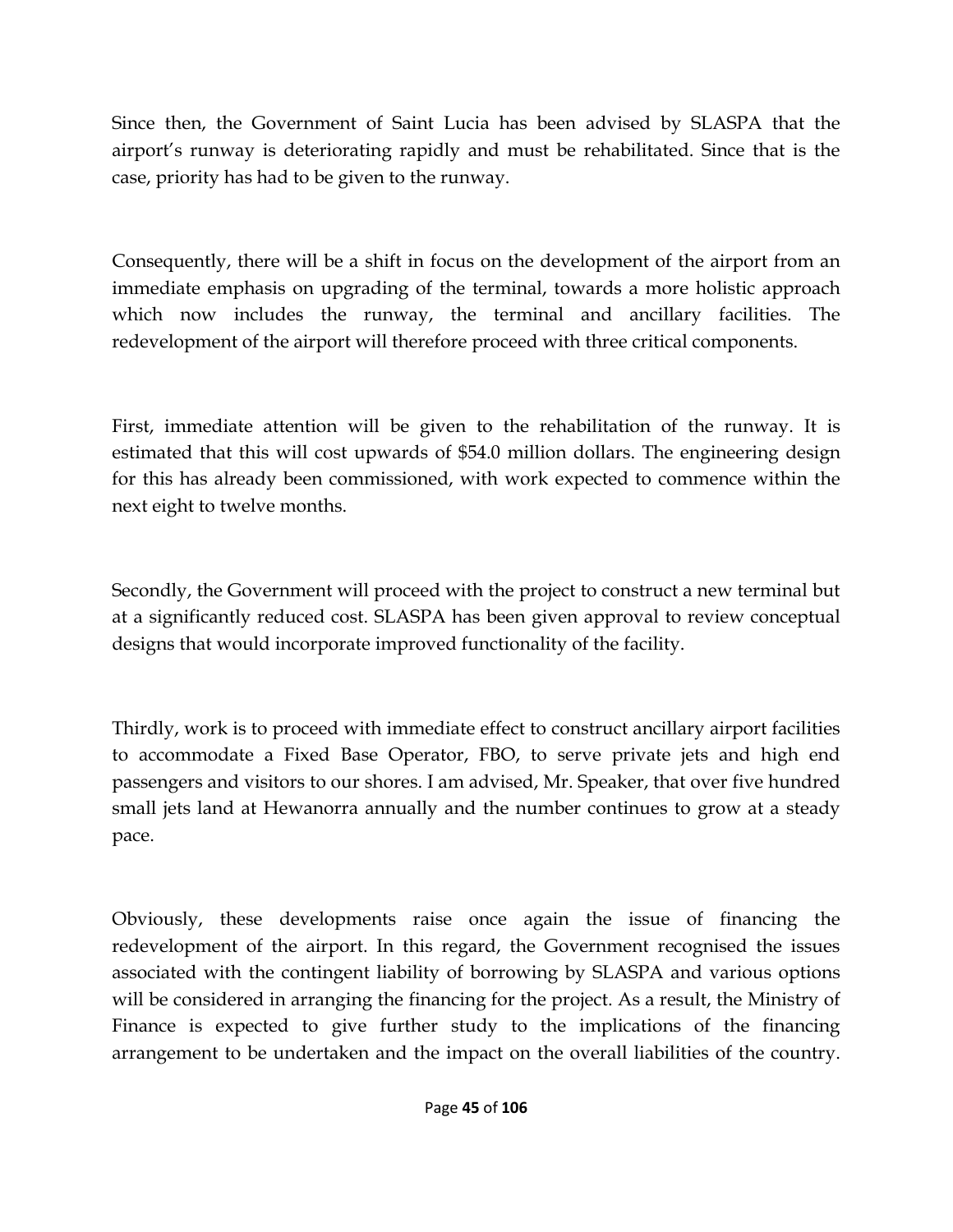Meanwhile, SLASPA has been authorised to negotiate a suitable financing package for the project.

As indicated earlier, with regards the Airport Development Charge (ADC), the Government, by Statutory Instrument No. 8 of 2013, published in the Gazette on February 11, 2013, reduced the rate of the charge to \$0.00. Consideration will be given to re-introducing the ADC once financing for the project has been secured and construction commences.

## **6.4 PORT CASTRIES REDEVELOPMENT**

Mr. Speaker, in 2006, in my earlier life as Minister of Finance and Economic Affairs, I presented to Parliament proposals to redevelop the Castries Harbour. The General Elections of 2006 interrupted the implementation of those proposals.

The former Government, for reasons of its own, decided to employ new consultants, who essentially embraced and refined the earlier proposals of the former SLP Government. On the eve of the General Elections of 2011, the Government of the day hurriedly signed an agreement with Royal Caribbean and Asphalt and Mining (A&M) to develop the harbour.

I am pleased to inform the public that based on the advice of Government, A&M is no longer a partner and, through SLASPA, we are at an advanced stage in finalising the agreement related to this project.

With this, I am now in a position to confirm that the overall plan for the redevelopment of Port Castries into a modern Inner Harbour remains at the forefront of the strategic development of Saint Lucia as a "Marquee" Cruise Destination.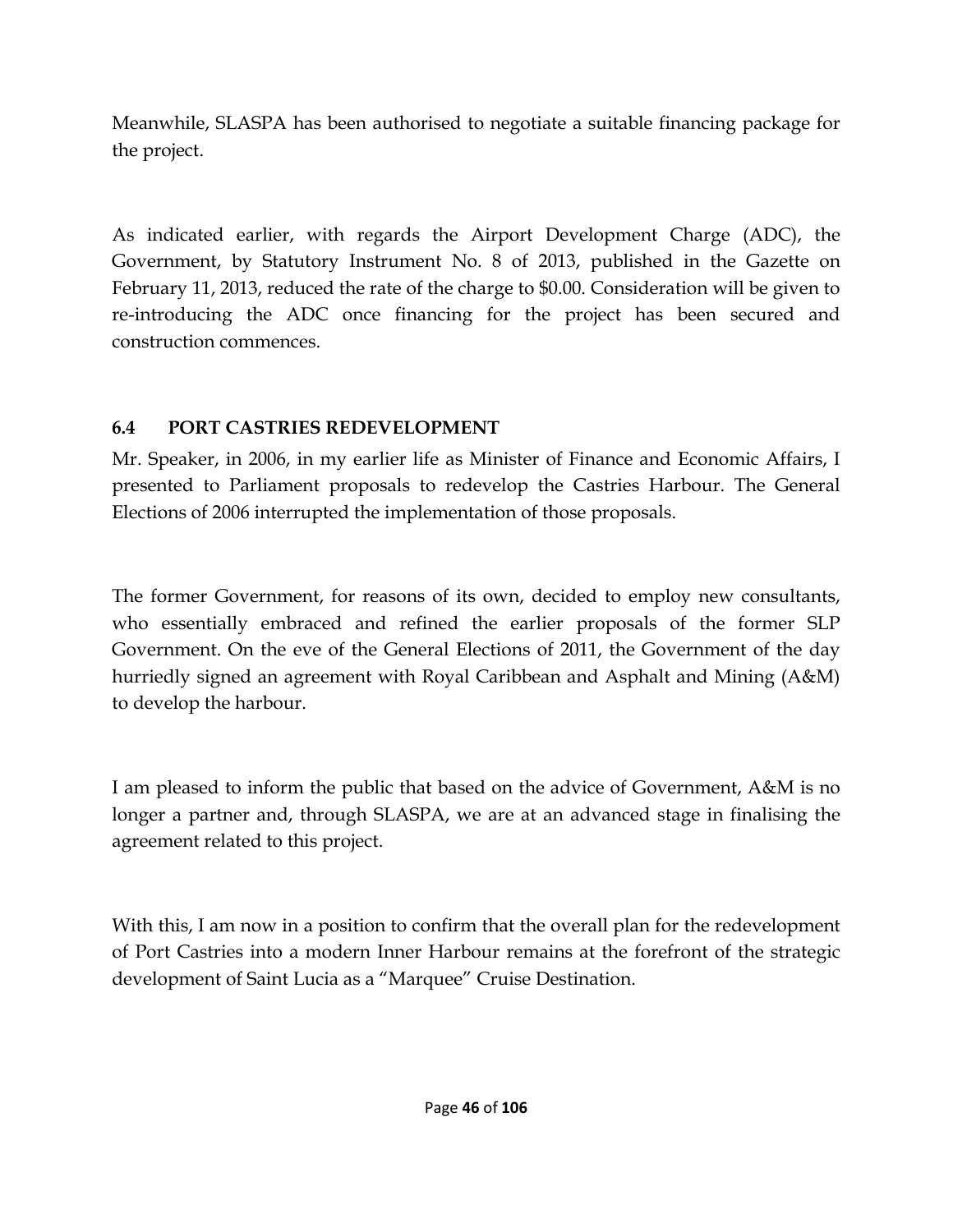In recent years, Saint Lucia has grown tremendously as a cruise destination moving from just over 300,000 passengers before 2005 to averaging over 600,000 passengers annually.

The proposed development will see the creation of a waterfront touristic mixed-use cruise terminal to consist of retail outlets and restaurants, commercial office space, a small yacht marina, bus and taxi staging area, local vendors and artisan market, a casino, car park and other retail entertainment elements.

Government is exceedingly mindful that any development must protect the interest of our micro-entrepreneurs, namely our arts and crafts vendors, to remain a viable part of our tourism product. This initiative will not be a bust but rather a boon for the vendors, who will be engaged, and whose interests will be integrated within the design of the redeveloped Harbour area.

The potential to create commercial opportunities for Saint Lucia remains a key objective of this redevelopment project.

Therefore, the plan entails the creation of activity hubs around the harbour perimeter that will capitalise on local food, culture, and entertainment and will attract attention and motivate visitation to the island, by both cruise and stay over visitors, while providing an even more beautiful place to live, work and play for Saint Lucians.

## **6.5 INVESTMENTS IN THE WATER SECTOR**

Mr. Speaker, the development of a more efficient and reliable water and wastewater service is critical to the economic growth and development of the country. This became even more apparent following the passage of Hurricane Tomas. It is a priority and an objective of the Government of Saint Lucia that every resident receives a safe and consistent supply of water and that the poor and disadvantaged groups in our country, also have adequate access.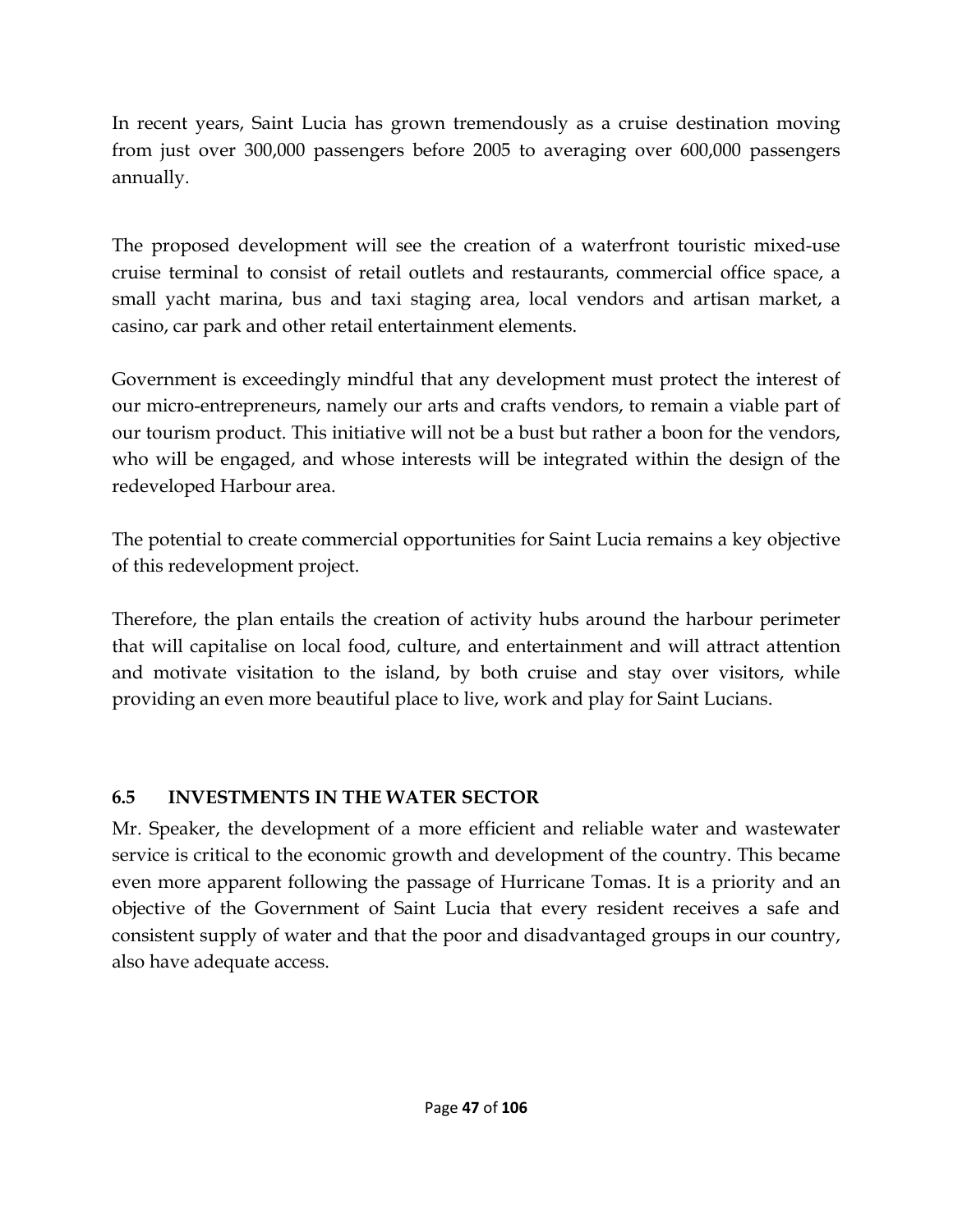#### **6.5.1 RESTRUCTURING WASCO**

Premised on this objective, WASCO has the mandate to provide potable water and waste water services for the island. However, WASCO continues to face a number of challenges which limit its ability to efficiently fulfil this mandate. The company's weak financial performance during the period 2005 to 2012 significantly constrained its operations. WASCO's position was further compromised by the extensive damage to the water infrastructure following Hurricane Tomas.

This included damage to access routes and production facilities, storage tanks, water transmission and distribution mains and pumping facilities.

The company now carries a high debt burden, an unviable liability-to-asset ratio and a large stock of doubtful debt estimated to be \$32.0 million. Prior to the recent review, rates were last changed 13 years ago, in the year 2000. The previous rate was unable to generate sufficient revenue to even allow for the recovery of operating costs, resulting in a major liquidity crunch and an inability to service its debt, conduct routine maintenance, or finance the replacement of depreciated assets. Currently, the company is insolvent with total liabilities greater than total assets. This greatly impairs the company's ability to raise much needed financing and, therefore, its capacity to invest in future assets.

The Government has given extensive assistance to WASCO over the years including:

- i. The payment of principal and interest on outstanding loans of \$106.6 million;
- ii. Total advances of \$19.0 million during the period 2008 to 2012 to assist with operating costs;
- iii. A commitment of \$7.0 million to assist in rural system improvements, of which \$4.95 million has been disbursed;
- iv. A sum of \$3.1million to assist with the restoration of the John Compton Dam, with a commitment to mobilise a further amount; and
- v. Payment of about \$9 million in outstanding arrears to LUCELEC.

Given the current fiscal constraints, Government cannot maintain this level of assistance to WASCO. Every effort must be made to bring the company onto a more sustainable path. Therefore, the Government proposes to implement a series of measures, which will seek to chart a new course for WASCO.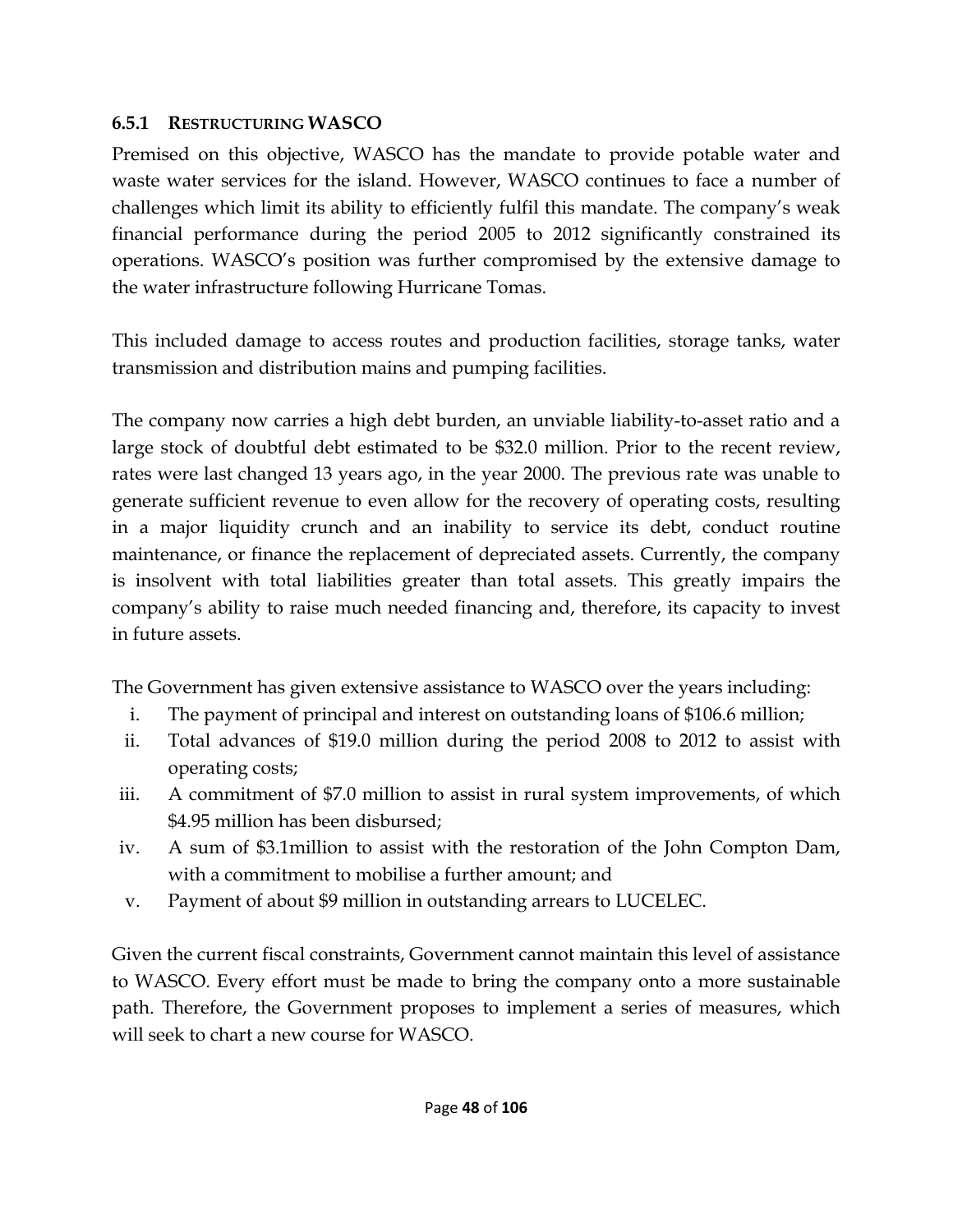Returning WASCO to a more sustainable position will require the creation of an environment to explore a public/private partnership (PPP) arrangement to finance the company's medium to long term strategic plan.

This would require the following actions to complement the recent tariff decision:

- i. Restructuring of the balance sheet through some form of debt equity swap;
- ii. Internal reorganisation of the administrative and technical operations of WASCO; and
- iii. The creation of an appropriate legal framework to govern the management and operations of WASCO.

Let me expand on each of those proposals.

### **6.5.2 DEBT/EQUITY SWAP FOR WASCO**

WASCO's balance sheet needs to be restructured and one mechanism through which to achieve this is a debt/equity swap. The Government will therefore implement a debt equity swap with WASCO. This will result in debt forgiveness of the outstanding balances on loans of \$77.6 million and accrued interest of \$26.0 million, in exchange for equity holdings from the company. This would increase the company's capital, thereby increasing WASCO's ability to attract private investment.

This will hopefully pave the way for domestic stakeholders to inject capital, and technical know how into the management of the company to bring its processes and standards to what is required for success.

## **6.5.3 TARIFF REVIEW DECISION**

While the debt/equity swap takes care of the capital position of the company, a review of the current tariffs was essential to bring cash flow in line with expenses.

As it is well known, the National Water and Sewerage Commission (NWSC) approved an award of a 66.15% increase in water rates. Of that increase, 10.43 percent would go towards the dredging of the Dam and 55.72 percent would represent the rate increase. The sewerage rate has also increased by 50.8 percent. This represents a much needed boost as, at the pre-adjusted rates, it was impossible for WASCO to be a viable company.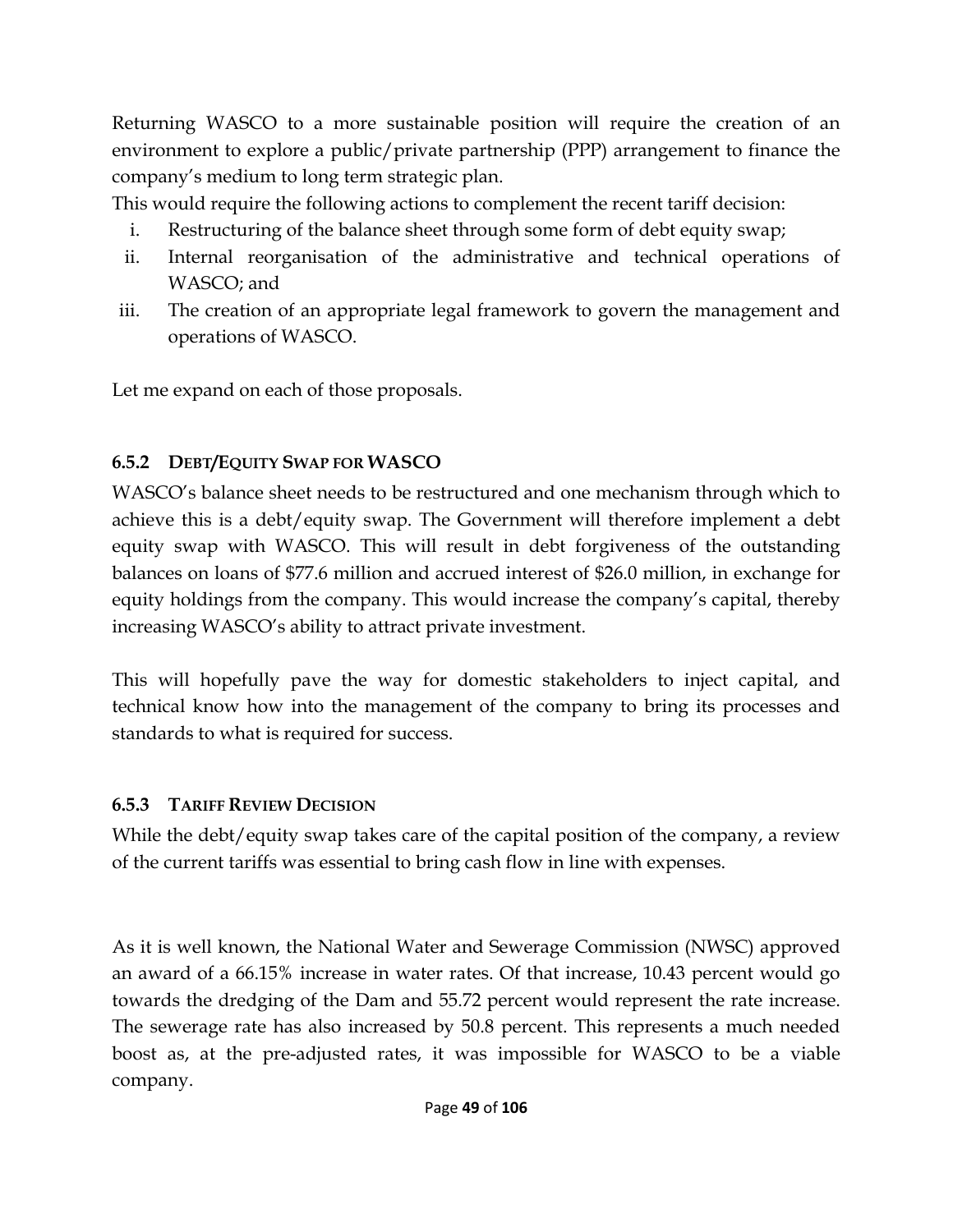The Government understands the uneasiness among some consumers but pleads that without this rate adjustment WASCO will simply wither and die.

#### **6.5.4 EFFECTIVE AND EFFICIENT ORGANISATIONAL FRAMEWORK**

In tandem with the financial restructuring efforts, WASCO will be required to implement measures to improve the organizational and operational efficiency of the company.

Implementation of the recommendations of a review and the accompanying change management is already ongoing. This includes a non-revenue water reduction programme, an intensive campaign to reduce receivables, the adoption of effective utility management principles and practices, certification of its operators and the revision of its organisational structure, among other initiatives.

#### **6.5.5 A PRIVATE/PUBLIC PARTNERSHIP (PPP) OPTION**

The Government is cognisant of the urgency of the situation with WASCO and proposes to develop a new business model that will allow for a public and local private sector partnership that will foster a stronger and more efficient water company, which has the wherewithal to manage its operations in an efficient manner and in the process ensure that the poor, disadvantaged and high-risk groups retain needed access to water.

I will now turn to other planned investments in the water sector.

#### **6.5.6 DREDGING THE JOHN COMPTON DAM**

Mr. Speaker, the first priority of business has to be the dredging of the John Compton Dam.

Following Hurricane Tomas the capacity of the dam was reduced by 30 percent. Since that incident, there has been a gradual accretion of silt. Therefore, the dredging of the dam is imperative. Funding for the mobilisation of the first phase of the dredging in the amount of \$3.1 million has already been approved. We are in discussions with a development partner to mobilise some additional grant funds to assist with the water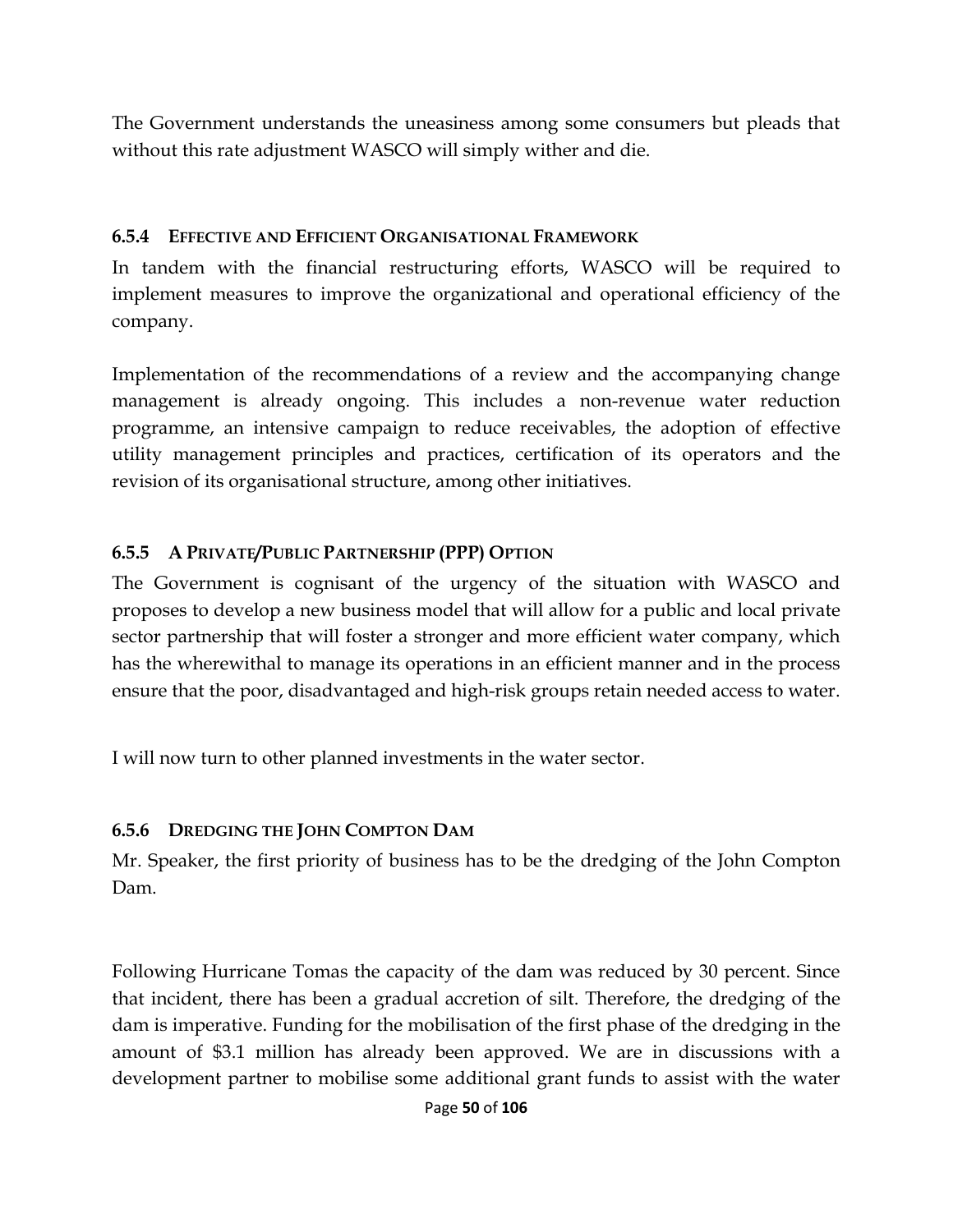sector, included in which will also be a provision for the desilting of the dam. We hope to be in a position to speak more on this within the next few weeks.

#### **6.5.7 RURAL WATER SYSTEMS**

Resolving the chronic problem of providing reliable potable water to our towns, villages and communities must also be given priority, even while addressing the concerns for the north. The water infrastructure supporting the communities of Dennery North, Micoud, Desruisseaux, Vieux-Fort, Delcer, Soufriere, Anse La Raye and Canaries are in urgent need of restoration. This has not been possible due to WASCO's financial constraints. The former Government committed the amount of \$7.0 million to assist in funding rural system improvements. To date, some \$4.95 million has been disbursed.

Modifications have been done to some rural systems, notably, in Canaries, Upper Grace and Beauséjour in Vieux Fort. Work is on-going on other systems.

Planning for extreme weather has included modifications to rural intakes and expansion of storage capacity, for instance in Vieux Fort. However, a more long term solution to the problems of the water sector in these regions is required.

## **6.5.8 SOUTHERN AND EASTERN WATER SUPPLY IMPROVEMENT PROJECTS**

The Dennery water system is plagued by a number of issues, resulting in a less than efficient supply of water to surrounding communities. Also, the water supply system which serves Vieux Fort, Laborie and environs comprises water abstracted from the Grace and Beauséjour intakes. The water supply in the South has been unreliable and inconsistent in both the dry season as well as the rainy season due to the inadequacy of the systems.

The Government plans to initiate what may be described as the Eastern and Southern Water Supply Improvement Project. This project will focus on the preparation of a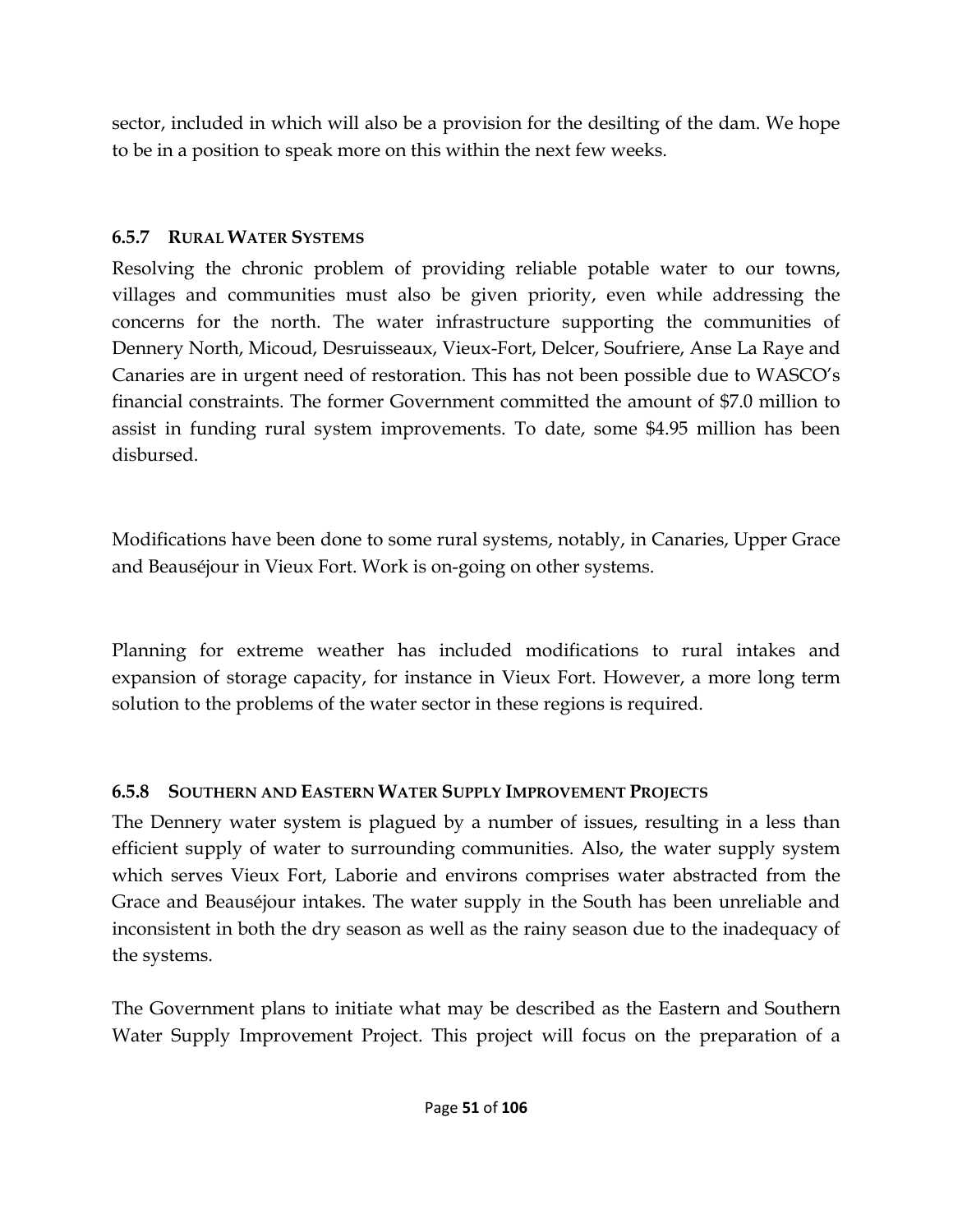technically and financially feasible programme of works which will lead to an improvement in the reliability of the Dennery and Vieux Fort Water Supply Systems.

This will result in a medium-term water supply redevelopment plan for the two systems, Vieux Fort and Dennery, as well as preliminary designs, performance and other relevant specifications, and tender documents for the proposed capital works.

#### **6.5.9 MEDIUM TERM: GROUNDWATER MAY BE IN THE MIX**

Finding and mapping underground water resources is another option which is being explored for the two regions. Although groundwater exploration has met severe water quality challenges, the Groundwater Exploration Study completed by Professor Dale Morgan of the Massachusetts Institute of Technology (MIT) in 2012 suggested a shortto-medium term solution to many of the problems of the east, west and south coast communities.

The study attempted to explore extraction points along rivers that would provide higher yield than is currently being realised from existing intakes. This exploration has been successful and several productive extraction points have been identified namely on the *Grande Rivière du Vieux Fort* near Grace and near Tournesse in the Mabouya Valley Catchment. However, the required works for getting the water into the existing networks are significant. It will require pump stations and additional pipe-work for integration.

To this end, Government has engaged the CDB to secure a grant in the sum of US\$150,000 to finance a consultancy towards the redevelopment of the Vieux-Fort water supply. The consultancy will, inter alia, review the water resource assessment studies conducted by Professor Dale Morgan in 2012; review existing infrastructure; conduct cost benefit analyses; develop bid documents including cost estimates; and prepare proposals for a design and build consultancy for the Vieux Fort water supply.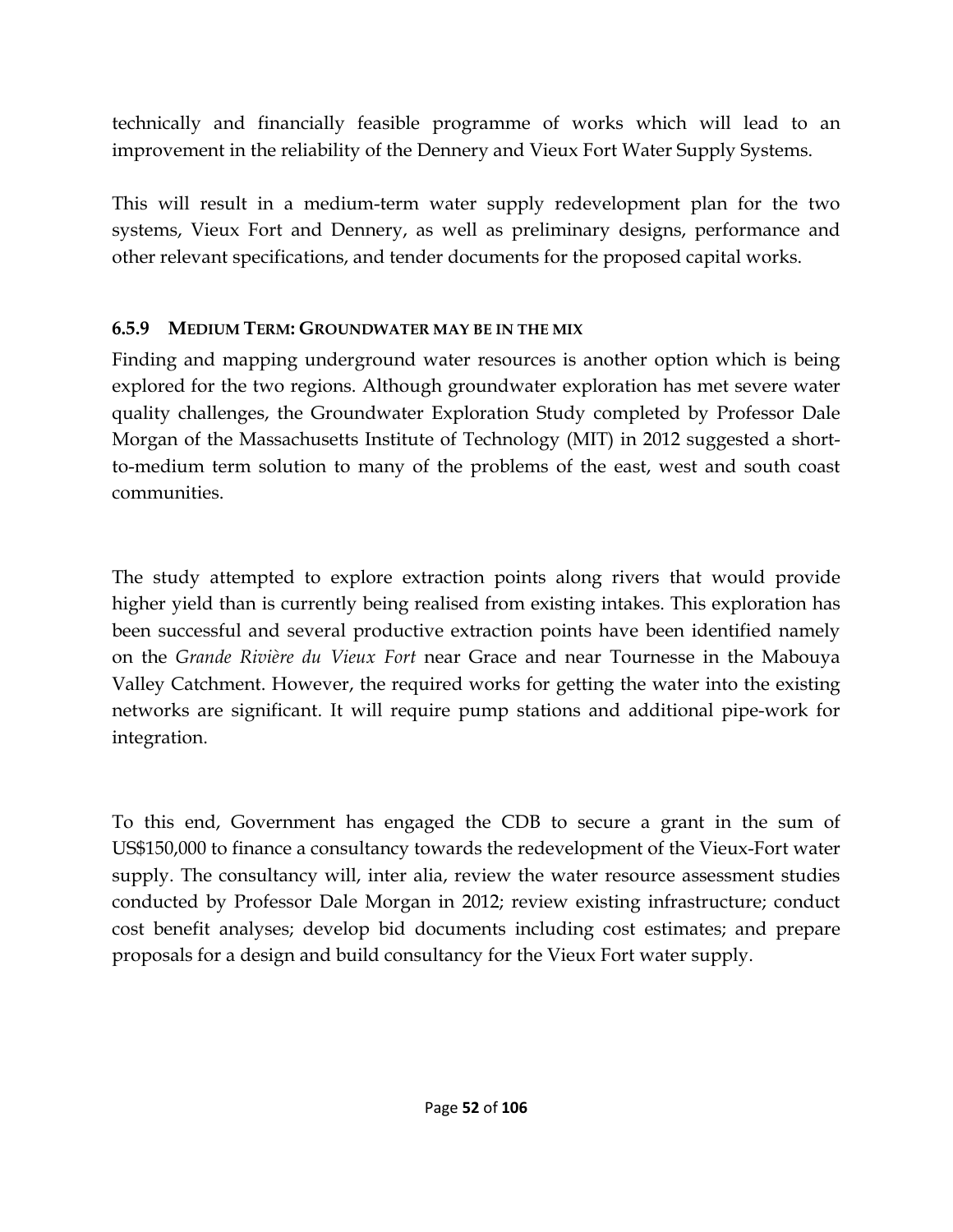The consultancy will also consider some preliminary considerations for the Dennery area in the east, for which WASCO has already completed the design of infrastructure for the Mabouya Valley, based on a new intake at Tournesse.

In addition, the CDB has agreed, in principle, to fund, through a concessionary loan, the redevelopment of the Vieux Fort water supply to the tune of approximately US \$10 million, based on the consultancy referred to herein, and it is our intention to extend this work to also address the supply for Dennery.

### **6.5.10 LONG TERM: CONSTRUCTION OF SOUTHERN DAM**

However, Mr. Speaker, if we are to pursue major expansion of economic development in the southern region from Choiseul through to Dennery, we must then be able to provide a water system that can provide cover for periods of extended drought. Long term solution options are desalination or the construction of a new dam.

Desalination plants require heavy technical and engineering inputs both during construction and regular functioning, and operational costs are generally high. Therefore, a dam to service the south and east of the island is viewed as an inevitable long term solution to meeting the demands for water.

What is envisaged is the construction of a new dam on the Troumassee River, the second largest water catchment on the island.

This was identified in a feasibility study conducted since the late nineties, and Government will begin taking preparatory steps to secure this long term investment.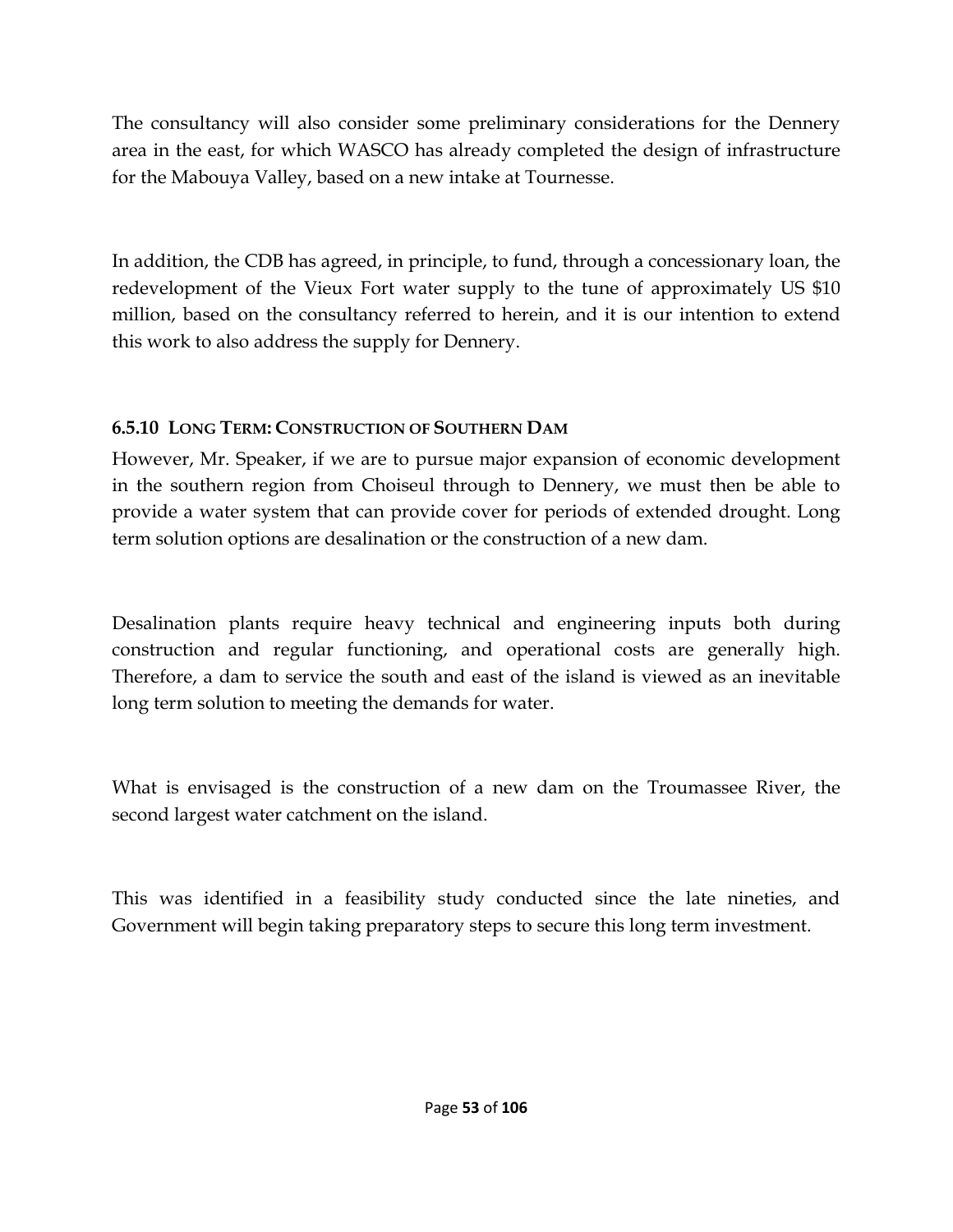### **6.6 GOVERNMENT OFFICES: AN OPPORTUNITY FOR PARTNERSHIP**

Mr. Speaker, this Government is in search of new partnerships with the private sector to resolve some of our other old problems.

One of the burning issues facing the Government is the high cost of rental of properties to accommodate its offices. This fiscal year, the Government of Saint Lucia is projected to spend \$39 million on rental of properties. It is true that this figure includes lease payments for properties abroad to house our diplomatic missions and to provide accommodation for our foreign officers. However, even when these payments are subtracted, the financial outlay remains significant.

While the Government is aware that the private sector benefits from the rental arrangements, the present situation results in very inefficient delivery of services to the public. Government offices are located in diverse places and sometimes it is taxing and difficult to locate them, much to the annoyance of members of the public.

However, it is clear that the current fiscal situation does not allow the Government to borrow to construct new offices.

We therefore propose to enter into partnerships with the Private Sector, whether local or regional, either utilising the BOLT mechanism or alternatively, in joint partnership with reputable firms or entities.

In the case of the joint partnership, the following shall apply:

- i. The Government is prepared to accept 49% of the investment and concede 51% to its Private Sector partner;
- ii. The Government will enter into a long term lease with its partner;
- iii. The Government will concede the management of the leased property to its private sector partner; and
- iv. The Government is prepared to contribute the value of the land on which the building is constructed towards its equity in the partnership.

The Government proposes commencement of works on one such building within this financial year.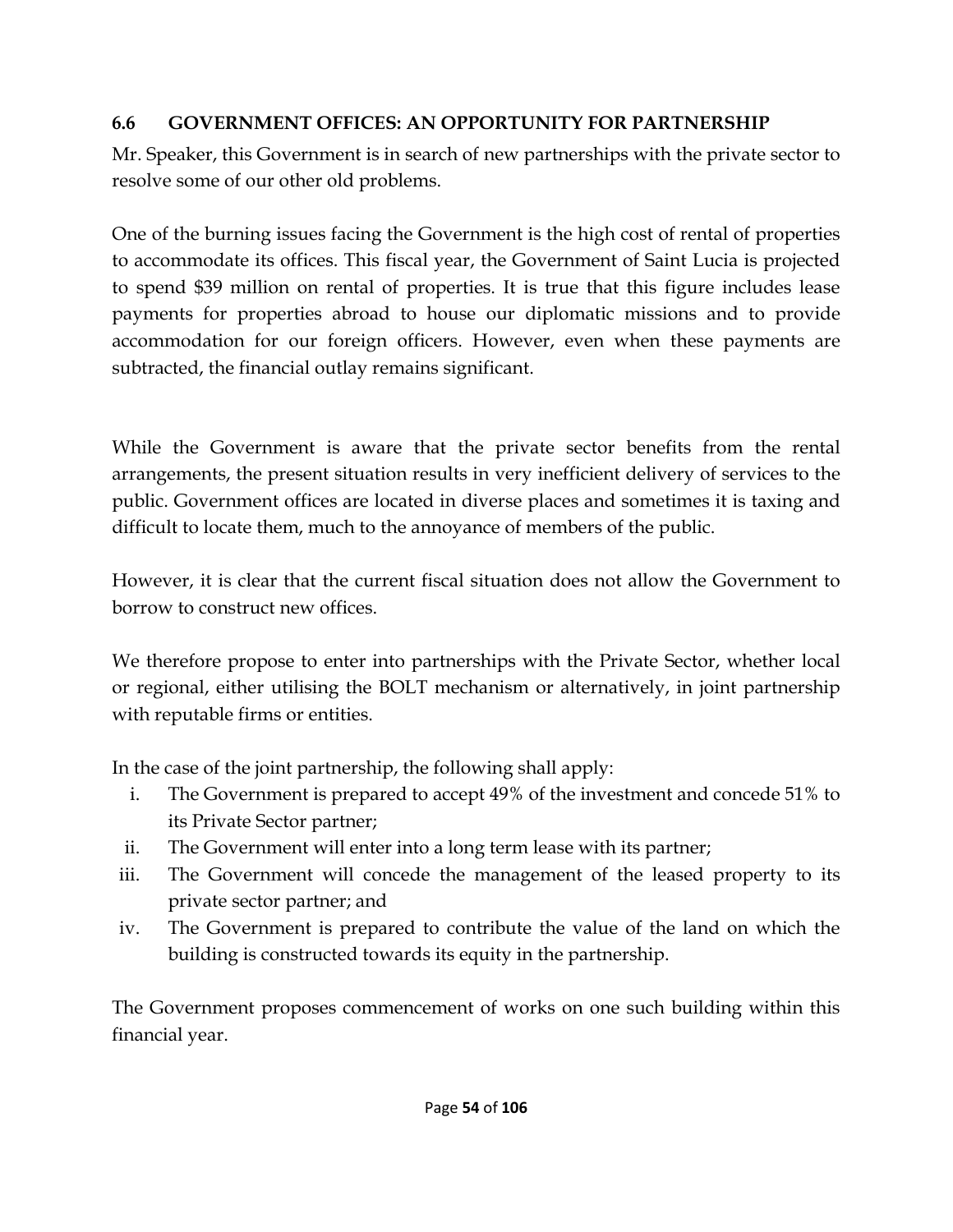#### **6.6.1 VIEUX FORT ADMINISTRATIVE COMPLEX**

Mr. Speaker, in addition to the proposed building above, one of the major projects planned by this Government is the construction of an Administrative Complex for Vieux Fort.

Throughout the island, there is a constant plea by citizens that government services be brought to them. Citizens often have to travel from remote corners to Castries to access basic government services. Admittedly, there has been some improvement over the years, but this has largely been rather piecemeal.

Currently, the few services offered to the citizens of the southern half of the island are dispersed in several buildings in the Vieux Fort community, at great cost to the Government of Saint Lucia and inconvenience to the public.

Mr. Speaker, I am pleased to advise Honourable Members, that the National Insurance Corporation has agreed to construct and lease to the Government of Saint Lucia, an Administrative Complex to house all of the operations of the Government including the Vieux Fort Constituency Council. The building will also accommodate a Civil Status Registry, so no longer would citizens have to travel to Castries to obtain copies of vital civil status records.

My Speaker, there is one other dimension that merits mention at this time. Undoubtedly, the National Insurance Corporation has played a vital role in enhancing our national infrastructure. There is good evidence of its investment efforts.

The Corporation has constructed a car park and three major office buildings in Castries, and several fire and police stations throughout the island, the latest in Babonneau. Now, it has a Financial Complex under construction at Pointe Seraphine.

While these investments are critical, it is also important that there is geographic equity in the spread of public buildings, after all, as the NIC is fond of saying it exists "for the good of us all." I look forward to the day when investments will also take place in other towns and villages.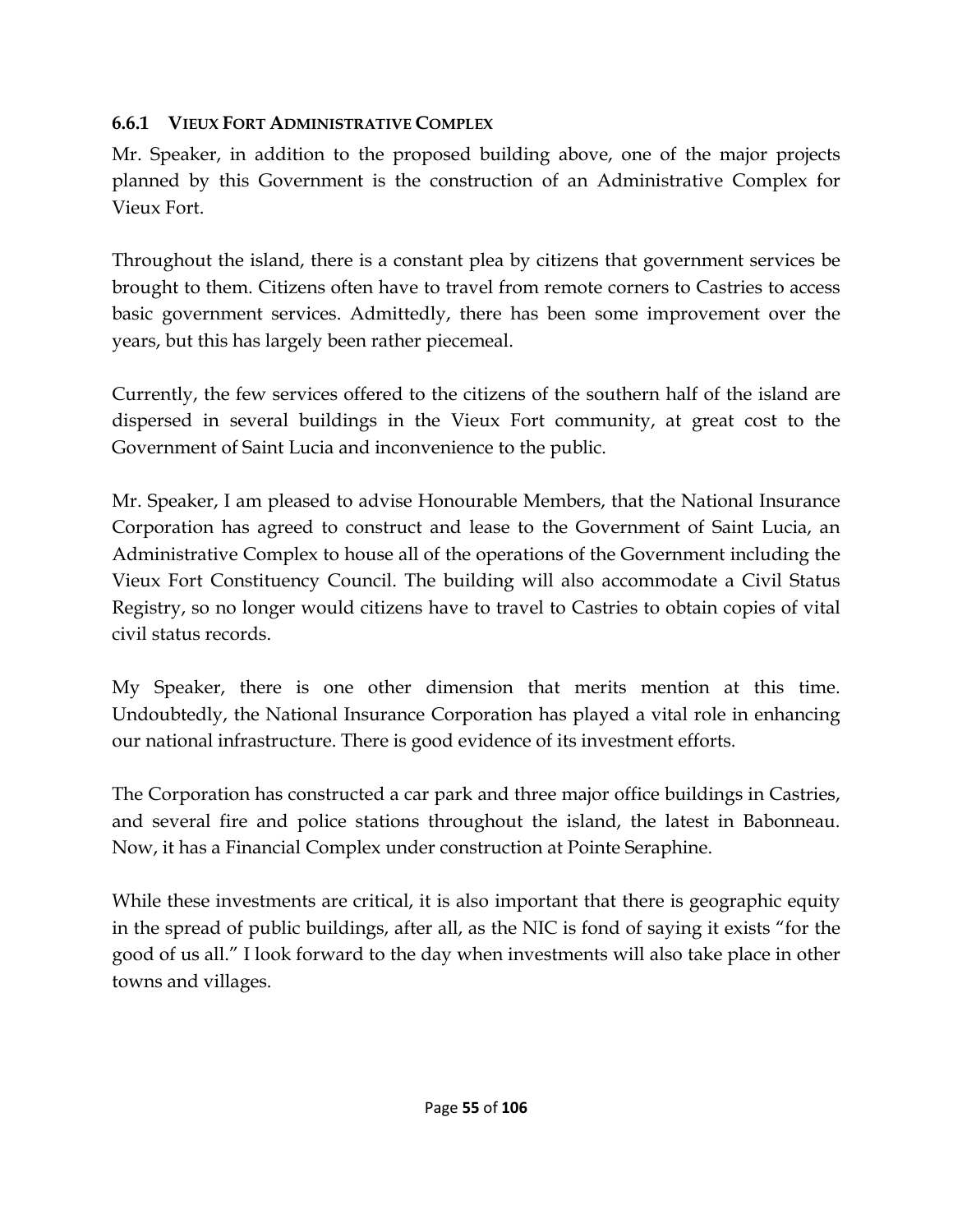# **7 EXPORT & PRODUCTIVE SECTOR EXPANSION**

As a small open economy, Saint Lucia is highly dependent on international trade. The generation of foreign exchange is therefore critical to the maintenance of a healthy balance of payments. We must continue to expand our exports of goods and services.

## **7.1 HELPING COMPANIES EXPORT**

In the year under review, the Trade Export Promotion Agency (TEPA), embarked on a vigorous programme aimed at exposing Saint Lucian goods and services in existing and new markets. Hence, local exports were showcased in Canada, Trinidad and Tobago, Guadeloupe, Cuba, Dominican Republic, Barbados, Guyana and the United Kingdom. Twenty-one firms were provided with marketing support while fifty were assisted in participating in export promotion events.

A new trade information network was developed with a database of all Saint Lucian exporters, while work was undertaken with the Caribbean Export Development Agency to build market intelligence on the identified export markets.

Activities to impact on the supply side of the private sector, Mr. Speaker, will include a complete review and development of a new National Export Strategy, funds for which have been secured from the International Trade Centre in Geneva, implementation of a structured programme to assist potential exporters to overcome market constraints and support for quality improvements at the firm level to access markets by introduction of internationally recognised standards. In addition, Mr. Speaker, emphasis will be placed on supporting sectors build institutional capacity such as associations and cooperatives so that the concerns of entities with similar interests can be dealt with in a coordinated manner.

## **7.2 FISCAL INCENTIVES REFORM**

Government, through the Ministry of Commerce and Business Development will implement a new incentives regime which will replace the outdated Fiscal Incentives Act of 1974. This new instrument will seek to tie the grant of incentives to performance.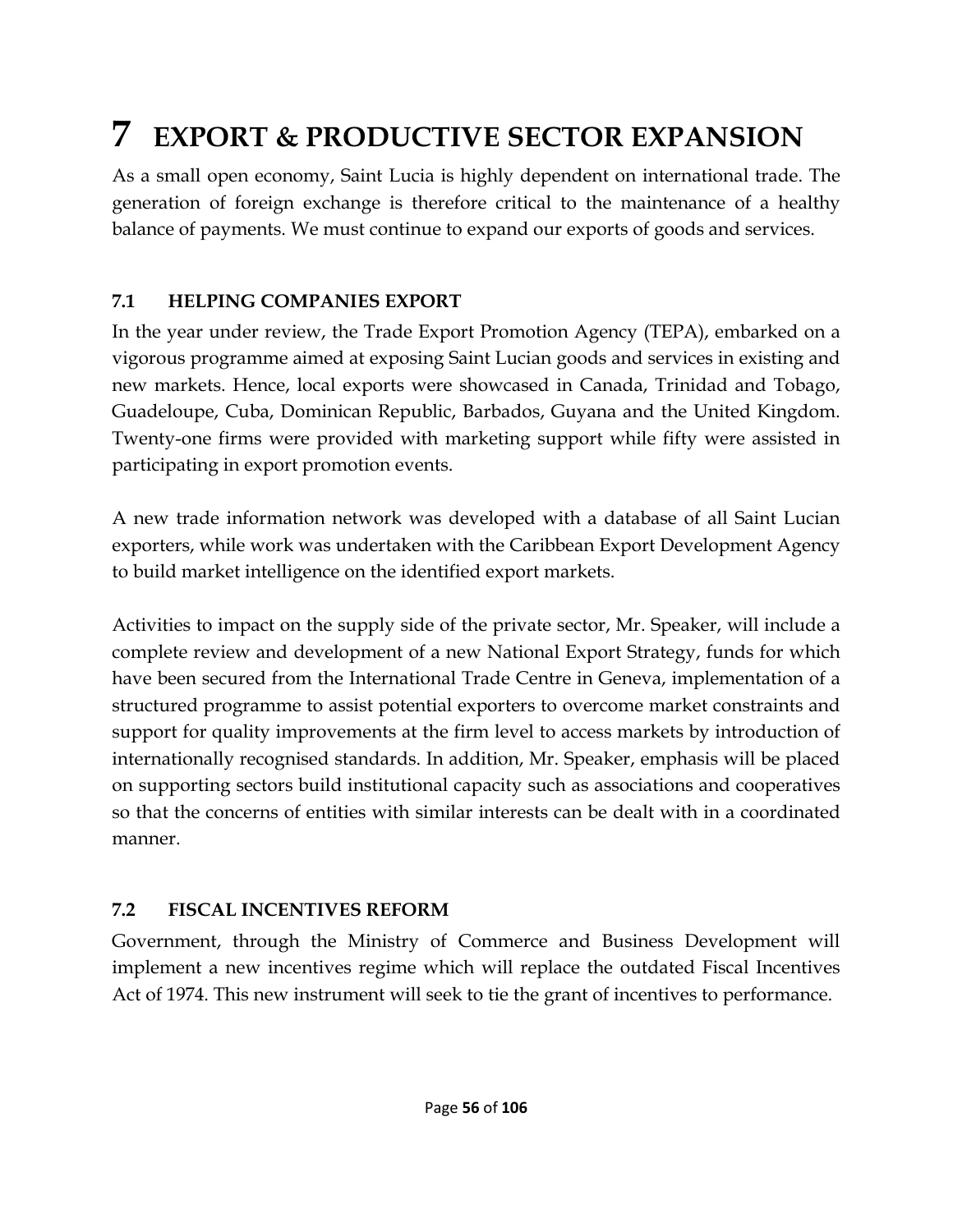It will emphasise a strong monitoring mechanism and will seek to grant more incentives to the sectors deemed as priority within the *Medium Term Development Strategy*. As mentioned earlier, the Ministry of Commerce will also seek to develop a services policy out of which will emerge a regime of incentives for the services sector. In addition, Mr. Speaker, that ministry will complete an *Investment Policy and Strategy* framework, which will guide the investment promotion activities of Invest Saint Lucia so that our investment promotion activities will be more targeted and strategic.

#### **7.3 INVESTMENT IN TOURISM**

Mr. Speaker, Tourism plays a vital role in our economy and Saint Lucia's near and medium term prospects continue to depend on the vibrancy and innovativeness of this sector.

The industry's role in the recovery effort is critical on two levels, especially in this period. First, in the short term we have to rely on the sector as a source for attracting Foreign Direct Investment (FDI) into the country to facilitate increased short term employment. Any expansion of the tourism plant associated with these investments would provide the basis for some sustainable increase in tourism arrivals and growth. For this to succeed, we need the right type of investment into the sector.

Saint Lucia is doing exceedingly well in the high end boutique type segment of the market and the Government will seek ways to encourage investment in these type of properties.

#### **7.3.1 MARKETING AND PRODUCT DEVELOPMENT**

Despite the challenges and the cut backs made in the capital programme, the Government will maintain the same level of support as provided during the last financial year for marketing.

This level of support will enable the Saint Lucia Tourist Board to broaden its activities this year relative to the previous year on account of the fact that a significant portion of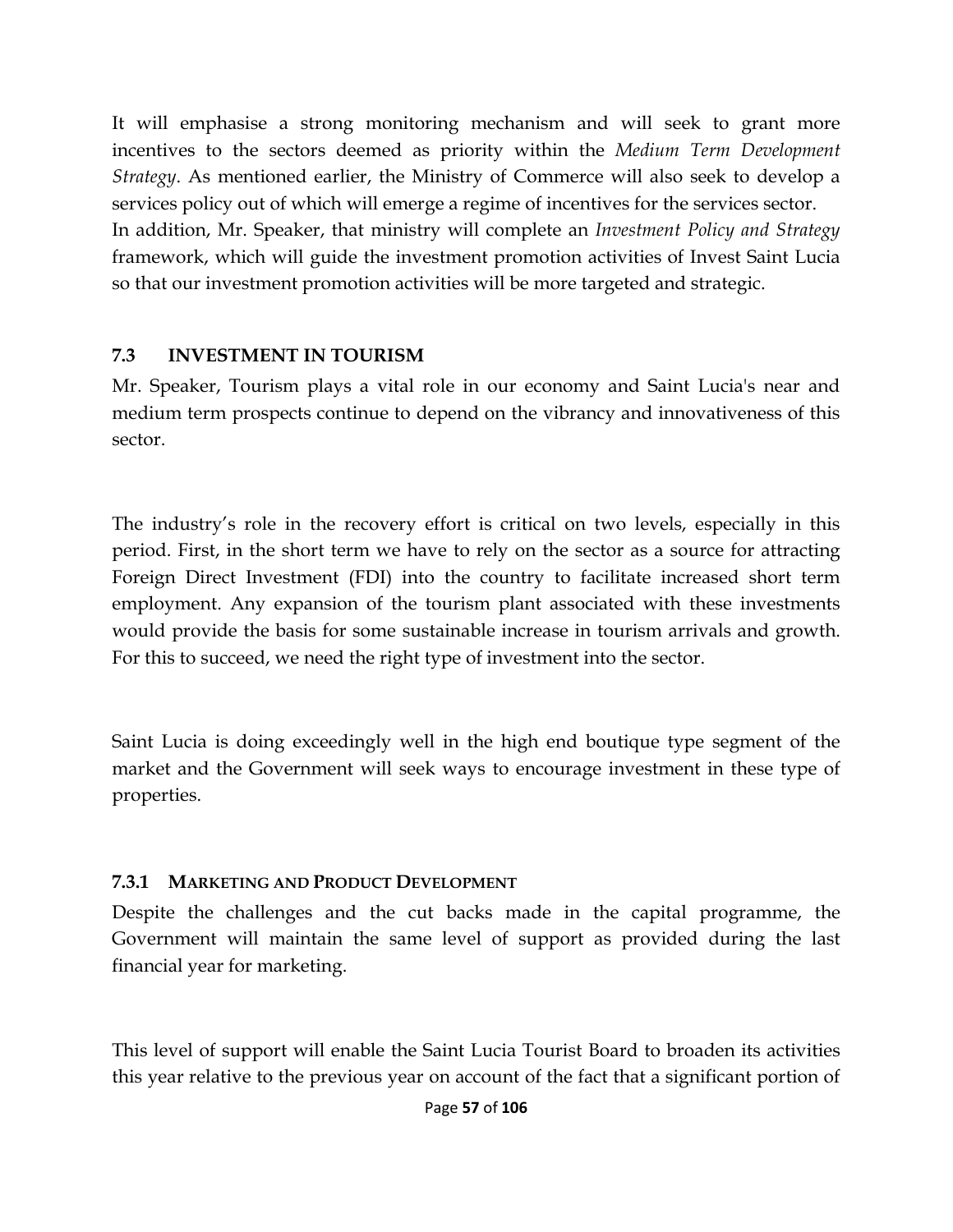last year's vote was used to deal with the debt overhang left during the tenure of the former Minister of Tourism. Having significantly reduced the level of outstanding obligations, the planned allocation will free up resources to engage in actual marketing and product development.

### **7.3.2 GROWING ARRIVALS IN THE SHORT TERM**

Creating a sustained and substantial increase in visitor arrivals would require an increase in the stock of rooms. While we await the enactment of the *Tourism Stabilisation and Investment Bill* announced by Her Excellency in the Throne Speech, a mix of alternative strategies will be pursued in the short term to generate higher arrivals.

These will include:

- i. Increasing airlift;
- ii. Increasing yacht arrivals;
- iii. Stimulating summer travel and on-island expenditure;
- iv. Exploration of new markets; and
- v. Support for small properties.

## **7.3.3 INCREASING AIR CAPACITY**

In some quarters, it is perceived that increasing airlift is the magic bullet needed to increase arrivals. However, this can only really be viewed as one aspect of the challenge to increase arrivals. This Government will take measures that are sensible, realistic and cost effective to increase airlift as part of the overall strategy for boosting tourist arrivals.

In this regard, SLTB continues to negotiate with the existing carriers (American, Jet Blue, Delta, US Airways) to increase capacity and frequency.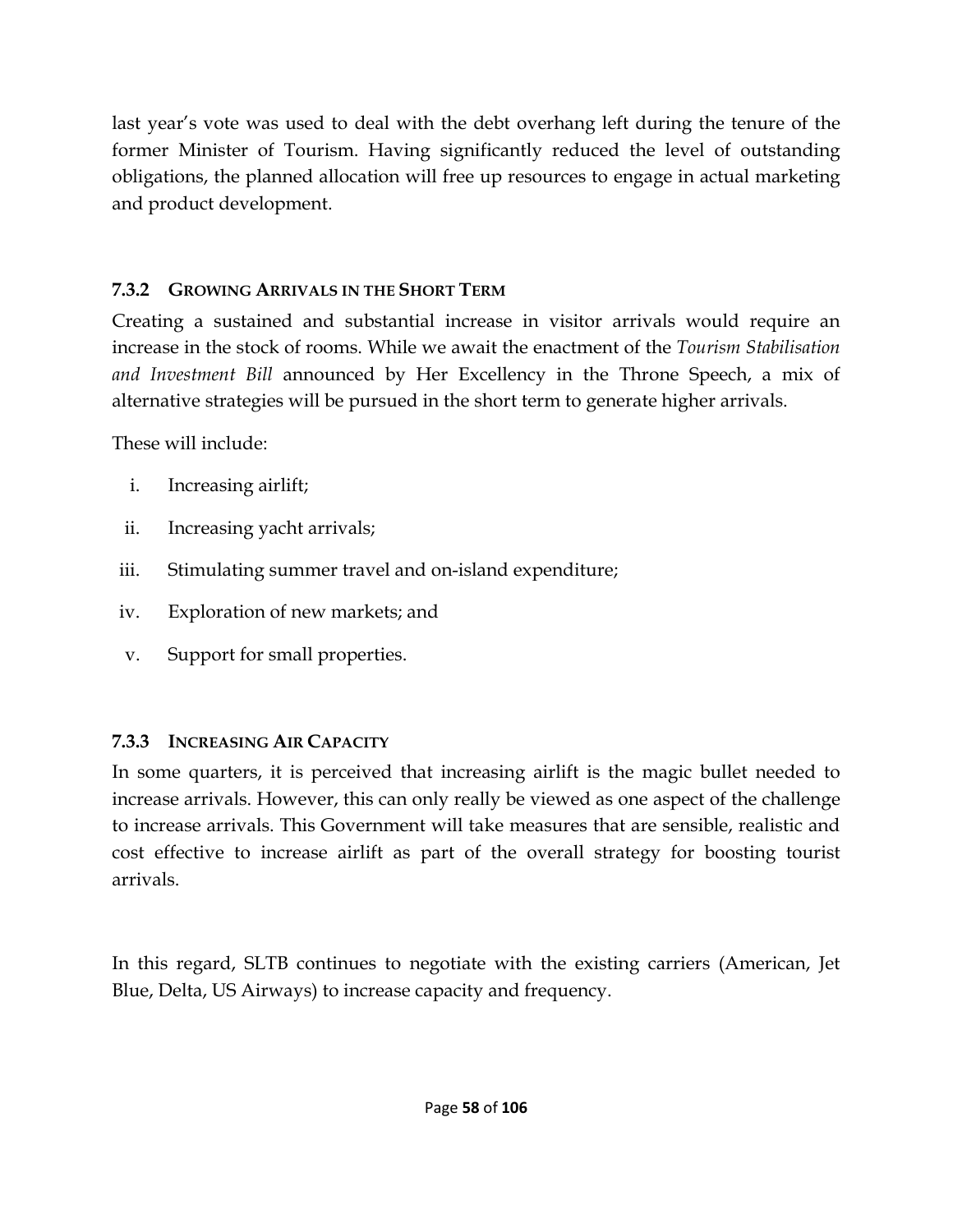The introduction of United Airlines in July 13<sup>th</sup> 2013 and an additional 1300 seats for the winter from Virgin Atlantic, starting in November this year, along with the introduction of a weekly winter service by Thomas Cook out of Manchester will result in an increase in airlift to the island.

Seat capacity from the US market is expected to increase by more than 10 percent and this is likely to result in a commensurate growth in arrivals.

## **7.3.4 INCREASING YACHT ARRIVALS**

In 2012, yacht arrivals in Saint Lucia grew by 6 percent from the previous year. These noticeable increases suggest that Saint Lucia is being repositioned as a "*Southern Caribbean Charter Hub*."

The marketing at two international boat shows and formal relationships with *American Yacht Charter Brokers* have made the destination a growing favourite for mega yachts and super yachts chartering the Caribbean.

In 2013, the Ministry of Tourism will be working to increase yacht arrivals to the island by another 15 per cent. This will be achieved by the implementation of yacht registration, aggressive marketing in key markets and further investment in building capacity in the critical services needed to service visiting yachts.

A programme to teach maritime skills will be initiated and supported by a maritime fund to give young persons access to finance to establish maritime-related businesses.

We will also seek to explore fully a strategic alliance with boat builders in the Republic of China (Taiwan) to promote the development of our own Maritime Sector.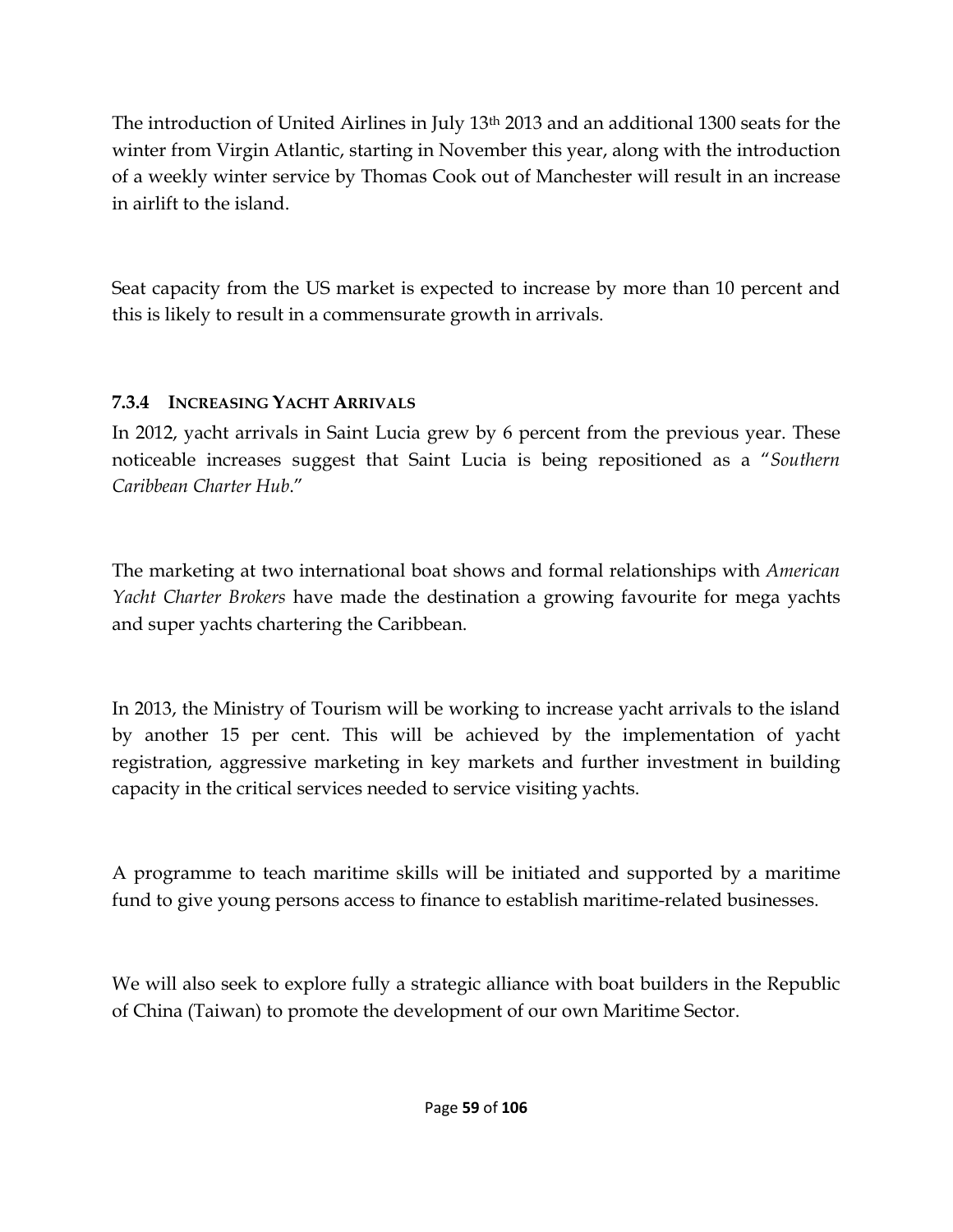#### **7.3.5 STIMULATING SUMMER TRAVEL AND ON-ISLAND EXPENDITURE**

The SLTB will be launching a destination-wide programme in North America to encourage travel during the summer into the fall (June 1<sup>st</sup> to September 30<sup>th</sup>). The programme will include a discount card which will complement the summer packages to be offered by the hotels. The discount card will be given to arrivals from North America and the Caribbean, incentivising them to take more tours, shop, dine, use car rentals and other services.

This will serve as an incentive for wider movements around the island and yield greater overall spending.

### **7.3.6 NEW MARKET EXPLORATION: BRAZIL AND PANAMA**

The tourism sector is now actively seeking to expand its frontier by moving into potentially new markets such as Brazil, Panama and other countries in Latin America. We will do so by developing a link with *Copa Airlines,* whose hub and home base is Panama.

The Saint Lucia Tourist Board will be attending the major trade and travel shows in Brazil and will also participate in collaboration with the private sector in a number of activities to generate awareness of the destination. Those initiatives could start bearing fruit as early as September and likely to spur arrivals in the seasonally low summer months.

I am pleased to advise Honourable Members that the Government plans to invest US\$2.0 million dollars in a bid to develop the Latin American market for Saint Lucia to increase our arrivals from that region. This amount will be matched by a further US\$1.0 million from the Sandals Group of Companies. The parties will sign a Memorandum of Understanding to seal their agreement. This is a welcome gesture for which the Government is exceedingly grateful.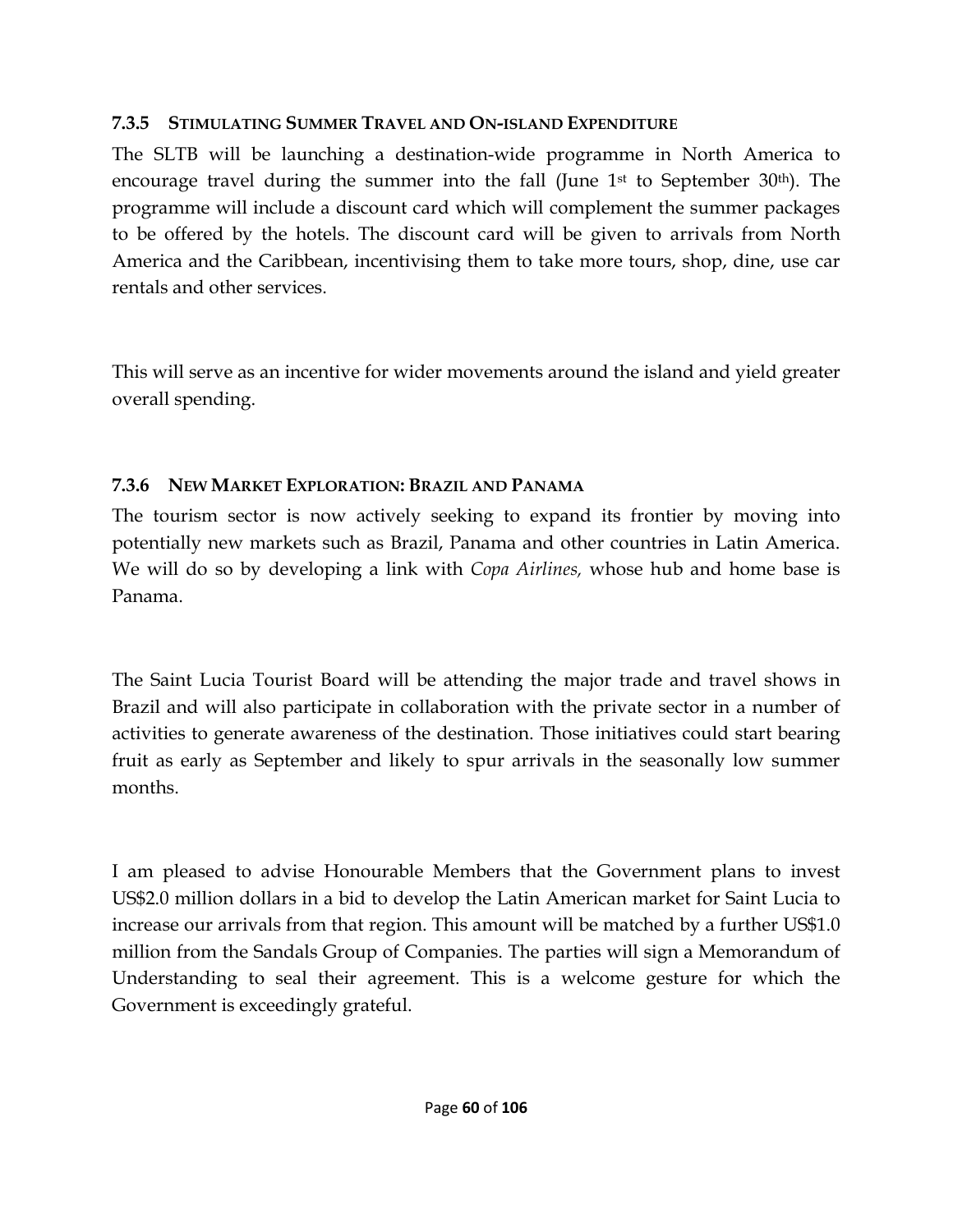#### **7.3.7 SPECIAL PROGRAMME FOR SMALL PROPERTIES**

Mr Speaker, the needs of small properties in the sector will not be ignored by this Government.

A pilot project is being tested in Martinique and Guadeloupe to promote and market a cross section of small properties. SLTB is working with a selection of 12 properties within the small hotels sector to develop a strategy for marketing their properties in the French Caribbean. To start off, the hotels will introduce their properties as a group to the travel agencies and tour operators in Martinique. The idea is to have a centralised booking system for all participating hotels, with special rates being offered to the travels agencies and tour operators.

An agreement has to be reached on the commission to be paid to the travel trade. This initiative should commence in June 2013 and if it is successful, additional properties will be invited to join.

This will allow participating properties an avenue to take advantage of the Caribbean Tourism Organisation's new room inventory management system which is available for smaller properties. In addition, Government will support the training and development for small properties to boost skills sets. It will continue to host marketing boot camps and focus training on areas which can aid these properties in self-marketing.

The SLTB will also be offering an accommodations credit to visitors staying at properties in the "Small and Private" collection for a specified booking and travel window. The credit will take the form of an extra night accommodation at the targeted small properties subsidized by the Government though the Tourist Board. This, we believe, is more advantageous than airline credits as it targets a market segment more in need of assistance.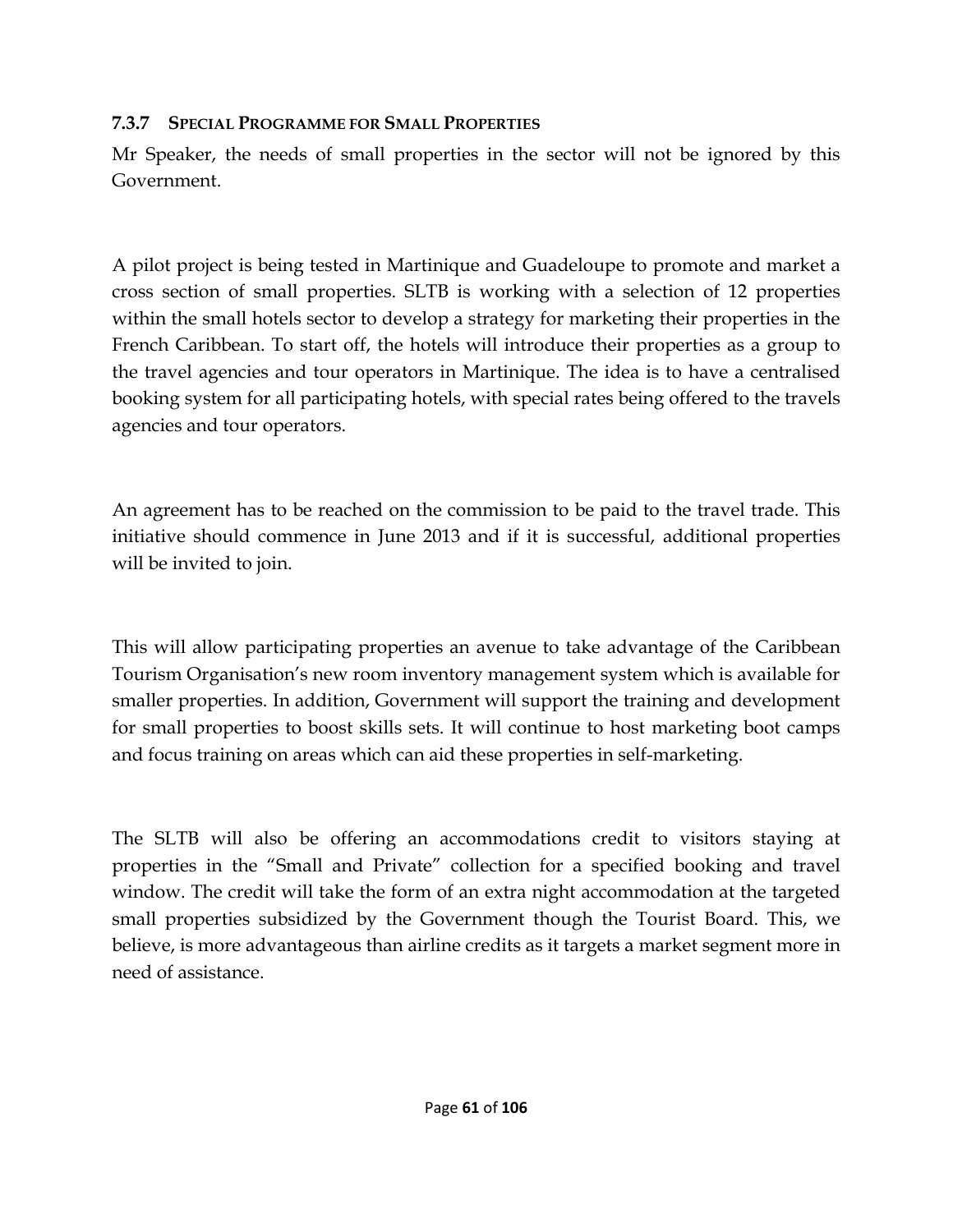#### **7.4 SUPPORT FOR CREATIVE INDUSTRIES**

Mr. Speaker, this Government continues to be committed to the young people of our country. In particular, we wish to continue supporting their dreams and enterprise.

One of the sectors that matters significantly for our youth is the Creative Industries Sector. Art, Design, Music and Entertainment continue to present significant opportunities for the spread of wealth, and the creation of new wealth for our economy. This continues to be highlighted as a services sector in which the Caribbean has a natural advantage. And so, we in Saint Lucia must leverage our natural talent.

This year, the Government has committed \$2 million towards the promotion of the Creative Industries.

We intend to focus these funds on the following sub-measures:

- i. Legislative and regulatory development;
- ii. Small Grants for Creative Development;
- iii. National Performing Arts Programme;
- iv. Art in Public Spaces; and
- v. Enhancement of Skills and Talent.

## **7.4.1 LEGISLATIVE & REGULATORY STRENGTHENING**

Mr. Speaker, Government will set aside funds for the development of a Creative Industries Policy and Action Plan. A *Creative Industries Act* will be enacted, which will provide the framework for incentives and concessions for our artists, creative designers and cultural entrepreneurs.

This will build on consultations which have already been held in 2012. We hope that this initiative will begin moves towards the establishment of a National Festivals Commission.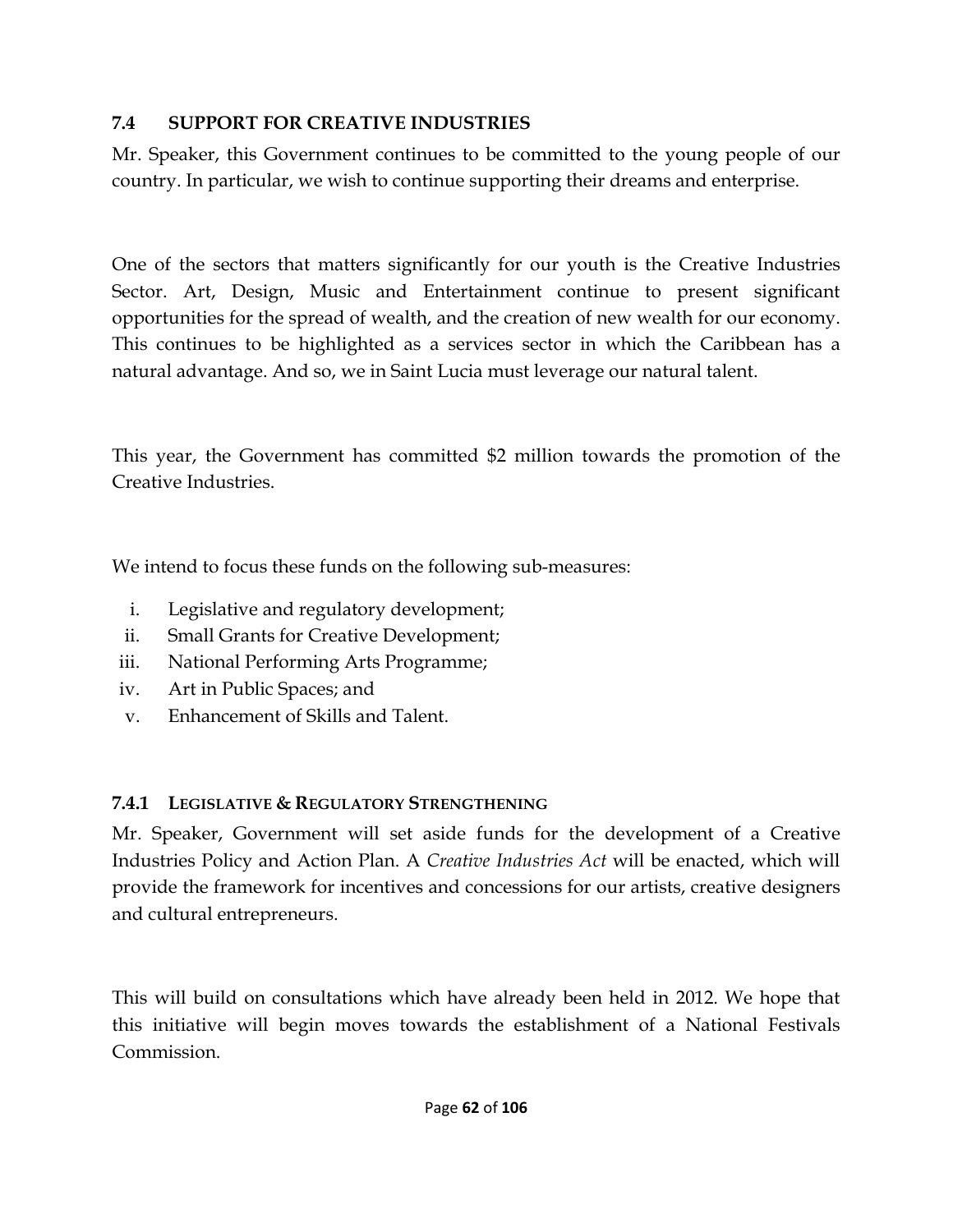We will also support strengthening capacity of creative sector groups, with an eye to support standards, quality and competitiveness.

#### **7.4.2 SMALL GRANTS FOR CREATIVE ENTERPRISE**

While we wait for the passage of this Act and other regulatory mechanisms, we will establish a *Creative Industries Grants Fund* in the amount of \$500,000 or 25% of the budget head, to provide, in the interim, small grants for creative industries.

Grants will be for up to a maximum of \$20,000 and will be selected through a defined and transparent process. Selection will be through a competent *Grants Committee* which will review submissions every quarter. The terms and application details will be announced subsequently by the responsible Ministry. The emphasis must be placed on investments that enhance the competitiveness and exportability of our creative products.

## **7.4.3 PERFORMING ARTS IN THE COMMUNITIES**

We will also continue to support the *National Performing Arts Programme* launched last year, with venues throughout the island, and supported initially through NICE. This programme has the power to provide live entertainment and pageantry to our community festivals and in fact can find synergies with enhancing our tourism product, so that our visitors might get a taste of the richness and diversity of our talents. As such, Mr. Speaker, at least \$500,000 will be allocated towards this programme.

## **7.4.4 ART IN PUBLIC SPACES**

Art in public spaces, particularly our parks, thoroughfares and public buildings, is another initiative which the Government wishes to promote. We need to find means of embellishing our island, so that its natural beauty is complemented by the creations of man. As such, we will support this initiative by an initial amount of \$100,000 to assist with the commissioning of murals, paintings and sculptures.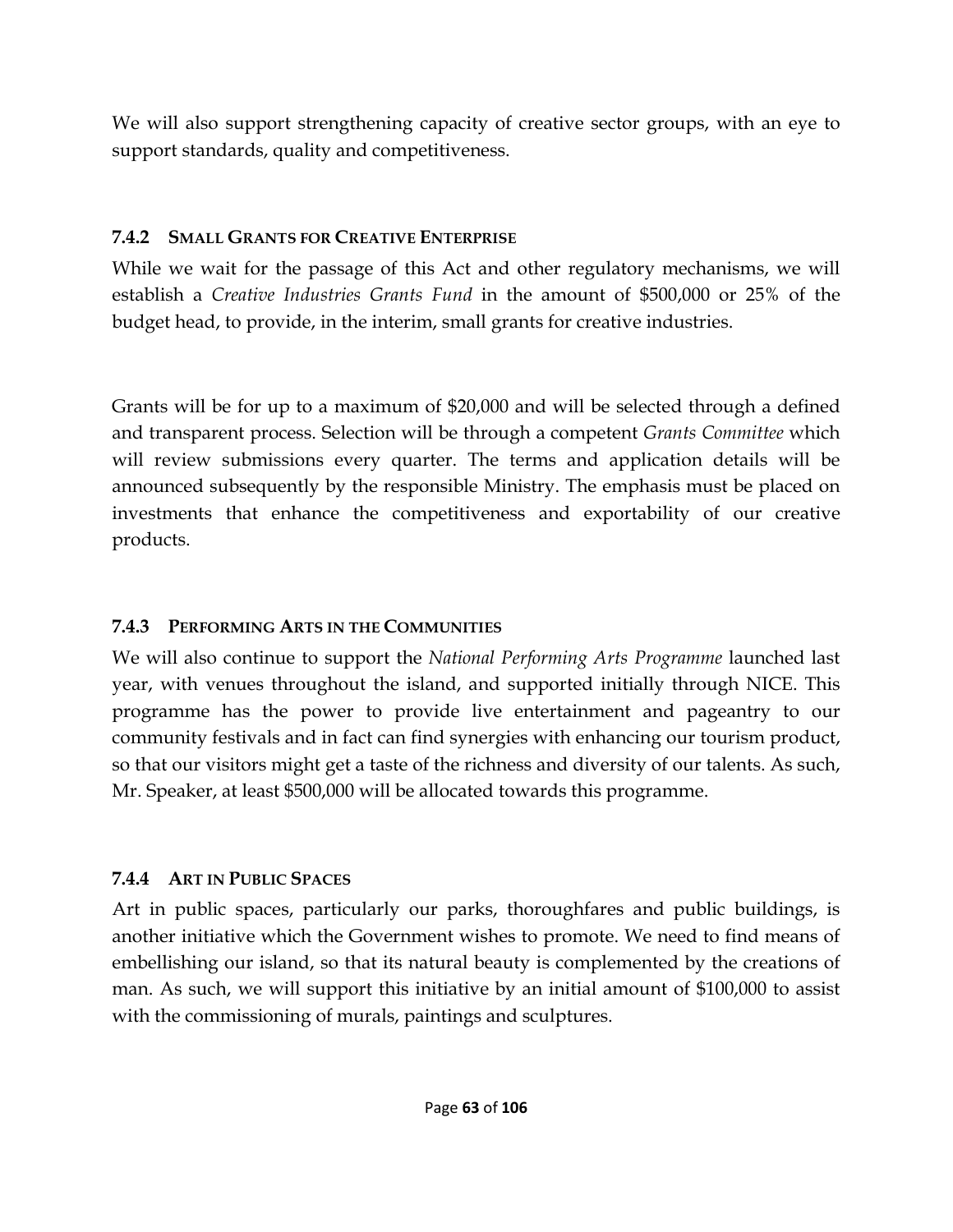However, in addition to this Government will introduce a policy, consistent with *Our Blueprint for Growth*, that all new Government facilities must make allowance for the provision of public works of art.

## **7.4.5 ENHANCING TALENT THROUGH TRAINING**

Finally, Mr. Speaker, we shall support the development of talents through providing opportunities for growth and development of specific target groups to channel creative energy. These may be directed towards the hosting of seminars, workshops and master classes in particular sectors such as fashion design, web design, music and the like. A sum of \$200,000 has been earmarked for this.

## **7.5 INTERVENTIONS IN AGRICULTURE & FISHERIES**

I now turn to initiatives in Agriculture. Our Government believes the Agricultural Sector has a very important role to play in the revitalisation of our rural communities. Government wishes encourage young people to engage in modern agricultural practices which add value to our range of primary products. This is not only a means of promoting food security but also encouraging greater consumption of local products in our Tourism and Hospitality Sector.

It is for these reasons we will be focusing significant efforts from this Financial Year on the transformation and reenergising of our Agriculture Sector.

## **7.5.1 AGRICULTURAL TRANSFORMATION PROGRAMME**

Mr. Speaker, as Honourable Members are aware, the European Union has allocated 10.35 million euros or about 37 million EC dollars in support to Saint Lucia under its Banana Accompanying Measures (BAM), to begin rollout in the financial year and through to the year 2018. For our purpose, the initiatives have been named the Agricultural Transformation Programme.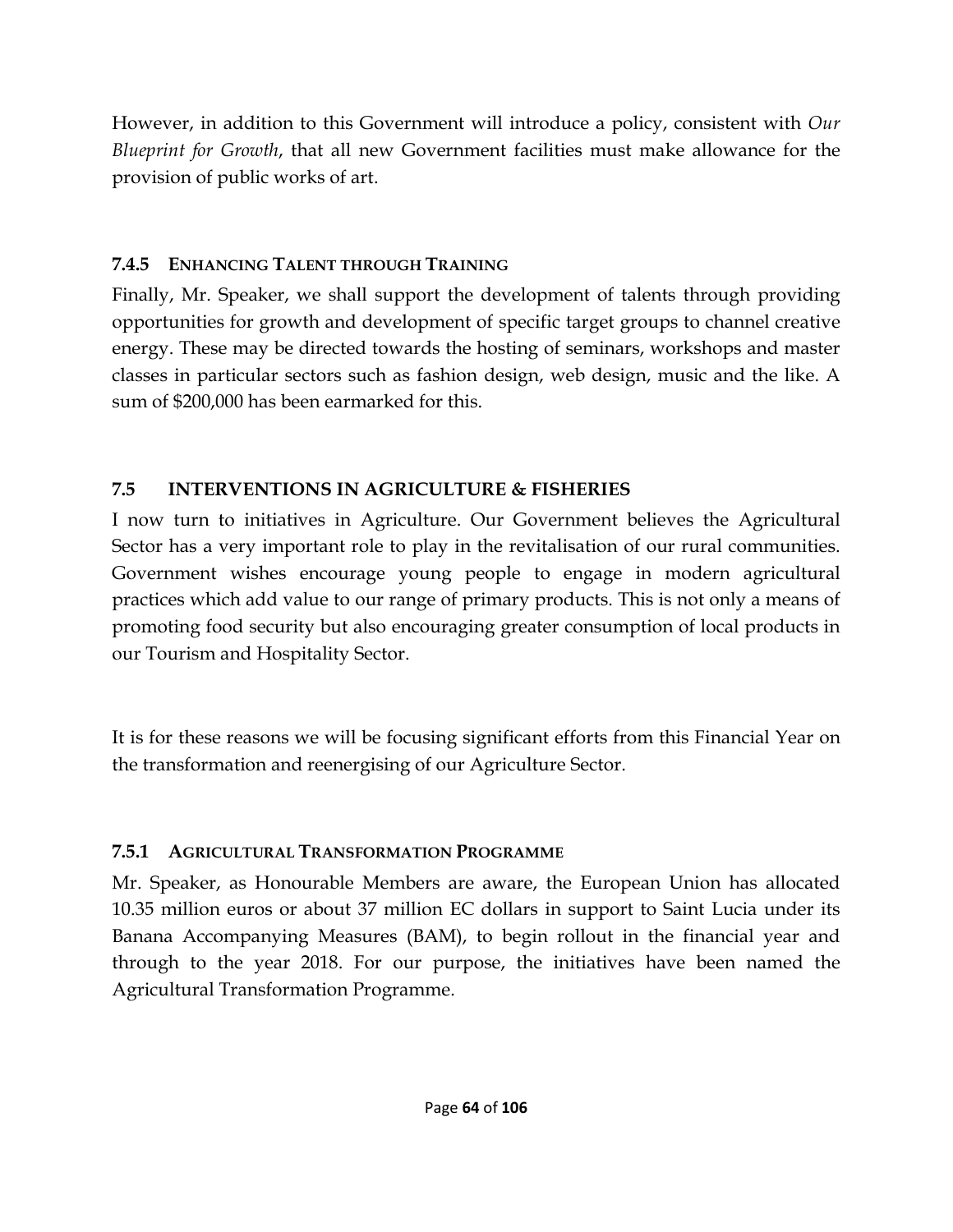The BAM is expected to fulfil the goals of EU cooperation with ACP countries: reducing poverty, fostering sustainable growth and ensuring these countries' smooth integration into the world economy. The measures will support the adjustment process in ACP banana exporting countries, taking into consideration the countries' own policies and adaptation strategies and they will focus primarily on three goals:

- i. Boosting the sector's competitiveness by supporting banana exporters to become more competitive in countries where producers stand a good chance of adapting to developments in international trade in the long term;
- ii. Promoting economic diversification by helping areas which currently depend on banana exports to generate income in other ways that can help reduce their vulnerability, whether this new income complements or replaces income from banana exports; and
- iii. Addressing the broader impact of adaptation on employment, education and healthcare, land use and the environment.

The approved areas with individual budgets are as follows:

Table 2 Agricultural Transformation Programme

| Project                                                                                                                                              | Budget $\epsilon$ |
|------------------------------------------------------------------------------------------------------------------------------------------------------|-------------------|
| Agri-Enterprise for Youth                                                                                                                            | 1,836,000.00      |
| Agri-Enterprise Facilitation                                                                                                                         | 1,310,000.00      |
| Disaster Risk Reduction in the Agricultural Sector                                                                                                   | 2,605,000.00      |
| National Diagnostic Facility                                                                                                                         | 2,480,000.00      |
| <b>Total</b>                                                                                                                                         | 8,231,000.00      |
| Other budget lines include operating costs, technical and<br>financial audit, visibility, programme evaluation and<br>monitoring, and contingencies. | 2,119,000.00      |
| <b>Grand</b> total                                                                                                                                   | 10,350,000.00     |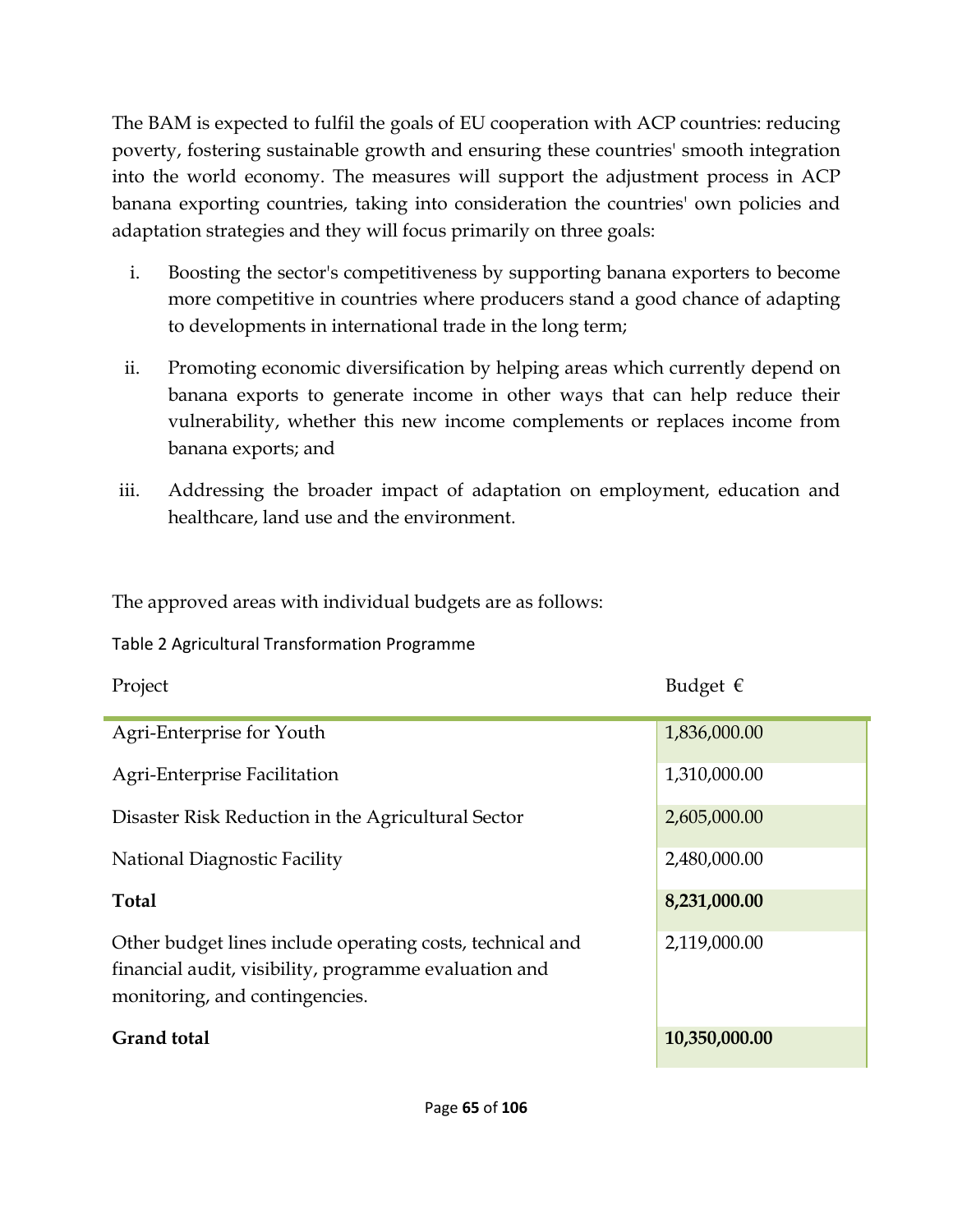#### **7.5.2 UPGRADE OF FISH LANDING SITES**

This year, Mr. Speaker, the Government has decided to bring some relief to the fisherfolk of Praslin and Savannes Bay.

The Government will rehabilitate the fish landing facilities in both communities to the amount of \$1.1 million. Of this amount, \$600,000 will go towards upgrades at Praslin and \$500,000 for a new jetty at Savannes Bay. It is expected that both projects will be submitted to the Republic of China (Taiwan) for financing.

### **7.5.3 COCONUT REPLANTING PROGRAMME**

Additionally, Mr. Speaker, I wish to draw the attention of Honourable Members to the initiative of the Government to commence a programme to replant coconuts throughout the island. The coconut and its by-products, once repudiated, are now in very high demand, in the United States and elsewhere. We plan to capitalize on this global interest in one of our traditional crops. An amount of \$100,000 has been allocated to this programme.

## **7.5.4 INCENTIVES FOR HOUSEHOLD GARDENS**

Mr. Speaker, we have long spoken to the issues of food security and for our people to grow more of their own foods.

While there has long been a tradition of farmers not falling within the remit of taxation, a number of persons engage in small scale farming, in their backyards and on other properties, but as a part-time venture. This, we should certainly encourage. Government wishes to support these ventures, particularly because they may result in additional employment within the agricultural sector.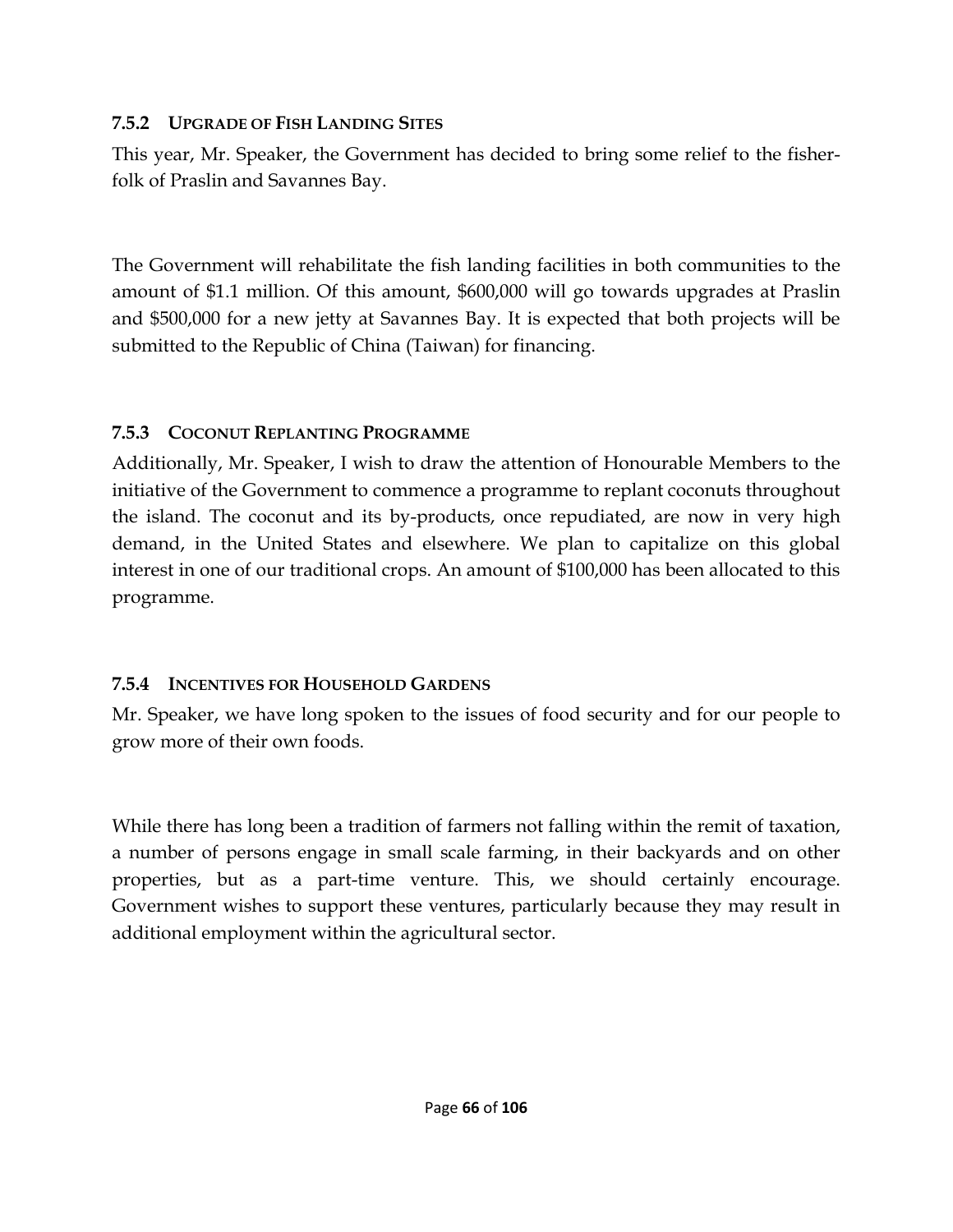Mr. Speaker, I wish to advise that a task force will be established, to be spearheaded by the Ministry of Agriculture and the Ministry of Finance to develop recommendations on supporting hobby farming.

In particular, Government will consider the placement of an individual income tax allowance of \$5,000 per annum. Individuals would of course have to be properly certified by the Ministry of Agriculture.

## **8 MEASURES TO SUPPORT ENERGY AND THE ENVIRONMENT**

Mr. Speaker, I wish to turn to a matter which affects our livelihoods from the way we travel to what we eat out of, that is the interwoven issues of energy and our environment. As our world gets hotter, we can now see the effects of Climate Change in nearly all parts of the world, and in particular, Saint Lucia. As a small island state in the Caribbean, Saint Lucia is particularly vulnerable to its negative impacts.

Beyond this, Mr. Speaker, even while we are not major global contributors to Climate Change, we depend very heavily on the fossil fuels that cause it, whether directly through our travel, when cooking, or when we turn on the lights; or indirectly when we purchase items made of plastic, or food grown by fertilisers which are derivatives of fossil fuels.

Last year, Saint Lucia imported the equivalent of 1.4 million barrels of oil in the form of diesel, gasoline and LPG, representing a 4 per cent increase over 2011. In dollar value, it costs the country over \$300 million to import.

In fact, this is about three times our fuel costs a decade ago. This of course impinges on operating costs for all sectors of the economy, whether for electricity or for transport.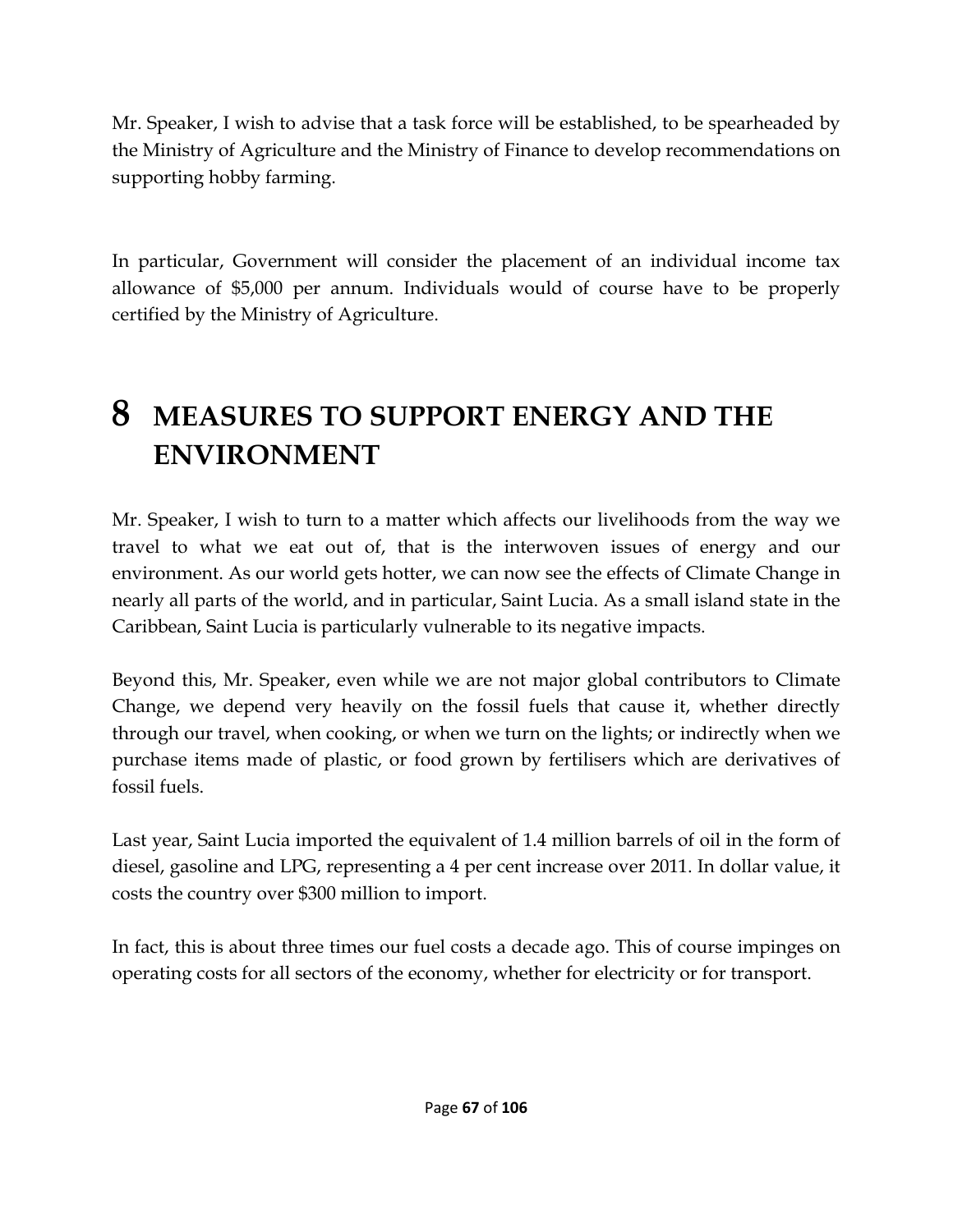## **8.1 FUEL PRICES & PUBLIC TRANSPORT**

Mr. Speaker, as indicated earlier, last year the Government implemented the pass through mechanism to enable a three month revision of prices at the pump, so as to allow some stability for vehicle operators.

I wish to point out that, contrary to suggestions in some quarters, the Government's collection of Excise Tax under this mechanism has not increased. In fact, it remains far below what was collected under the former Government. Last year, the Excise Tax on gasoline averaged \$1.63 per gallon and diesel \$2.29 per gallon, well under the \$3.00 per gallon which both fuels were pegged at one time, under the former administration.

This has, of course, resulted in a notable reduction in Excise Tax as Government sought to provide relief to the population. Government also provided a \$2 million subsidy in the past year for the Public Transport Sector to offset costs.

However, Government no longer has the fiscal space to provide such subsidies and so we collectively must begin to look seriously at actions to contain or reduce our fuel usage over the medium term. We will however, continue to maintain the subsidy, or the negative Excise Tax, on 20lb LPG cylinders, within reasonable means.

## **8.2 PROMOTING SUSTAINABLE ENERGY**

One area which Government will move vigorously to pursue this year is the use of alternative sources of energy to reduce electricity consumption from fossil fuels.

## **8.2.1 A COMMITMENT TO RENEWABLE ENERGY GENERATION**

Our Government made a commitment in *Our Blueprint for Growth* to have Saint Lucia meet 20% of its energy needs from renewable sources by 20% by the year 2020 and to reduce traditional electricity consumption in the Public Service by 20%, also by the year 2020.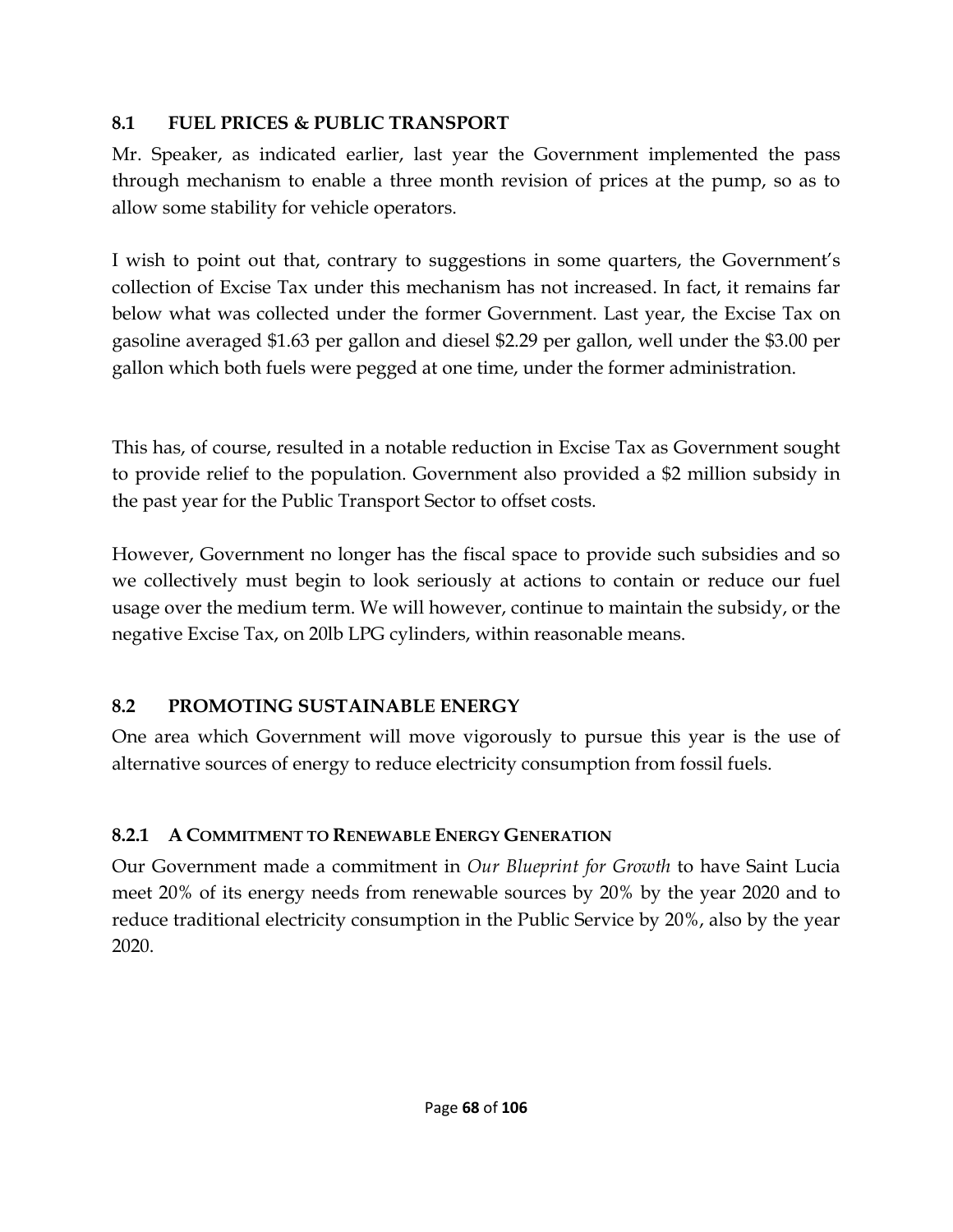This commitment is anchored in the understanding that renewable energy as part of the mix would have positive impacts in myriad areas such as:

- i. Reducing operating costs in the productive sectors such as tourism and manufacturing;
- ii. Shrinking of our carbon footprint;
- iii. Buffering our island from the volatilities of the world oil market;
- iv. Improving Saint Lucia's attractiveness and competitiveness for FDIs and doing business;
- v. Long term savings to consumers through a reduction in the cost of electricity; and
- vi. Creating of the sustainable energy sector as a new sphere of economic growth and jobs.

We have started working toward these goals by vigorously pursuing the establishment of renewable energy generation facilities in the areas of geothermal, wind and solar photovoltaic. More will be said on these initiatives during the course of this Financial Year.

## **8.2.2 AMENDING THE ELECTRICITY SUPPLY ACT**

The Electricity Supply Act will be revised this year to make possible commercial operations of independent renewable energy power producers and to set up an independent regulator for the energy sector. It will thus, also make way for net metering so that small renewable energy producers can feed into the grid.

There is a strong possibility that we will follow a model that has worked very efficiently in other jurisdictions by establishing one Office of Utility Regulation to cater to both the water and energy sectors.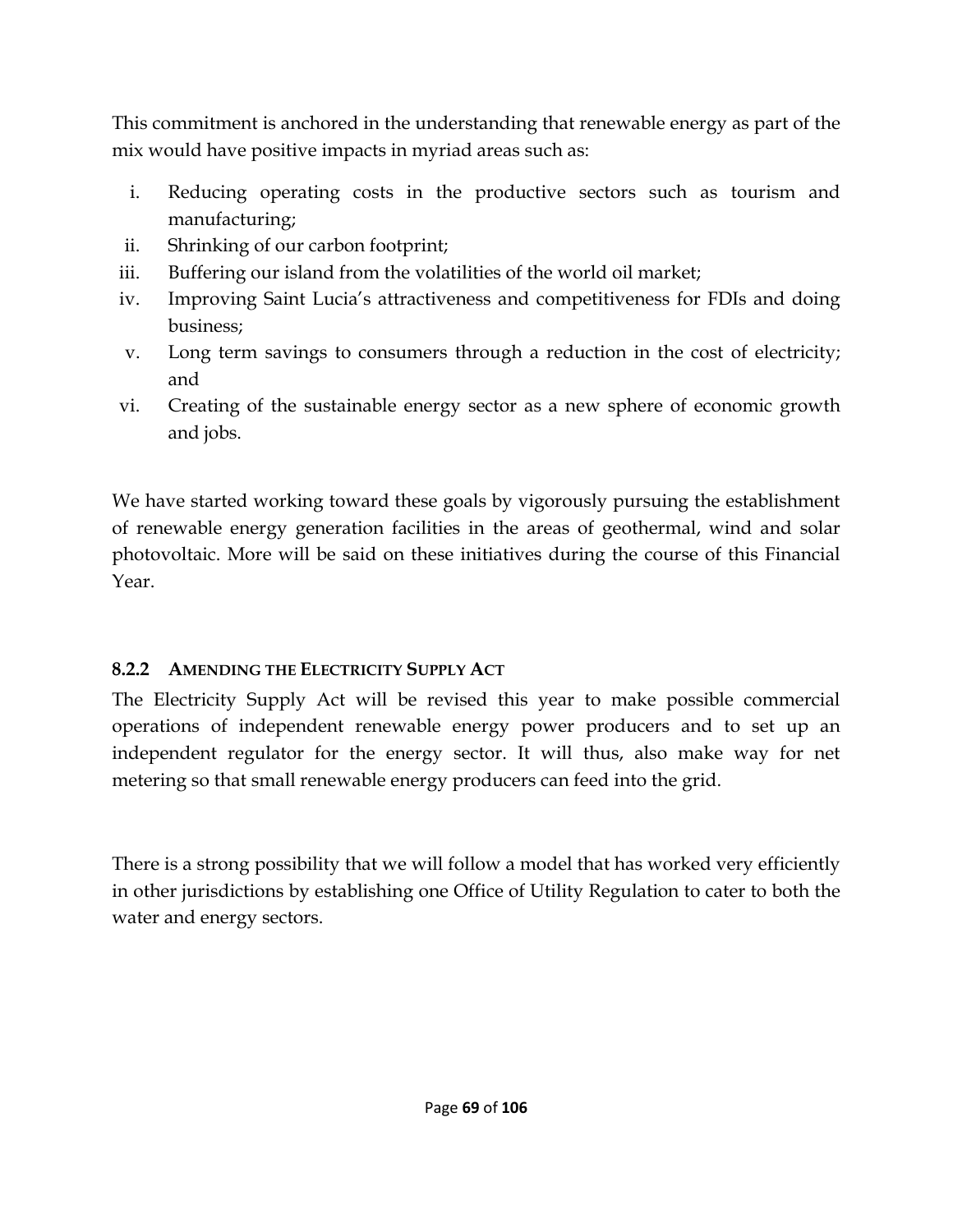#### **8.2.3 ENERGY USE IN THE PUBLIC SECTOR**

Mr. Speaker, as alluded to in the Throne Speech, Government will also embark on the introduction of solar PV arrays at selected Government facilities. We will also be undertaking energy efficiency measures.

We started in the last Financial Year with the installation of 50 LED street lights in the City Centre to replace the existing high-energy sodium lights. This Financial Year we will continue this project in Castries, Vieux Fort, Soufriere and Gros Islet. When completed, this will result in significant savings in Government's electricity bill.

## **8.2.4 TAX CONCESSIONS & INCENTIVES FOR RENEWABLE ENERGY SYSTEMS**

However, if this sector is to grow, it will require incentives for businesses and individuals to make the transition. Just as a power plant is an expensive undertaking for a country, so too would a "micro-plant" be for a household or business due to the relatively high initial costs. Therefore, Government will then provide the enabling environment through a mix of tax concessions, the possibility of a favourable tariff structure and concessionary financing.

During the financial year, Government will pronounce on a range of special tax measures that will provide a tax write-off for renewable energy systems for both businesses and households.

These concessions will include:

- i. Income Tax deductions for installed renewable energy systems and energy efficiency measures;
- ii. Import duty exemptions for all imported components of renewable energy and energy efficiency components following approval of the specifications from Government;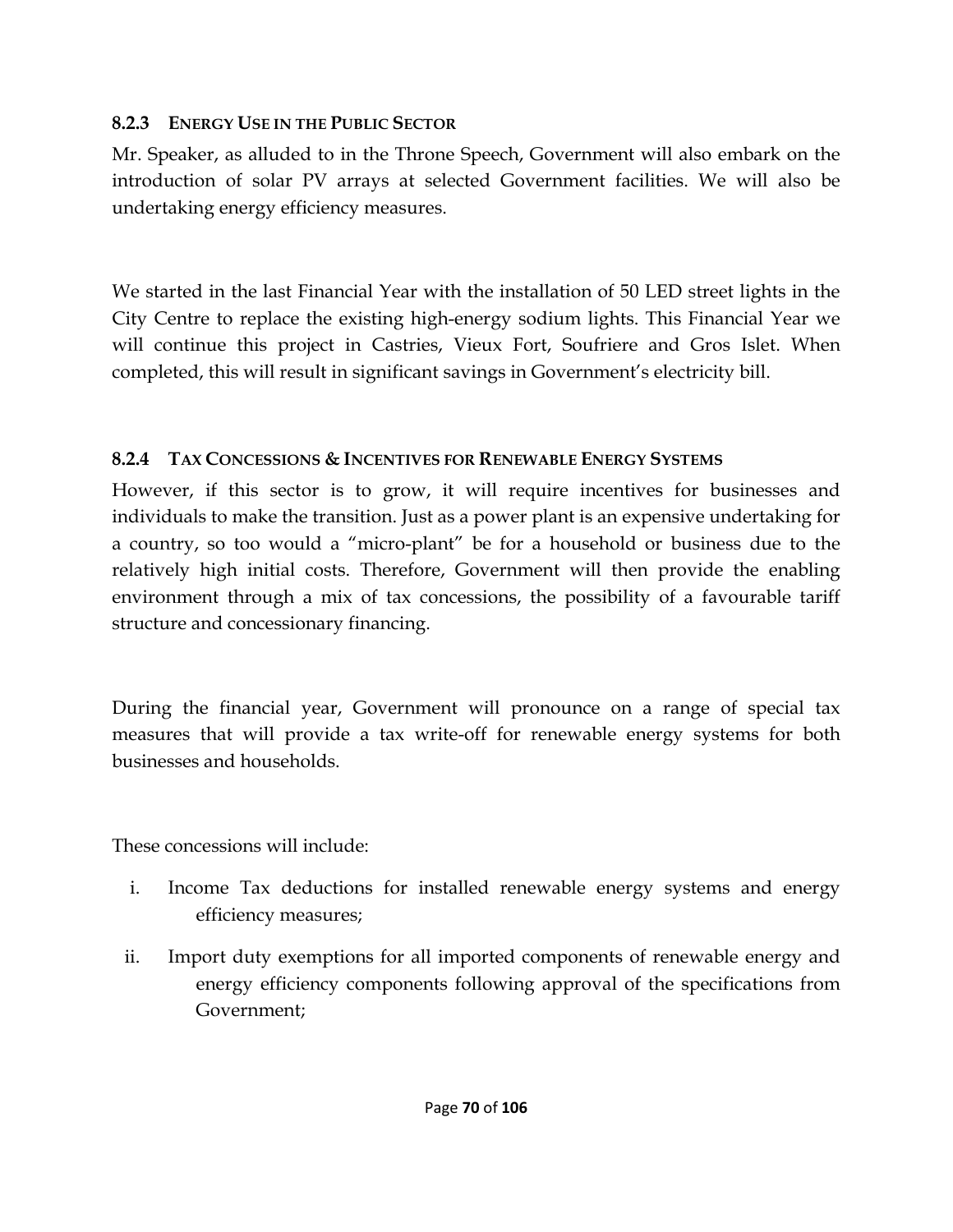- iii. A Property Tax deduction on new properties that are built using approved energy efficiency techniques and utilise energy efficient lighting and/or cooling equipment; and
- iv. A Duty and Excise Tax exemption on the importation of all vehicles and vehicle conversion equipment that allow operation on sustainable fuels.

Mr. Speaker, Government is also pleased to indicate that there will soon be a special loan facility through the Saint Lucia Development Bank to finance renewable energy and energy efficiency initiatives.

## **8.3 PROMOTING PLASTICS RECYCLING**

Mr. Speaker, one of the by-products of fossil fuels is plastic. And while we all use it, it poses a particular challenge for disposal because it is non-biodegradable.

In particular, we also see its negative side effects not only on marine life and garbage on beaches and waterways, but particularly when it rains. Our flooding problem in Castries can in some measure be attributed to plastic bottles which easily clog our storm drainage systems.

In 2003, when I addressed this House on an occasion such as this, I had proposed the introduction of a *Refundable Containers Act*. The benefits of this legislation, once enforced, would have provided for a refund for plastic bottles and other containers.

It would encourage the compaction of recycling of plastics and would of course have the benefit of keeping our country clean, reduce flooding, extend the life of our land fills, promote recycling and creating new jobs.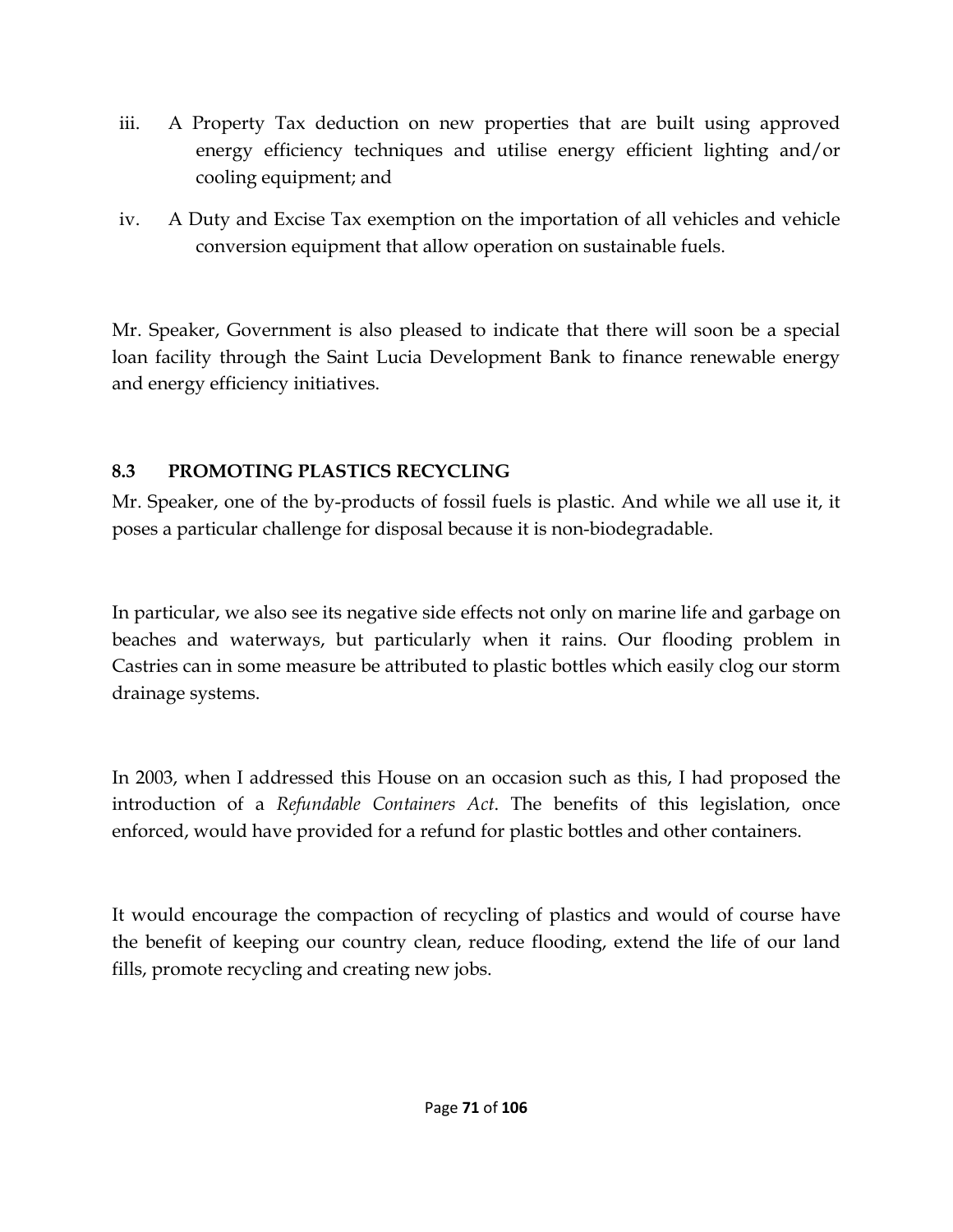While there was opposition to this in the past, and I am sure there may well be opposition in a few quarters now, I think that our country can no longer afford to allow such an obvious solution to go unimplemented any further.

As such, I trust all Honourable members will support this timely intervention when put to the House this year.

## **9 HUMAN AND SOCIAL DEVELOPMENT INITIATIVES**

Mr. Speaker, I wish to now turn to some noteworthy initiatives to be undertaken to boost our human development efforts and promoting social stability.

#### **9.1 DEVELOPMENTS IN EDUCATION**

I speak first, Mr. Speaker, to the matter of educating our children. By now it is almost cliché to suggest that the world in which we live is changing rapidly. Advances in technology and improved methods of communication and networking have radically altered the landscape in which we live, work and play. Our work force requires not just employees who are literate and numerate, but people who can think strategically, can communicate effectively with a range of audiences, can work efficiently within a team structure, and have the ability to adjust to changes in a dynamic labour market.

Therefore, the challenge for us is to develop an education system that can respond to these new demands and create the Saint Lucian citizens of the 21st Century.

#### **9.1.1 CURRICULUM REFORM**

Mr. Speaker, we have made immense strides in expanding access to education. In our previous term in government we introduced Universal Secondary Education and we have pledged to implement Universal Early Childhood Education in this current term of office.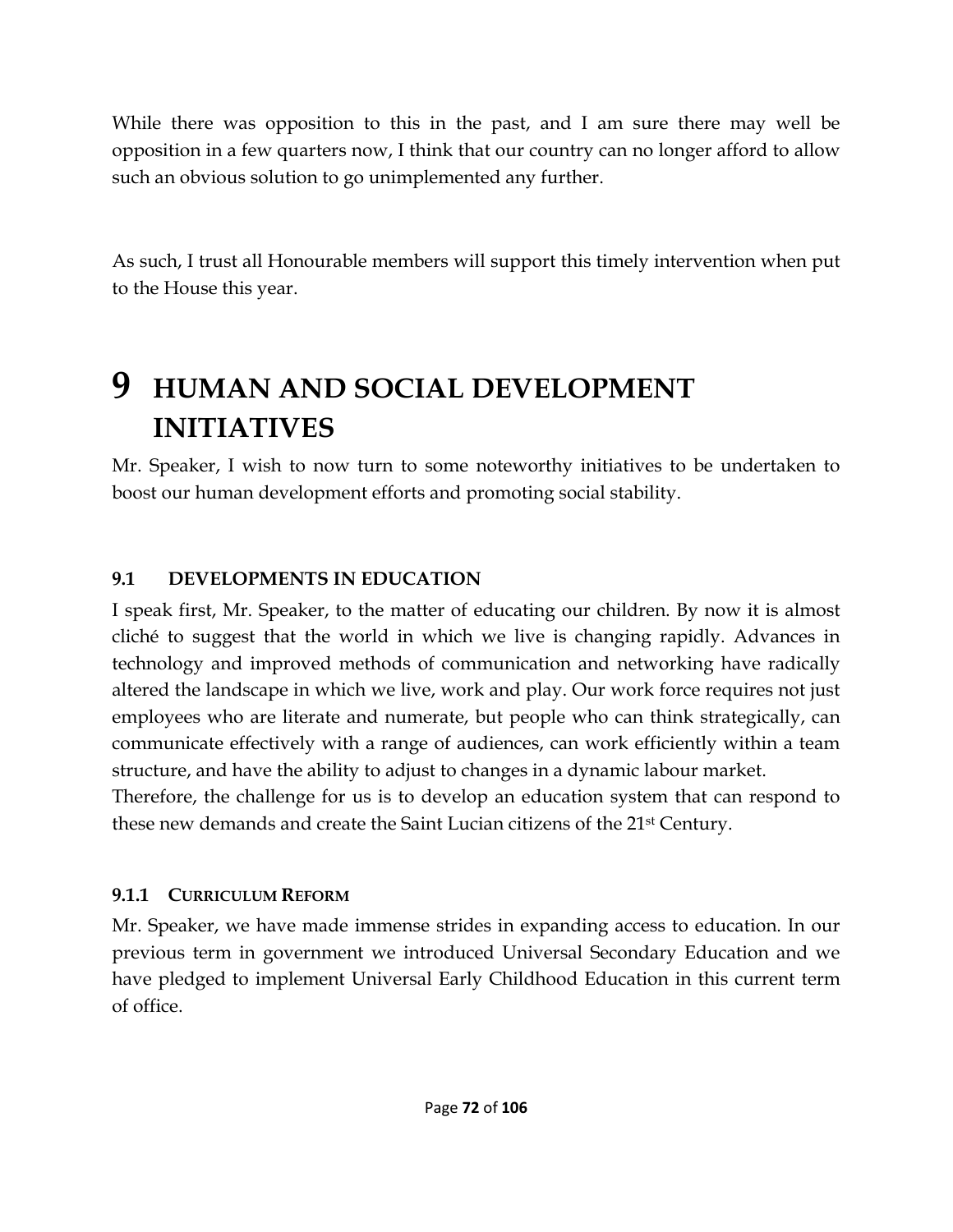Unfortunately, however, the internal workings of our education system have not changed much, and the structure and content have not kept pace with the era in which we live or the needs of our society.

We cannot speak to becoming more competitive and productive if we do not attend to the human element of economic growth, that of skills, knowledge, aptitude, attitudes, the nurturing of abilities.

A number of reviews have occurred during the past year. They all speak to the need for curriculum reform. These include the already mentioned Labour Market Survey and the discussions raised by the *Post-2015* and *Caribbean Growth Forum* consultations.

As such, Government will begin the process of shaping a curriculum which prepares our people for present and future realities. This review will be undertaken by the Ministry of Education in tandem with the National Vision Commission.

#### **9.1.2 LAPTOP PROGRAMME**

Mr. Speaker, not only must we change the substance of what is taught, but also the media for learning and delivery. In the Saint Lucia Labour Party's *Blueprint for Growth*  on page 34, we promised to "provide every secondary school student, upon entering fourth form, with a laptop computer." I am pleased to announce that we will fulfil that promise this academic year.

We will do so with the help of the Government of Trinidad and Tobago.

That Government has an established programme to provide laptops to secondary school students in Trinidad and Tobago. At the request of the Government of Saint Lucia, the Government of Trinidad and Tobago has agreed to purchase, on our behalf, the laptops which we require for this academic year. We hope to benefit from bulk purchasing, thereby paying less per computer.

Page **73** of **106** The Government of Trinidad and Tobago has agreed to train our teachers in the use of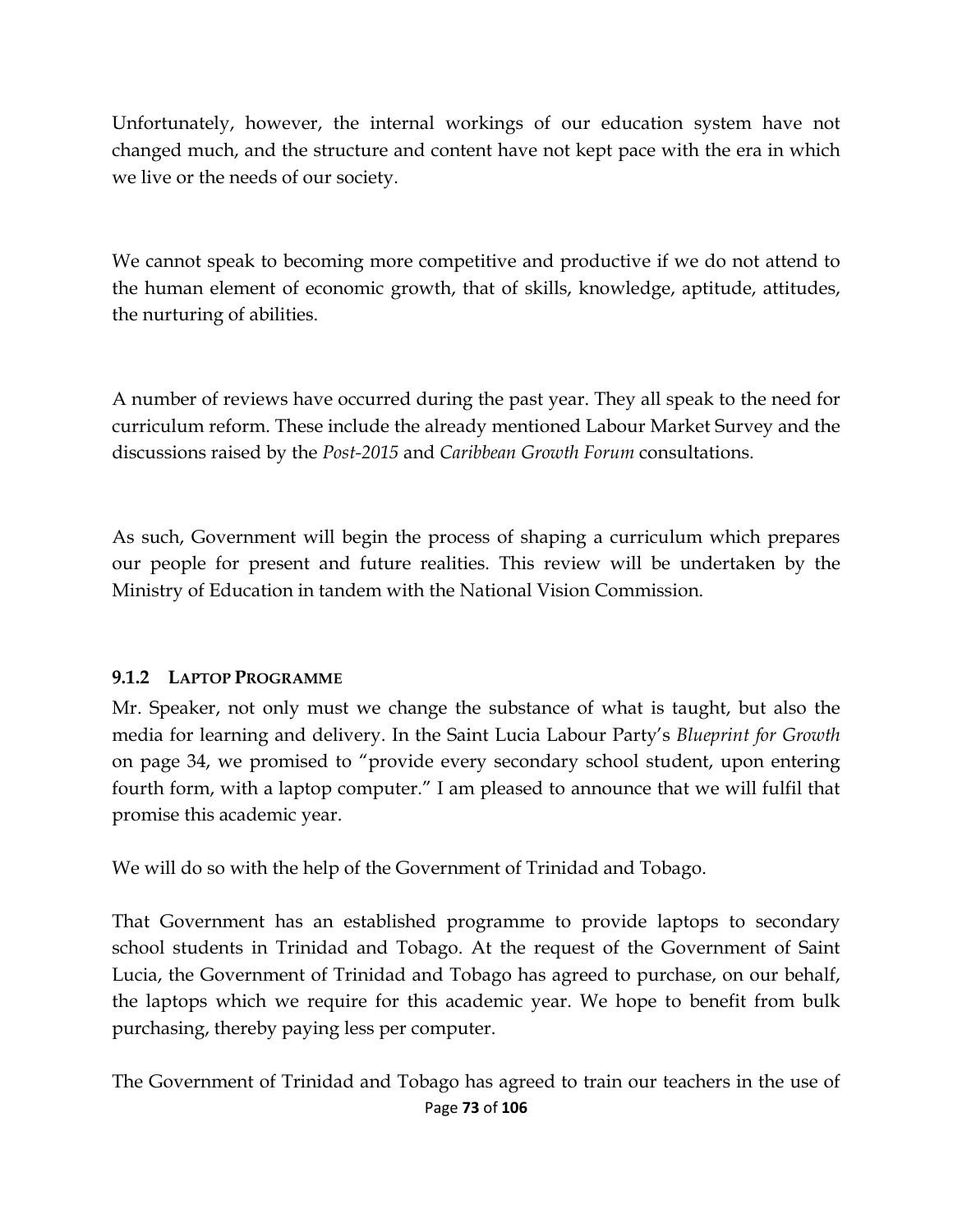the laptops in order to properly guide our students, who I am sure, may be tempted to use them for other purposes.

A Memorandum of Understanding will be signed by both parties to give effect, inter alia, to these basic points of agreements.

However, the Government will revise its approach to providing laptops to students. It seems that it would be far more beneficial to provide computers or tablets to students at the commencement of their secondary education, rather than the terminal stages.

Government will, therefore, revise its laptop programme and commencing the 2014 academic year, provide laptops to students of Form 1 in secondary schools rather than in Form 4 as originally indicated.

This would serve as an initial step towards integrating ICT into the learning system in schools. The Government is in the process of exploring opportunities to improve the capacity of our IT infrastructure and human resources to ensure that the students gain the maximum benefit from these tools being provided to them.

## **9.1.3 PARTIAL ZONING OF SECONDARY SCHOOLS**

Mr. Speaker, in the coming academic year, that is for students sitting the Common Entrance Examination in June of this year, we will introduce a system of partial zoning in our schools. The details of this initiative have already been provided in the Throne Speech and so will not be repeated, save to say that in the coming weeks the ministry will engage in island wide consultations to explain the proposed system to parents.

## **9.1.4 SCHOOL REHABILITATION WORKS**

Meanwhile, Mr. Speaker, the Government will continue rehabilitation works at our schools, all financed under the basic Education Enhancement Project (BEEP). Works have already commenced at four schools, Dernière Riviere, Dennery Primary, Desruisseaux, and Saltibus Combined.

Work will commence on an additional eight schools this financial year. An amount of \$8.2 million has been allocated in this Budget to meet the cost of these projects. Two secondary schools will benefit, namely Corinth and Clendon Mason Memorial. Clendon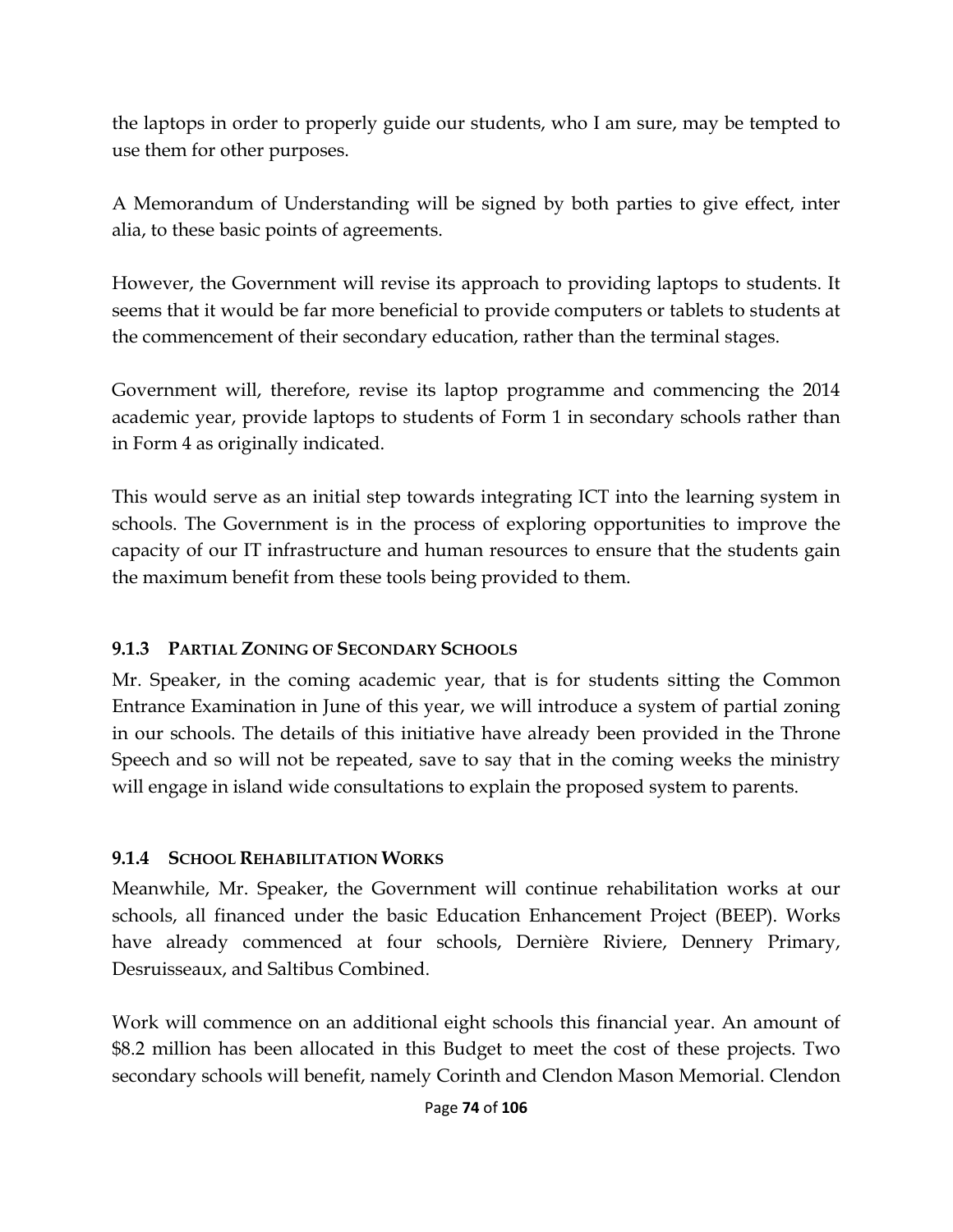Mason will also benefit from a covered space for assemblies. The learning environment of five other institutions will also be improved. These are the La Guerre, Fond Assau, Vide Bouteille Primary, Methodist Primary and the Vieux Fort Infant.

## **9.2 HEALTH INFRASTRUCTURE**

Mr. Speaker, let us now turn to the health sector, and in particular, the progress on the construction and commissioning of our new hospitals.

## **9.2.1 NEW NATIONAL HOSPITAL**

Progress on the commissioning of the New National Hospital continues at a vigorous pace, with the support from the NAO and other stakeholders.

With handover of the site expected before year end, the activities related to Government of Saint Lucia's counterpart construction are anticipated to commence in May 2013, with the largest deliverable, construction of the cafeteria, to be completed early 2014.

Other activities towards commissioning include, the supply of equipment and furniture, information technology systems and architecture, telecommunications, statutorisation and governance, human resource assessment, security assessment and organizational polices and procedures. The work plan envisages that the official handover and operationalising of the new hospital can reasonably take place in the latter part of 2014.

## **9.2.2 ST. JUDE HOSPITAL RECONSTRUCTION**

The St. Jude Hospital Reconstruction Project is progressing, but at a pace none of us could applaud.

When this projected was first conceived, an amount of \$33.8 million was allocated to it. It quickly became clear that the hospital could not be partially restored but that the entire property had to be demolished in parts and rebuilt.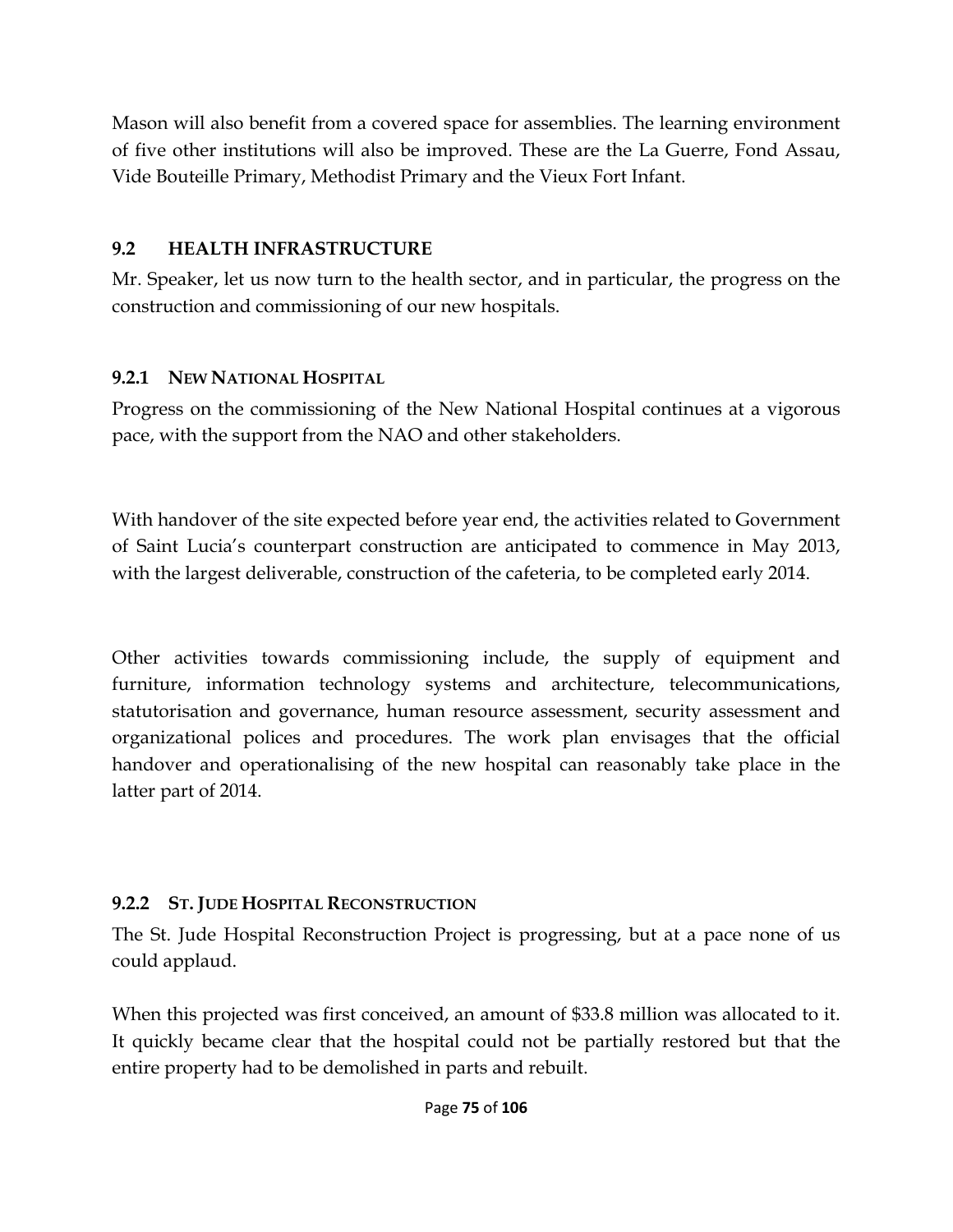The former Government increased the allocation towards the construction of the hospital to \$46.4 million dollars.

This Government has now been advised that this estimate is far below the real cost of the hospital and additional resources will have to be identified to ensure its completion.

Indeed, the cost of the hospital, including the purchase of equipment, is now estimated at \$115 million dollars. As at the end of the 2012/13 Financial Year, the Government had spent some \$47.4 million on rebuilding St Jude, leaving a shortfall of nearly \$68 million. This could not have come at a worse possible time given the fiscal challenges facing the country. For all practical purposes, the St Jude Hospital will be a totally new hospital.

Elements of construction that were critical to the functioning of the hospital will be prioritised to expedite implementation and speed up the reopening of the new St Jude Hospital.

#### **9.3 ELEMENTS OF A STRATEGIC PLAN FOR HEALTH SECTOR**

Mr. Speaker, I want now, to focus more closely on the elements of our strategic plan for the Health Sector.

The EU has funded a project under the 10<sup>th</sup> EDF with the objective to support the Government's health sector reform process. The purpose is to support implementation of four specific areas of the National Health Strategic Plan.

#### **9.3.1 IMPROVED MANAGEMENT AND DELIVERY OF SERVICES**

The first and most important is the improvement in the management and delivery of services. Specific activities to enable this are, inter alia, review and update of health legislation, management training for health personnel, development and implementation of a quality assurance system for all levels of the health sector, and strengthening of the Epidemiology Department to effectively analyse and utilise data from the health management information system.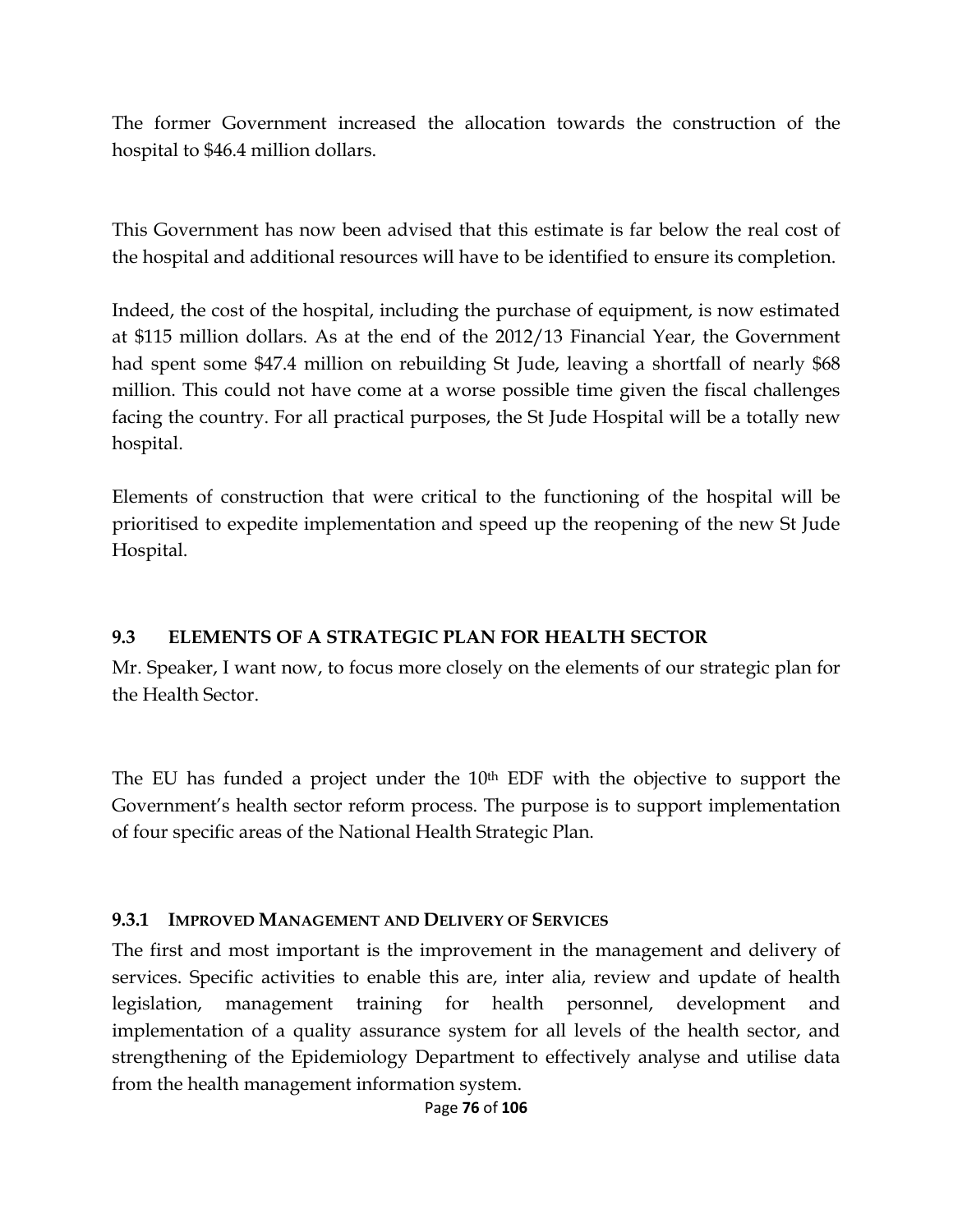#### **9.3.2 A SUSTAINABLE HEALTH FINANCING SYSTEM**

Mr. Speaker, it is pointless to build new health infrastructure if we do not resolve the issue of financing the cost of health care. A sustainable health financing system must be developed and implemented.

Specific activities to enable this are, implementation of the recommendations of the Universal Health Coverage Policy Analysis which was recently approved by the Government, and obtaining further technical assistance in finalizing and implementing the system.

## **9.3.3 HEALTH MANAGEMENT INFORMATION SYSTEM**

It is equally vital that if we are to modernise the delivery of health care, we must have an accurate and accessible Health Management Information System (HMIS). This will entail expansion of the present system to all levels of the health sector and the training for staff at all levels in the health system. A sum of \$1.5 million has been allocated for this initiative this fiscal year.

## **9.3.4 MANAGEMENT OF CHRONIC NON-COMMUNICABLE DISEASES**

Diseases such as diabetes, hypertension and cancer continue to impact in a significant way on the health of our people. As such, we need to manage better these chronic noncommunicable diseases, known by the acronym CNCDs. Specific activities to enable this will include the development and implementation of a broad-based multi-sectoral wellness and prevention programme for CNCDs; improving diagnostic capability and including quality assurance within this programme; development of modern management programmes for mental health and oral health; improvement of maternal and child health services; and the rationalisation of pharmacy services.

## **9.3.5 UNIVERSAL HEALTH COVERAGE**

The Government of Saint Lucia is committed to moving forward with the decision to implement a Universal Health Coverage (UHC) strategy. The initiative aims to provide equitable access to quality health care services in a cost effective manner that is also affordable to all residents in Saint Lucia, especially the most disadvantaged in society. In 2006 the UHC pilot project was launched providing screening and free medication for persons suffering from diabetes and diabetics who also had hypertension. The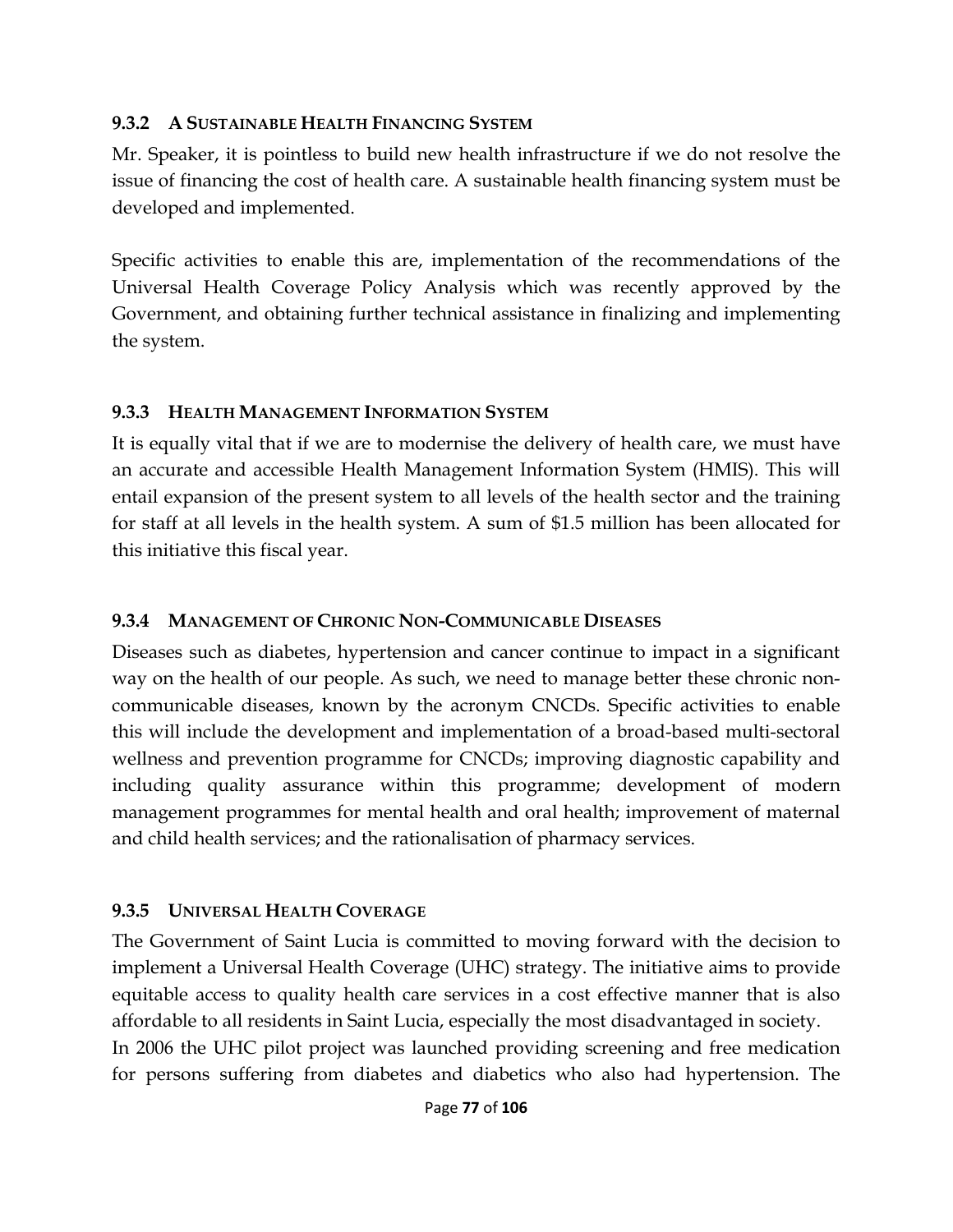Ministry of Health is currently finalising a plan to expand the UHC policy to cover all other persons suffering from hypertension. This is urgent given the fact that hypertension often accompanies diabetes and is by far the most common noncommunicable disease.

The Ministry of Health is working assiduously towards the full implementation of the UHC initiative. This will include the design and costing of the essential package of health services, followed by a position paper on the health financing strategy, which will include options for delivering this package of services. The expected completion date for the sign off of the health financing strategy is March, 2014.

Once approved, the actual implementation can be completed in approximately one year. The UHC will revolutionise the way healthcare is delivered in Saint Lucia.

## **9.4 A SAFE AND SECURE ENVIRONMENT**

Mr. Speaker, permit me to now turn to on-going initiatives under citizen security.

In addition to the employment of 56 new special police constables and 51 new regular constables to increase the capacity of the Royal Saint Lucia Police Force (RSLPF), strides were made in improving the technological infrastructure to employ modern methods of crime solving and prevention.

During the course of last year, the Automated Fingerprint Identification System, or AFIS, donated by the Caribbean Basin Security Initiative in June 2012 was installed and operationalised. The first success of the system was recorded when the police was able to identify the killer in a homicide in the Vigie area, using the AFIS.

Additionally, the former Government embarked on a CCTV project whereby video surveillance cameras have been placed in areas prone to criminal activity, gangs and violence.

This Government continued this programme despite the exceedingly high cost of its installation and maintenance. This project is 88 percent completed and is expected to continue in the 2013/14 financial year. This project has proven useful to the Police in assisting them in solving two high profile murders. However, these cameras, negotiated by the former government come at a huge and unanticipated cost.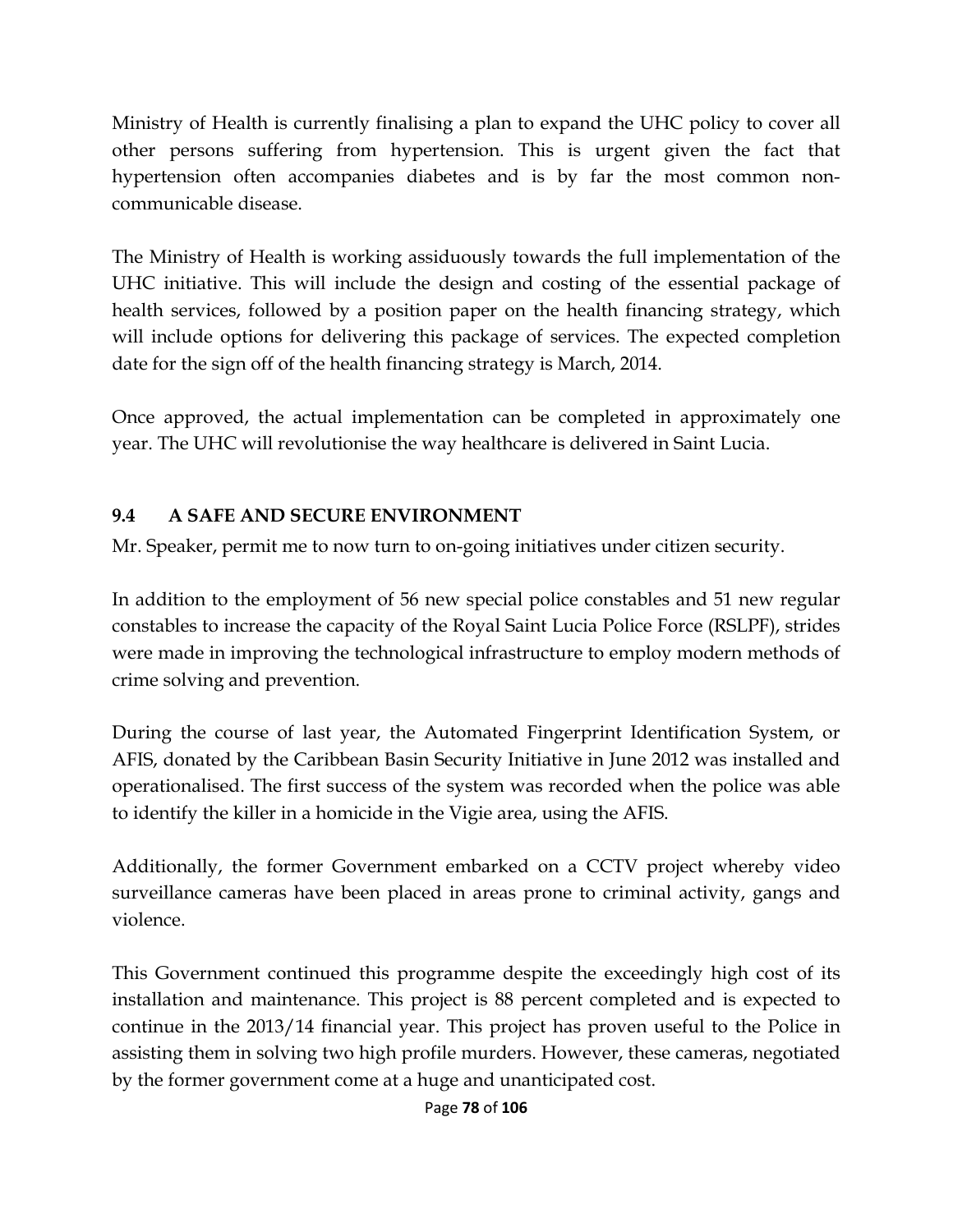Other initiatives are on-going as we strive to fight crime and create a safer and secure environment for all.

#### **9.5 TACKLING UNEMPLOYMENT**

Mr. Speaker, the employment initiatives introduced last year will be continued and gain momentum this coming year. However, in an effort to build efficiencies to ensure that we are constantly providing excellent services to the general public, we will seek to consolidate various employment initiatives to improve delivery and impact.

#### **9.5.1 CONSOLIDATION OF VARIOUS EMPLOYMENT INITIATIVES**

Given our current economic climate, the Government will seek to bring together the number of the social/employment programme under a single administrative structure to achieve better coordination, greater efficiency of operations and cost savings. The focus should be on expanding one or two agencies to absorb the social initiatives in a more cohesive and targeted manner in order to promote succession, accreditation and improved results.

## **9.5.2 STRENGTHENING THE TRAINING ELEMENTS OF EMPLOYMENT INITIATIVES**

Mr. Speaker, it is our intention to ensure that the training programme that we are funding for the short term employment workers is market-driven to guarantee that our youth become employable not only for the short term but for the long term as well. In the training programmes, we will see to it that the beneficiaries are trained in the soft skills and that they have the right work ethic.

## **9.5.3 MAKING STRATEGIC EMPLOYMENT PLACEMENTS**

Mr. Speaker, given the workload of some departments within the public service, the general public has to wait long hours, days and even weeks to get the necessary services that they require. We will utilise the persons from the employment initiatives in order to reduce the bottlenecks that exist in those areas. In this way, we will improve on our efficiency and at the same time create the opportunities for our young persons to be gainfully employed. Some of those departments include the Land Registry and the Civil Status Registry.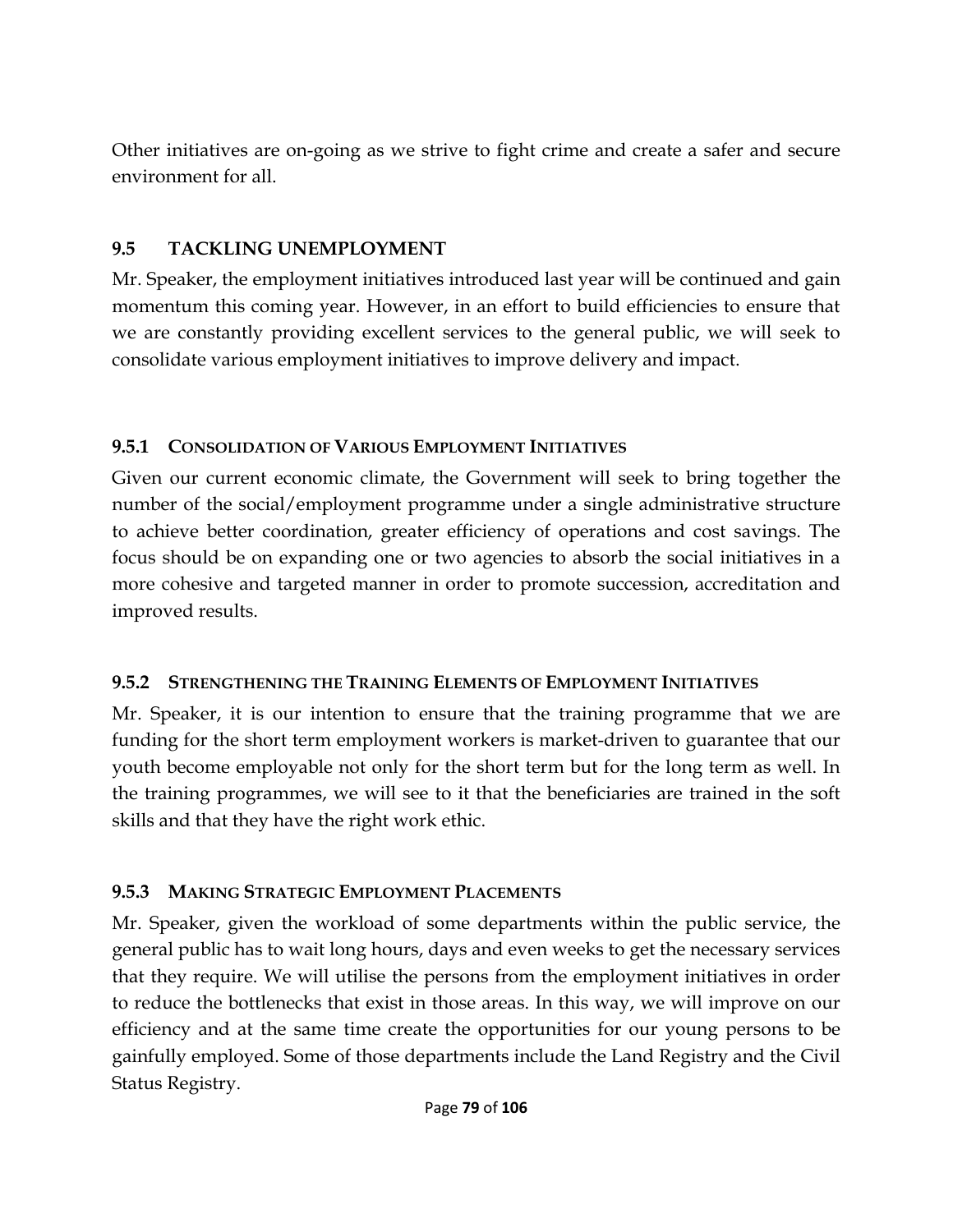## **9.6 CONSTITUENCY DEVELOPMENT PROGRAMME**

The Constituency Development Programme, conceived by the former Government, continues to exceed expectation both in speed of delivery and in the creation of employment at the community level.

Over the last year, the focus continued on creating jobs while at the same time upgrading and enhancing community infrastructure aimed at improving the quality of life throughout Saint Lucia.

With 171 small contracts awarded and spread throughout all 17 constituencies, we created a total of 2,400 short term jobs under the project.

We must, at this time, express heartfelt thanks on behalf of the Government and people of Saint Lucia, to the Government and people of the Republic of China (Taiwan) for their contribution to the Programme. We feel immensely satisfied with the sentiments expressed by the Minster of Foreign Affairs from the Republic of China (Taiwan) at the opening of the road improvement works undertaken at Bon Air.

Once again, we have lived up to a promise made: that all contributions from the Republic of China (Taiwan) intended to be used for community projects will get to these communities, through transparent Government processes.

Last year, a total of \$7.7 million was spent on the implementation of new community projects, and meeting some financial obligations and commitments from the previous Administration.

This year, in keeping with the focus of job creation and the improvement of life at the community level, a total of \$24.0 million will be injected into the programme. This grant comprises \$2.2 million dollars still remaining from the first contribution received from the Republic of China (Taiwan) in the last Fiscal Year and a new grant of \$21.8 million for this Financial Year.

Through this programme, we are learning to assess our community interventions, not by the value of our financial expenditure, but by the level of satisfaction they bring to the beneficiaries whose houses used to flood in the past every time it rains; by the fact that some people no longer have to keep an old pair of shoes at the neighbour's house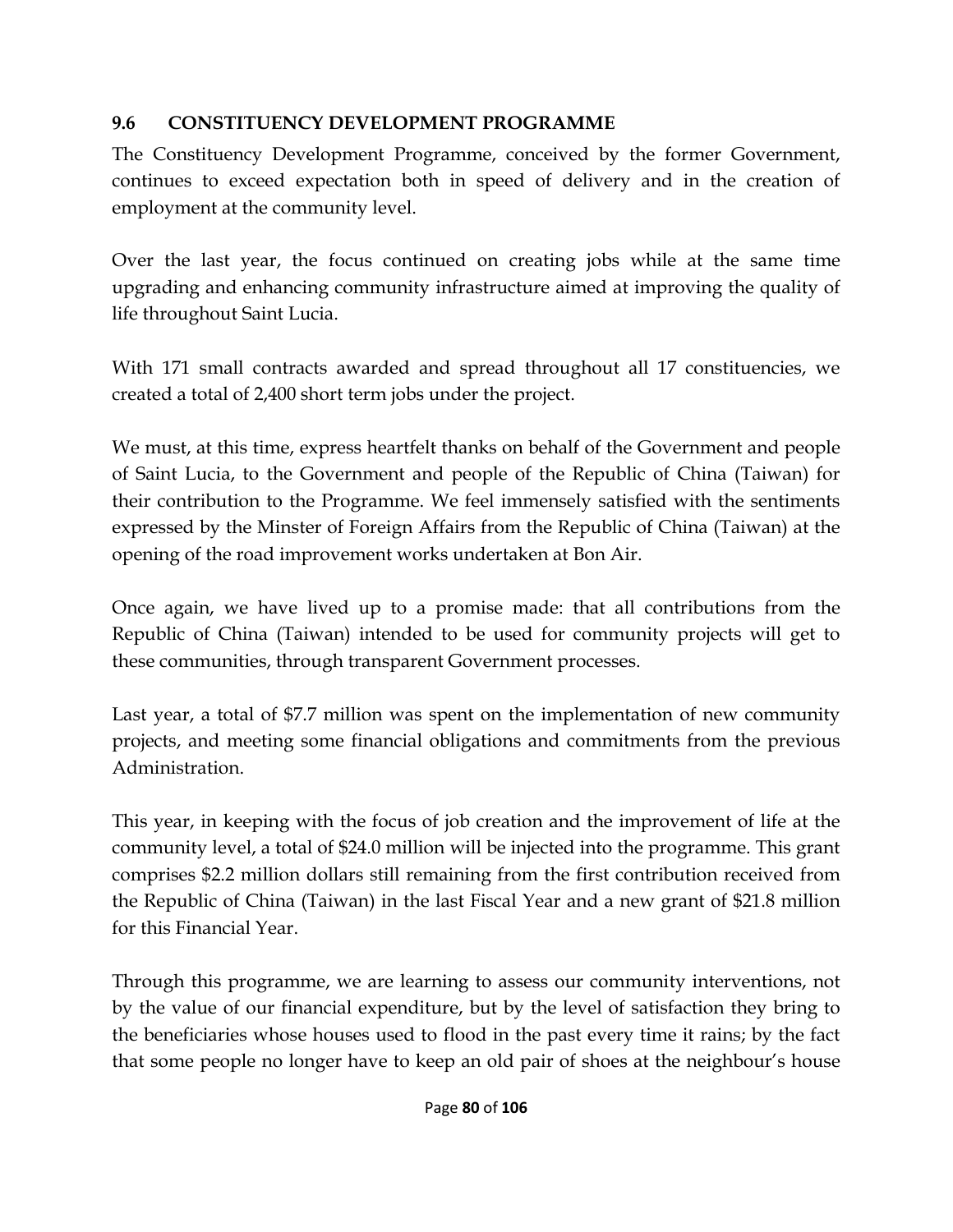so they might walk through the mud when it rains; and by the satisfaction that emergency service vehicles can now drive into communities that were once not accessible.

## **9.7 RELIEF FOR RESIDENTIAL ROADS**

Mr. Speaker, it is true that the Constituency Development Programme, along with a small allocation within the Ministry of Infrastructure, will bring long awaited relief to many persons living in residential areas who suffer with poor road conditions, I am aware that the problem is of a mammoth proportion. Residential streets and roads throughout the country are in a poor condition due to unplanned or incomplete developments by private developers. In many instances, the developers have died, leaving the living to suffer their losses.

In many neighbourhoods and communities, property owners have come together to contribute towards road rehabilitation and such actions should be encouraged and appropriately channelled. As such, the Government wishes to propose that residents of subdivisions who wish to pool their resources towards such efforts will find support from the State.

The Ministry of Infrastructure will develop a structured method of rehabilitation support in which residents might place moneys into a special fund for the purpose of road rehabilitation. Property owners would then be able to redeem a tax allowance, up to a limit of \$5,000.00 per individual. This tax allowance may be deductable against either income or Property Tax.

The Ministry of Infrastructure would then be responsible for ensuring that road and drainage infrastructure and other works are designed and constructed to acceptable standards.

## **9.8 SOCIAL HOUSING PROGRAMME**

Mr. Speaker, under Housing and Urban Renewal, the Programme for the Regularisation of Unplanned Development (PROUD) will continue the rationalization of unplanned land developments in Saint Lucia.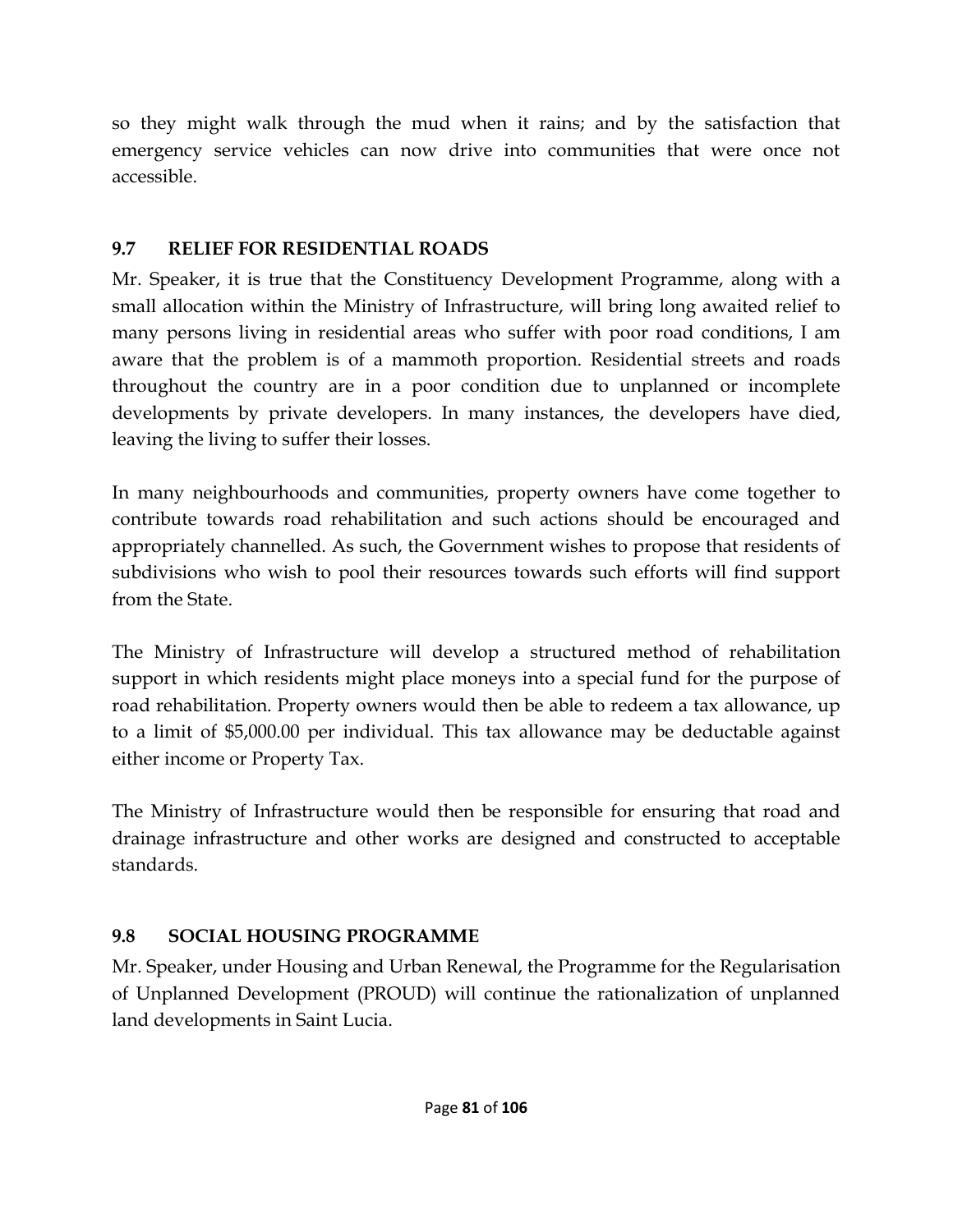This programme is designed to improve the poor infrastructural and housing conditions prevalent in informal/squatter settlements and to provide land tenure.

Communities that have benefitted so far include Piaye, Derrière Morne, La Ressource in Vieux Fort, La Tourney, Pays Perdu (Garrand), Des Barras, Ravine Poisson, Sarrot, Cendre De Feu, L'Abbayee, Bexon and La Croix (Laborie). Under the PROUD II, infrastructural works will continue at Bexon, La Croix, La Ressource, L'Abbayee, Sarot and Cendre de Feu.

Noting that a key element of the programme is the ability for the funds to revolve, the proposed sites for the next round of rationalisation are as follows: Eau Piquant, Cantonment, Bruce Ville, Rock Hall and Aux Lyons.

#### **9.8.1 THE ROSEAU RESETTLEMENT SCHEME**

Mr Speaker, one of the last remaining vestiges of our plantation legacy is the distressing condition under which the people of the small community of Roseau reside. Their ancestors toiled on sugar estates and then on banana fields for years. They live in difficult and congested conditions. They endure their conditions silently, waiting for amelioration.

The Government will take the first steps to ease their plight. The Government has acquired a nearby parcel of land to relocate the residents.

The land will be provided with infrastructure and modern amenities. For all practical purposes, it will be a new community, a new start for the residents of Roseau. In this year's budget a sum of \$162,000 has been allocated to commence preliminary activities, including a social survey of the community to determine who will be eligible for the new homes.

Once resettlement is completed, at a projected cost in the vicinity of \$15 million, the Government will offer the site of the existing community for sale to contribute to the financing of this development.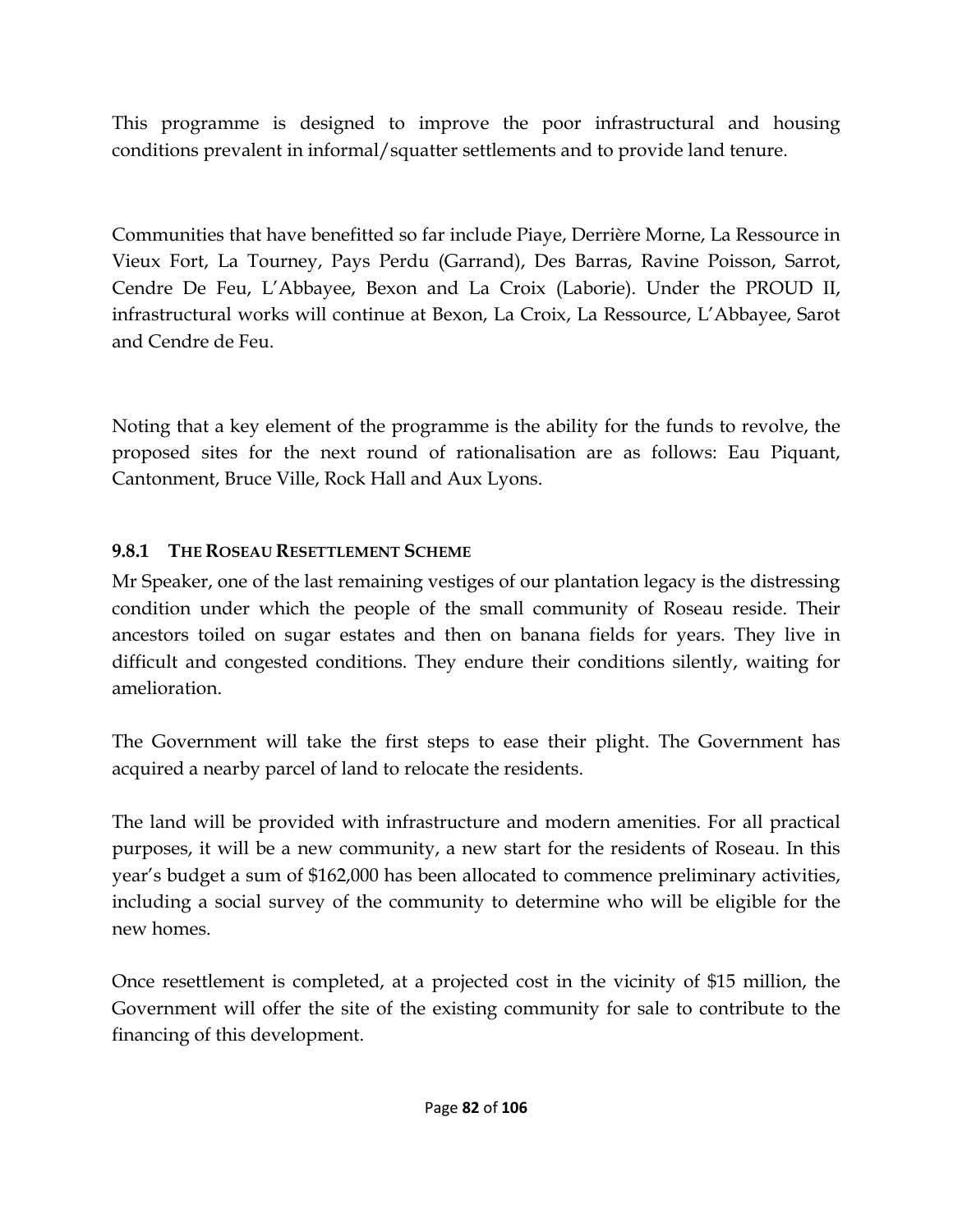## **9.9 SOCIAL PROTECTION PROGRAMMES**

This Government seeks to foster inclusive development by securing livelihoods and employment through the implementation of a number of poverty reduction and social protection programmes and initiatives.

In line with the country's Poverty Reduction Strategy and Action Plan, the Basic Needs Trust Fund (BNTF) 7th Programme seeks to support poverty reduction efforts through enhanced access to basic economic infrastructure and human resource services. This will include improvements to living conditions, improved access to water and proper sanitation, quality education and enhancing institutional frameworks within communities and build their capacities to monitor development interventions.

The *After School Programme* will be continued given the positive impact that it has had on youth within various communities around the island.

The implementation of the Social Safety Net Reform Project will continue in this financial year in order to formulate a National Social Protection Policy, reform public assistance programme and facilitate the review of relevant legislation and the establishment of Management Information System and a Beneficiaries Registry.

Holistic Opportunities for Personal Empowerment (HOPE) and National Initiative to Create Employment (NICE) Programme, will also continue in this financial year given that this Government has recognised that a comprehensive strategy is necessary to mitigate the negative effects of the global financial crisis by securing the livelihoods of our most vulnerable and expanding their employment opportunities. These social protection programmes have been designed to spread benefits to the poor and at risk groups within our society so that inclusive socio-economic development is achieved.

## **9.9.1 SOCIAL SAFETY NETS**

Mr. Speaker, we understand the difficulties that some of our citizens are facing in their daily lives. In this Financial Year, Government will endeavour to begin the process of developing new modes of better targeting the poor and indigent in our midst. This will be geared towards ensuring that those who are most in need of assistance are reached. Furthermore, this will help contain Government expenditure on subsidies by eliminating the errors of inclusion.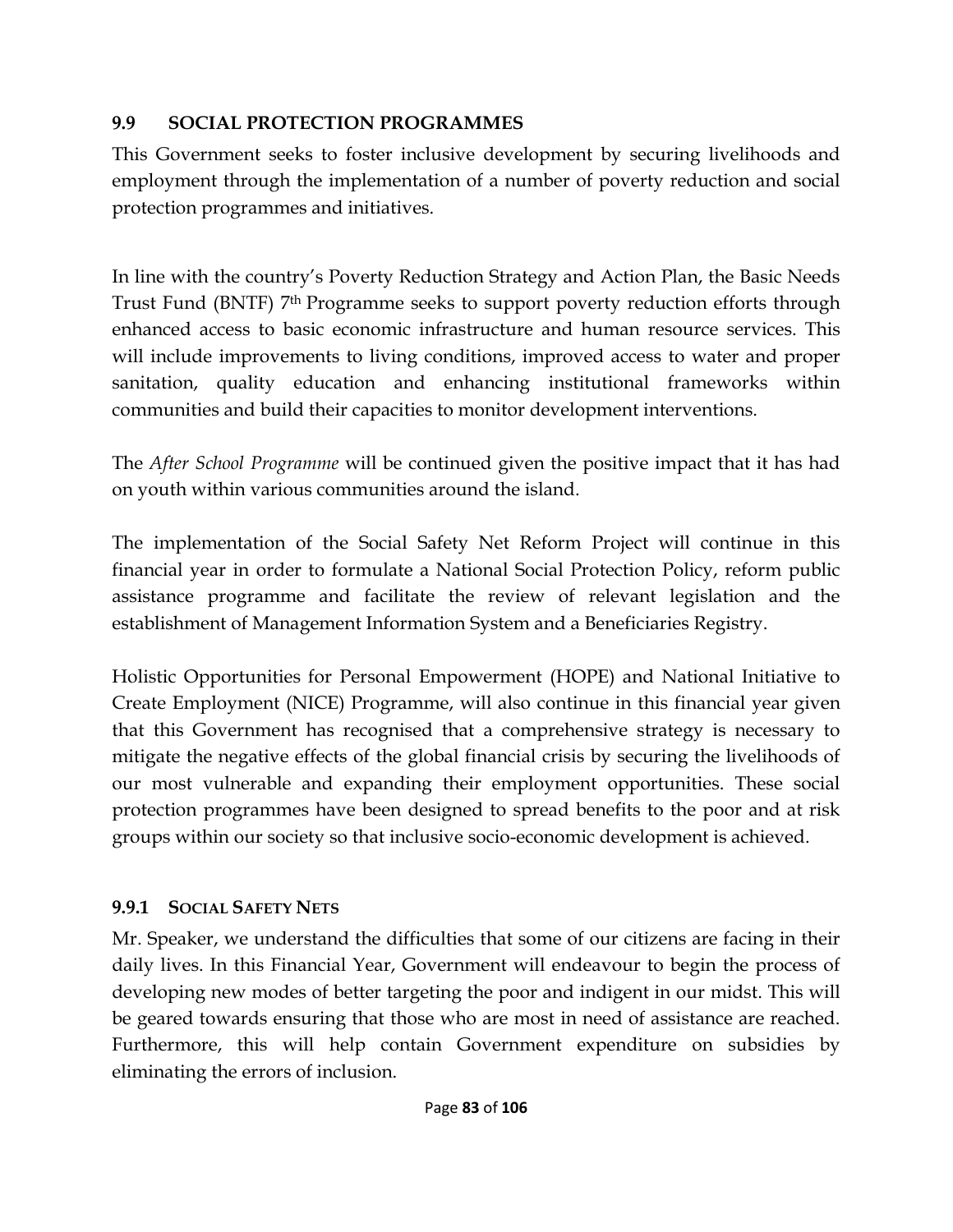Currently, the existing framework provides a number of blanket subsidies, which benefits individuals who are not necessarily in need of these services.

#### **9.9.2 SUPPORT FOR DIFFERENTLY-ABLED CHILDREN**

Mr. Speaker, there are many parents and families who do their best to take care of the differently-abled children in our midst. It is not easy for these parents, financially or emotionally. It is true that we have advanced in providing special education for these children but we have never singled them out as a group for special support and assistance. While some parents do receive some help from the Public Assistance Programme, not all do.

Some of these parents cannot work because they have to provide care and support on a continuous basis. The Government appreciates that these parents and families will, even in the best of times, require assistance. Their need is, therefore, even more compelling in these challenging times.

I am pleased, therefore, to announce that after confirming the number of children involved, the Government will give a grant of \$200 per month per child to assist these parents to meet the cost of maintaining their differently-abled sons and daughters among us. This is a modest amount but it is a start to ease the distress of families.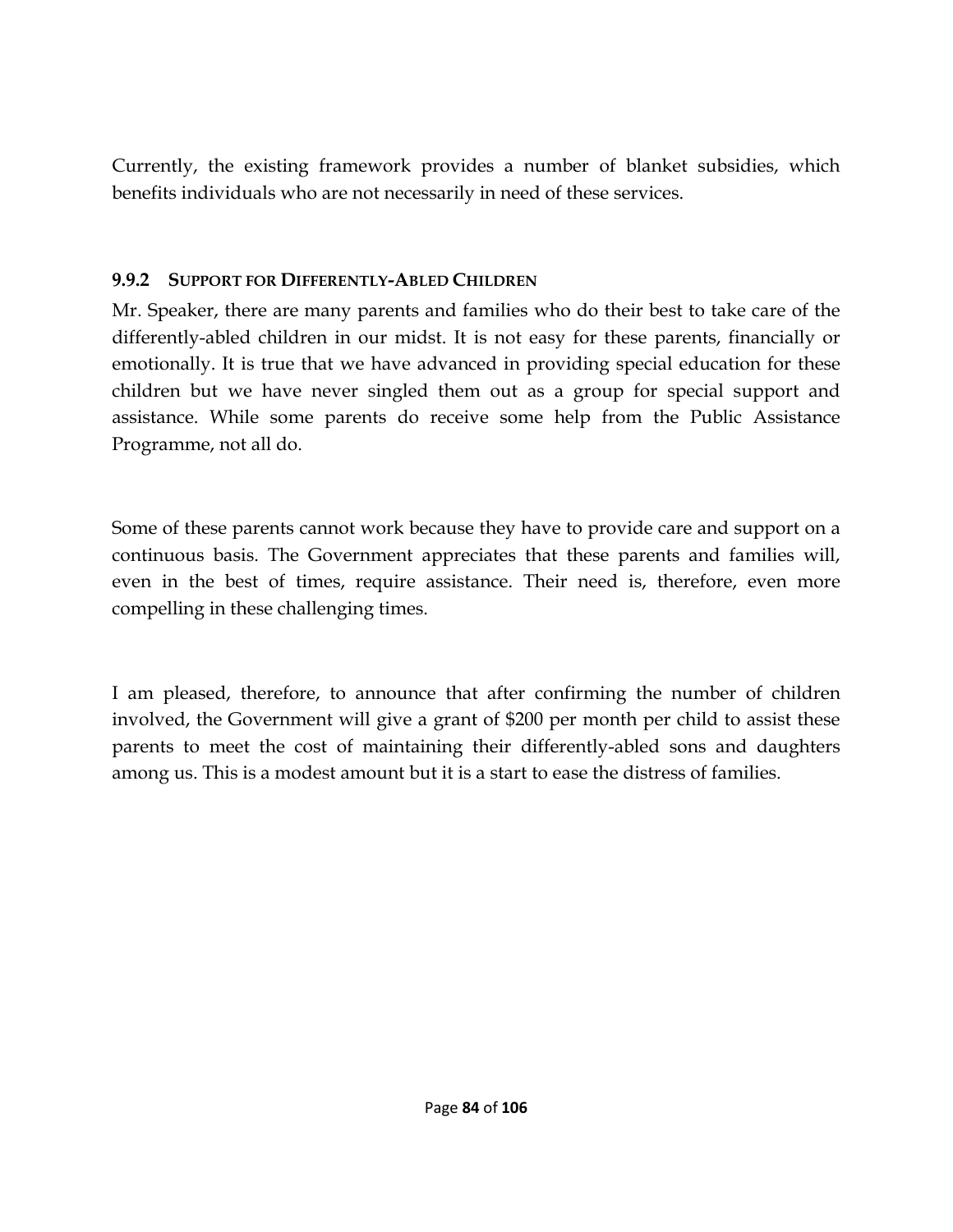## **10 FISCAL CONSOLIDATION**

Mr. Speaker, I turn to the fifth element for securing economic growth, that is the consolidation of Central Government's finances. This shall take a mix of initiatives including:

- i. Measures to increase revenue;
- ii. Measures to reduce expenditure; and
- iii. A medium term strategy to reach desired prudential, fiscal targets.

#### **10.1 REVENUE MEASURES**

I turn first to the revenue side.

#### **10.1.1 REVIEW OF VAT RATE FOR THE TOURISM SECTOR**

In last year's Budget, a reduced rate of VAT of 8 percent was pronounced for the hotel sector and related services. This rate extended until April 30<sup>th</sup>, 2013, to allow the sector time for adjustments to existing contracts, and provide the opportunity for an impact assessment of this policy before a final determination on an appropriate rate was made. While the Government supports a differential rate for the hotel sector, given its large export component and the ensuing implications for growth, it is now time to address the issue of the long term VAT rate for the sector.

In introducing the VAT, one of the key objectives was to ensure neutrality for the sector. That is to say, the level of tax extracted from the sector should remain unchanged following the implementation of the VAT.

In that regard, data suggest that the amount of revenue collected from the sector has declined by about 30 percent with the implementation of VAT. This implies that at the rate of 8%, VAT has resulted in a tax deduction to the sector.

However, we accept that the distributional effects might vary depending on the type of operation, and the net benefit of the lower rate to the sector relative to the HAT would be less for some entities.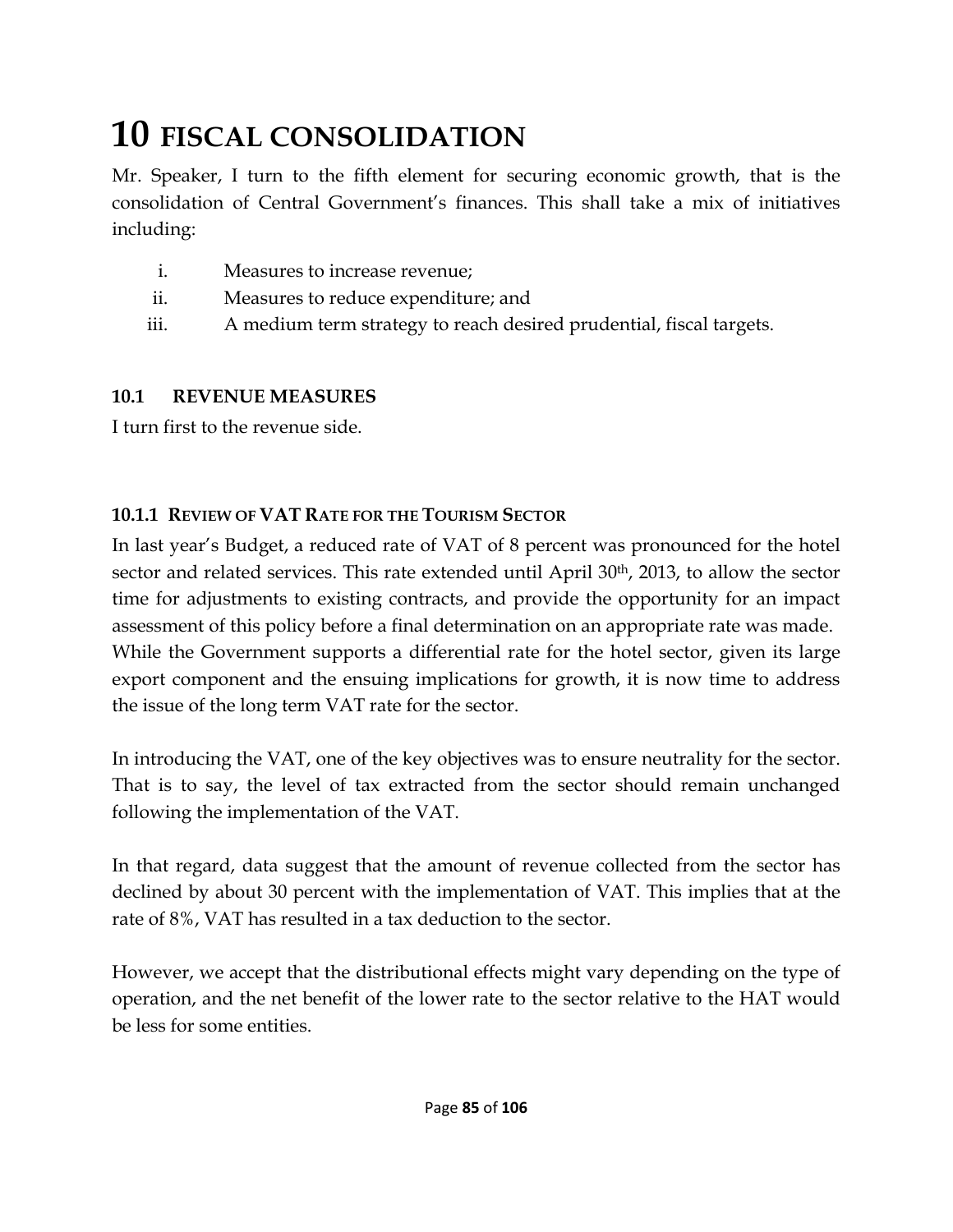#### **10.1.2 MARKETING SUPPORT FROM HOTELS**

In settling on an acceptable rate of VAT for the sector the Government has considered the proposal from the St. Lucia Hotel and Tourism Association to establish a *Tourism Marketing and Product Development Fund*. This fund would be established to assist in financing the marketing activities for the Tourism Sector and would entail a statutory contribution of US \$2.00 per room night.

The fund would be managed by a joint public-private sector board. Two-thirds of the membership would comprise persons appointed by the SLHTA. Priorities to be funded would include *"minimum revenue guarantees, airlift support, marketing or other related tourism activities."*

The fund will be reviewed after one year to determine if it met its objectives. The Government believes that this is a step in the right direction.

Using last year's figure of 2.2 million bed nights, the Ministry of Finance estimates that the fund may yield in the vicinity of \$11.9 million per year, once all hotels duly meet their contributions.

Taking into consideration the contribution of the proposed fund to marketing the island, and after due consideration to the possible options, the Government has decided to contain its adjustment to the rate for hotel accommodation by increasing the VAT rate on hotel accommodation by 1.5 percent to 9.5 percent, while the rate of 15 percent would apply on other related services including tours, food and beverages.

The Government would continue to dialogue with sector partners and would to be amenable to revisit this VAT rate subject to successful establishment of the *Tourism Marketing & Product Development Fund*. To allow the sector to adjust contracts, this new rate will become effective on April 1st 2014.

## **10.1.3 PROPERTY TAX REFORM**

Further to the reforms to the Property Tax regime in last year's Budget, this year we intend to grant a further concession to residential property owners by doubling the threshold, from \$100,000 to \$200,000.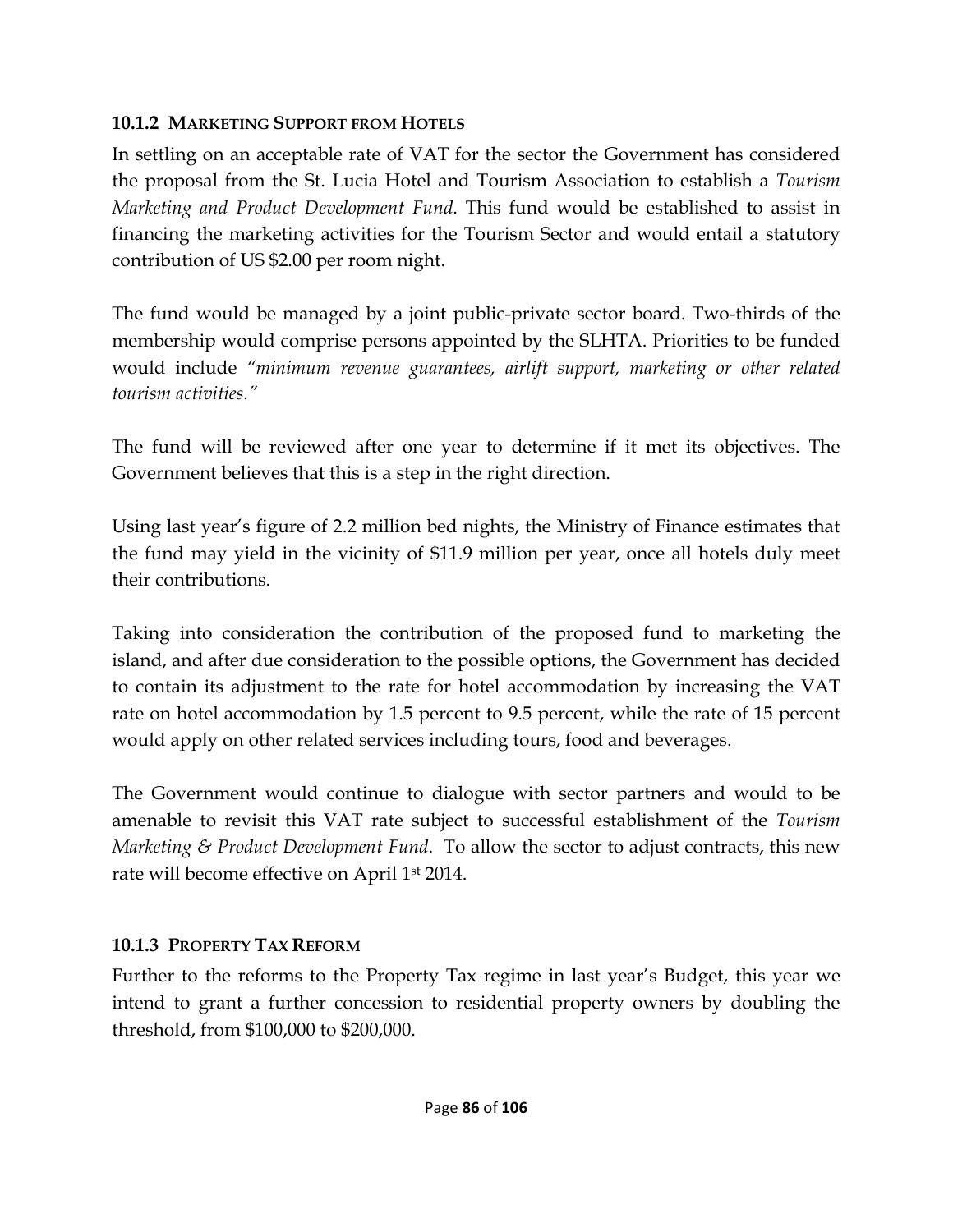This means that home owners who are eligible to pay Property Tax can now deduct \$200,000.00 instead of \$100,000 from their assessed property value. This will remove a further 3,196 residential property owners from the Property Tax net bringing the total number of exempted persons to 12,160.

With this further concession, we are hoping to increase the compliance rate given the expected reduction in Property Tax liability.

The increase in the residential Property Tax threshold will become effective January 1, 2014. This year we also intend to increase the capacity of the Property Tax Unit to improve compliance.

#### **10.1.4 SPECIAL LICENSE PLATES**

Mr. Speaker, I move onto a matter that may seem frivolous and superficial to some, but may well resonate with many. I speak of vehicle number plates. There continues in our small island a fixation to special number plates. These may take the form of three or four digit numbers without letters, or special combinations of numbers, or even numbers which are reminiscent of people's birthdates. This affinity or sentimentality towards particular numbers has also created a special market for persons who are desirous of special numbers. As such, these number plates often at times catch a tidy price.

This phenomenon and fascination has led to an increased number of persons wishing to reserve their vehicle license numbers, sometimes even when the vehicles they were assigned to are no longer on our roads.

The Government is therefore proposing two measures which would realise some increased revenue collected by the Licensing Department of the Ministry of Infrastructure, while at the same time offset the administrative costs associated with the current unofficial system of reserving 'special' licence numbers.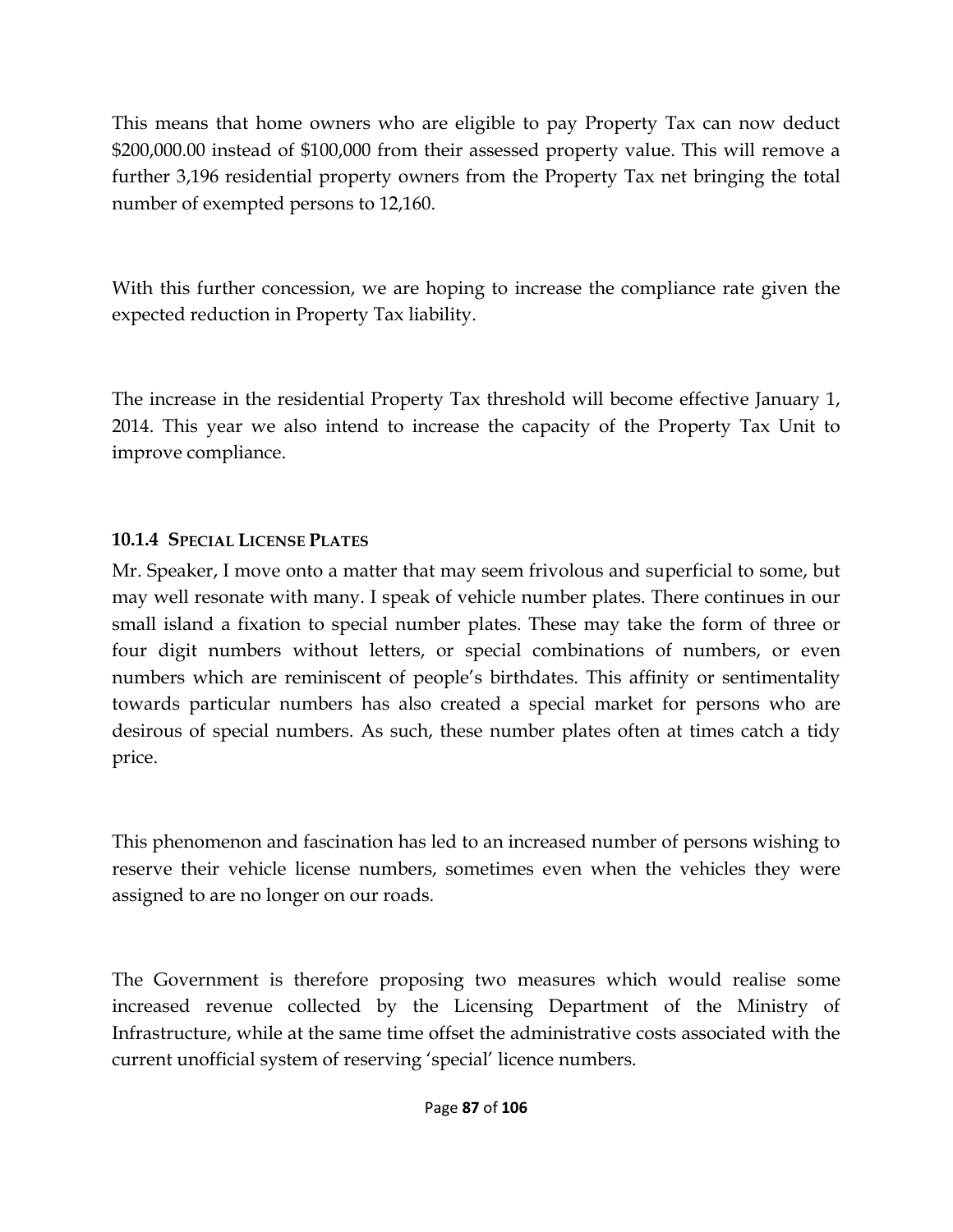#### *Reservation of License Numbers*

First, we propose that persons desirous of reserving vehicle license numbers but which are currently assigned to any vehicle which has not been reinsured in over 12 months must seek a special reservation of the license number. Otherwise, the number will return to the pool of numbers available for assignment by the Licensing Department.

A reservation fee of \$300.00 is proposed. This will also be applied to license numbers which are attached to vehicles that are being sold but for which owners wish to transfer to a new vehicle.

## *Personalised Number Plates*

Secondly, the Government proposes to introduce the option of personalised number plates. These "customised" or "vanity plates", as they are called in the United States, are generally regarded as luxury items.

However, restrictions will be placed on the types of words or messages denoted on these plates to ensure they are not obscene or offensive, and do not denigrate symbols of the State. Persons will be able to then have plates of up to eight alphanumeric characters.

The personalised license plated will be issued for a one time fee of \$2000.00. I am certain, Mr. Speaker, I am certain that many an identity conscious member of this Honourable House may want to indulge in such an opportunity for their private vehicles.

The Motor Vehicle and Road Traffic (Registration) Regulations will be amended to enable these new measures.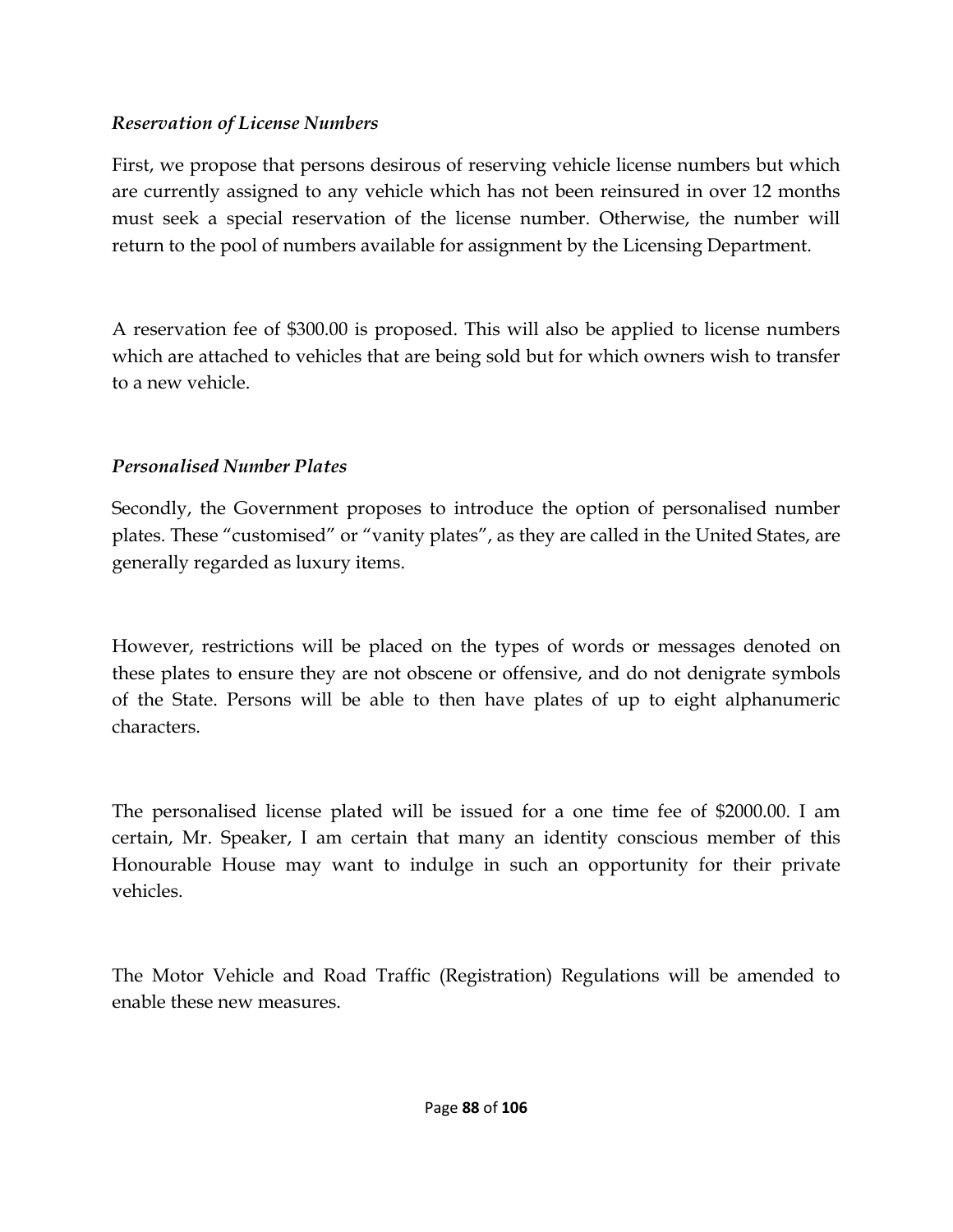#### **10.2 EXPENDITURE REDUCING MEASURES**

Mr. Speaker, I wish to move onto measures to reduce expenditure.

On the current path, our current debt-to-GDP ratio estimated at 71 percent, as at end of March 2013, will surpass 90 percent by the end of fiscal year 2015/16. Although Saint Lucia's debt position is currently better than most of the other ECCU member countries, it is important that we ensure that we stay within manageable, prudential limits. While, as stated above, we remain in a better position than most of the ECCU member countries, we have to implement strong measures to ensure that our position is further improved.

The challenge is to restrain expenditure while at the same time staying the course in implementing policies which aid the economic recovery which is expected to benefit from our ambitious structural reform agenda. Essentially, we need to address our fiscal situation and better align revenue with expenditure.

This current situation has generated extensive discussion on Government's recurrent expenditure and many appear to believe that there are opportunities available for a sizeable reduction by Government in its non-wage expenditure. First, let me indicate that Government's expenditure can be classified into four broad categories:

- i. Wages and Salaries stands at \$450m and accounts for 48 percent of recurrent expenditure;
- ii. Goods and Services which amounts to \$196 million and accounts for 21 percent of recurrent expenditure;
- iii. Debt Servicing which amounts to \$204 million and absorbs 22 percent of recurrent expenditure; and
- iv. Transfers in the amount of \$95 million, or 10 percent of total recurrent expenditure.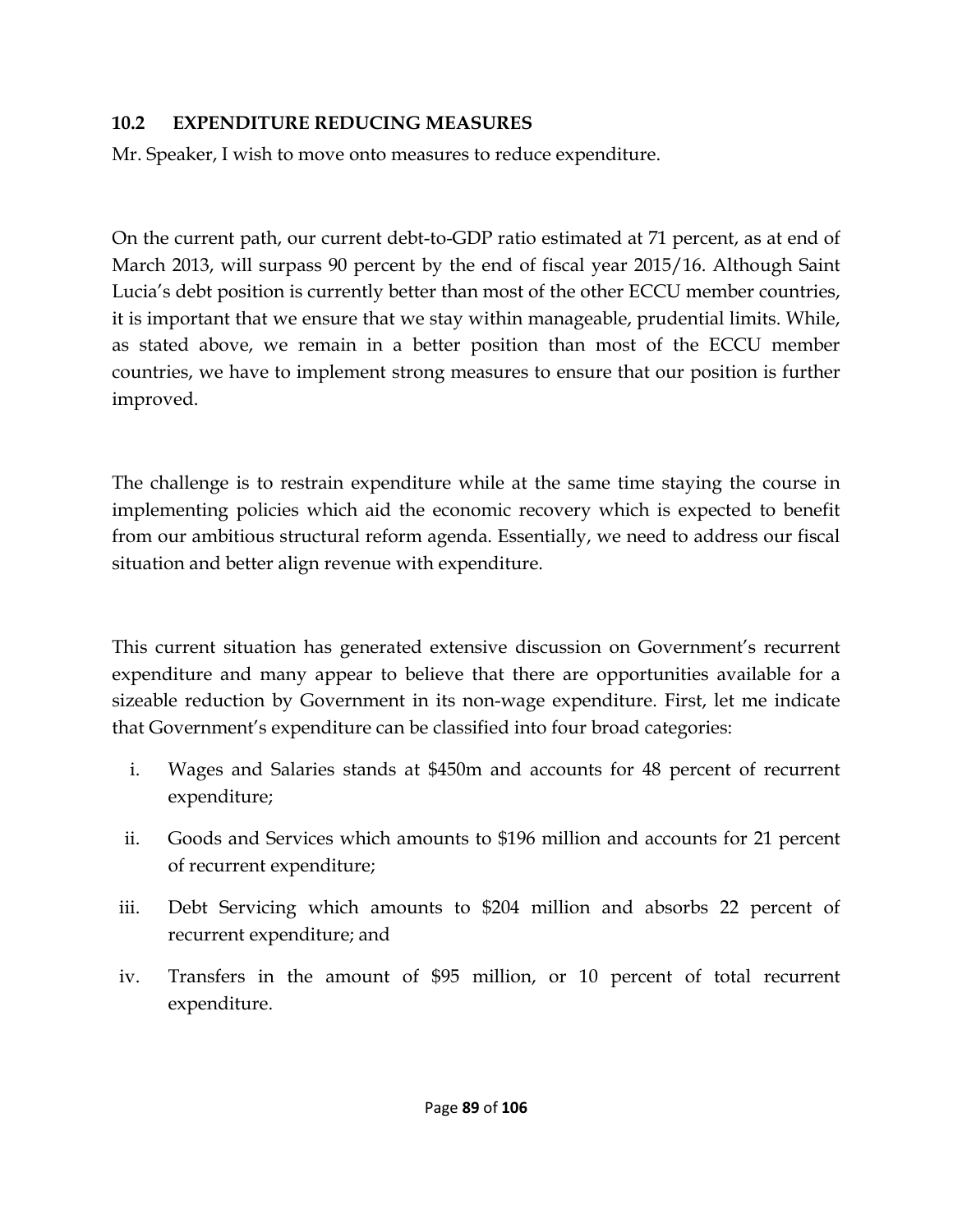Mr. Speaker, in order to place those figures in context, the Government's projected recurrent expenditure for the financial year 2013/2014 is expected to come in at \$947 million which is about a 1.5 percent contraction from the approved figure of the 2012/2013 Budget.

Mr. Speaker, we are constitutionally obligated to pay our debts. We will not compromise on the timely payments of such obligations**.** It therefore begs the question, where is it that we, as a Government, can practically and meaningfully reduce expenditure in the short term?

#### **10.2.1 SPENDING ON GOODS & SERVICES**

Mr. Speaker, let us examine in greater detail the expenditure group referred to as goods and services. The major sub-categories of this expenditure grouping with associated outlay for this Financial Year are as follows:

- i. Travel and Subsistence, \$12.24 million;
- ii. Supplies and Materials, \$27 million;
- iii. Utilities, \$31 million;
- iv. Communication, \$11 million;
- v. Operating and Maintenance, \$23.7 million;
- vi. Rental, \$39 million;
- vii. Refunds, \$8 million;
- viii. Professional and Consultancy, \$5.3 million;
	- ix. Insurance, \$4.8 million; and
	- x. Training, \$6.7 million.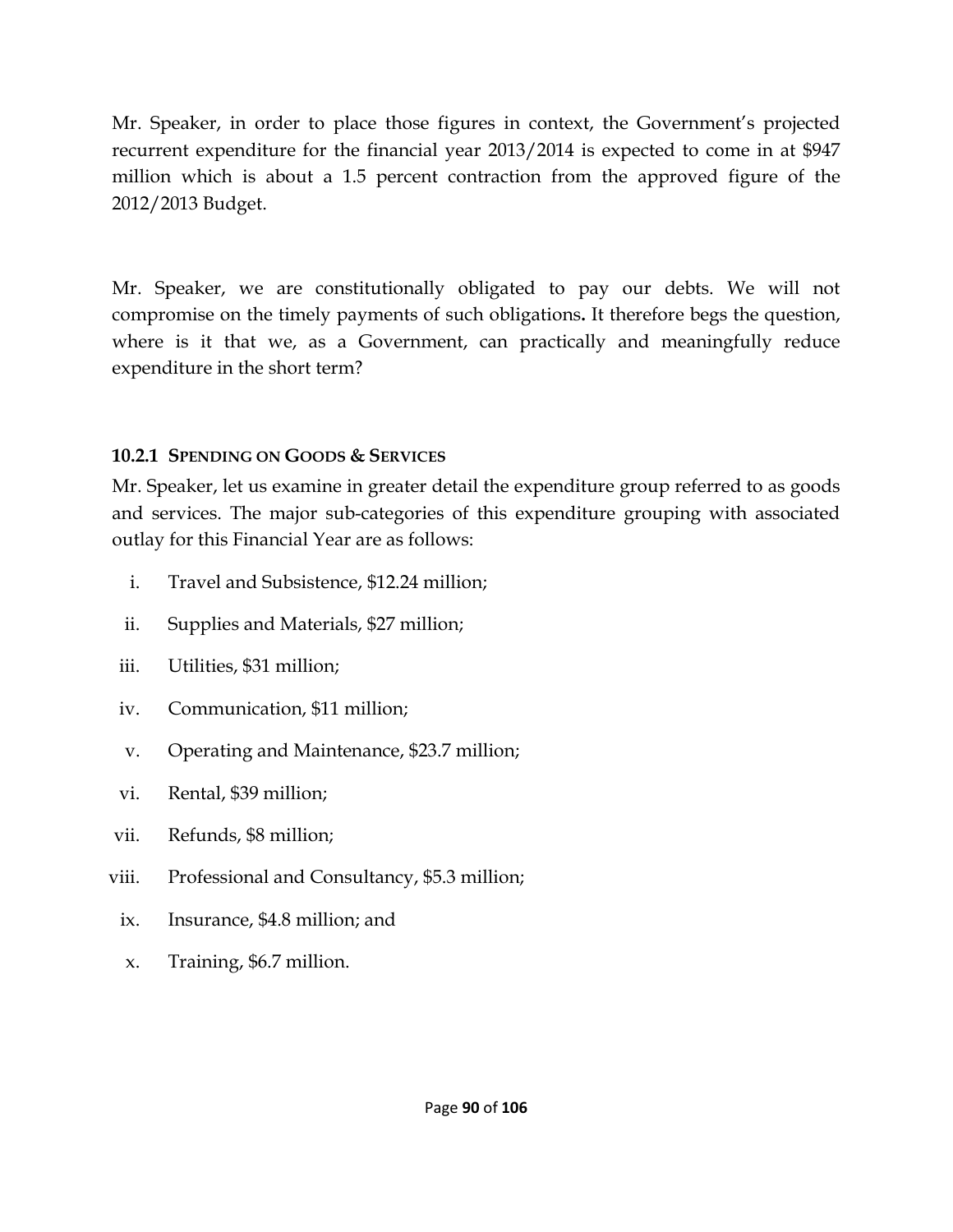The travel and subsistence amount represents basic car allowance, mileage as well as local and overseas subsistence allowance. Approximately 90 percent of the Travel and Subsistence vote goes towards basic car and mileage allowances to Government workers in the discharge of their duties. Therefore, given the current size of Government, cutting the travel and subsistence budget may have the effect of reducing productivity. Some persons are of the view that the travel and subsistence vote is used to facilitate the purchase of airline tickets but this is not the case.

The amount budgeted for this purpose in this Financial Year is only \$705,000, not millions as some gleefully claim.

A significant component, approximately \$22 million or 90 per cent of the Supplies and Materials vote, is spent on supplies to the hospitals and schools. Payments for pharmaceuticals as well as stationary for schools are the main items purchased under this line item. Mr. Speaker, cutting back on expenditure for Supplies and Maintenance will have an adverse effect on caring for the sick and the performance of our school children.

Seventy five (75) per cent of the utilities budget is earmarked for street lighting as well as for the lighting of schools and hospitals. The remaining 25 per cent is for Government departments and offices.

Mr. Speaker, this Government will not compromise on the safety of its citizenry by not providing adequate street lightening so that persons can feel safe when walking the streets at nights. Most of our schools have computer labs, Mr. Speaker, which must be lit and cooled throughout the entire day. It therefore means that there is little flexibility in reducing the utilities budget.

That notwithstanding, Mr. Speaker, there are initiatives currently being discussed by the Government to utilise more energy saving measures which we anticipate will, over the medium to long term, provide cost saving measures worthy of note.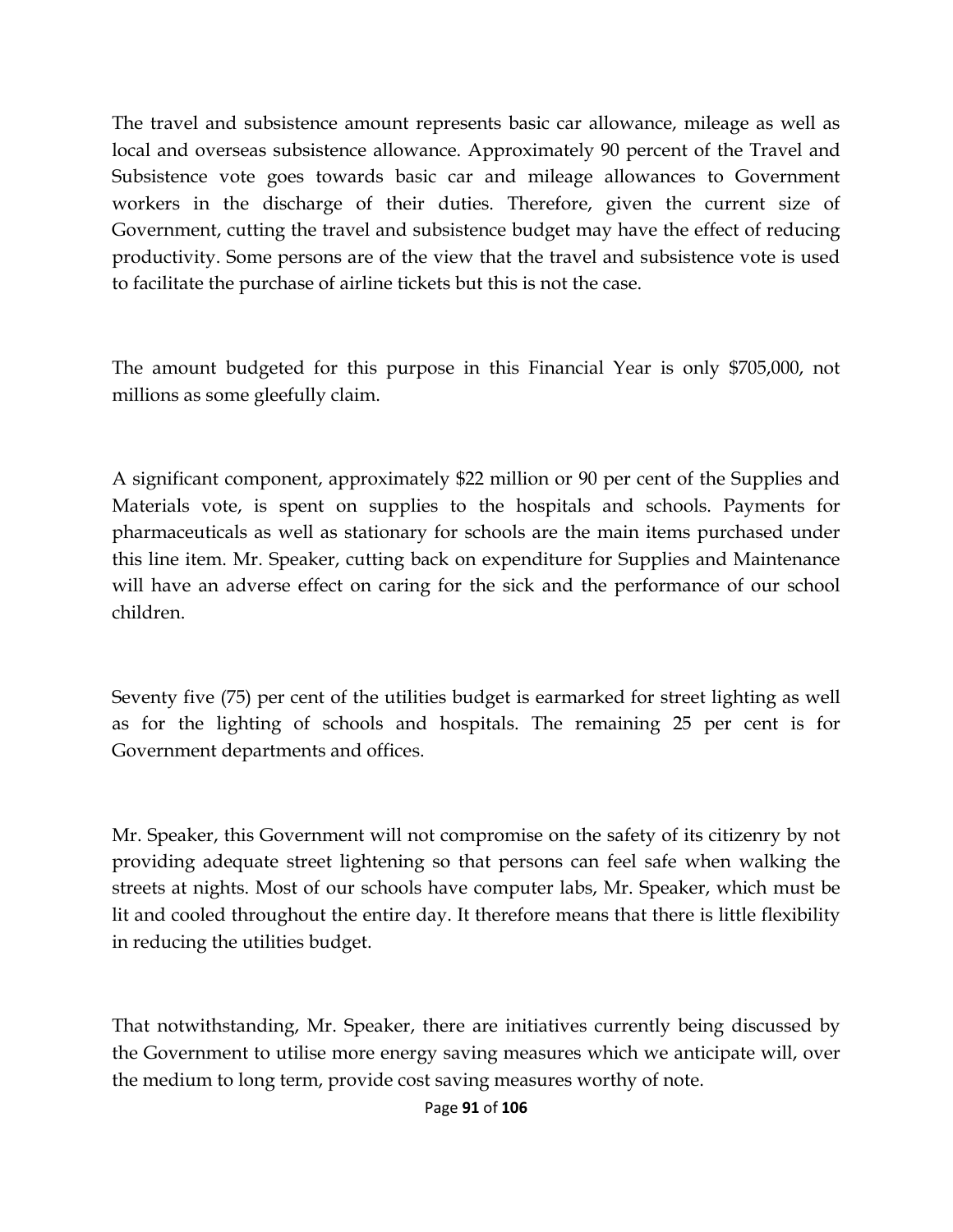The Operating and Maintenance budget is shared primarily by the ministries of Home Affairs, Health, Education and Finance. Mr. Speaker, our ability to reduce crime and keep the streets of Saint Lucia safe has a direct correlation with the level of patrols that the police department conducts.

Additionally, our ability to respond effectively to emergency situations, whether it is for fires or accidents, is a function of the proper maintenance of the vehicles assigned to assist in the performance of those functions.

The Government has set aside \$23 million for this expenditure item of which 22 percent will be allocated to the Ministry of Home Affairs to perform the functions that were just highlighted. Another 13 percent will be allocated to the Ministry of Health for the provision of transportation to medical personnel as well as to facilitate repairs needed to be done to vital machinery for the hospitals and health centres. The Ministry of Finance accounts for 21 percent of the expenditure, as Computer Centre Limited (CCL), the company that has been contracted to provide computer and other related assistance to the entire Government Service, is paid under this expenditure vote. Another 10 percent is allocated to the Ministry of Education, which goes towards the maintenance of 21 day cares centres, 75 primary and 23 secondary schools.

Mr. Speaker, as discussed much earlier, in an effort to provide suitable accommodation for Government offices, there has been a consistent increase in our rental budget over the past five years. It is therefore difficult to immediately reduce the rental budget given the sizeable capital outlay which this would require. I have already pointed out earlier steps that Government will take to reduce this in the long term through the use of PPPs, but these will not result in short to medium term reductions.

## **10.2.2 SPENDING ON TRANSFERS**

Mr. Speaker, let us analyse another major expenditure item, that of Transfers, which is made up of grants and contributions, subsidies and public assistance.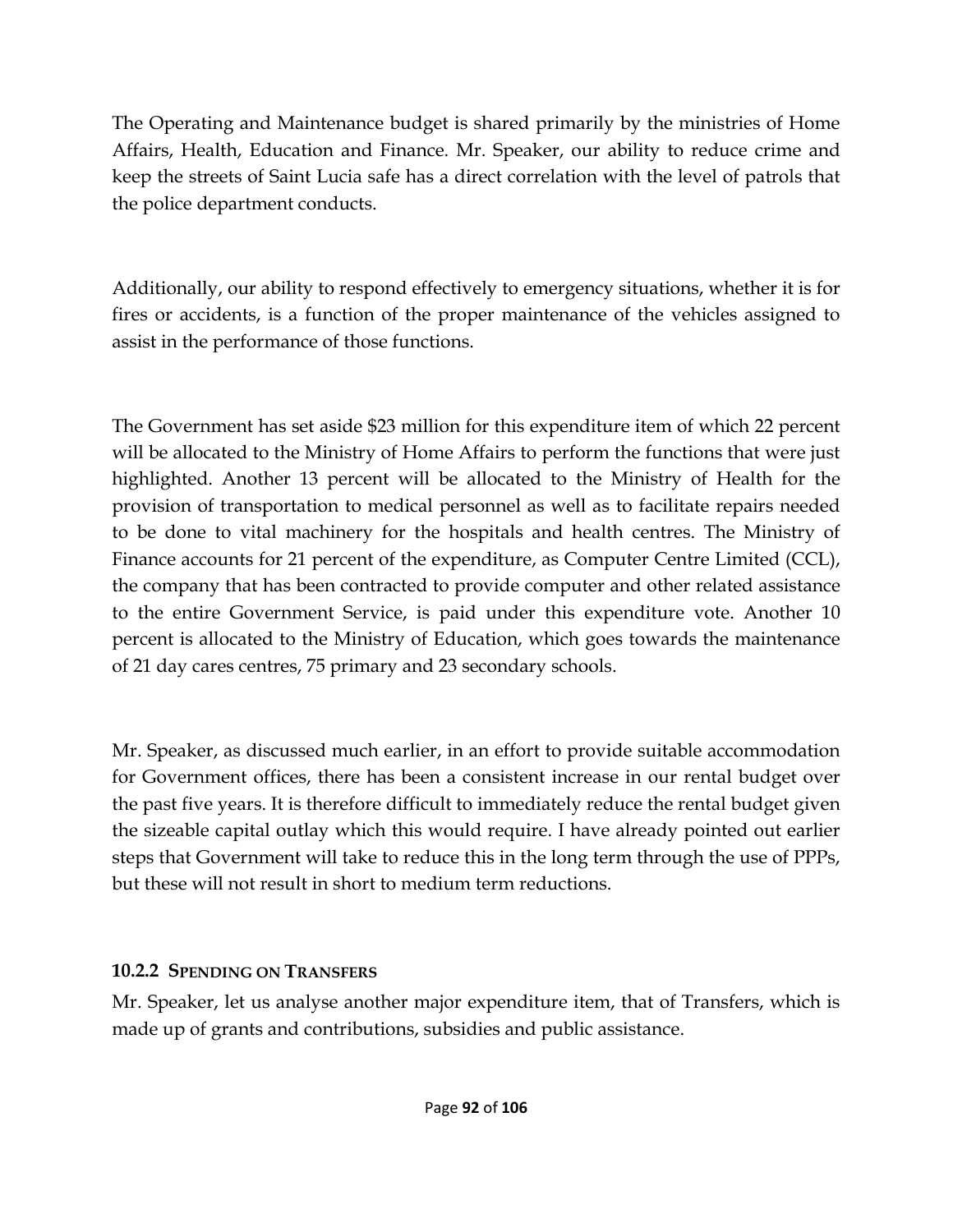Twenty one percent of transfer payments are directed towards the Ministry of Education for payments towards Sir Arthur Lewis Community College as well as bursaries and transport subsidies for students. The attempt by Government to implement partial zoning may in the medium to long term reduce this expenditure item, but not in any dramatic way.

Institutions such as the National Conservation Authority, Castries Constituencies Council, Belfund and Saint Lucia Social Development Fund play a pivotal role in the social stability of the country. It is in this light that the Government provides an annual subvention to those institutions. An allocation of approximately \$6 million is made for direct transfer to the destitute though the Ministry of Social Transformation as welfare contributions.

## **10.2.3 SPENDING ON WAGES AND SALARIES**

Mr. Speaker, as indicated earlier, wages and salaries is the major expenditure line in the recurrent budget and accounts for 48 percent of recurrent expenditure and represents almost 13 percent of GDP. Among ECCB member countries it has been agreed that an ideal ratio of wages-and-salaries-to-GDP should range between 9 and 10 percent. As such, to achieve the ECCB guidelines would require a reduction of over \$100 million in the category of wages and salaries.

The current model of the public service renders it very difficult to reduce the public service by this magnitude.

Mr. Speaker, the recent industrial action is a stark reminder of the enormity of the challenges faced by any Government in trying to keep a lid on increases in the wage bill and hence current expenditure.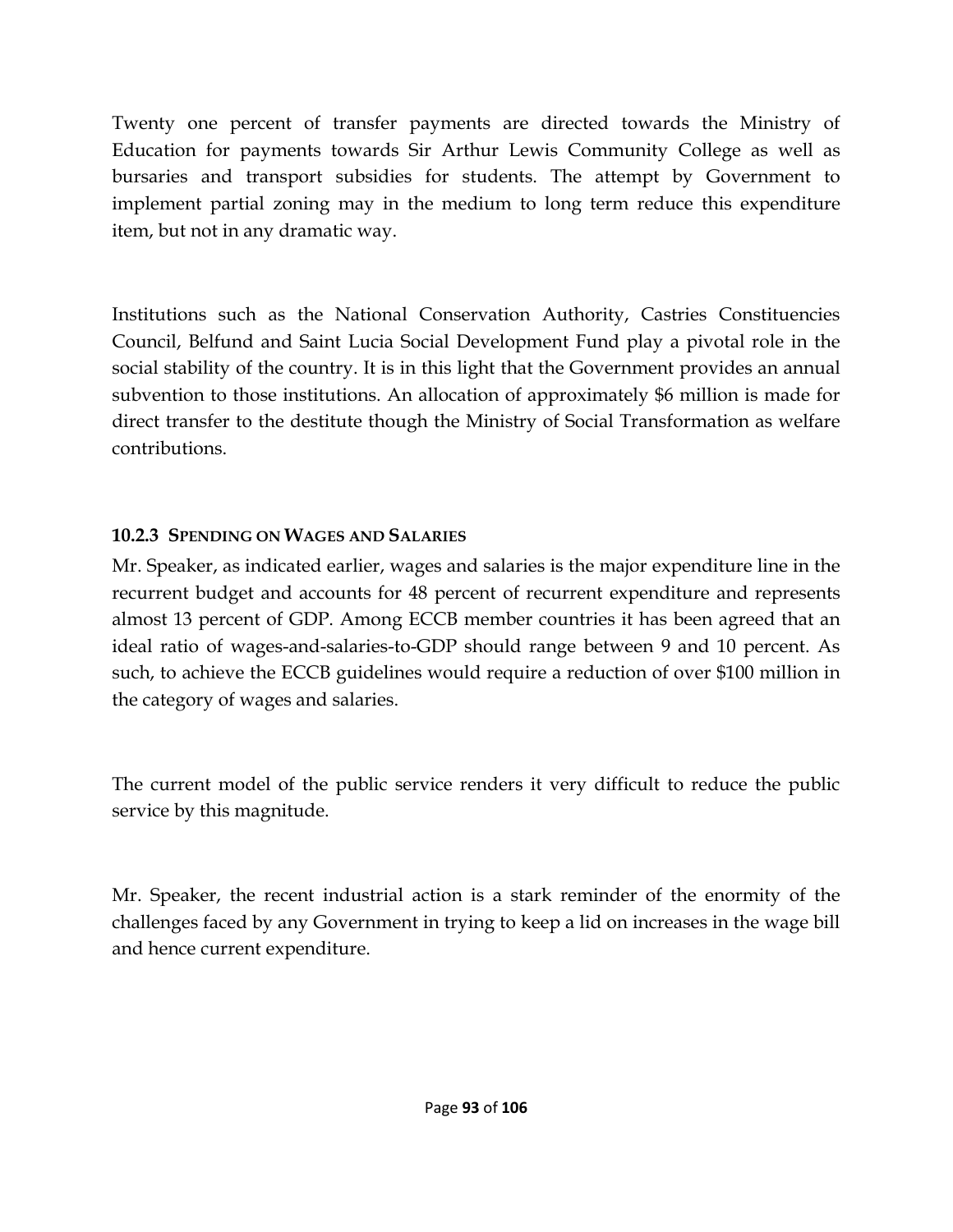The 4 percent increase that has been awarded to most categories of workers will cost the taxpayers of this country over \$28 million, representing both back pay and the increase in the annual wage bill.

The recent wage negotiations also highlighted the need to re-examine the existing processes for deciding on wage increases. Should wage increases be tied only to inflation with no regard to productivity, output growth, revenue growth, the level of unemployment and the overall impact on the country's deficit position?

In many countries, specific mechanisms are designed to deal with wage increases which take into consideration not just one of these factors but an agreed combination. In this regard, I have instructed the Ministry of the Public Service to work with the stakeholders to start discussions on a modern framework for wage negotiations.

There is no doubt, Mr. Speaker, that we need to reduce our recurrent expenditure in order to place our finances on a sustainable path. However, when we examine the figures closely, it becomes clear that expenditure reduction is not an easy task. It is not easy for the simple reason that most of the cost incurred by Government is directly related to the number of teachers, nurses, and police officers that we require.

Mr. Speaker, we will continue to review the operation of Government to reduce wastage where possible and attempt to deliver services to the public in a more efficient manner. This is the objective of our Public Sector Modernisation Programme.

However, let me caution that the belief that we can solve our debt and deficit problem by cutting supplies is misguided, as it will affect schools and hospitals. The belief that we can solve the debt problem because of \$700,000 spent on travelling is wrong. If no one travels, the savings will make not a dent in the current deficit and moreover financial and technical benefits to be gained from regional and international contact would be compromised.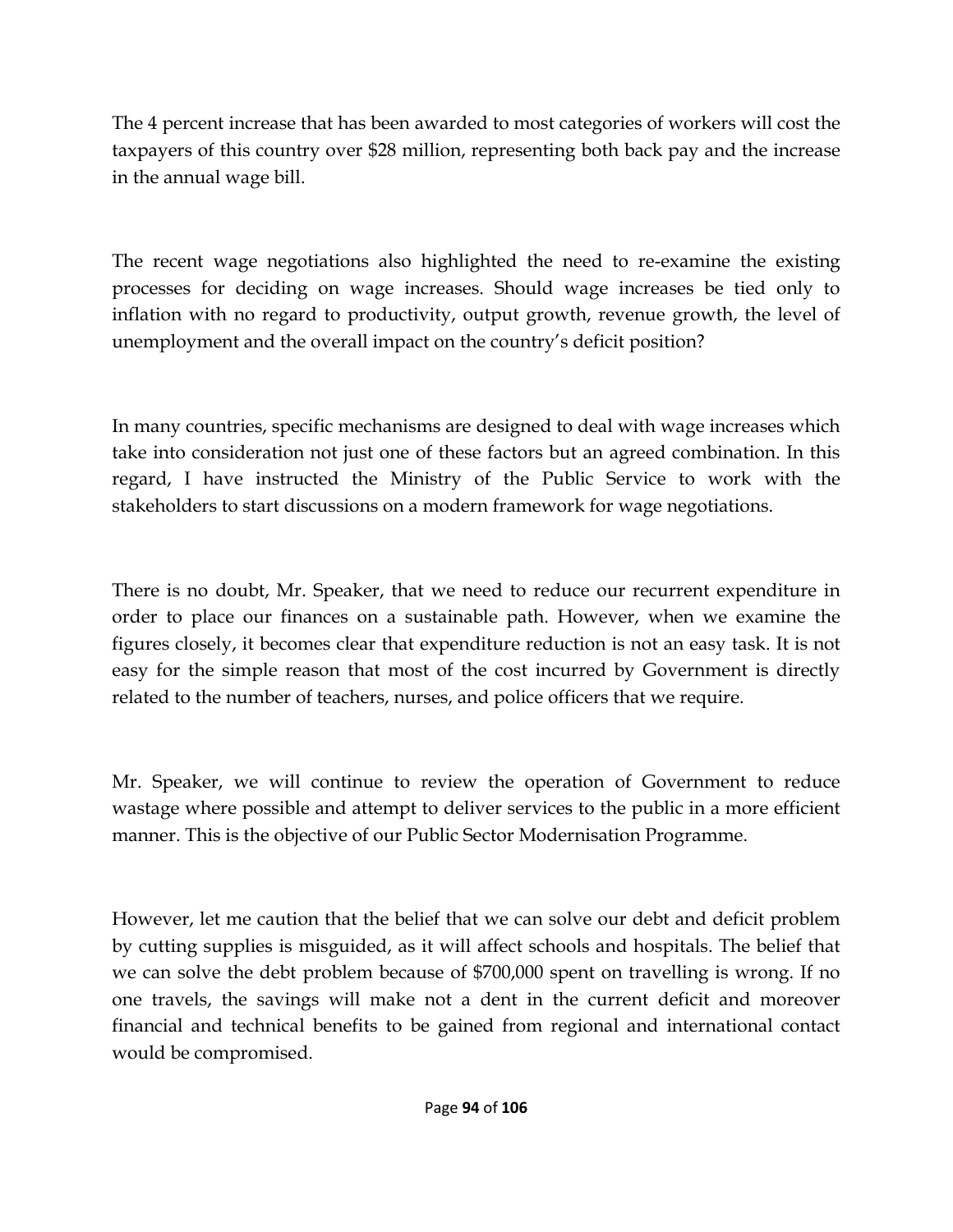But, of course, we will work to eliminate any unnecessary travel. Yes, we do need to become more efficient in the use of communications in Government and strive to find ways to reduce this bill. However, this will not solve our debt and deficit problem.

We need to be realistic about the current challenges and have a constructive debate on the way forward. We must admit that there are synergies and efficiencies to be gained. However, the magnitude of the reduction that is needed will not be achieved through efficiency gains alone.

We must, therefore, urgently address the structural imbalances before we might see any notable reductions in recurrent expenditure. There are no examples of countries solving a deficit problem through elimination of waste, and though the effort to reduce waste must be continuous, it will be difficult to contain the deficit unless we find ways to reduce our wage bill.

## **10.2.4 REDUCTION IN WAGE BILL**

The Government recognises that to successfully reduce recurrent expenditure, the wage bill must be targeted. However, as highlighted above this is challenging and would require active policy decisions. During this year, we propose to carefully examine this matter and after consultation with key stakeholders, devise an efficient a credible strategy to tackle this issue.

## **10.2.5 REVIEW OF SUBSIDIES ON RICE, FLOUR AND SUGAR**

Mr. Speaker, as stated above, we have to review the level of subsidies provided by the central government. In most instances, we provide blanket subsidies on a number of commodities at great cost to the tax payers, while the benefits of such subsidies are not entirely certain. Mr. Speaker, since 1970, Government has been the sole importer of bulk rice, flour and sugar.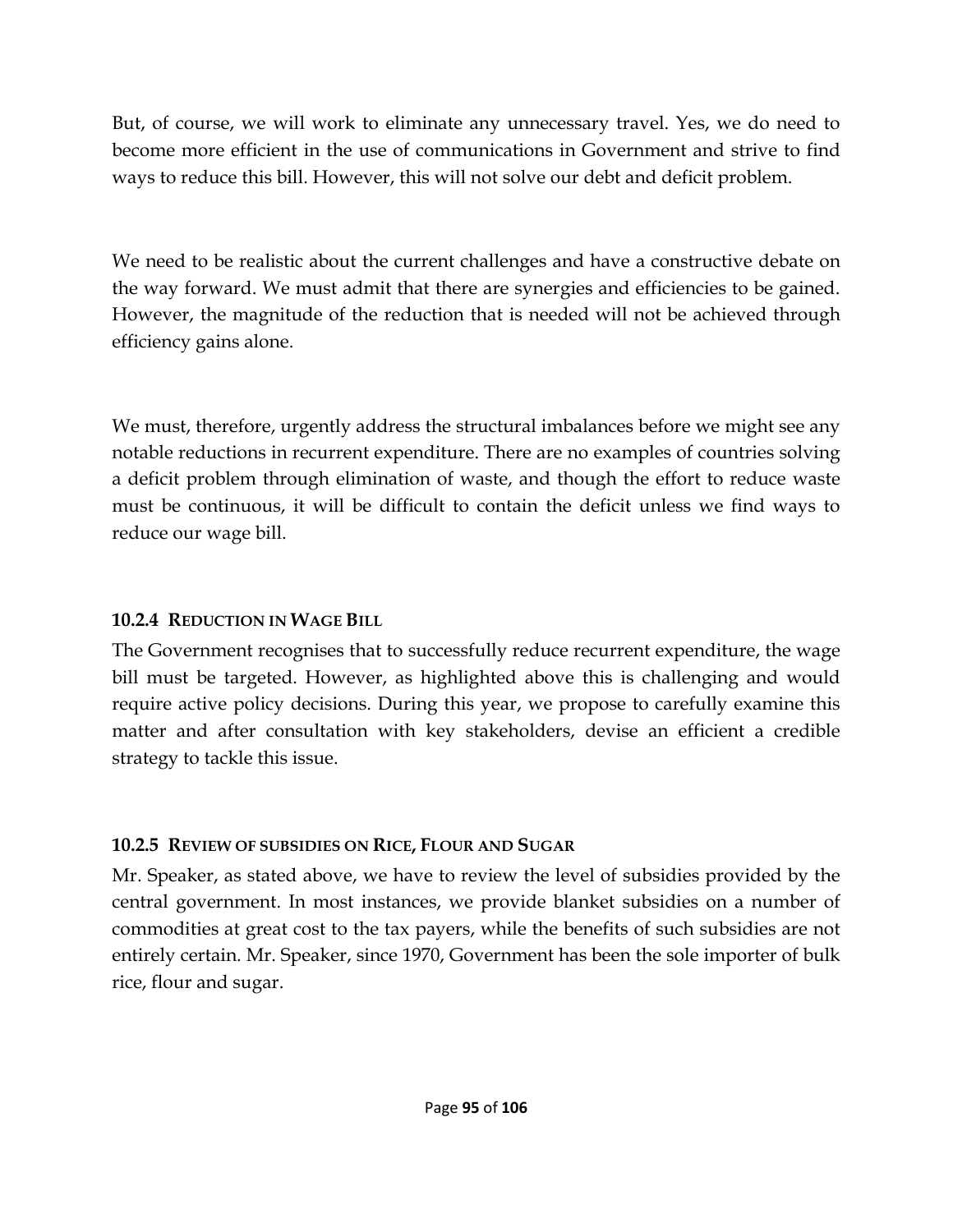To date, these items have remained under fixed price control regime, administered under the Distribution and Price of Goods Act, No. 54 of 2008. While international commodity prices have increased sharply over the past years, the wholesale and retail prices have remained unchanged since the initial prices were amended by Statutory Instrument No. 43 of 1984.

So the prices at which these commodities are sold on the domestic market have not been adjusted in almost 30 years. During that period, the international price of these commodities increased as follows:

- i. Rice, up by 104 percent, or in other words it has more than doubled;
- ii. Wheat flour, up by 92 percent, or in other words it has nearly doubled; and
- iii. Sugar, up by 194 percent. In other words, it is now almost three times the original price.

While the import costs of these items have escalated, the price at which they are sold to the public have not been adjusted and Government continues to absorb the full effects of these increases by providing these items at a subsidised rate to every company, business, or individual in the country.

The level of subsidies has increased every year over the last five years and reached \$18.2 million in 2012/13 with a further increase projected for 2013/14 if left unchanged. Not only does Government have to directly subsidise the cost of the commodities but also absorb the rising cost of operating the Supply Warehouse where these items are stored.

To address this situation, we are proposing two measures. First, we propose to eliminate the subsidy on white sugar in its entirety. We do so, not only for health reasons but more importantly, because white sugar is not consumed by the majority of our people.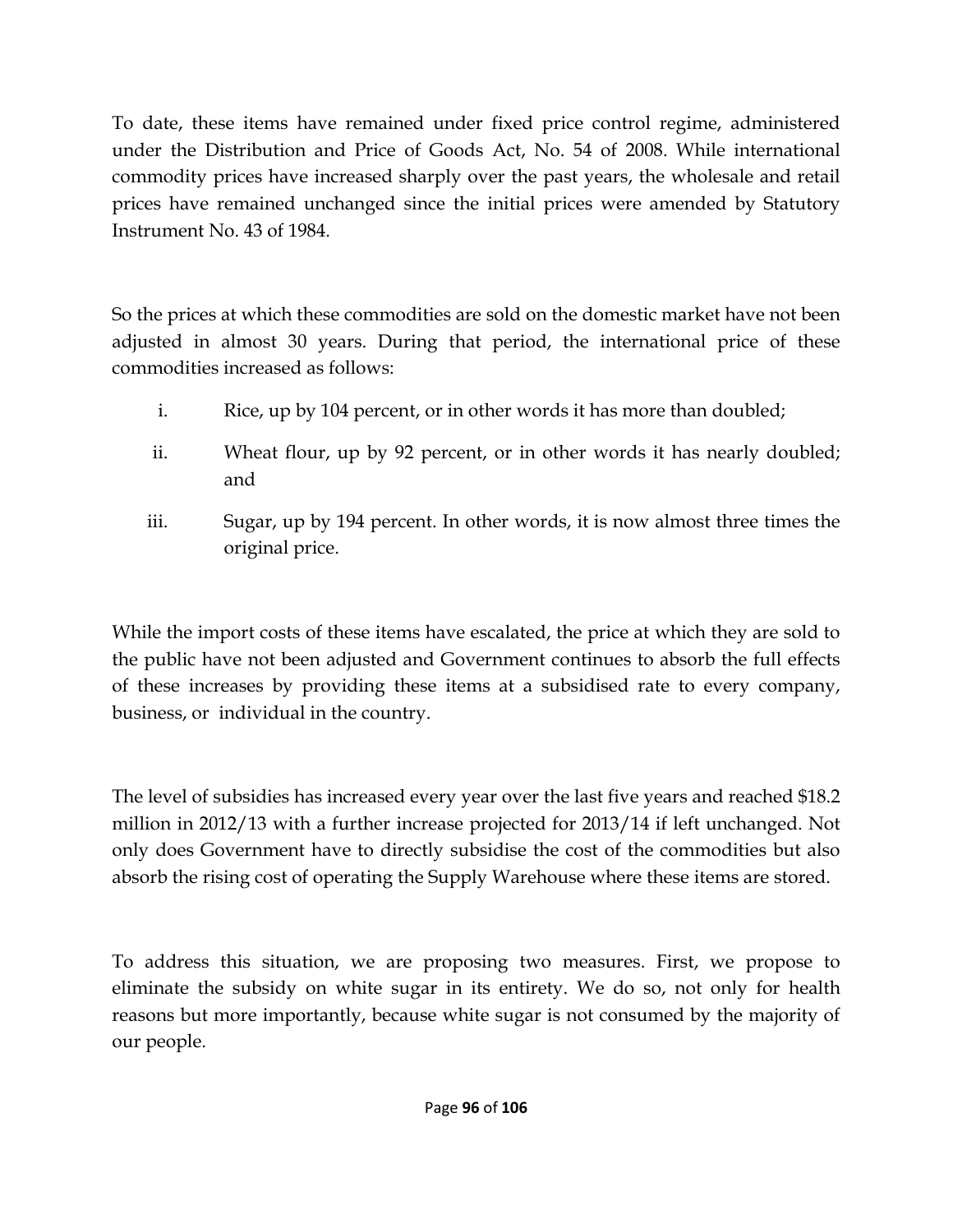Secondly, we will effect a reduction of 50 percent in subsidies on bulk rice, flour and brown sugar with effect from June 1, 2013. This, it is estimated, will reduce Government expenditure on subsidies for these commodities by \$10.5 million this year. However, the anticipated impact on consumers will be as follows:

|                         | Wholesale |            | Retail  |          | <b>Percentage Change</b> |        |
|-------------------------|-----------|------------|---------|----------|--------------------------|--------|
|                         | Current   | Proposed   | Current | Proposed | Wholesale                | Retail |
|                         | Price     | Price      | Price   | Price    | Price per                | Price  |
|                         | Per 100   | Per 100 lb | Per lb  | Per lb   | 100 lb bag               | per lb |
|                         | lb bag    | bag        |         |          |                          |        |
| <b>White Rice</b>       | \$72.30   | \$90.65    | \$0.80  | \$1.00   | 25.4%                    | 25.0%  |
| Parboil Rice            | \$100.00  | \$110.50   | \$1.10  | \$1.25   | 10.5%                    | 13.6%  |
| <b>Wheat Flour</b>      | \$73.10   | \$92.05    | \$0.80  | \$1.00   | 25.9%                    | 25.0%  |
| Whole<br>Wheat<br>Flour | \$86.00   | \$97.50    | \$0.95  | \$1.10   | 13.4%                    | 15.8%  |
| <b>Brown Sugar</b>      | \$74.98   | \$78.93    | \$0.82  | \$0.90   | 5.3%                     | 9.7%   |

Table 3 Price Adjustments to Rice, Flour & Brown Sugar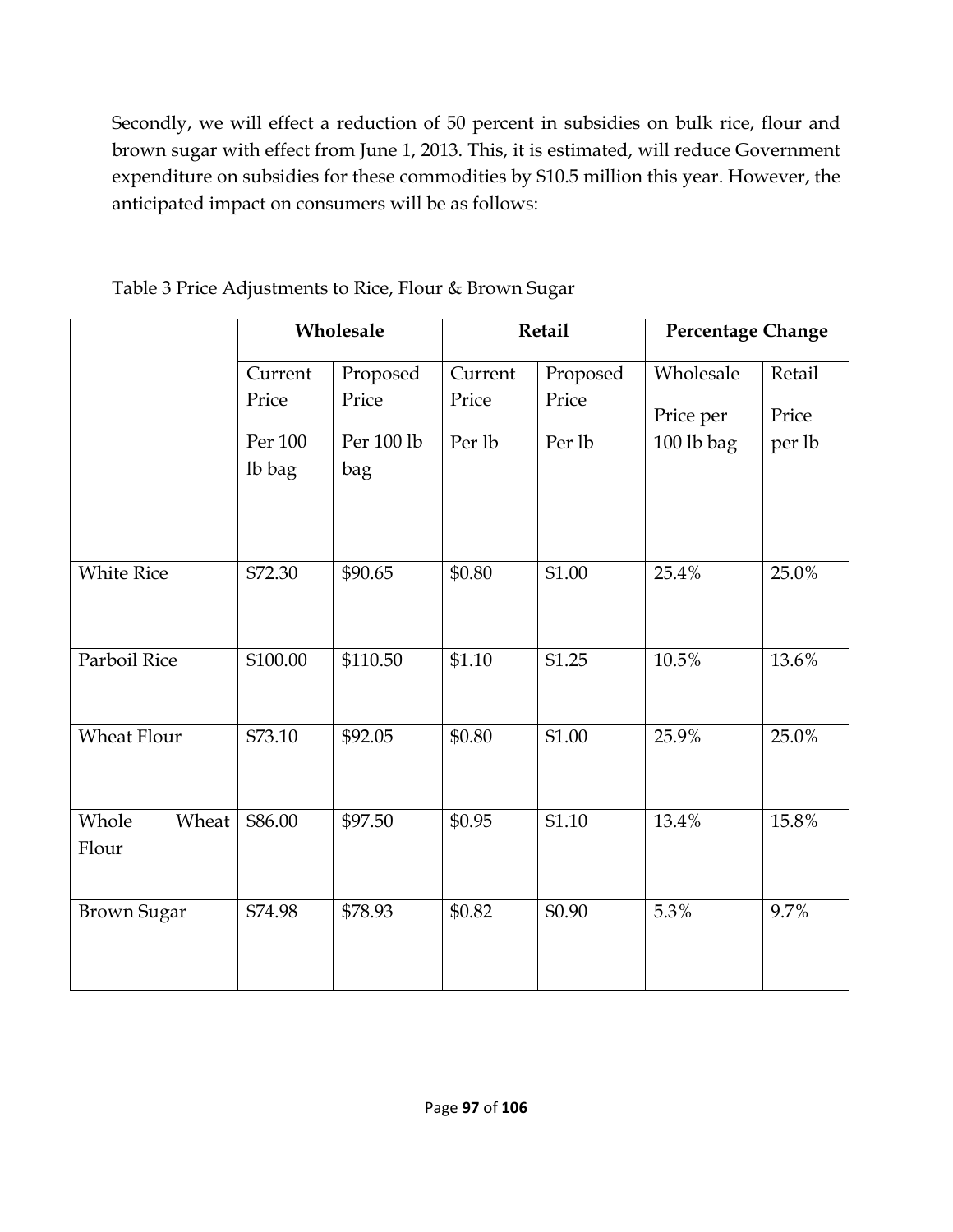## **10.2.6 MITIGATING IMPACTS ON THE POOR & INDIGENT**

However, to minimise the impact of these price increases on the poor and vulnerable, the Government will increase the basic amount provided through public assistance by roughly 25%.

As such, the new monthly rates as of June 1, 2013, shall be as follows:

| <b>Current Rate</b> | <b>Revised Rate</b> | <b>Gross</b><br><b>Increase</b> | $\%$ Change |
|---------------------|---------------------|---------------------------------|-------------|
| \$170               | \$215               | \$45                            | 26.4        |
| \$225               | \$280               | \$55                            | 24.4        |
| \$275               | \$340               | \$65                            | 23.6        |
| \$315               | \$400               | \$85                            | 27.0        |
| \$375               | \$465               | \$90                            | 24.0        |

## Table 4 New Monthly Rates for Public Assistance

While this will raise the total cost of Public Assistance by an additional \$1.4 million, we believe this is a timely and necessary intervention.

In addition, work will continue towards a more targeted social assistance regime under a new Social Protection Strategy. This will incorporate future measures to provide greater targeted support through medical, disability and school feeding programmes.

## **10.2.7 REDUCTION IN FUNDED VACANCIES**

Mr. Speaker, the number of vacancies in the Public Service for which budgetary provisions are made, is exceptionally high totalling 372. It amounted to \$14.8 million in 2012/13.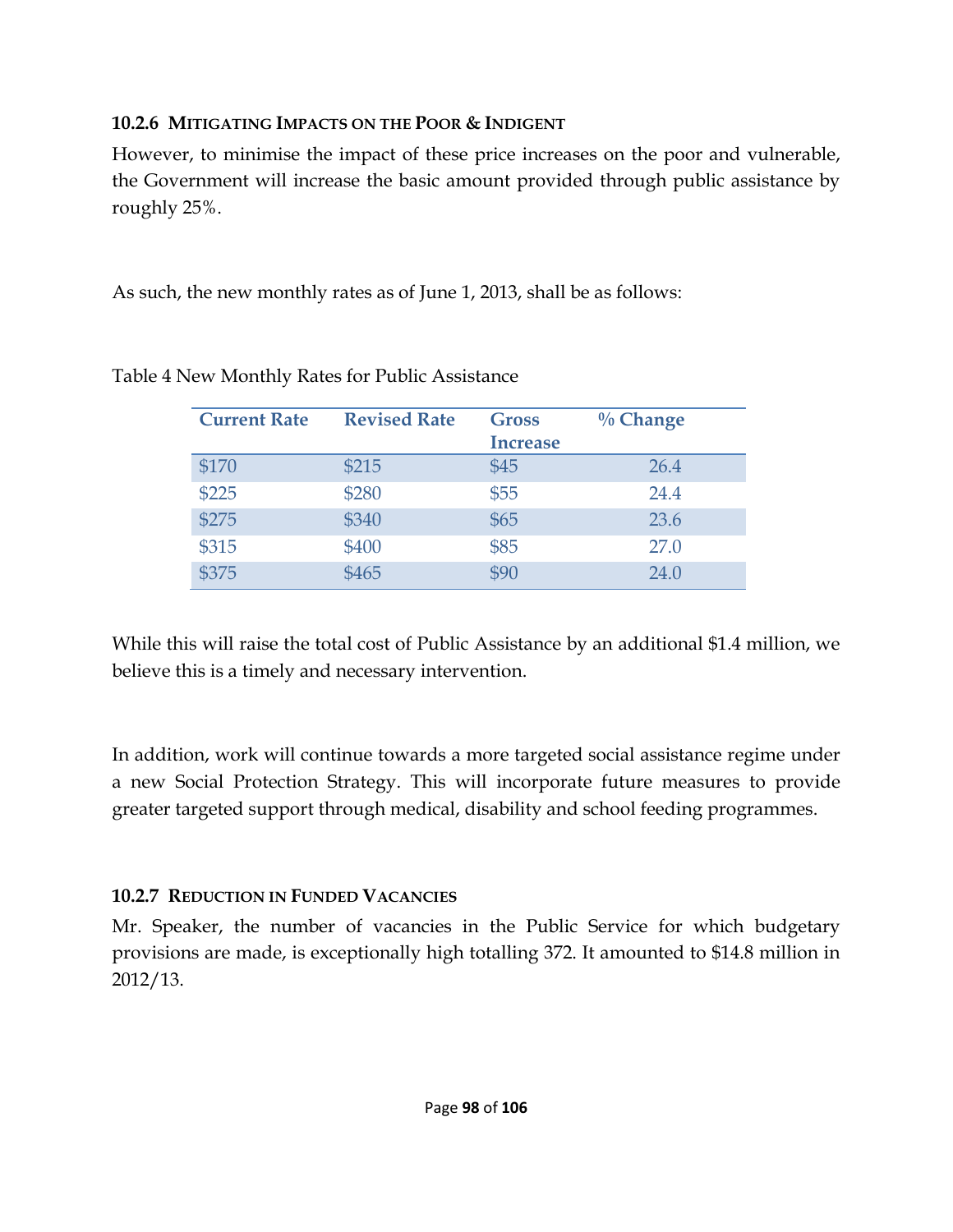Some of these vacancies were not filled, not necessarily due to the lack of appropriately qualified personnel, but because Government has maintained a deliberate policy of not filling them due to financing constraints.

In light of the increases awarded to public officers and the need to minimise the potential impact on the budget, we are proposing an 80 percent reduction in funded vacancies. This would have the effect of reducing the budgetary allocation for salaries by \$11.8 million.

However, with the agreed salary increase this funding will be used to offset the increase in the wage bill, thereby reducing the impact of the salary increases on the current deficit.

## **10.2.8 REDUCTION IN CAPITAL EXPENDITURE**

Mr. Speaker, historically growth in the economy has been supported by Government's capital expenditure. This was evident during the period leading up to Cricket World Cup (CWC) when GDP growth averaged 4.5 percent per annum during the period 2004 to 2006.

While much of the growth was driven by FDI flows and other private sector financing, Government's capital spending averaged about 10 percent of GDP and was mainly directed at upgrading the infrastructure in preparation for the hosting of the CWC in Saint Lucia.

However, in recent years there have been a sharp decline in FDI inflows and private sector financed construction activity.

While Government's capital budget has increased, about 40 percent of the capital budget was not directly related to actual investment to increase the capital stock. The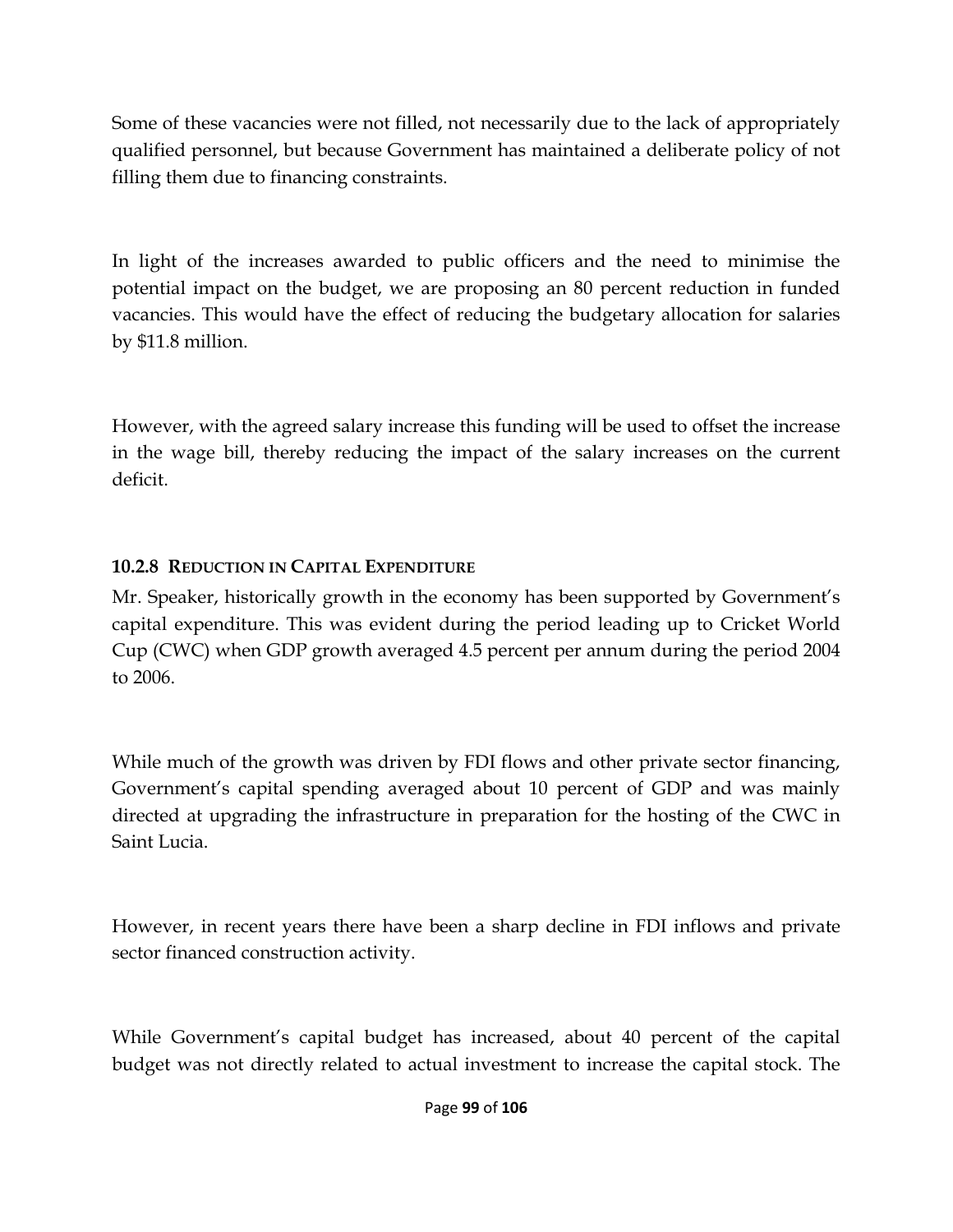implication is that the impact of the capital budget in generating growth has diminished over time.

The challenge is to rationalise the composition of the capital budget to achieve the desired objective of adding to the country's capital stock and supporting growth.

To this end, and with the objective of reducing overall expenditure, we are proposing to reduce the capital budget from 9.3 percent of GDP in 2012/13 to 6 percent in 2015/16.

It should be emphasised that the proposed reduction in capital expenditure will be targeting the non-investment component of the capital budget. Furthermore, it would entail same streamlining of the existing programmes. This is required to reduce the overall borrowing requirement of the country.

Given the number of issues associated with reducing recurrent expenditure in the short term, some adjustments must fall on the capital side. It must be emphasised, however, that Government will continue to protect the tourism marketing budget in the short term and also strive to increase the prospect for implementing a number of signature projects, through collaborative agreement with the private sector, domestic and international.

## **10.3 MEDIUM TERM FISCAL TARGETS**

The policy adjustment measures mentioned above is a first step in stabilising the deficit, but would be insufficient to lead to a reduction in the deficit over the medium term. The overall deficit would remain elevated at over 9 percent of GDP or about \$350 million. This level would imply continued increased borrowing and a constant rise in Government's debt burden.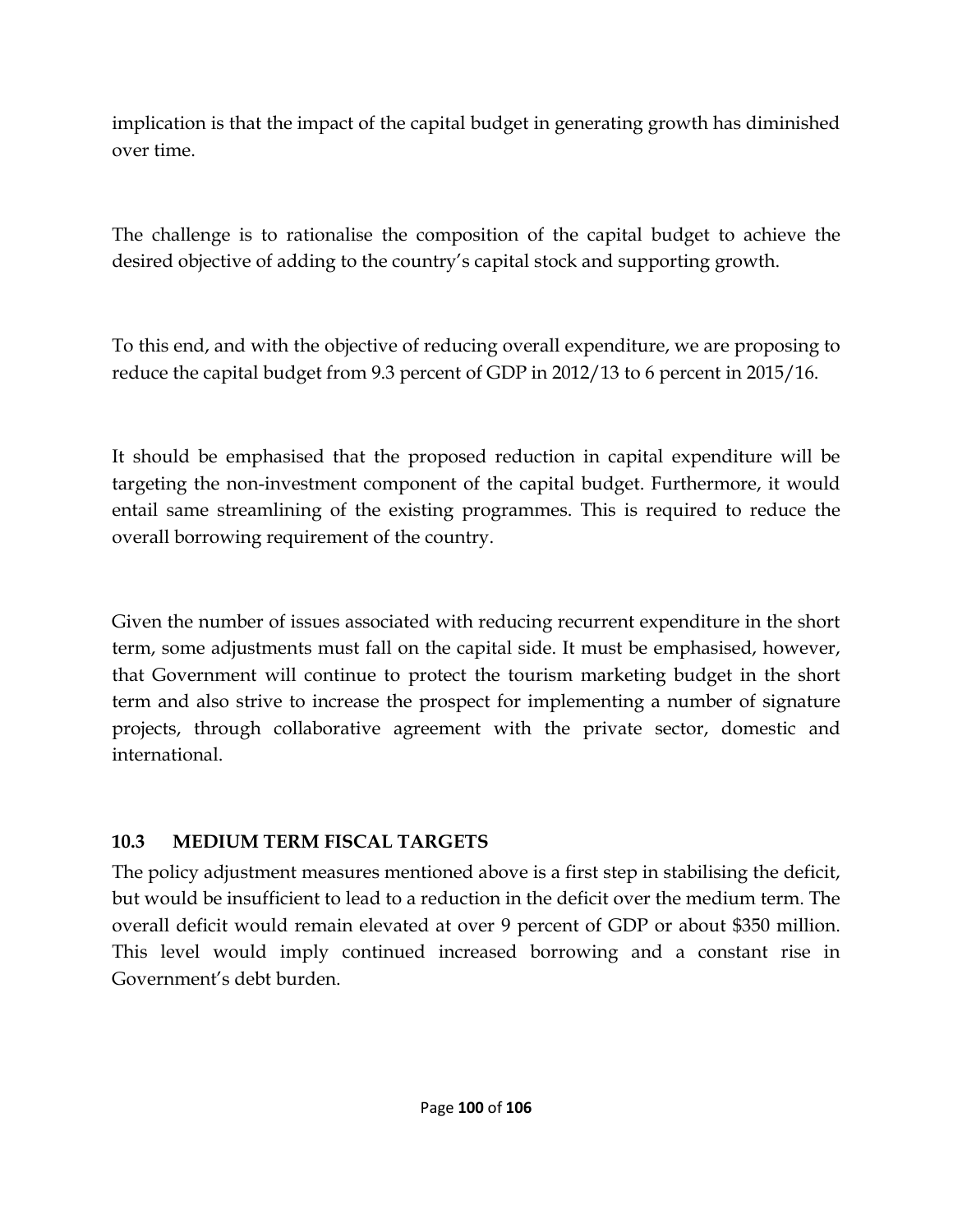In other words, even with the implementation of these measures, the deficit as a percentage of GDP will actually increase over the medium term.

This level of adjustment is insufficient to stabilise the debt. In fact, the IMF has proposed an \$80.0 million adjustment, or about 2 percent of GDP, annually for the next three years to safeguard Saint Lucia's financial future. With such a high nondiscretionary component of current expenditure and the momentum from ongoing initiatives, credible adjustment would imply far-reaching policy decisions. This will not be an easy task but it is one that must be undertaken nonetheless.

The Government will commence this financial year with a comprehensive examination of its operations in an effort to rationalise the current level of expenditure. This will involve various pilot audits at the ministerial level, and a far more efficient alignment of the work plan of ministries and resource allocations with the strategic objectives of the Government.

During this process, we hope to identify and eliminate areas of leakages and pockets of inefficiencies and reduce or reallocate the level of manpower if plausible. Our aim is to formulate policies that are effective in increasing productivity while reducing costs of operations. As we work towards streamlining the resource utilisation of the Government, we will be consulting all key stakeholders as we recognise that a delicate balance is needed to minimise the impact and social disruptions of adjustment measures.

Following this comprehensive review, we will present a realistic strategy in our next budget for implementation from 2014/2015 financial year.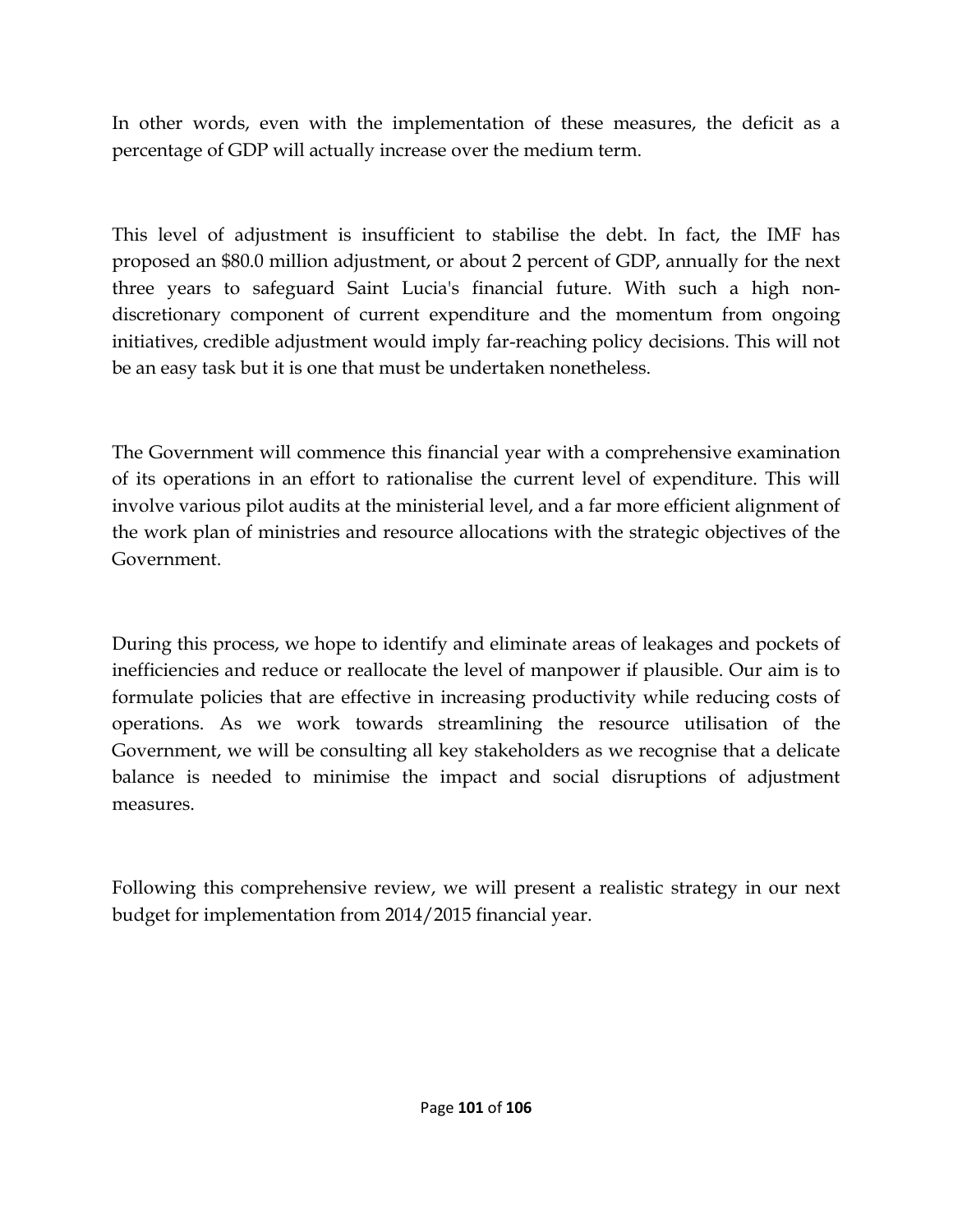## **11 FINANCING THE BUDGET**

Mr. Speaker, the Estimates of Revenue and Expenditure for this financial year indicate that the Government intends to spend \$1.327 billion to finance its recurrent and capital expenditure for 2013/2014 financial year.

This represents a 9 per cent reduction of the projected budgeted expenditure for the 2012/2013 fiscal year.

Of the total budget outlay, \$947.08 million represents the Recurrent Expenditure component and accounts for 71 per cent of total expenditure whereas Capital Expenditure totals \$380.3 million and represents the remaining 29 per cent of total expenditure.

Mr. Speaker, it is important to highlight that maturing debt payments in the amount of \$63.2 million is included in the recurrent expenditure figure.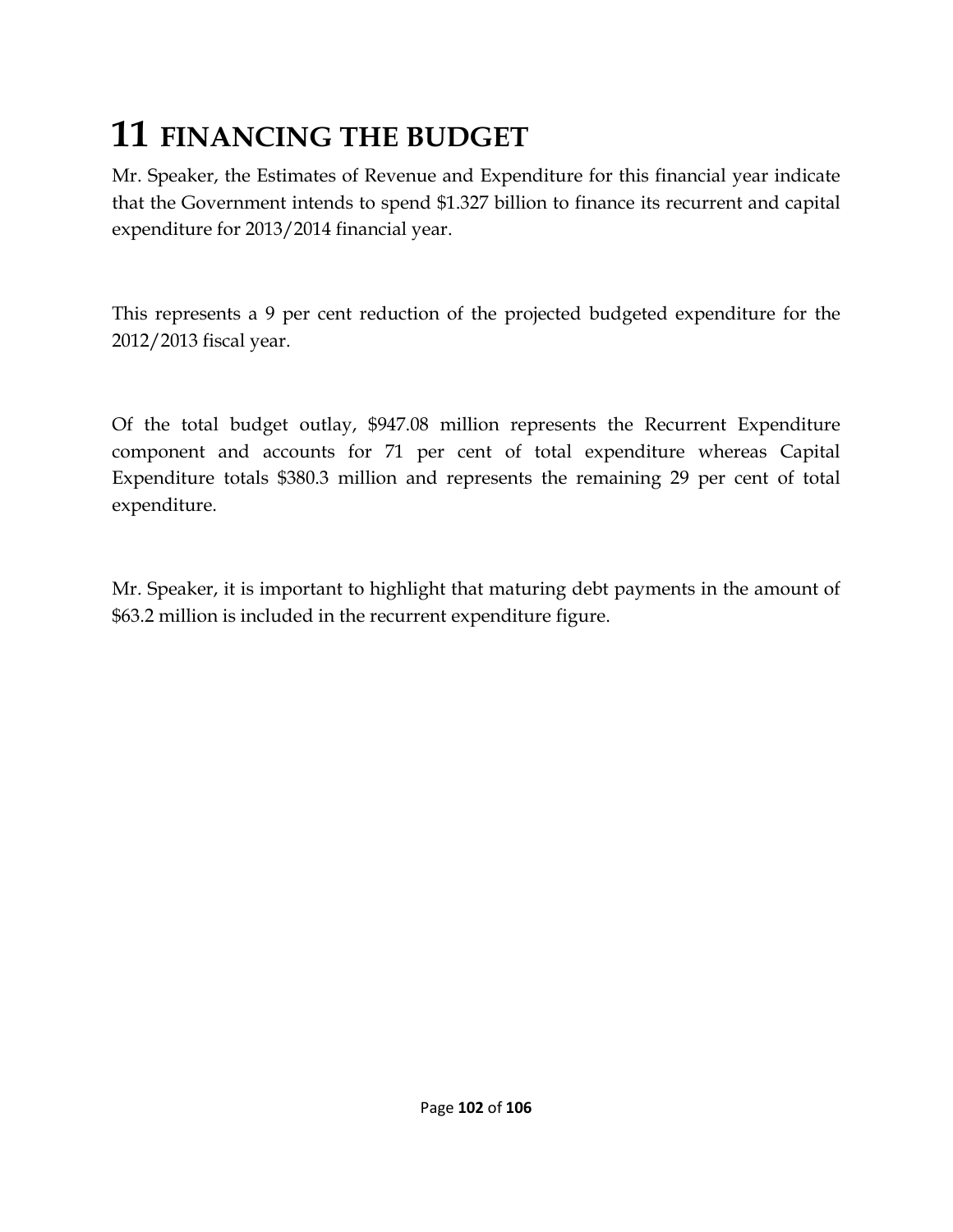## **11.1 SOURCES OF FUNDING**

Mr. Speaker, as indicated in the Estimates of Revenue and Expenditure, the Budget will be financed in the following manner:

- i. Recurrent revenue of \$839.91 million of which tax revenue is projected to be \$765.6 million, representing 91 per cent of the total projected recurrent revenue;
- ii. Capital revenue from the proceeds of the sale of lands in the amount of \$0.16 million;
- iii. Grants in the amount of \$137.92 million which represents a 32 percent increase from the last year's budget. The main donors are the Republic of China (Taiwan) whose contribution is \$58.98 million, the European Union with a contribution of \$56.72 million; and the Caribbean Development Bank (CDB) whose contribution is \$8.86 million. Mr Speaker, once again on behalf of the Government and People of Saint Lucia I would like to thank all friendly governments and multi-lateral organisations who have contributed in one way or the other to this budget exercise. We continue to remain indebted to those governments and institutions for their support especially in this critical period;
- iv. Government Instruments, including Bonds of \$266.5 million and Treasury Bills of \$43.9 million; and
- v. Finally, Mr. Speaker, other loans of \$38.97 million consisting of \$20.61 million from the Caribbean Development Bank and \$18.36 million from the World Bank.

Mr. Speaker, the figures highlighted point to a deficit on both the recurrent and overall expenditure of 3 and 7.4 percent respectively of the projected GDP for that period.

While the overall deficit is an improvement over last year, it is the intention of the Government, Mr. Speaker, to reduce the overall deficit to the acceptable level of 3 per cent of GDP over the next three years.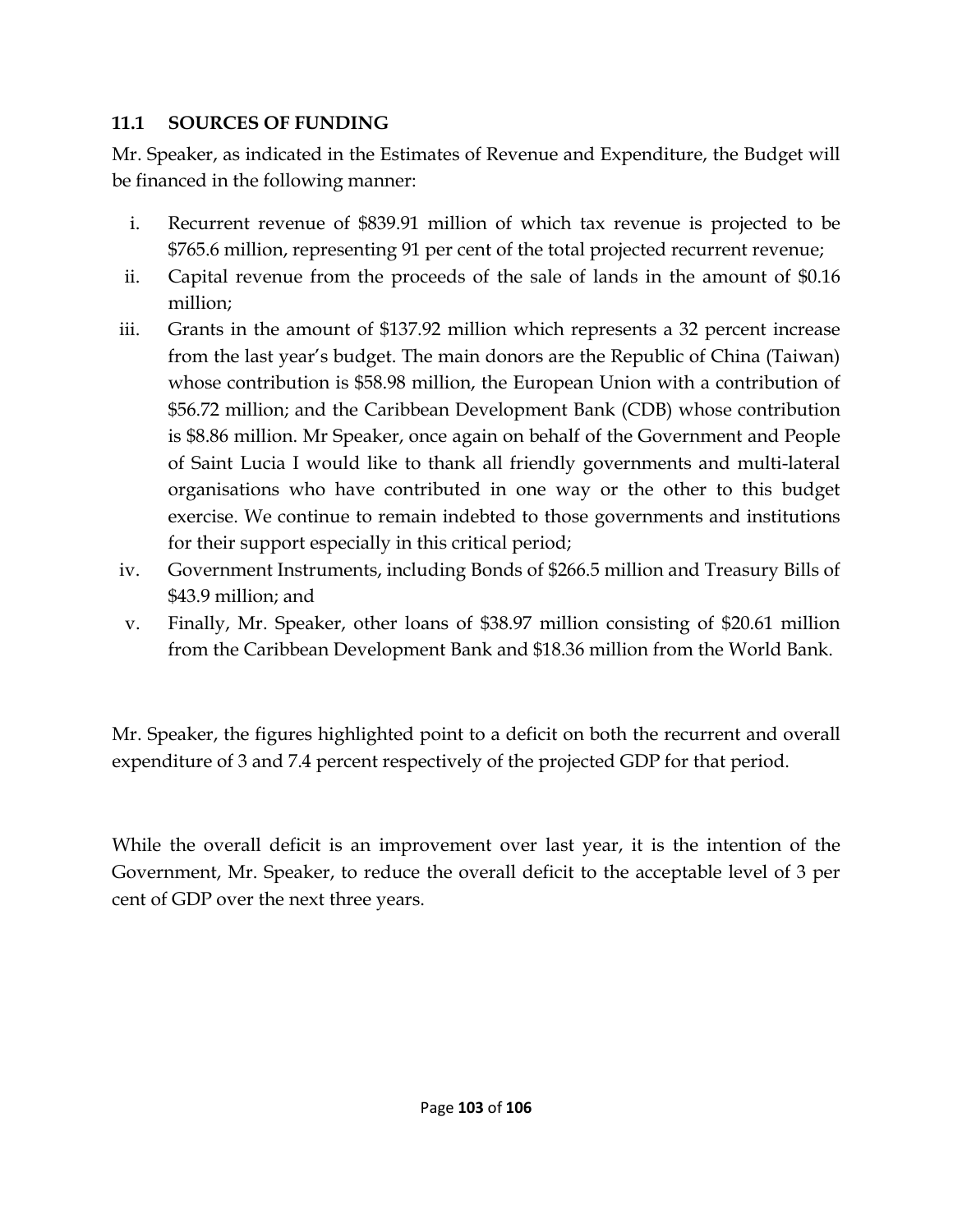# **12 CONCLUSION**

And so, Mr. Speaker, I wish to commend this Budget to the members of this House, and to the people of Saint Lucia. It is a Budget which seeks to realign our paths to secure a bright and prosperous future.

It is a Budget that is realistic and meets our challenges head on. We have not tried to hide our current financial constraints. Instead, it underscores a Government that is dealing with the issues, as difficult as they may be.

I have laid out the Government's economic and fiscal sustainability agenda, which sets our way for growth and development. While there will be sacrifices to be made, we believe that no one is being asked to give more than their fair share.

Our Government commits to seeing a fair, equitable, just and prosperous Saint Lucia. May we see the efforts of all – in the Public Service, in the private sector, in civil society – congealed, collaborative and conscious of the aspirations of all our people.

And so, Mr. Speaker, I wish to move for the second reading of the Appropriation Bill, for the Financial Year 2013/2014.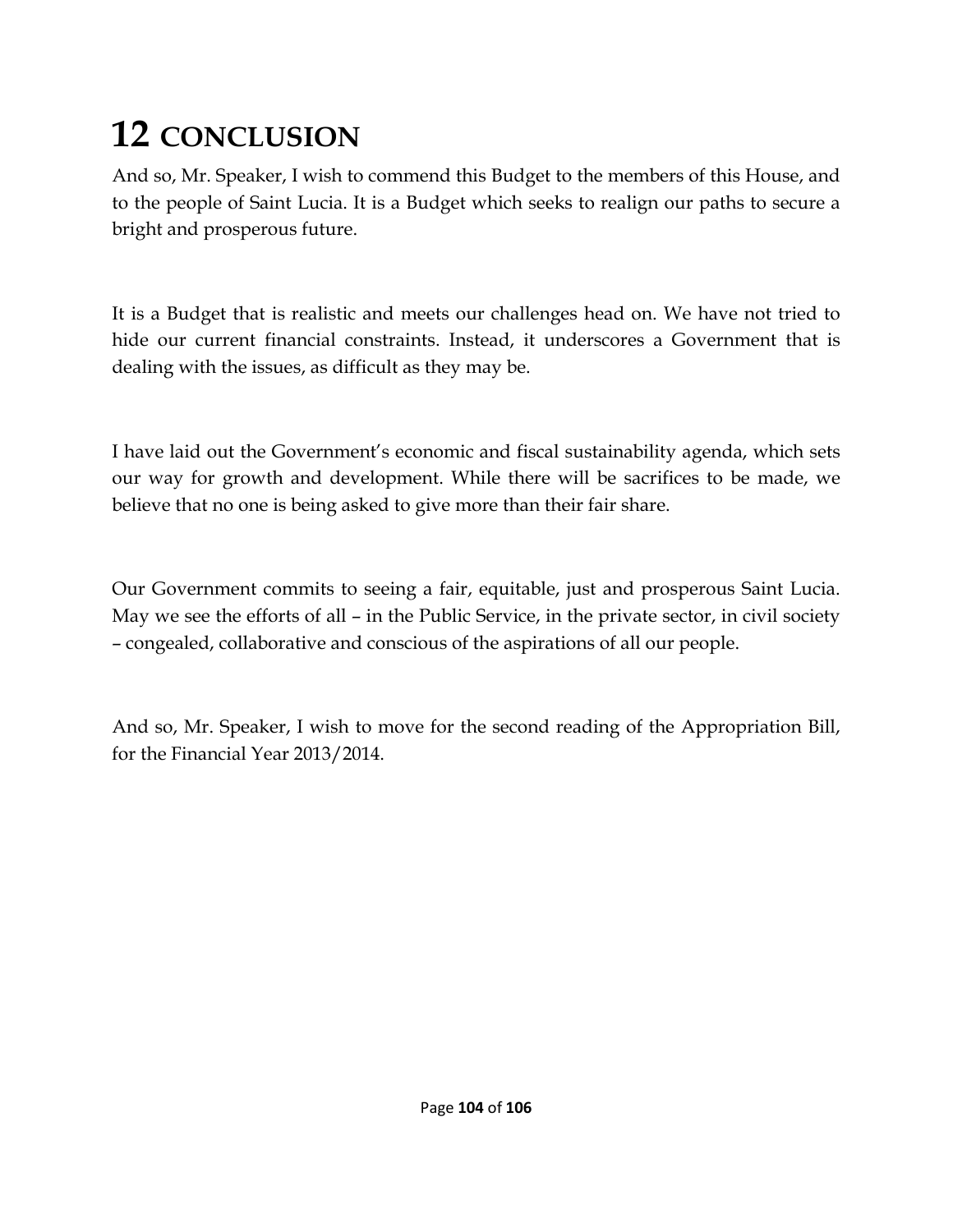## **13LIST OF ACRONYMS**

| <b>ACP</b>   | Africa, Caribbean and Pacific                                                            |  |  |  |  |
|--------------|------------------------------------------------------------------------------------------|--|--|--|--|
| <b>ADC</b>   | <b>Airport Development Charge</b>                                                        |  |  |  |  |
| <b>BAM</b>   | <b>Banana Accompanying Measures</b>                                                      |  |  |  |  |
| <b>BEEP</b>  | <b>Basic Education Enhancement Project</b>                                               |  |  |  |  |
| <b>BNTF</b>  | <b>Basic Needs Trust Fund</b>                                                            |  |  |  |  |
| <b>BOLT</b>  | Build, Own, Lease, Transfer                                                              |  |  |  |  |
| <b>BRIC</b>  | Brazil, Russia, India & China                                                            |  |  |  |  |
| CARICOM      | Caribbean Community                                                                      |  |  |  |  |
| CARIFORUM    | <b>CARICOM</b> and Dominican Republic                                                    |  |  |  |  |
| CCC          | <b>Castries Constituencies Council</b>                                                   |  |  |  |  |
| <b>CCTV</b>  | <b>Closed Circuit Television</b>                                                         |  |  |  |  |
| <b>CDB</b>   | Caribbean Development Bank                                                               |  |  |  |  |
| <b>CNCD</b>  | Chronic Non-communicable Disease                                                         |  |  |  |  |
| <b>CSP</b>   | <b>Construction Stimulus Package</b>                                                     |  |  |  |  |
| <b>CTO</b>   | Caribbean Tourism Organisation                                                           |  |  |  |  |
| <b>CWC</b>   | Cricket World Cup                                                                        |  |  |  |  |
| <b>ECCB</b>  | Eastern Caribbean Central Bank                                                           |  |  |  |  |
| <b>ECCU</b>  | Eastern Caribbean Currency Union                                                         |  |  |  |  |
| <b>EGRIP</b> | <b>E-Government Regional Integration Project</b>                                         |  |  |  |  |
| <b>EPA</b>   | Economic<br>Partnership<br>Agreement<br>between<br>EU<br>&<br><b>CARIFORUM Countries</b> |  |  |  |  |
| EU           | European Union                                                                           |  |  |  |  |
| <b>FBO</b>   | <b>Fixed Based Operator</b>                                                              |  |  |  |  |
| <b>FDI</b>   | Foreign Direct Investment                                                                |  |  |  |  |
|              |                                                                                          |  |  |  |  |